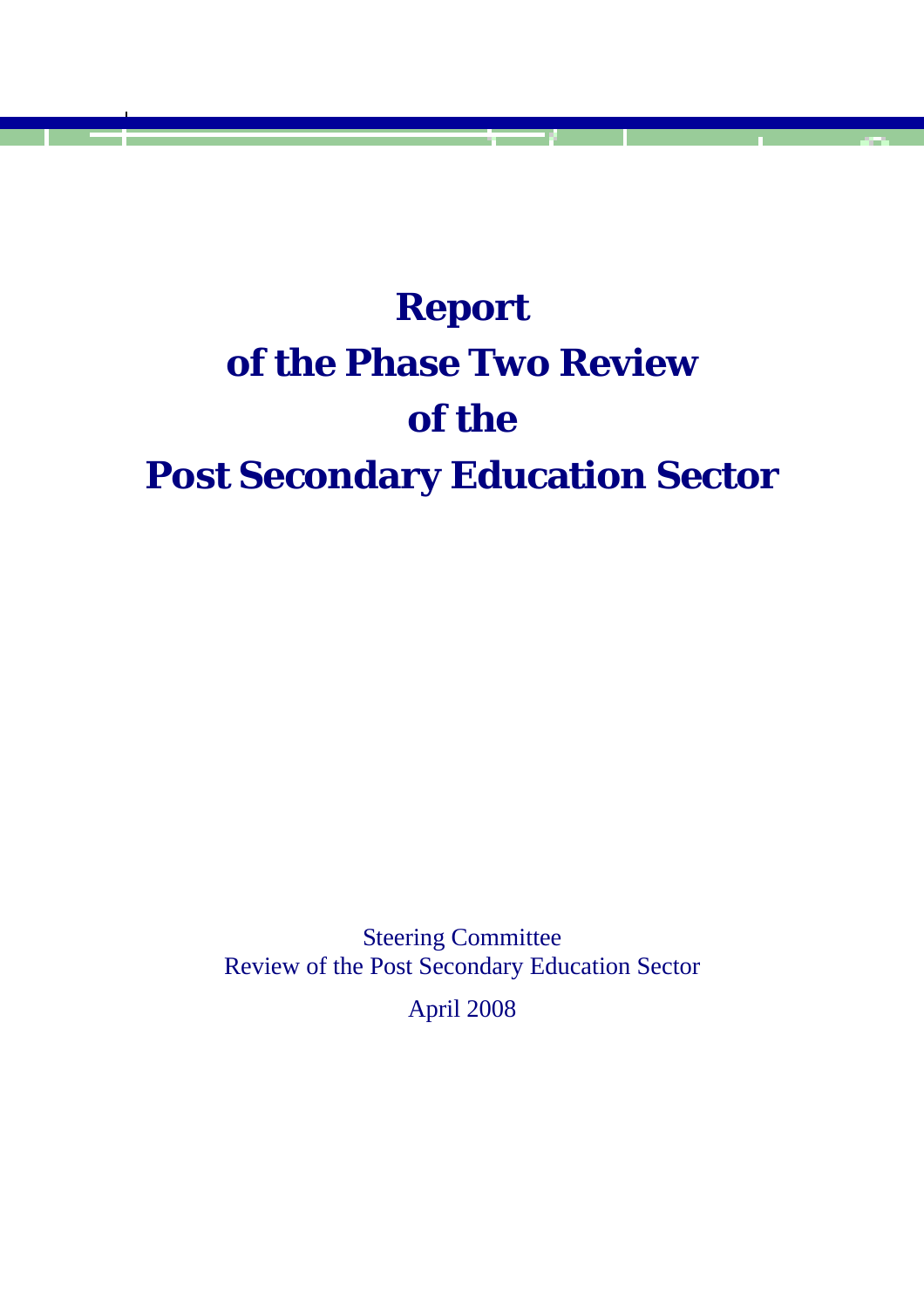## **Content**

| <b>Chapter</b>                                                                                             | <b>Page</b>        |
|------------------------------------------------------------------------------------------------------------|--------------------|
| <b>Chapter 1: Introduction and Outcome of Phase 1 Review</b>                                               | $[1]$              |
| <b>Chapter 2: Development of the Self-financing Post-Secondary</b><br><b>Education Sector in Hong Kong</b> | $\lceil 4 \rceil$  |
| <b>Chapter 3: Positioning and Value of the Sub-Degree</b><br><b>Qualifications</b>                         | [9]                |
| <b>Chapter 4: Quality Assurance and Enhancement</b>                                                        | $[15]$             |
| <b>Chapter 5: Government's Support Measures</b>                                                            | $[21]$             |
| <b>Chapter 6 : Student Finance</b>                                                                         | $\lceil 28 \rceil$ |
| <b>Chapter 7: Employment and Articulation Opportunities</b>                                                | $[34]$             |
| <b>Chapter 8: Legislative and Regulatory Framework</b>                                                     | $[44]$             |
| <b>Chapter 9 : Way Forward</b>                                                                             | [50]               |
| <b>Annexes</b>                                                                                             | $[52]$             |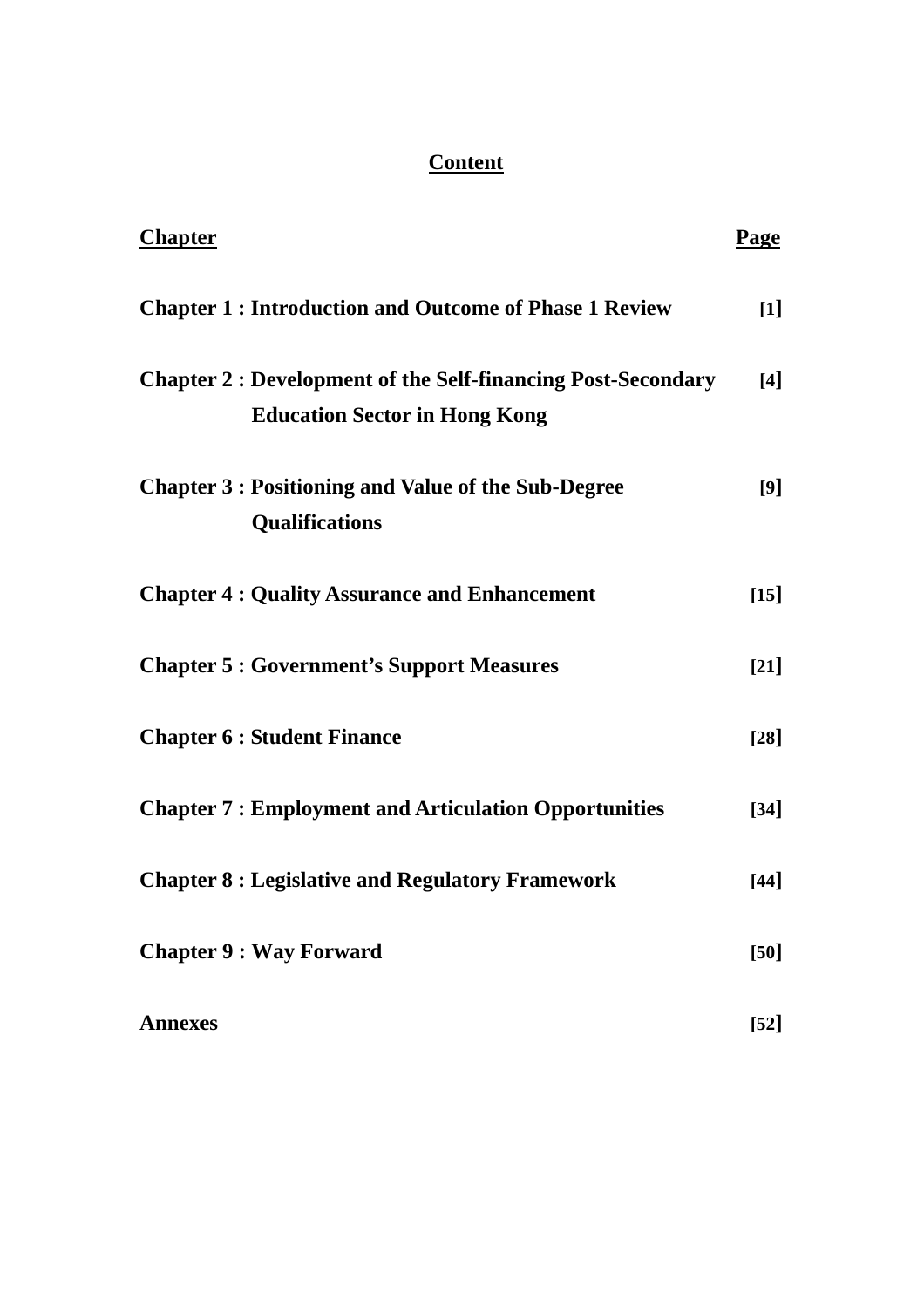# **CHAPTER 1 : INTRODUCTION AND OUTCOME OF PHASE 1 REVIEW**

#### **Introduction**

1.1 Since the announcement in the 2000 Policy Address of the policy objective of enabling 60% of our senior school leavers to receive post-secondary education by 2010, we have witnessed substantial changes in the landscape of Hong Kong's post-secondary education sector, resulting not only in a substantial increase in self-financing post-secondary opportunities but also a wider choice of progression pathways for our school leavers. We now have a vibrant and dynamic post-secondary education sector in Hong Kong.

1.2 To take stock of the development of the post-secondary education sector and map out future directions for development, the then Education and Manpower Bureau (EMB) initiated a Review of the Post-secondary Education Sector in 2005. The Review has been conducted in two phases and overseen by a Steering Committee (SC) chaired by EMB and comprising representatives of service providers, quality assurance agencies and the business community.

#### **Public Consultation on the Phase 1 Review**

1.3 Phase 1 of the Review was completed in January 2006, and a Review Report was published for public consultation in March 2006. Recommendations of the Phase 1 Review are at **Annex A.** By the end of the two-month public consultation exercise, five written submissions had been received  $\frac{1}{1}$ . Four consultation sessions had been held with representatives of the self-financing institutions, sub-degree students, serving teachers and a student concern group separately. The following summarizes the views received:

## *(a)Policy and Government's Role*

 $\overline{a}$ 

1.4 The policy objective of increasing post-secondary education opportunities for secondary school leavers continued to command support.

<sup>1</sup> Written submissions were received from the Hong Kong College of Technology, the Hong Kong Federation of Students, HKU School of Professional and Continuing Education, The Open University of Hong Kong and the Sub-degree Concern Group.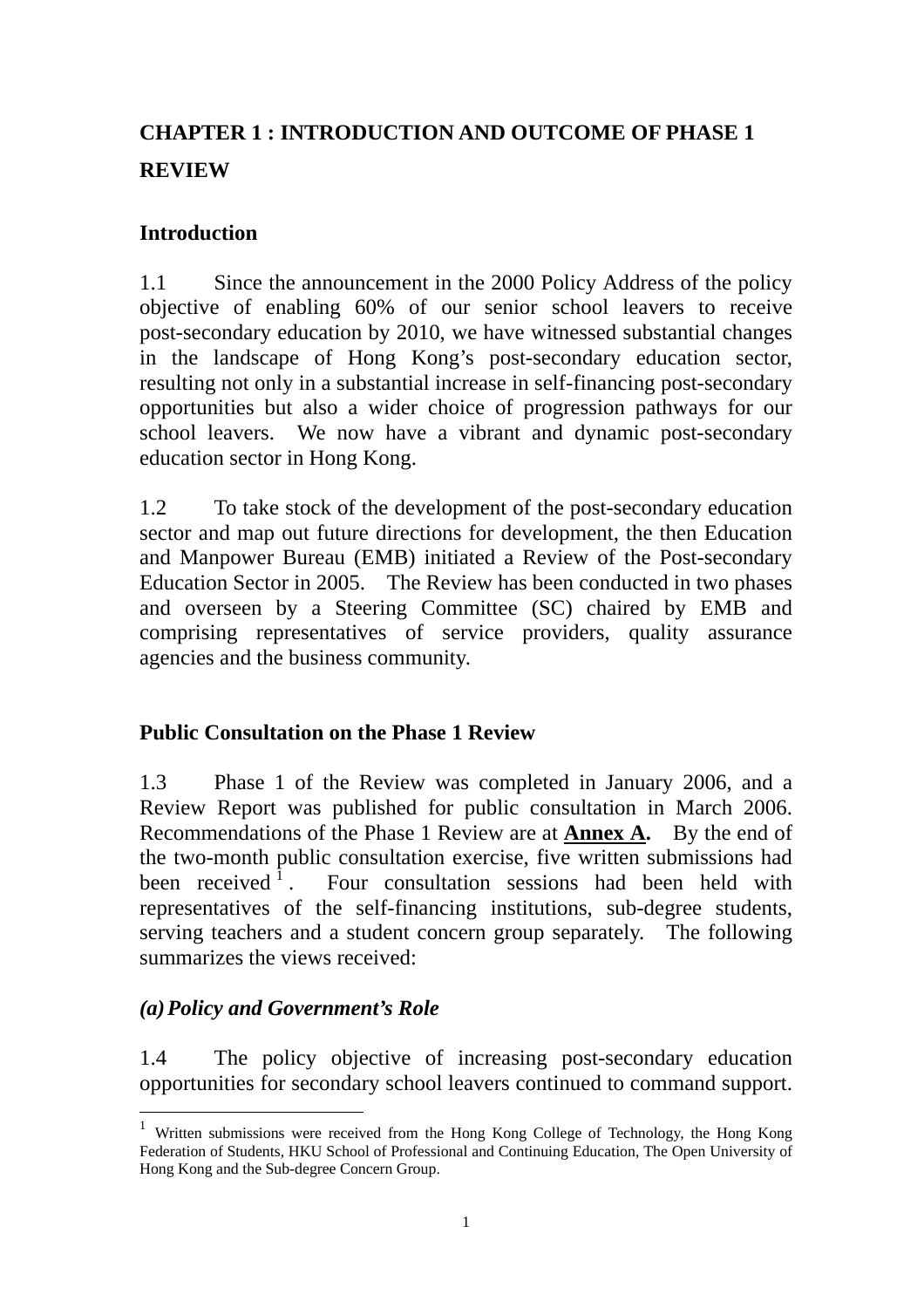While accepting that the sub-degree sector was predominantly a self-financing sector, some commented that the Government should not leave the long-term development of the sector to market forces entirely, and should step in where there were market inefficiencies or failures.

## *(b)Supply of post-secondary places*

1.5 Most agreed that the policy had encouraged the development of a robust post-secondary education sector within a relatively short period of time. Some however considered that there was already an over-supply of post-secondary places in Hong Kong, which had led to excessive competition and decline in the quality of post-secondary education. Moreover, there were concerns that the over-concentration of sub-degree programmes in certain popular disciplines such as business and marketing might not necessarily reflect and meet the long-term manpower requirements of Hong Kong.

#### *(c) Articulation and Employment*

1.6 While the Associate Degree (AD) qualification seeks to prepare graduates for both employment and further studies, the fact is that most sub-degree students aspire to further their studies at the degree level immediately after graduation and hence demanded the provision of more publicly-funded articulation opportunities. Others considered that there was insufficient recognition of the AD qualification by employers even if the graduates intend to seek employment.

#### *(d)Support measures*

1.7 Some institutions asked for an extension of the 10-year repayment period of the interest-free start-up loans to relieve their financial burden. Student groups also claimed that about 30% of their tuition fees were being used or reserved by their institutions for repaying loans and other expenses (e.g. paying for the use of university libraries and facilities). As a result, teachers of sub-degree programmes were under-paid which in turn affected teaching and programme quality.

#### *(e) Quality*

1.8 Many considered that more emphasis should be placed on enhancing the quality of the sub-degree sector. Some suggested that the Government should set some common benchmarks for compliance by all course providers to ensure an acceptable quality standard.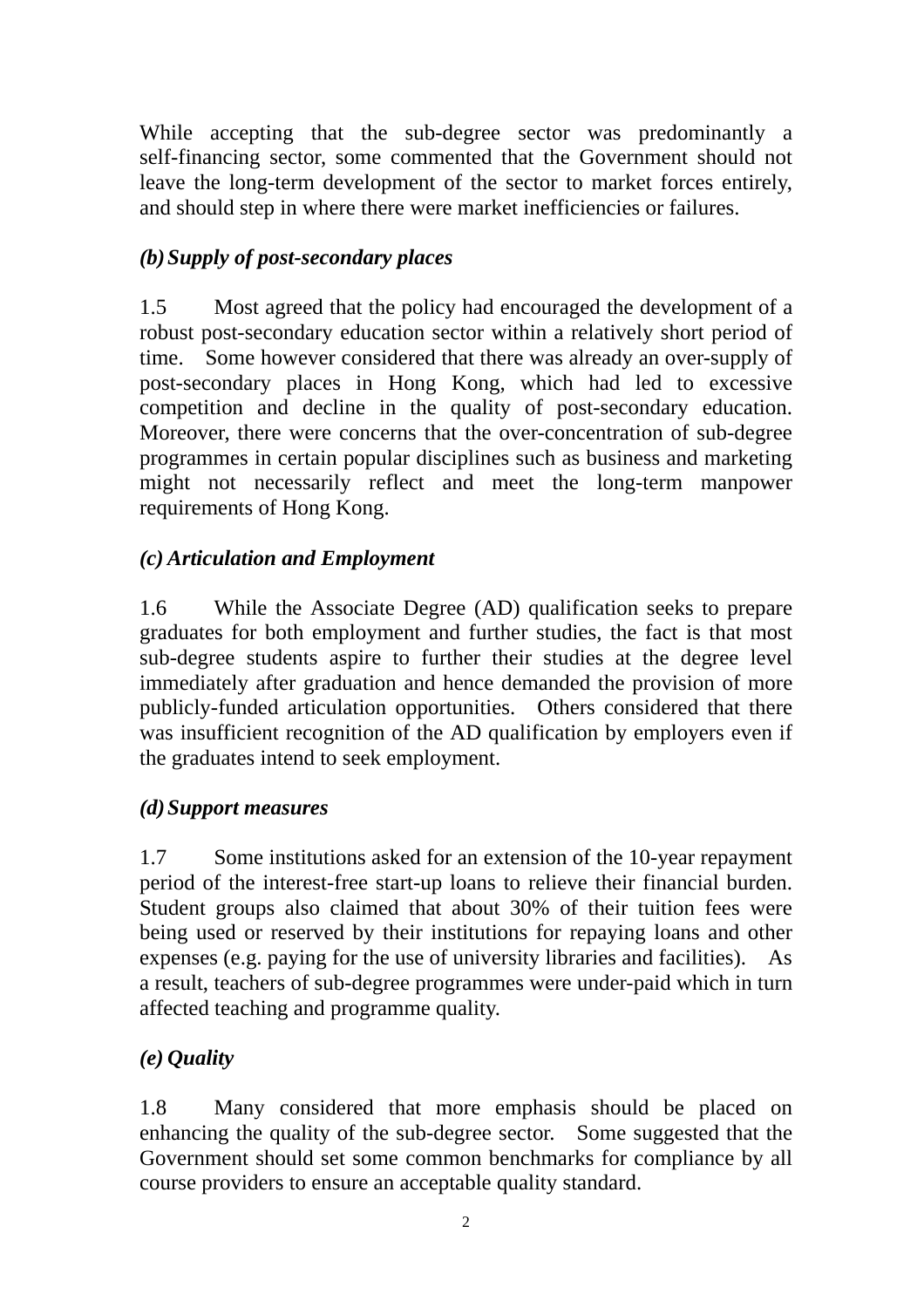#### *(f) Student Finance*

1.9 Most students welcomed the improvements to the Financial Assistance Scheme for Post-secondary Students (FASP) starting from 2006/07, which have brought grants under FASP on par with those under the Tertiary Student Finance Scheme – Publicly-funded Programmes (TSFS)<sup>2</sup>. Nonetheless, students suggested further improvements to FASP. In particular, they requested the provision of means-tested loans under FASP to cover living expenses and that financial assistance should be extended to cover self-financing top-up degree studies.<sup>3</sup>

#### **Phase 2 Review**

1.10 Taking into account the views received during the public consultation exercise, the SC was reconvened in September 2006 to conduct the Phase 2 Review. Its Membership and Terms of Reference are at **Annex B**. The SC had deliberated on the following issues during the Phase 2 Review-

- Development of the Self-financing Sub-degree Sector
- Positioning and Value of the Sub-degree Qualifications
- Ouality Assurance and Enhancement
- Government's Support Measures
- Student Finance
- Employment and Articulation opportunities
- Legislative and Regulatory Framework

1.11 The ensuing Chapters summarize the deliberations and recommendations of the SC. We would like to thank members of the SC for their contributions and advice.

 $\overline{a}$ <sup>2</sup> TSFS provides means-tested assistance to needy full-time students who take up publicly-funded student places at the University Grants Committee (UGC)-funded institutions, the Hong Kong Institute of Vocational Education, the Prince Philip Dental Hospital and the Hong Kong Academy for Performing Arts. FASP was introduced in 2001 for full-time students pursuing locally-accredited, self-financing post-secondary programmes leading to a sub-degree or higher qualification.

At present, students who have obtained any sub-degree or above qualification are **not** eligible for financial assistance under FASP to support their degree or top-up degree studies.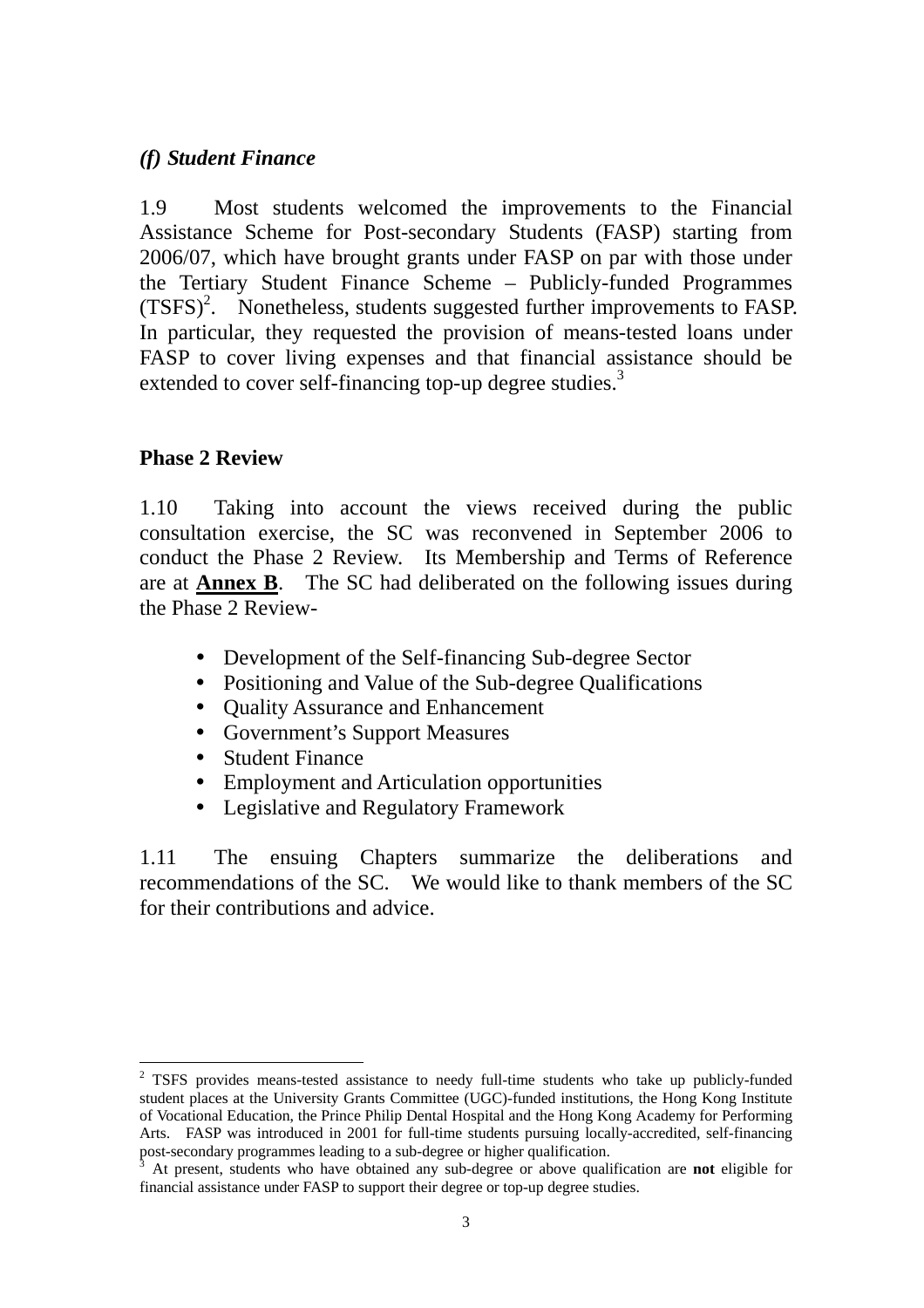## **CHAPTER 2: DEVELOPMENT OF THE SELF-FINANCING POST-SECONDARY EDUCATION SECTOR IN HONG KONG**

2.1 Hitherto, post-secondary and higher education was primarily funded by the Government. Since 2000, the Government has been actively encouraging the private sector to contribute to the development of a self-financing post-secondary sector. Such development not only injects diversity into our higher education system, but also provides a channel for all sectors of the society to contribute wisdom, resources and efforts for the benefit of students.

2.2 This development is not unique to Hong Kong. Economies around the world and particularly those in Asia have been actively developing their private higher education sector. For instance, private higher education institutions accounted for 86.3%, 87% and 65.8% of the total number of higher education institutions in Japan, South Korea and Taiwan respectively. In terms of student population, student enrolment in private higher education institutions amounted to 77.1%, 78.3% and 71.9% of the total student enrolment in these three economies respectively<sup>4</sup>.

#### **Stock-taking of Developments since 2000**

#### *Institutions and Programmes*

2.3 In Hong Kong, our private sector has responded enthusiastically to the 2000 policy objective. Since then, we have seen a substantial increase in the number of self-financing post-secondary institutions and programmes in Hong Kong, providing a wide variety of full-time accredited post-secondary programmes for our senior secondary school leavers and broadening their access to post-secondary education (see Tables 2.1 and 2.2).

 $\overline{a}$ <sup>4</sup> Figures extracted from a paper entitled "Private-Public Interfaces in Higher Education Development: Two Sectors in Sync?" by Professor Daniel C. Levy of State University of New York, obtained from http://siteresources.worldbank.org/INTABCDE2007BEI/Resources/DanielLevy.PDF.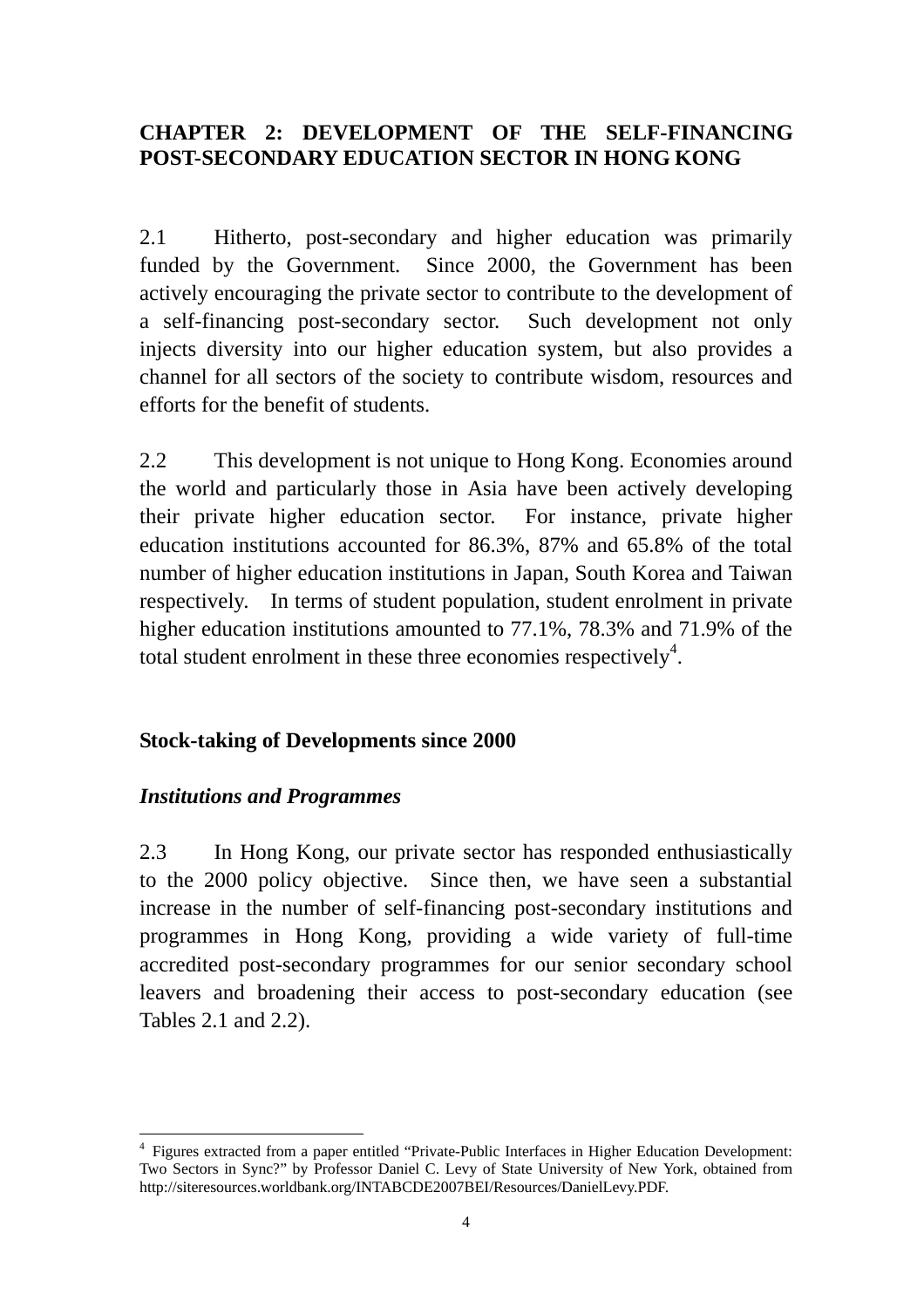## Table 2.1 - Number of self-financing post-secondary education providers in Hong Kong in the 2000/01 to 2006/07 academic years

| 2000/01 | 2001/02 | 2002/03 | $\frac{2003}{04}$ | $\frac{1}{2004/05}$ | 2005/06 | 2006/07 |
|---------|---------|---------|-------------------|---------------------|---------|---------|
|         |         |         |                   | 20                  |         |         |

Table 2.2 **-** Number of full-time self-financing post-secondary programmes offered in Hong Kong in the 2000/01 to 2006/07 academic years

|               | 2000/01 | 2001/02 | 2002/03 | 2003/04 | 2004/05 | 2005/06 | 2006/07 |
|---------------|---------|---------|---------|---------|---------|---------|---------|
| <b>Degree</b> |         |         |         |         | 26      | 40      | 41      |
| Sub-degree    | 20      | 38      | 77      | 112     | 173     | 233     | 261     |
| <b>Total</b>  | 20      | 41      | 84      | 123     | 199     | 273     | 302     |

#### *Student Places and Intakes*

2.4 The increase in self-financing post-secondary programmes corresponds to an increase in post-secondary education opportunities. Table 2.3 below shows the planned provision of full-time post-secondary student places for fresh intake (the supply) since the 2000/01 academic year, based on information submitted by the institutions.

| Table 2.3 - Supply of full-time post-secondary places at intake level in the |  |  |
|------------------------------------------------------------------------------|--|--|
| $2000/01$ to $2006/07$ academic years                                        |  |  |

|                          | 2000/01        | 2001/02 | 2002/03 | 2003/04 | 2004/05 | 2005/06 | 2006/07 |
|--------------------------|----------------|---------|---------|---------|---------|---------|---------|
| <b>Bachelor's Degree</b> |                |         |         |         |         |         |         |
| Publicly-funded          | 14601          | 14582   | 14590   | 14586   | 14584   | 14600   | 14600   |
| Self-financing           | $\overline{0}$ | 245     | 490     | 958     | 1922    | 2550    | 2465    |
| Sub-total                | 14601          | 14827   | 15080   | 15544   | 16506   | 17150   | 17065   |
| Sub-degree               |                |         |         |         |         |         |         |
| Publicly-funded          | 6929           | 7208    | 8511    | 9527    | 9391    | 8850    | 7683    |
| Self-financing           | 2468           | 5951    | 7752    | 10032   | 16362   | 23334   | 24085   |
| Sub-total                | 9397           | 13159   | 16263   | 19559   | 25753   | 32184   | 31768   |
| <b>Total</b>             | 23998          | 27986   | 31343   | 35103   | 42259   | 49334   | 48833   |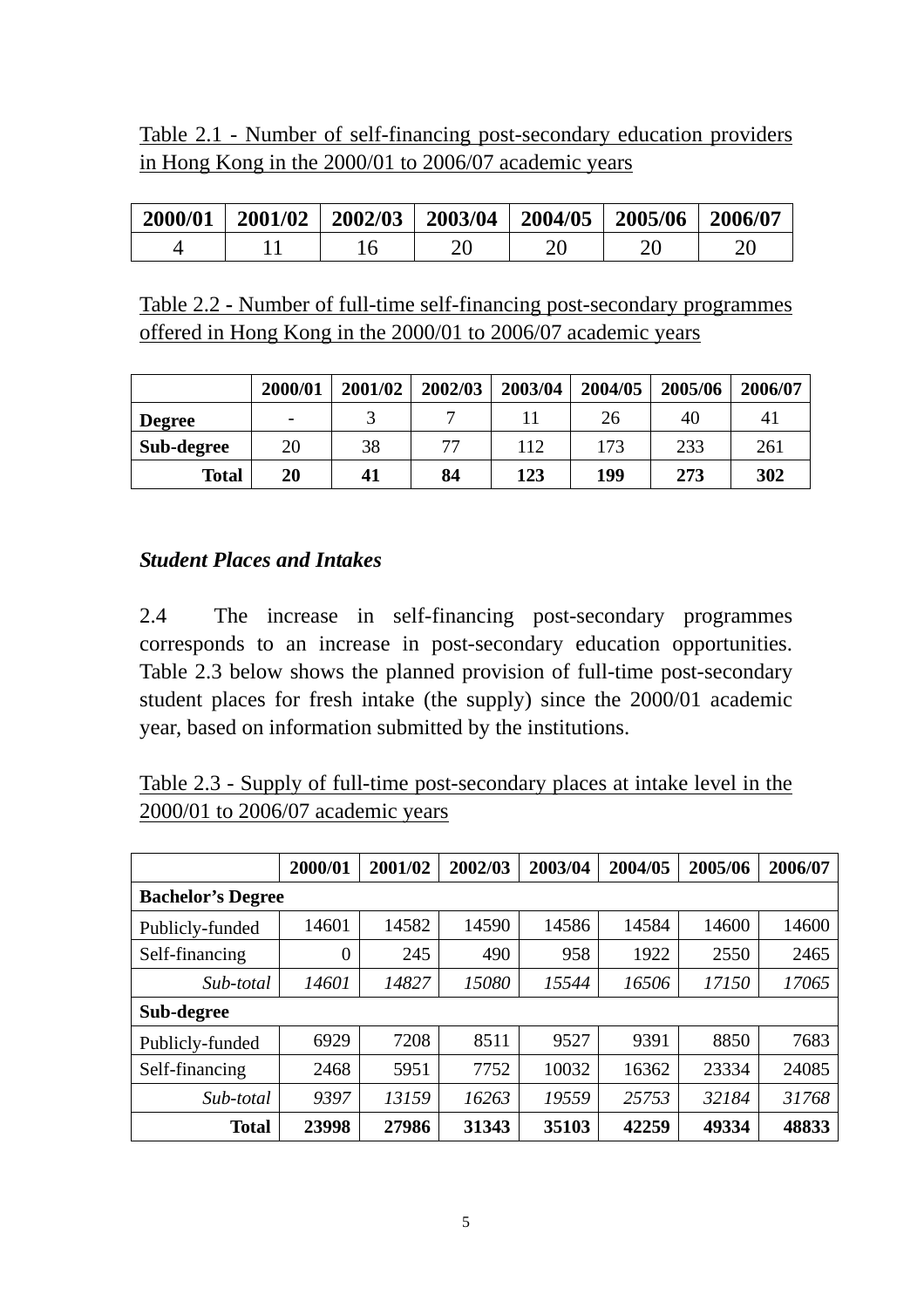2.5 Table 2.4 below shows the actual enrolment figures at intake level (the demand) for full-time accredited post-secondary programmes since 2000/01, and the percentage of actual intakes against planned provision of places.

|                          | 2000/01 | 2001/02 | 2002/03 | 2003/04 | 2004/05 | 2005/06 | 2006/07 |
|--------------------------|---------|---------|---------|---------|---------|---------|---------|
| <b>Bachelor's Degree</b> |         |         |         |         |         |         |         |
| Publicly-funded          | 14537   | 14665   | 14936   | 14754   | 14828   | 15173   | 15584   |
| Self-financing           | N/A     | 285     | 605     | 1030    | 1353    | 1527    | 2033    |
| Sub-total                | 14537   | 14950   | 15541   | 15784   | 16181   | 16700   | 17617   |
| Sub-degree               |         |         |         |         |         |         |         |
| Publicly-funded          | 6846    | 7634    | 9623    | 10788   | 9813    | 9301    | 8448    |
| Self-financing           | 2621    | 5546    | 6832    | 8317    | 17077   | 19806   | 19673   |
| Sub-total                | 9467    | 13180   | 16455   | 19105   | 26890   | 29107   | 28121   |
| <b>Total</b>             | 24004   | 28130   | 31996   | 34889   | 43071   | 45807   | 45738   |
| as % of provision        | 100%    | 101%    | 102%    | 99%     | 102%    | 93%     | 94%     |

Table 2.4 – Actual intakes to full-time post-secondary programmes in the 2000/01 to 2006/07 academic years

2.6 The total supply of self-financing sub-degree places has increased by nine-fold during the period from the 2000/01 to 2005/06 academic years, but then stabilized at around 23,000 - 24,000 since the 2005/06 academic year. At the same time, there is an enthusiastic demand for sub-degree places, as evidenced by the over-enrolment (99-102% take-up rate) from the 2000/01 to 2004/05 academic years. While the intakes to sub-degree programmes continue to grow in the 2005/06 academic year (by 10%), it is noted that the supply of places has overtaken the demand for the first time in the 2005/06 academic year. The course providers have responded by slowing down the growth in the planned provision of sub-degree places. As a result, the supply of sub-degree places has experienced a minor decrease only in the 2006/07 academic year (from 32,184 places in 2005/06 to 31,768 places in the 2006/07 academic year).

2.7 It is also worth-noting that in parallel with the robust development of the self-financing sub-degree sector, a self-financing degree sector is also emerging in Hong Kong (from zero place in the 2000/01 academic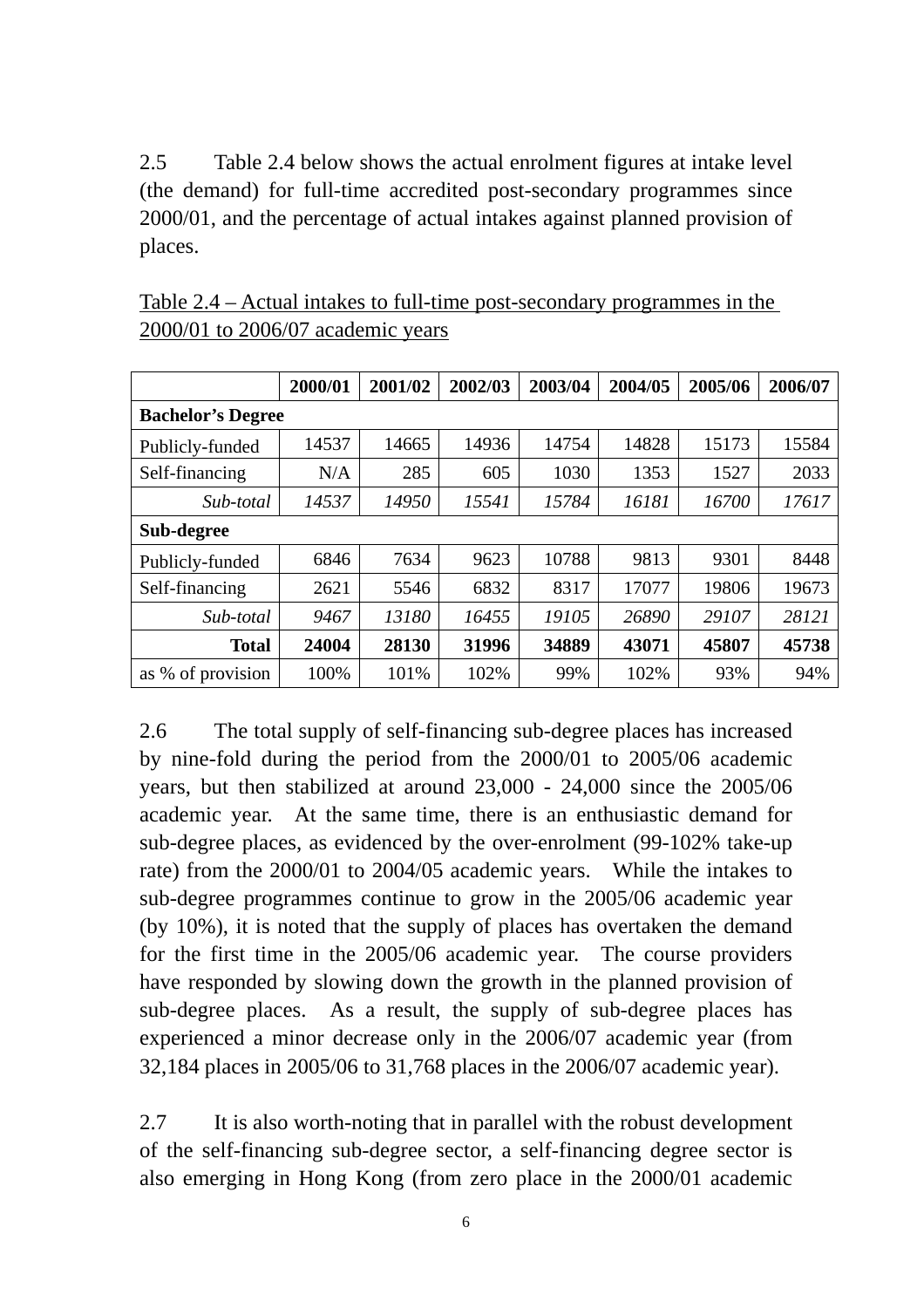year to about 2,500 in the 2006/07 academic year). We will discuss the development of the self-financing degree sector in subsequent chapters.

#### *Post-secondary Education Participation Rate*

2.8 As a result of the robust development of the sub-degree sector, the "participation rate"  $\frac{1}{2}$ , which reflects the availability of education opportunities to our senior secondary leavers (the 17-20 age cohort), has doubled in five years' time, from 33% in the 2000/01 academic year to 66% in the 2005/06 academic year. Following the stabilization of the market as described in paragraph 2.6 above, the participation rate has leveled off in the 2006/07 academic year, and now maintains at slightly above 60% (Table 2.5).

| Table $2.5$ – Participation Rate of the 17-20 Age Cohort in the 2000/01 to |  |  |
|----------------------------------------------------------------------------|--|--|
| 2006/07 academic years                                                     |  |  |

| 2000/01 | 2001/02 | 2002/03 | 2003/04      | 2004/05 | 2005/06 | 2006/07 |
|---------|---------|---------|--------------|---------|---------|---------|
| 33%     | 38%     | 43%     | $17\%$<br>4, | 57%     | 66%     | 64%     |

#### **Observations and Discussions**

2.9 After a period of robust development in the first five years after the promulgation of the 2000 policy objective, it is observed that the self-financing sub-degree sector has entered into **a period of consolidation** starting from the 2005/06 academic year, with the number of post-secondary education providers stabilizing at 20 and the participation rate maintaining at slightly above 60%. Moreover, in view of some surplus places recorded in the 2005/06 academic year, the

Student places of relevant courses\* at intake level

 $\overline{a}$ 

<sup>&</sup>lt;sup>5</sup> For the purpose of monitoring the availability of education opportunities to our senior secondary school leavers, we have used a formula for calculating the "participation rate", defined as:

Average population of the 17-20 age cohort

<sup>\* &</sup>quot;Relevant courses" cover all locally accredited full-time courses at sub-degree and undergraduate levels which admit senior secondary school leavers and those who have not yet reached sub-degree level, as well as an estimate of the number of students pursuing studies outside Hong Kong at these levels. Figures in the above tables have not taken into account student enrolment in the last category.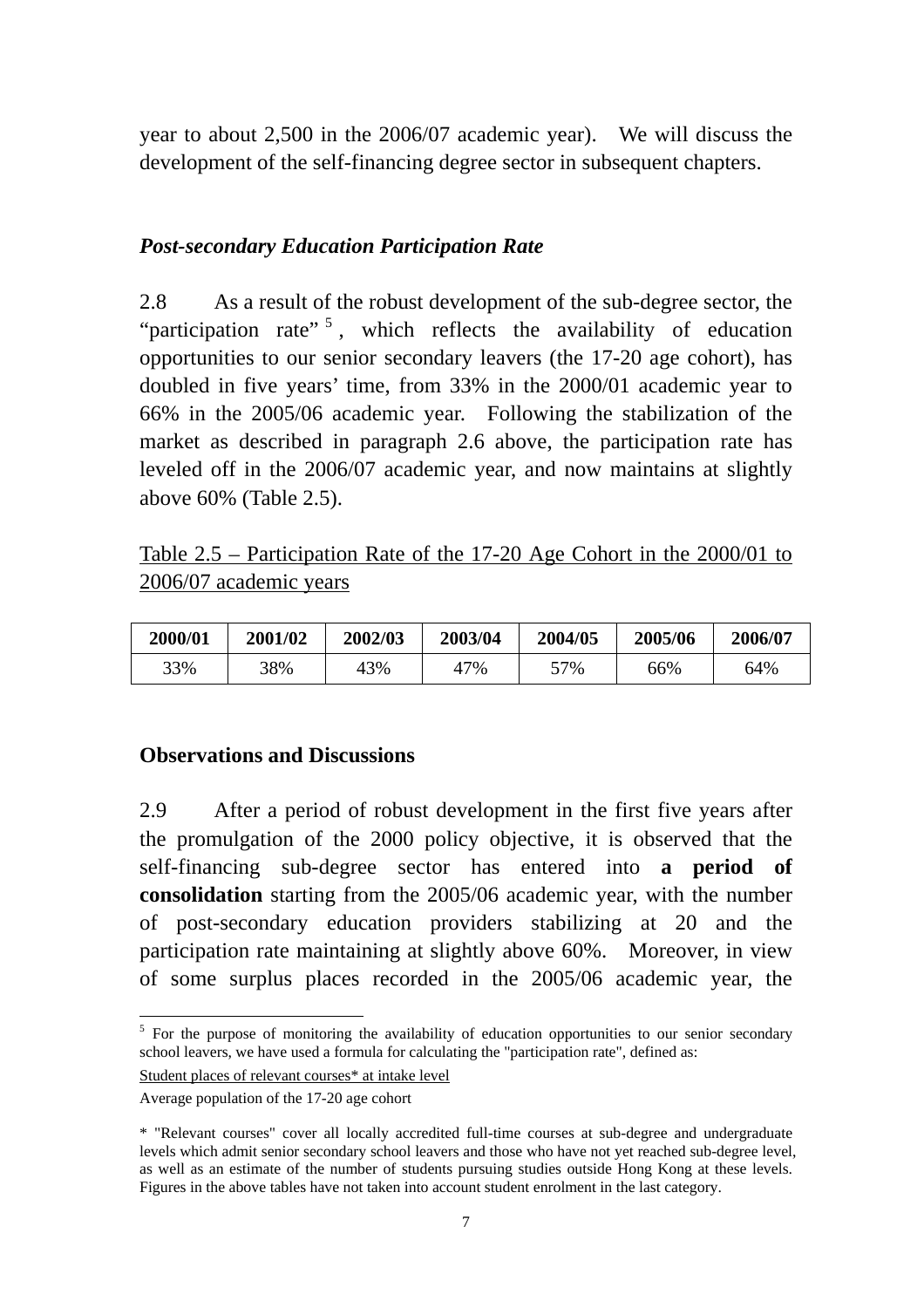self-financing sub-degree sector has responded by slowing down the growth in the planned provision of sub-degree places and offering a greater variety of sub-degree programmes to meet the diverse education needs of students.

2.10 As the healthy and sustainable development of the self-financing post-secondary sector is pivotal to maintaining the quality of our human capital and competitiveness, we consider that the Government has an important role to play in facilitating the long-term development of the sector, while respecting the autonomy of the individual institutions. In this respect, the Government should aim at supporting the consolidation of the sector, promoting quality enhancement and transparency as well as enhancing the learning experience, recognition, employability and articulation opportunities of sub-degree students. We have identified a number of key issues that need to be addressed in the Phase 2 Review. They will be discussed in Chapters 3-8 of this Report.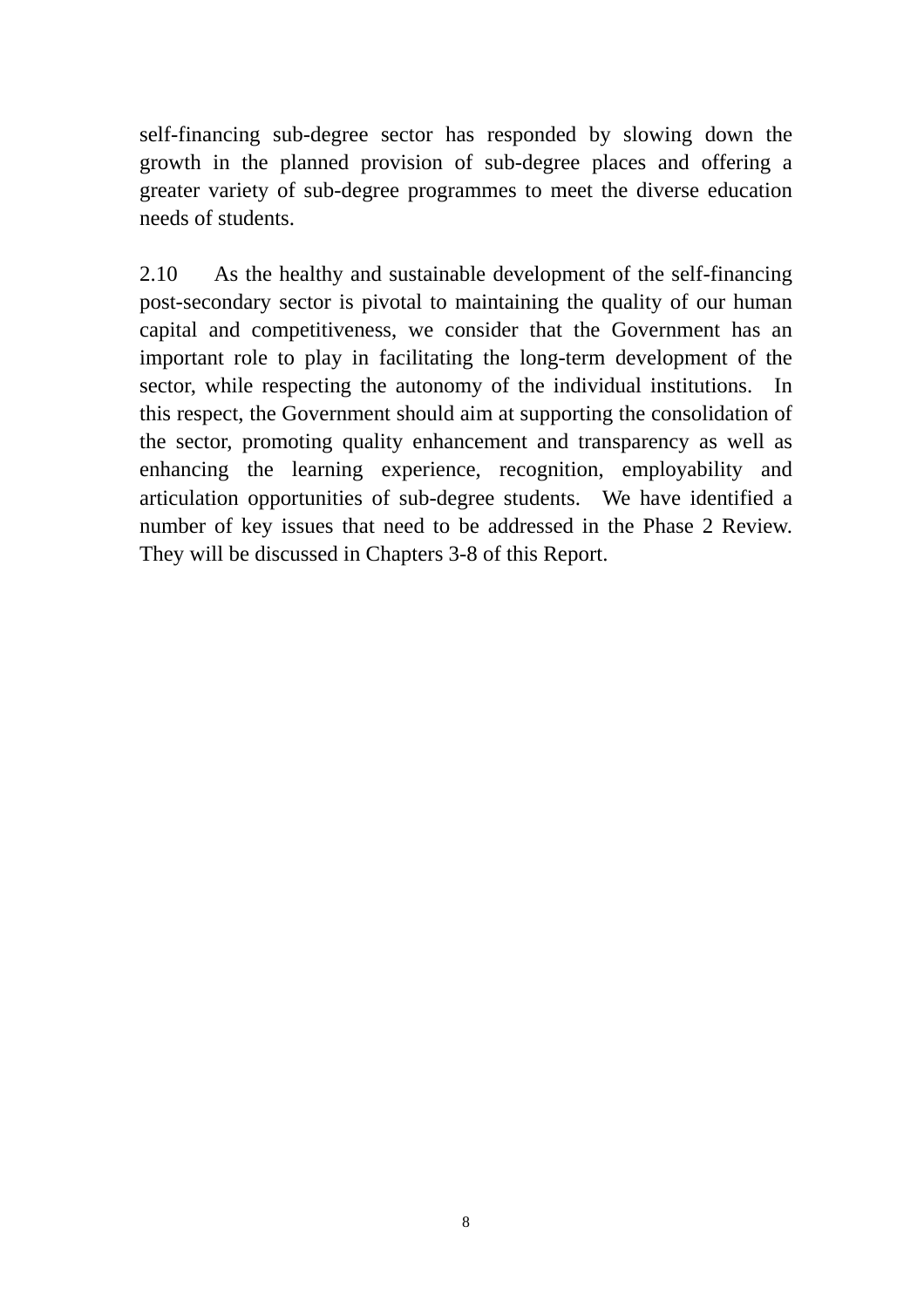## **CHAPTER 3: POSITIONING AND VALUE OF SUB-DEGREE QUALIFICATIONS**

3.1 The sub-degree qualifications, including Higher Diploma (HD) and Associate Degree (AD), are valuable qualifications in a knowledge-based economy. But the co-existence of two sub-degree qualifications has created some confusion to the public and employers. At the same time, some have doubted the value of AD as an exit qualification to prepare students for employment. This chapter takes stock of the development of the two sub-degree qualifications in Hong Kong and examines the positioning of AD in the education system and in Hong Kong.

## **Background**

3.2 Prior to 2000, sub-degree programmes in Hong Kong were primarily HD courses, mostly offered by post-secondary institutions such as the Hong Kong Polytechnic University, City University of Hong Kong and the Vocational Training Council. Most of these programmes were publicly-funded, and were geared towards meeting the manpower requirements of specific industries. Hence, the course contents were largely vocational-oriented and profession-specific<sup>6</sup>.

3.3 Unlike HD programmes which have over 35 years of history in Hong Kong and are generally well-recognized in the society, AD was first launched in Hong Kong in late 2000 and hence not yet widely known by the employers and the community. AD originated from the development of community colleges in the United States in the  $19<sup>th</sup>$  century, and was later adopted in Canada. HD and diplomas are the most common sub-degree qualifications in the United Kingdom and Commonwealth countries.

3.4 In response to the policy objective of achieving a 60% participation rate by 2010, some UGC-funded institutions and their self-financing arms started to offer AD courses<sup>7</sup>, and at the same time set

 $\overline{a}$  $6$  Examples of vocational HD programmes include HD in Civil Engineering, HD Scheme in Fashion  $\&$ Textile Studies, HD in Geomatics, etc.

<sup>&</sup>lt;sup>7</sup> City University of Hong Kong (CityU), Hong Kong Baptist University (HKBU), and the Hong Kong University School of Professional and Continuing Education (HKU SPACE) pioneered the launch of AD programmes in Hong Kong. HKBU and HKU SPACE introduced AD programmes in Autumn 2000.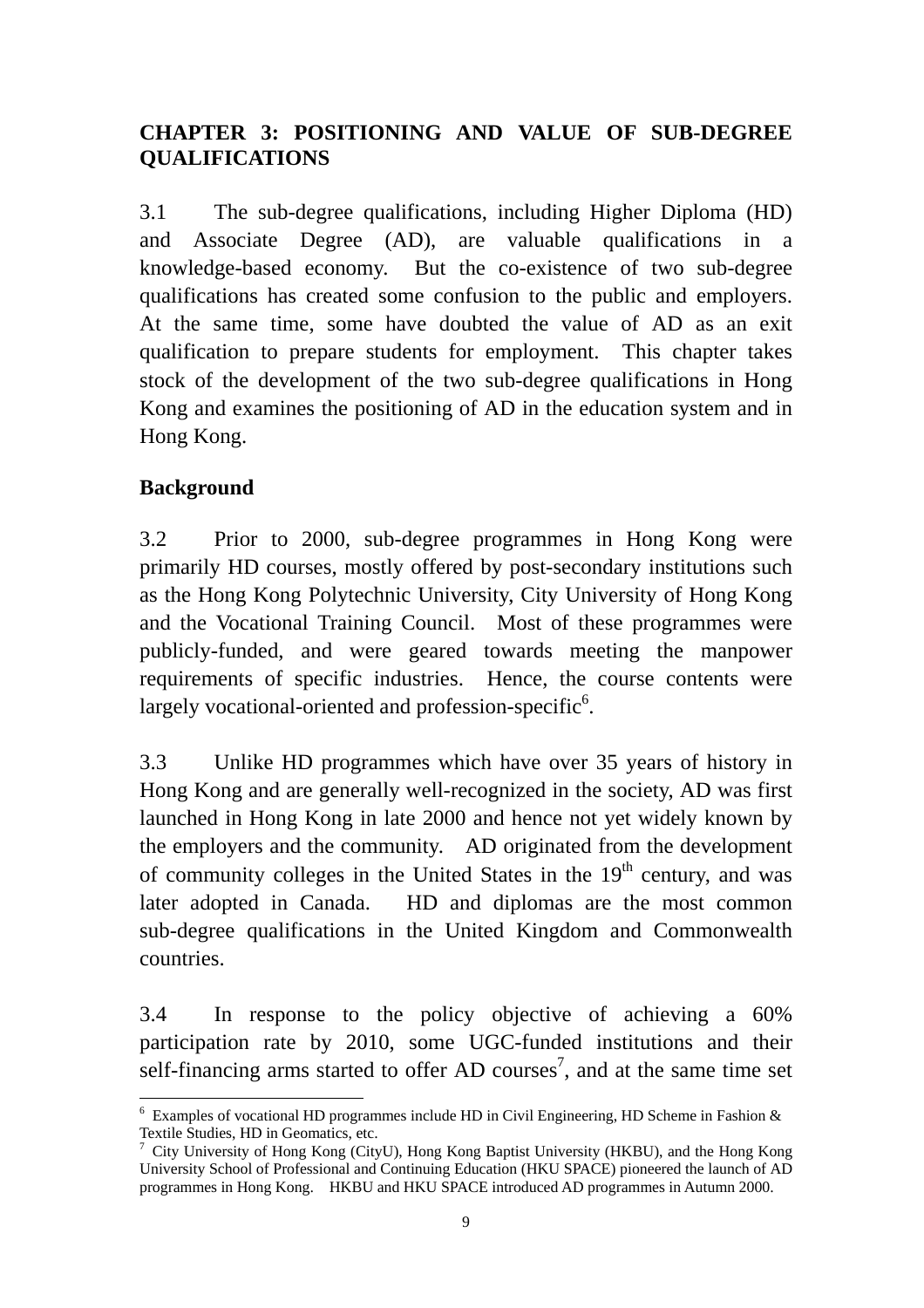up a number of "Community Colleges". Some institutions had converted their existing HD programmes into AD programmes<sup>8</sup>. To provide a benchmark for AD programmes and to ensure consistency of standards among institutions offering such programmes, the Government promulgated in 2001 a set of "Common Descriptors for AD programmes" which provides a guiding framework for this new qualification. The Common Descriptors covers the following:

- Programme Objectives
- Learning Outcome
- Programme Structure
- Entry Requirements
- Quality Assurance
- Exit Qualifications

The AD Common Descriptors as currently promulgated are at **Annex C**.

#### **Discussion and Recommendations**

 $\overline{a}$ 

#### *(a) Nomenclature and Differentiation of Sub-degree Qualifications*

3.5 Hitherto, HD courses are considered to be more vocational-oriented and gearing towards meeting the manpower requirements of specific industries/professions; whereas AD courses seek to provide students with a solid foundation of generic skills and a broad theoretical understanding of the chosen discipline and its application.

3.6 With the rapid expansion of full-time sub-degree programmes in Hong Kong in the past seven years<sup>9</sup> and the resulting keen competition for students, the distinction between AD and HD programmes has become somewhat blurred and indiscernible. Nowadays, certain HD programmes are rather generic in nature and packaged with articulation arrangements to undergraduate studies. On the other hand, some AD programmes are rather profession-specific with few generic elements. For illustration, a

<sup>&</sup>lt;sup>8</sup> CityU converted 25 UGC-funded HD programmes to AD programmes in the 2000/01 academic year.

<sup>&</sup>lt;sup>9</sup> Total number of sub-degree programmes increased from 38 in the 2001/02 academic year to 261 in the 2006/07 academic year. The 38 programmes offered in the 2001/02 academic year consisted of 16 AD programmes and 22 HD programmes; and the 261 programmes offered in the 2006/07 academic year consisted of 148 AD programmes and 113 HD programmes.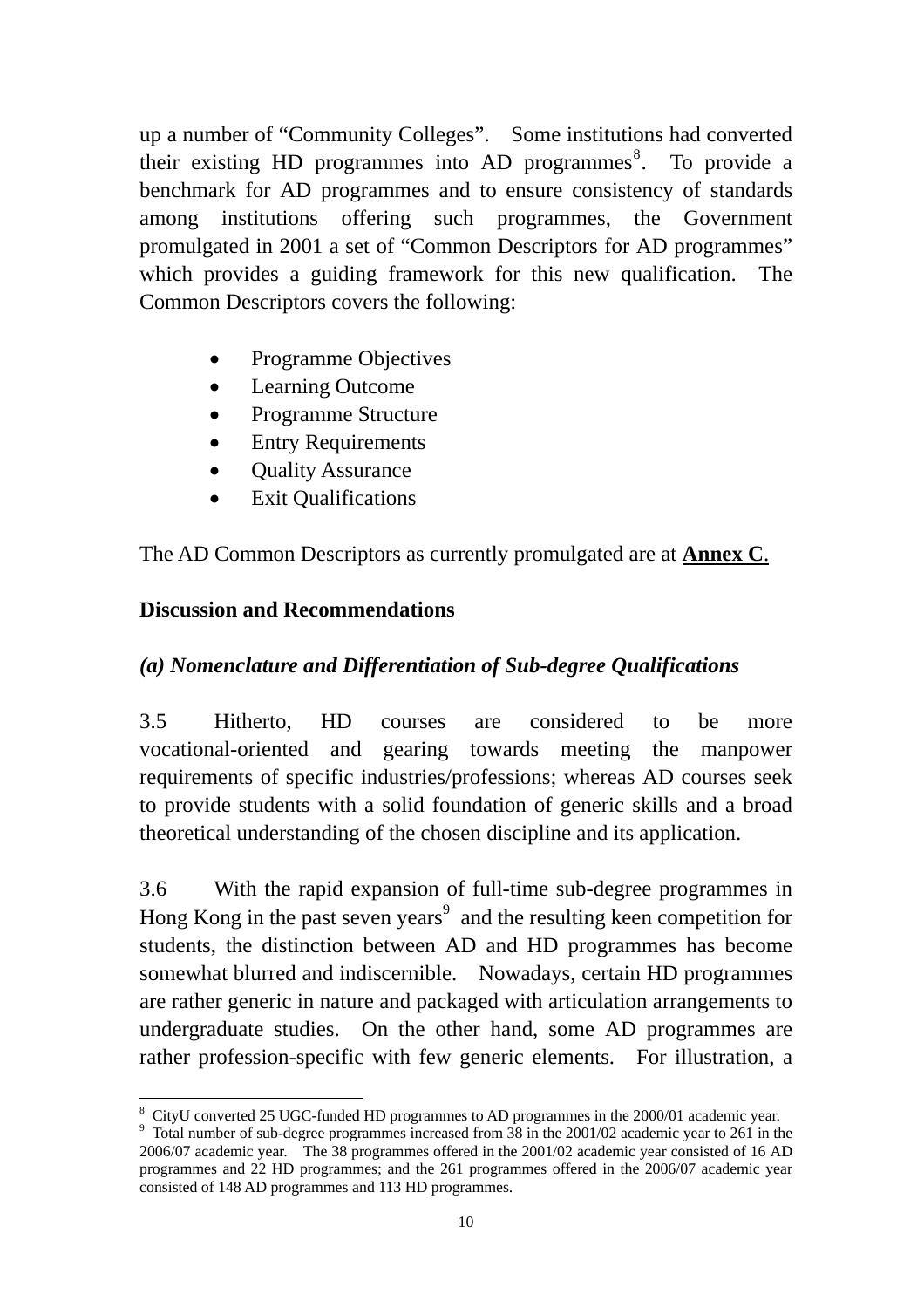comparison of a selected AD programme and an HD programme on the same subject of "Accountancy" shows that the course structure and content of the two programmes is strikingly similar (see **Annex D**).

3.7 In the light of the foregoing, the Steering Committee (SC) has deliberated the case for maintaining two sub-degree qualifications in Hong Kong. Specifically, it has considered a number of options in respect of the nomenclature of the qualifications. These include (i) adopting a new, single nomenclature for all sub-degree programmes in Hong Kong; (ii) replacing the AD title with HD across the board or vice versa; and (iii) differentiating more clearly between the AD and HD qualifications/programmes. Options (i) and (ii) seek to standardize the sub-degree qualifications in Hong Kong; while option (iii) aims to provide the stakeholders concerned (e.g. students, parents and employers) with a clearer understanding of the programme objectives, learning outcomes, etc of the two types of qualifications.

3.8 While adopting a single title (options (i) or (ii)) may help reduce the confusion caused to the general public, such a title will have to encompass a very broad range of curriculum and learning outcomes (ranging from one with a 70-80% of vocational elements to one comprising 60-70% generic contents). Moreover, given the long history and general recognition of HD in Hong Kong, the rapid developments of AD programmes in the past few years and the divergent views among the stakeholders, it would be difficult, if not impossible, for the self-financing sub-degree sector to agree to the adoption of either a single nomenclature or having one replacing the other. Indeed, such changes will adversely affect not only the institutions but also the students who have obtained the AD or HD qualification. The SC sees the practical need for and the value of maintaining two sub-degree qualifications, provided a clearer distinction can be drawn between them so as to provide better guidance to the institutions in curriculum planning and to students in choosing programmes that best suit their interests and needs (i.e. option (iii)). A clearer differentiation will also help the employers to select sub-degree graduates who possess the knowledge, skills and abilities that are most suitable and relevant to their job openings.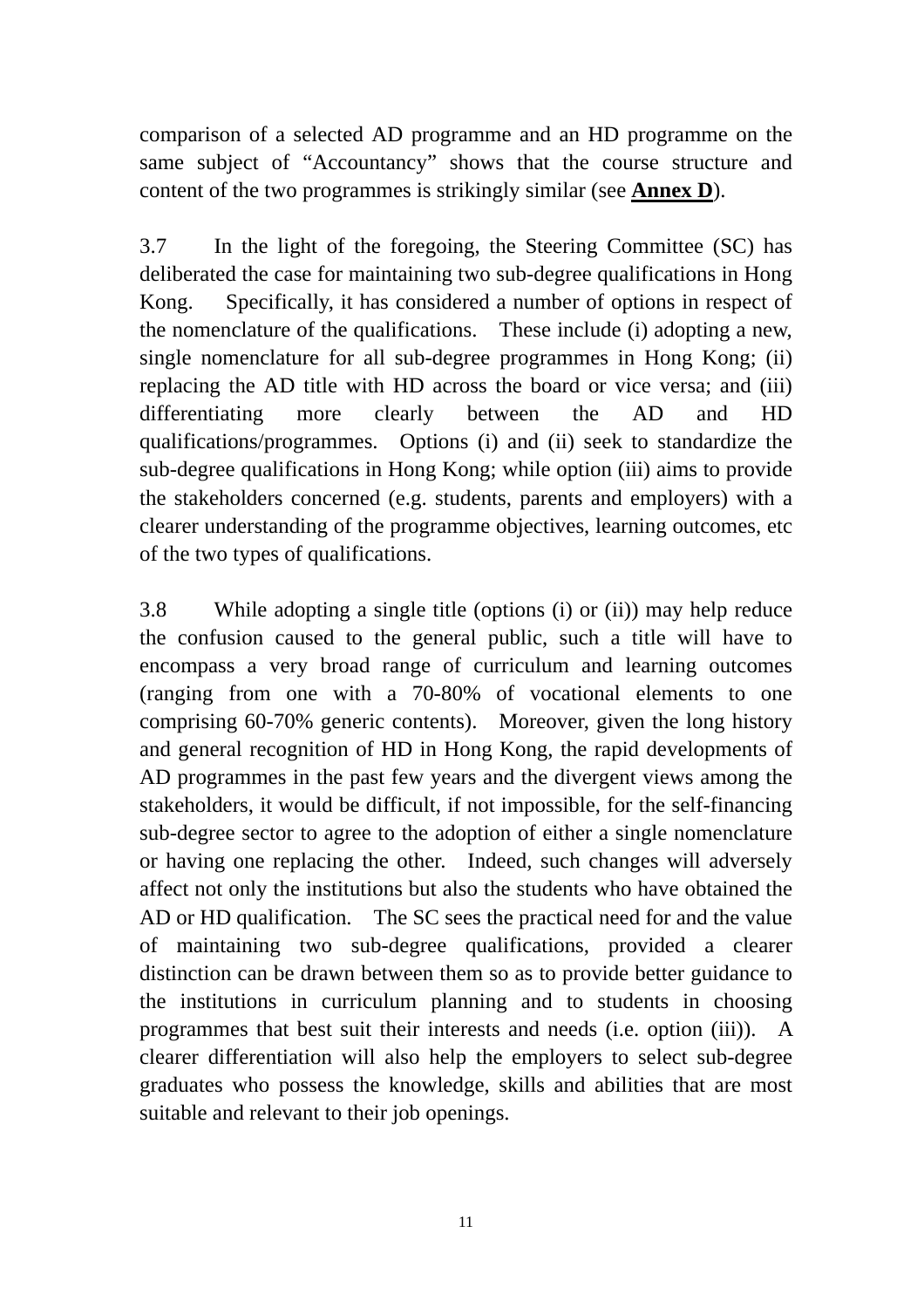3.9 To take this forward, the Government has invited the Federation for Continuing Education in Tertiary Institutions<sup>10</sup> (FCE) to draw up a set of "Common Descriptors for HD Programmes" and to update the current Common Descriptors for AD. Essentially, the SC is of the view that while HD and AD should share certain common characteristics so as to maintain consistency (e.g. quality assurance mechanisms and exit standards), one must be able to differentiate between them based on some distinct characteristics (e.g. programme objectives, curriculum, learning outcomes). For instance, while HD emphasizes on equipping students with profession-specific knowledge and skills to enable them to pursue a career in a specific field, AD should focus on equipping students with generic knowledge and skills to enable them to undertake further studies or employment in administrative or managerial positions at the entry level. We therefore recommend that the Government should officially promulgate a set of Common Descriptors for HD and a revised/updated set of Common Descriptors for AD to better define and differentiate the two qualifications, taking into account views of the sector and developments on various fronts. Review and updating of the two set of Common Descriptors should be conducted on a regular basis.

Recommendation 1: We recommend that the **Associate Degree and Higher Diploma qualifications** should co-exist but **should be better defined and differentiated** through the promulgation and updating of the Common Descriptors for Higher Diploma and Associate Degree respectively.

#### *(b) Positioning and Value of the AD Qualification*

 $\overline{a}$ 

3.10 In the U.S. and Canada, AD education is designed "to provide an education experience that prepares students for work, citizenship and an enriched life as an education person, and to lay a solid foundation for further studies"<sup>11</sup>. According to our own Common Descriptors for AD, AD programmes should provide an enriched education that equips students with generic as well as specialized skills and prepares them for

<sup>&</sup>lt;sup>10</sup> The FCE was established in 1994 to promote lifelong learning in Hong Kong. It comprises 14 organizations/institutions, including the continuing and professional education (CPE) units of the eight local universities and other major providers of CPE programmes in Hong Kong.

<sup>&</sup>lt;sup>11</sup> Extracted from p.7 of the Final Report of a Consultancy Study commissioned by the then EMB and undertaken by FCE in 2001.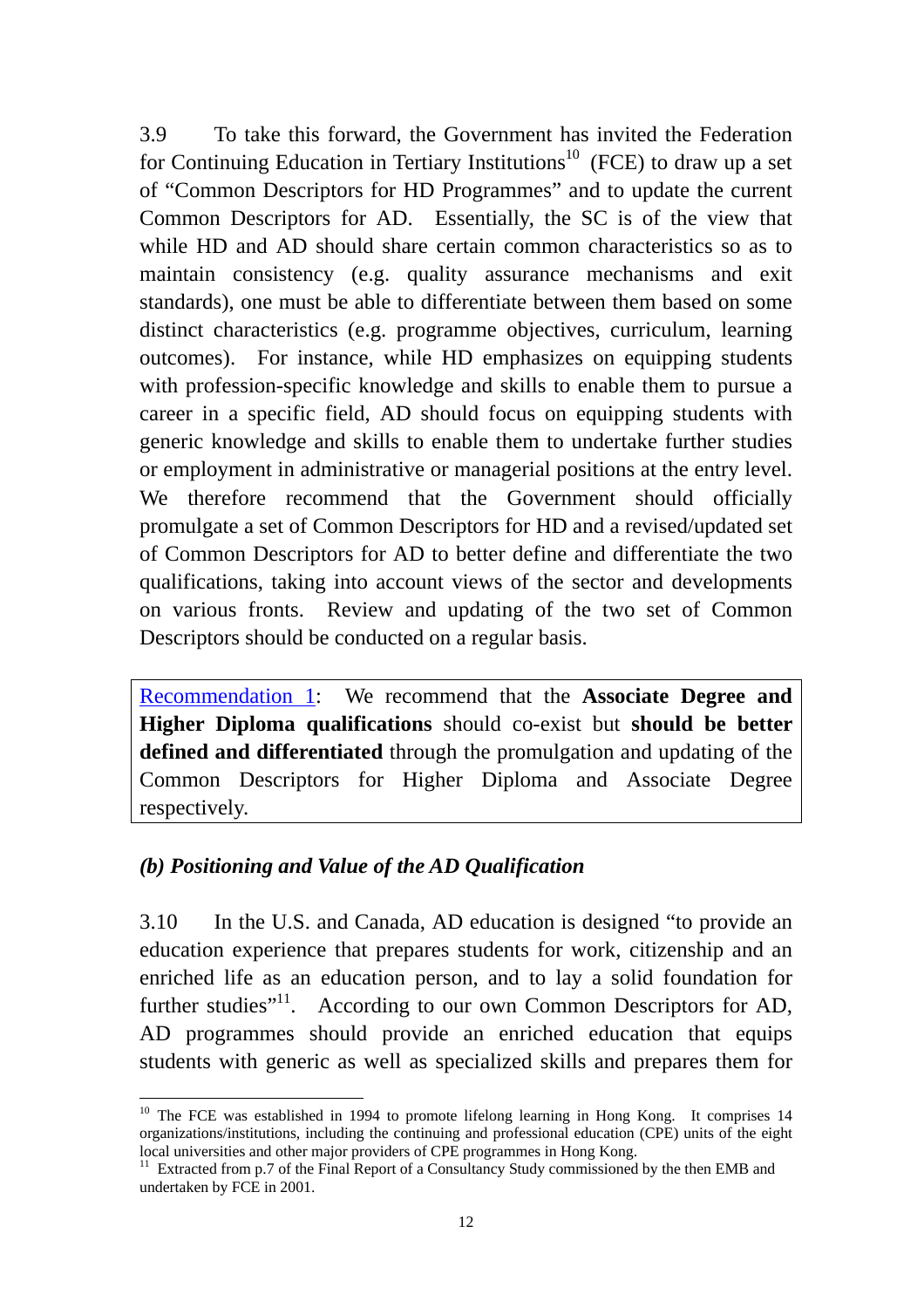employment (in administrative/managerial positions at the entry level) or further studies (on a part-time or full-time basis).

3.11 Subsequent developments in the post-secondary sector have however focused excessively on articulation to degree programmes immediately upon completion of the AD programmes. Moreover, there is, unfortunately, a general perception among students and parents that AD is only a bridging qualification for undergraduate studies. Some even consider that the AD graduates are not yet ready for immediate employment. Such misconception is unfair to the AD graduates, in particular those who have decided to join the job market after completion of the AD studies (about 30% of the total number of graduates).

3.12 Having regard to the differentiation of HD and AD as discussed above, the SC is of the view that the sub-degree qualification will play an even more important role in preparing our senior younger generation for employment following the implementation of the new academic structure for secondary and higher education  $(3+3+4)$ . By 2012, it is expected that all the senior secondary three (SS3) students will sit for the Hong Kong Diploma for Secondary Education (HKDSE) examination. Apart from those who will be admitted to the publicly-funded undergraduate studies at the UGC-funded institutions, the rest will either have to join the workforce or to further their studies by undertaking sub-degree (publicly-funded and self-financing) or self-financing degree programmes locally or abroad. Given the transformation of Hong Kong into a knowledge-based economy, it is expected that a substantial portion of our SS3 school leavers will want to further their studies rather than joining the workforce immediately upon completion of secondary education (usually at the age of 18-19). While the HD qualification will prepare our SS3 graduates for employment in specific fields, AD education would better prepare our SS3 graduates for employment by equipping them with the necessary knowledge and skills as well as broadening their horizon.

3.13 That said, the SC agrees that more need to be done to enhance the employability of AD graduates, align the AD curriculum with the manpower requirements of the market and change the misconception among students, parents and employers about AD. First, we should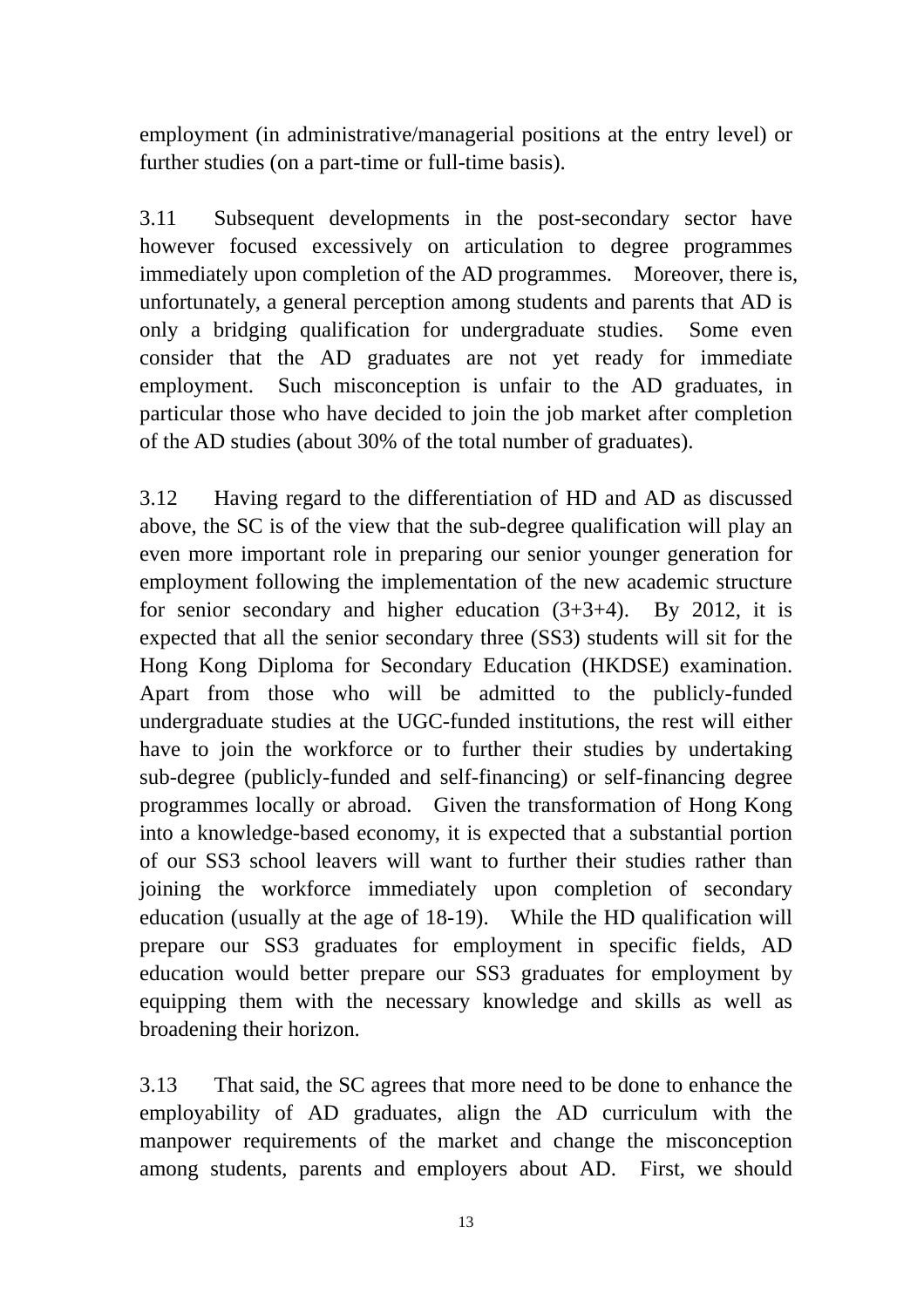encourage institutions to proactively collaborate with professional bodies, employers' federations and the business sector in general on curriculum development so as to equip students with relevant knowledge and skills (generic and specialized) as required by their chosen professions. Second, to widen their exposure and enhance their employability, we should facilitate the provision of more internships and work attachments for AD students/graduates and encourage their participation in community services. Third, to facilitate students' efforts in job-searching, we should enhance the information flow on employment opportunities available to AD graduates and strengthen the career counseling services provided to them. Our specific proposals will be discussed in Chapter 7.

Recommendation 2: We **reaffirm the value of the sub-degree (Associate Degree and Higher Diploma) qualifications** in a knowledge-based economy and envisage their increasing importance in preparing our younger generation for employment especially following the implementation of the new academic structure  $(3+3+4)$ . We therefore recommend that the Government should step up efforts in changing the misconception about Associate Degree in the society and that the institutions should seek to enhance the employability of their Associate Degree graduates.

## *(c) Benchmarking Qualifications Against the Qualifications Framework (QF)*

3.14 The Government is in the course of establishing QF. The QF is a seven-level hierarchy of qualifications against which individual academic, vocational and continuing education programmes will be benchmarked. The development of the QF will thus enable the benchmarking of sub-degree qualification against other qualifications (in terms of the QF level and learning size  $(credit))$ <sup>12</sup>. This additional information, to be available on the Qualifications Register (QR), will give learners and consumers a clearer idea as to the credibility, depth and breadth of the individual sub-degree courses.

 $\overline{a}$  $12$  Sub-degree programmes will be benchmarked at QF Level 4, whereas HKDSE and bachelor degree will be benchmarked at QF Level 3 and 5 respectively.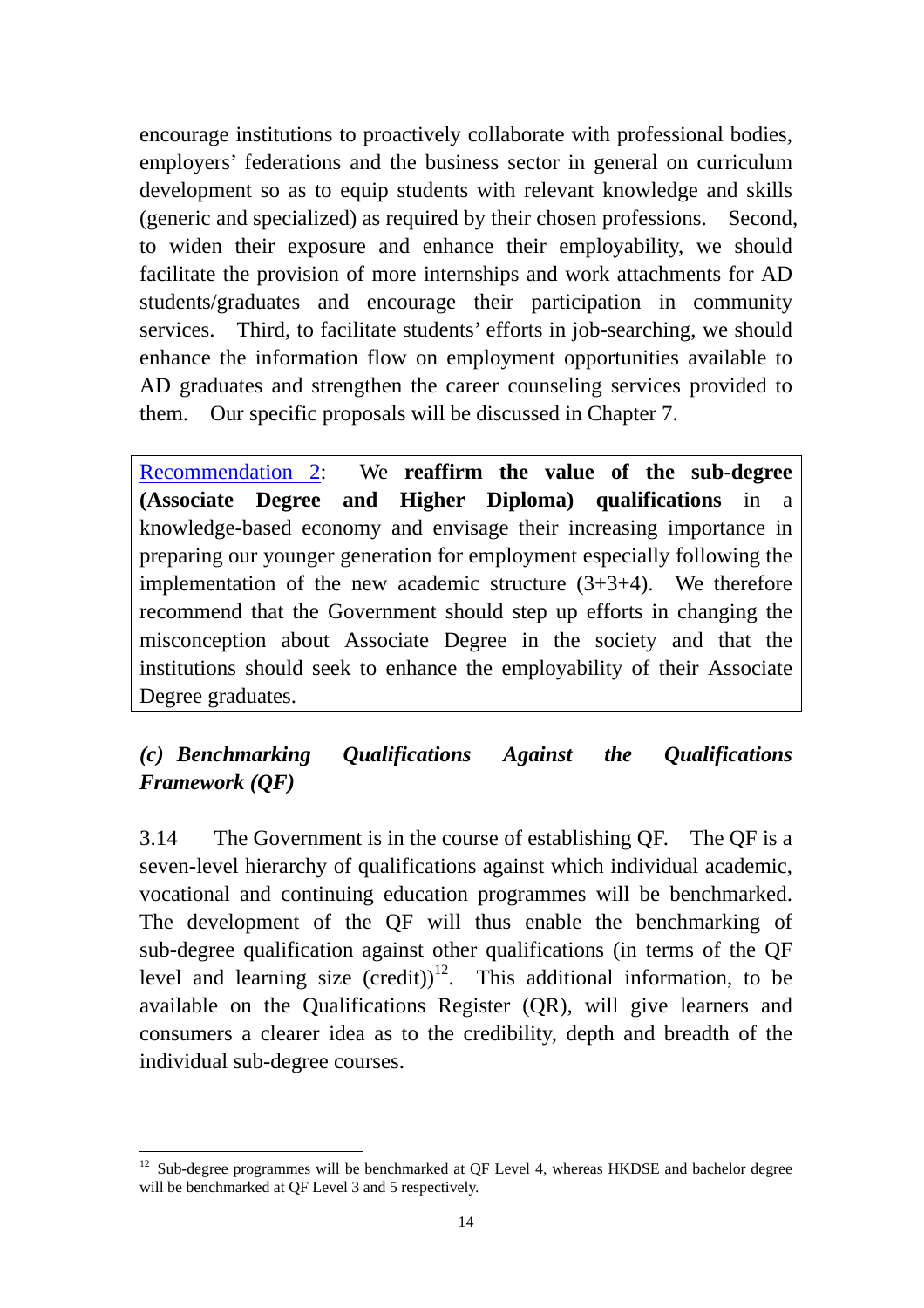#### **CHAPTER 4: QUALITY ASSURANCE AND ENHANCEMENT**

4.1 Quality is the cornerstone of the development of the self-financing post-secondary education sector, and indeed any higher education system. This is also an area of public concern following the rapid development of the sector in the past few years. This Chapter examines the existing quality assurance (QA) systems for post-secondary programmes, and proposes initiatives to enhance the quality of service provision in the sector.

#### **Existing QA Systems**

4.2 All local post-secondary programmes are required to undergo QA before they can be offered in Hong Kong. In view of the different background and level of maturity of the institutions, two QA mechanisms co-exist in Hong Kong. First, for programmes (both publicly-funded and self-financing) offered by institutions with self-accrediting status, which include the eight University Grants Committee (UGC)-funded institutions and their self-financing arms, the Open University of Hong Kong (OUHK), and Hong Kong Shue Yan University  $(HKSYU)^{13}$ , they are subject to the internal QA procedures stipulated by the institutions concerned. In August 2005, the Heads of Universities Committee (HUCOM) established the **Joint Quality Review Committee** (JQRC) to oversee the QA matters of the self-financing sub-degree programmes offered by the UGC-funded institutions and their self-financing arms.

4.3 For non-self-accrediting institutions, their programmes are accredited by the **Hong Kong Council for Accreditation of Academic and Vocational Qualifications** (HKCAAVQ). Under the current accreditation mechanism, institutions are required to go through Institutional Reviews and submit their individual programmes for Programme Validations and Revalidations periodically.<sup>14</sup>

 $\overline{a}$ <sup>13</sup> HKSYU enjoys self-accrediting status in three disciplines (i.e. Arts, Commerce and Social Sciences), which it has attained Programme Area Accreditation (PAA) status.

 $14$  A new four-stage accreditation mechanism will be adopted by HKCAAVQ upon the implementation of relevant provisions in the Accreditation of Academic and Vocational Qualifications Ordinance (Cap.592). The four stages are Initial Registration of Providers, Programme Validation, Programme Area Accreditation (PAA) and Periodic Review.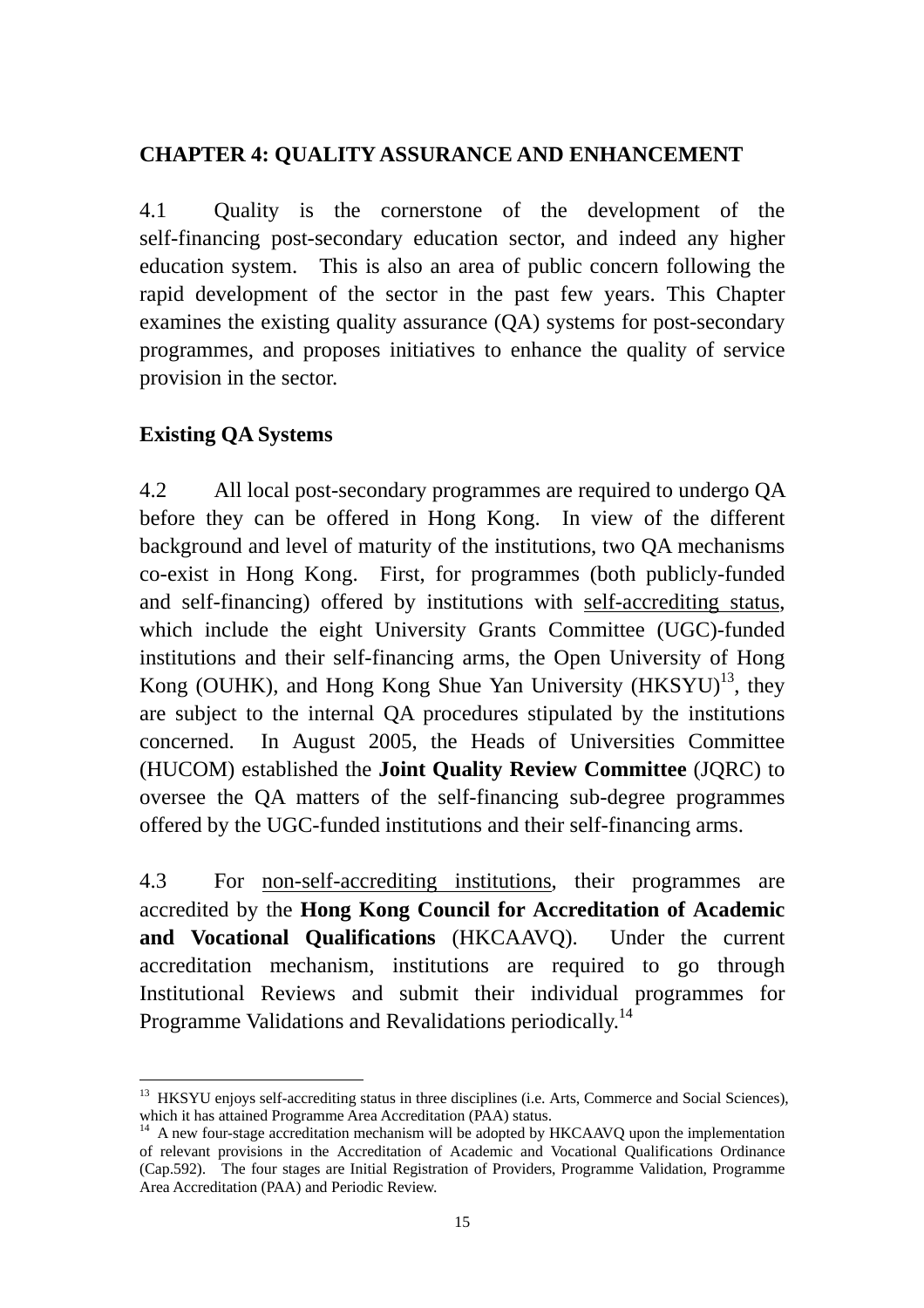#### **Discussion and Recommendations**

4.4 The rapid expansion of the post-secondary education sector and the keen competition among course providers have given rise to concerns about the quality of the sub-degree sector, in terms of programme quality, quality of teaching staff and facilities, as well as quality of students and graduates. Apart from quality in general, there are also concerns about the comparability and consistency under the two QA mechanisms in terms of the standards and procedures adopted. Notwithstanding the self-financing nature of the sector, the Government has been asked to play a more proactive role (e.g. setting ground rules), rather than leaving the development of the sector entirely to market forces. The Phase 2 Review has therefore focused its deliberations on how the quality of the sector can be further enhanced and come up with the following recommendations:

## **(a) Enhancing the Quality Assurance Mechanism**

4.5 In view of the public concerns that keen competition and financial pressure may cause some course providers to admit indiscriminately students who do not meet minimum entry standards (such as a pass in English in HKCEE) and even relax exit standards, the Steering Committee (SC) recommends that HKCAAVQ and JQRC should strengthen the QA process for both the course providers and their learning programmes, paying particular attention to admission and exit standards.

Recommendation 3: We recommend that the Hong Kong Council for Accreditation of Academic and Vocational Qualifications and Joint Quality Review Committee should seek to strengthen the Quality Assurance process for course providers, paying particular attention to ensuring compliance of admission and exit standards.

## *(b) Fostering More Structured Dialogue among QA Agencies*

4.6 While the SC acknowledges the co-existence of two different QA regimes for self-financing sub-degree programmes in Hong Kong, it agrees that it would be necessary to foster a closer dialogue between the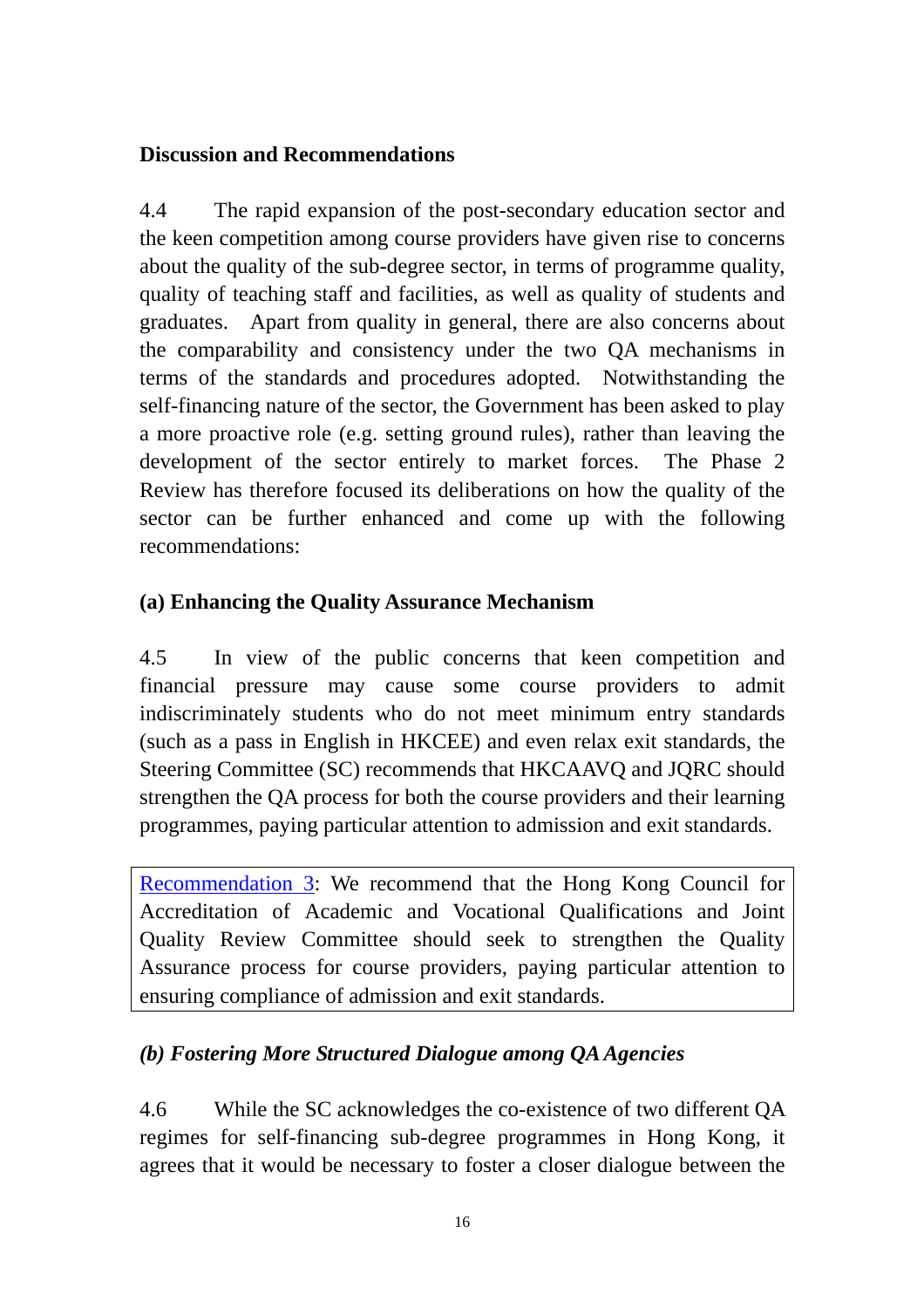two agencies involved in quality assurance of sub-degree programmes (i.e. HKCAAVQ and JQRC) so that they can better understand the QA practices and standards adopted by each other. Indeed, in response to Recommendation 11 in the Phase 1 Review Report (at Annex A), JQRC and HKCAAVQ have been working more closely with each other through cross membership in the respective Councils and informal meetings. To foster a more structured dialogue, the SC recommends that a Tripartite Liaison Committee involving the Education Bureau (EDB), HKCAAVQ and JQRC should be established to provide a regular forum for discussing quality-related issues concerning the sub-degree sector. Such dialogue and cooperation would in turn enhance the **consistency** of the two QA mechanisms and the **comparability** of programmes offered by institutions with and without self-accrediting status.

Recommendation 4: We recommend that a **Tripartite Liaison Committee** comprising Education Bureau, the Joint Quality Review Committee and the Hong Kong Council for Accreditation of Academic and Vocational Qualifications should be established to facilitate an on-going dialogue among the quality assurance (QA) agencies of the sub-degree sector, to provide a forum for discussing quality-related issues concerning the sub-degree sector and to enhance comparability of the QA mechanisms and the programmes offered by institutions with and without self-accrediting status.

## *(c) Developing Good Practices for the Sub-degree Sector*

4.7 In view of the public concerns about the quality and comparability of the self-financing post-secondary programmes, the SC agrees that the Government should help the sector to develop a set of principles and good practices to promote the development of a quality sub-degree sector and encourage institutions to achieve excellence.

4.8 Having regard to similar codes of practices and guidelines promulgated by other countries, the SC proposes that a set of **"Good Practices for the Sub-Degree Sector"** ("Good Practices") should be developed for reference by the sector. The "Good Practices" will set out general principles and desirable practices in relation to the quality assurance and enhancement of sub-degree programmes. It will serve as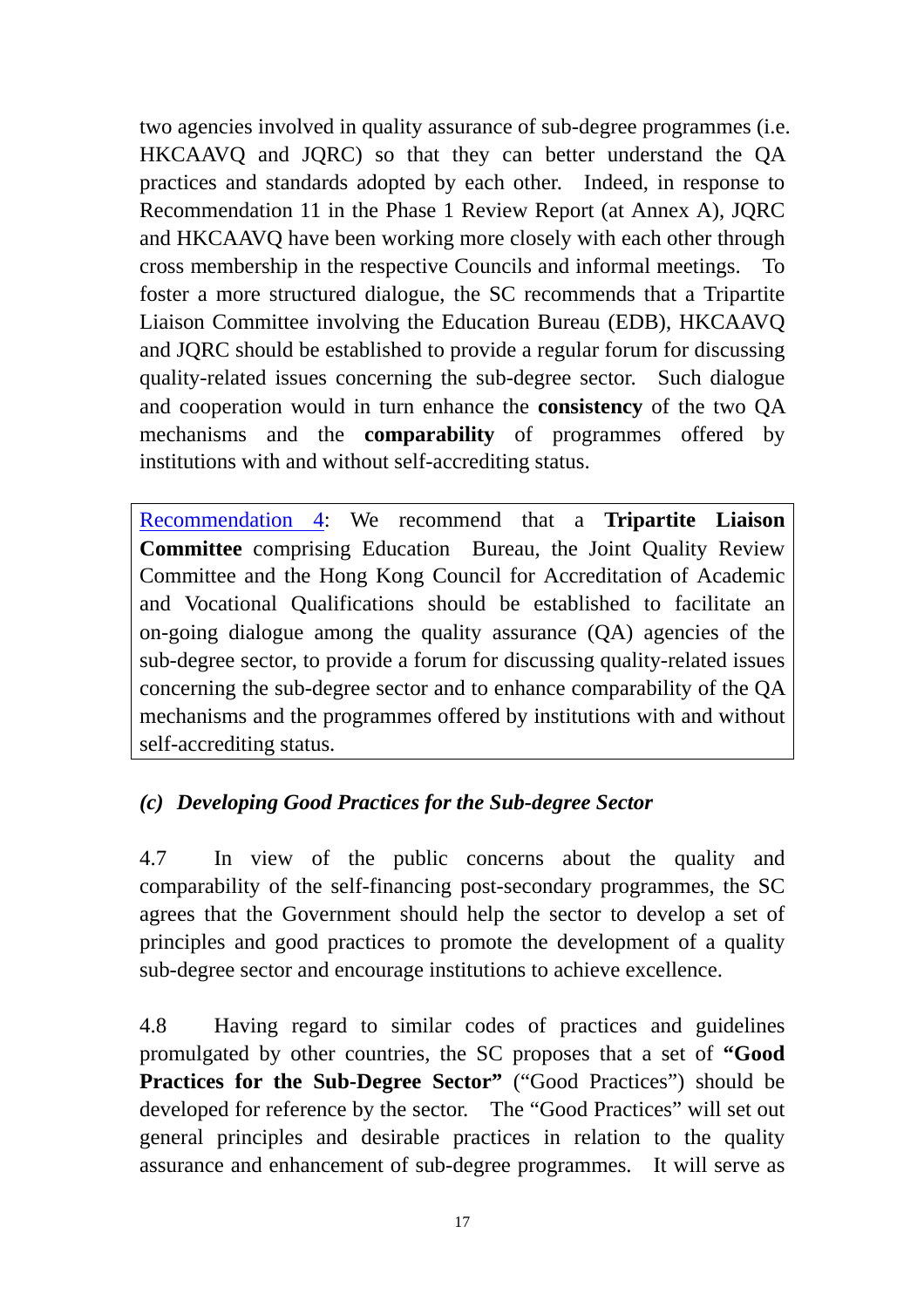a practical guide for reference by the institutions to assist them in the planning and delivery of sub-degree programmes, with the aim of inspiring them to attain further improvements over time. The "Good Practices" will also serve as a source of reference for the QA agencies in conducting accreditation and quality audit work.

4.9 To take the proposal forward, it is recommended that an **Expert Group** comprising distinguished academics and QA experts should be formed to help produce a set of draft "Good Practices" for consultation with all providers of sub-degree programmes and other stakeholders. Taking into account the initial views of the HKCAAVQ and the JQRC*,* a draft framework for the proposed "Good Practices" is produced at **Annex E** as the basis for further deliberations by the Expert Group and the stakeholders.

Recommendation 5: To promote the sharing of good practices and provide references for the sub-degree sector, we recommend that a set of **"Good Practices for the Sub-degree Sector"** should be drawn up in consultation with the post-secondary education institutions and be promulgated by the Government.

## *(d) Launching a New and Comprehensive Information Portal on Sub-degree Programmes*

4.10 Hitherto, the Government has been providing information on post-secondary programmes to secondary school leavers through the publication of a career guidance booklet annually. The booklet contains mainly basic information such as programme names, course structures, and tuition fees of individual self-financing post-secondary institutions.

4.11 Given the number and diversity of the sub-degree programmes offered by the sector, the SC considers it imperative to provide more detailed and easily accessible information on individual course providers and programmes to enable students to make better informed choices regarding their studies. To this end, we recommend that a new information portal for the self-financing sub-degree sector, providing institution-specific and programme-specific information, should be launched by the Government with input from the service providers. The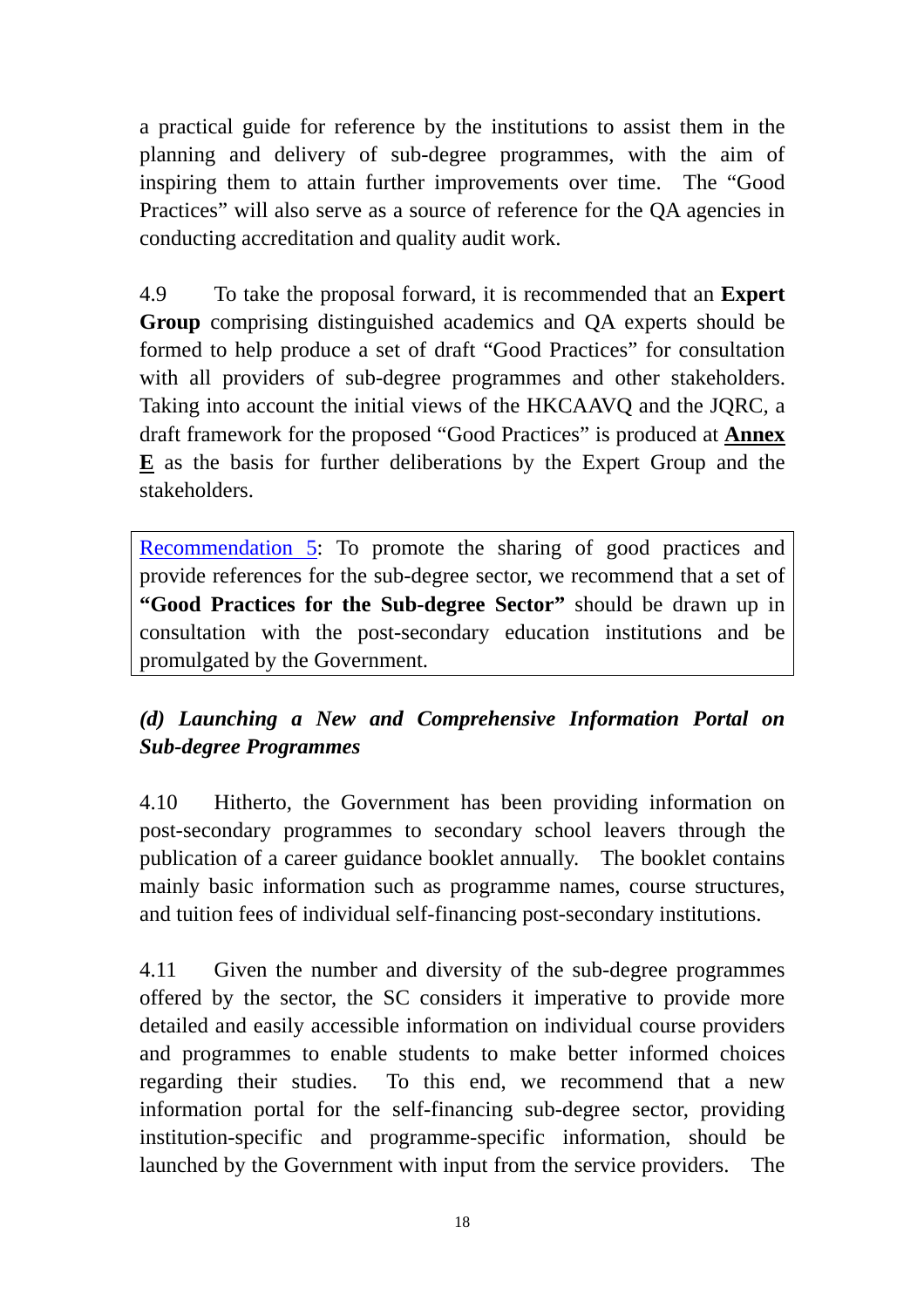information may include, among other things, teaching and non-teaching facilities provided by the institutions, qualifications of teaching staff, teacher-student ratio, progression or articulation pathways of graduates, involvement of professional bodies in curriculum design and recognition of programmes, etc. It is expected that the portal will greatly enhance the overall transparency of the self-financing post-secondary institutions and their individual programmes. The types of data to be included in the portal are set out in **Annex F**.

Recommendation 6: To enhance transparency of the self-financing sub-degree programmes and accessibility of information, we recommend that the Government should launch a new and comprehensive **information portal on self-financing locally-accredited sub-degree programmes** based on input from the post-secondary institutions.

## *(e) Publicising QA efforts*

4.12 For the purpose of uploading qualifications onto the Qualifications Register (QR) to be established under the Qualifications Framework (QF), the JQRC has completed a Preview of the QA mechanisms adopted by the UGC-funded institutions and their continuing education arms for their self-financing sub-degree programmes. The first round of Institutional Review (IR) conducted by JQRC subsequently for its member institutions is progressing on track. The auditing function of the JQRC will enable institutions to reflect on their own QA mechanisms and processes.

4.13 On the other hand, to ensure consistency and procedural symmetry, HKCAAVQ will review the self-financing sub-degree programmes previously accredited by the Council before uploading the qualifications of these programmes onto the QR.

4.14 The SC commends the work conducted by JQRC and the HKCAAVQ, and recommends that both agencies should publicize more widely their QA work and work plan so as to enhance public understanding of their work and the QA mechanisms adopted by the post-secondary institutions.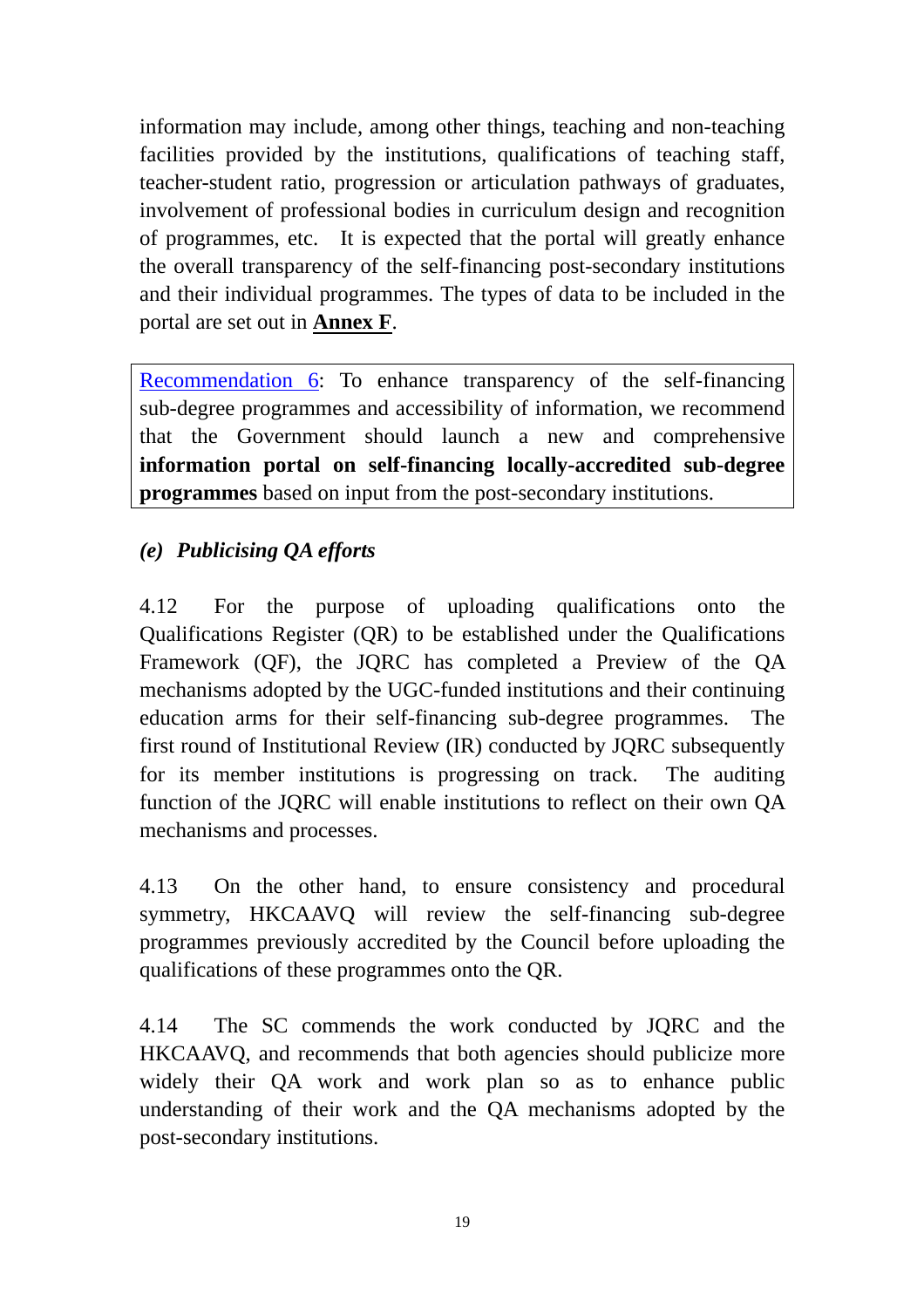Recommendation 7: We recommend that **the Joint Quality Review Committee and the Hong Kong Council for Accreditation of Academic and Vocational Qualifications** should step up publicity and increase the public awareness of their quality assurance work including their work plans, processes, standards adopted and achievements.

## *(f) Supporting Institutions' Quality Enhancement Efforts*

4.15 While the Government and the QA agencies will strengthen their QA efforts, quality enhancement must start with the institutions as the service providers. To encourage self-financing post-secondary institutions to undertake measures to improve the quality of teaching and learning, the SC recommends the establishment of a new funding scheme to support worthwhile initiatives in this regard. This will be further discussed in Chapter 5.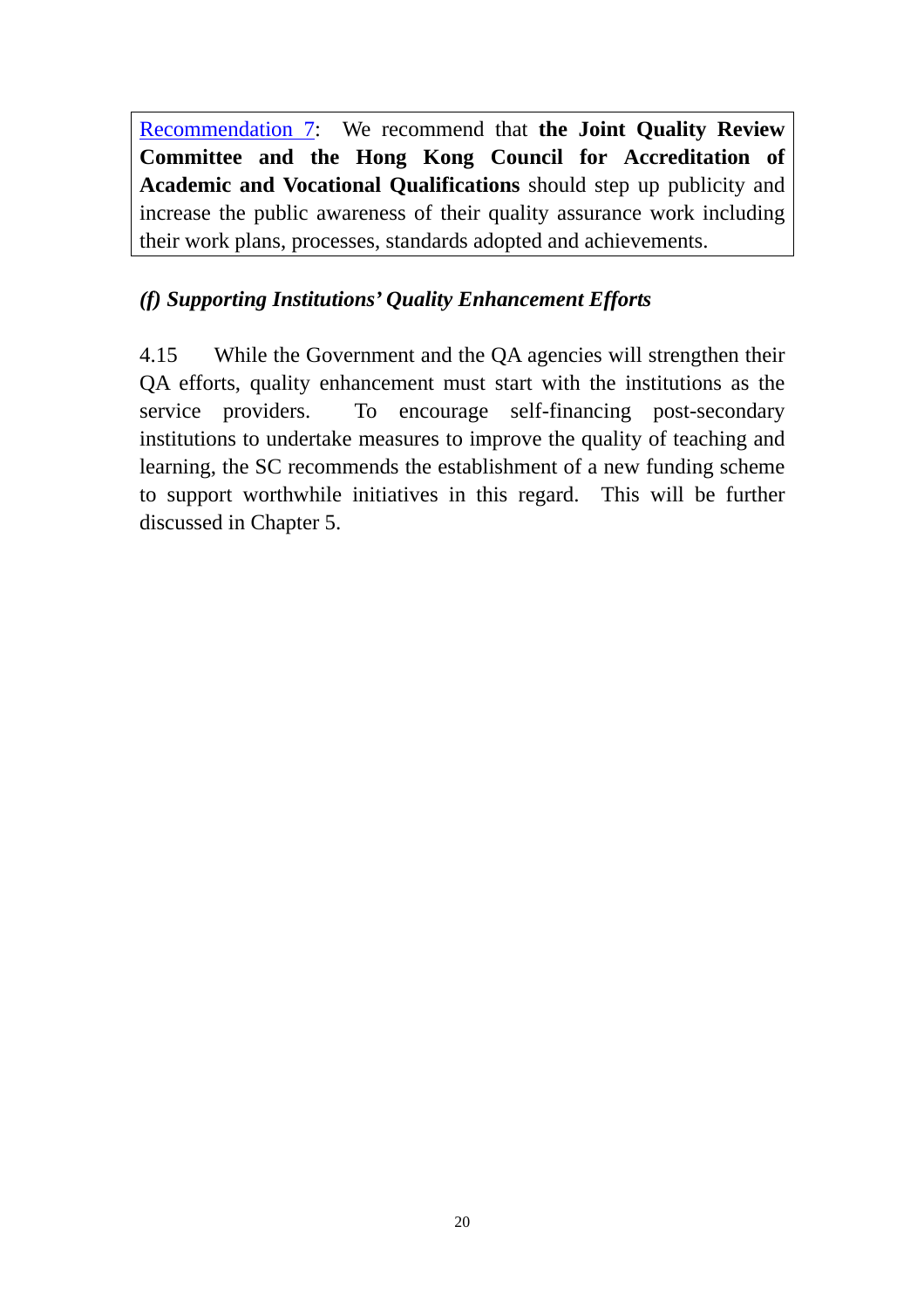#### **CHAPTER 5: GOVERNMENT'S SUPPORT MEASURES**

5.1 The Government introduced in 2001/02 a package of measures to facilitate and support the development of the self-financing post-secondary education sector. This Chapter takes stock of these measures and discusses proposed changes so as to better support the long-term development of the sector.

## **Existing Support Measures**

5.2 Apart from putting in place the necessary QA and regulatory mechanisms, the Government has set up a number of schemes to support the development of the sector. These include the Start-up Loan Scheme, the Land Grant Scheme, the Accreditation Grant Scheme, and the Financial Assistance Scheme for Post-secondary Students.

## *(a) Start-up Loan Scheme (SLS)*

5.3 The Government has earmarked \$5 billion to provide interest-free loans to non-profit-making post-secondary institutions for purchasing, renting or building campuses. A Vetting Committee has been established to advise the Government on the merits of the loan applications. To date, the Government has approved 25 loans amounting to some \$4.1 billion and benefiting 16 institutions. The loan has to be repaid by the institution within 10 years after its final drawdown. Details are at **Annex G**. So far, repayments have been on schedule.

#### *(b) Land Grant Scheme (LGS)*

5.4 The Government established a LGS in 2002 to grant sites to non-profit-making post-secondary institutions for the construction of purpose-built campuses. A Selection Committee has been established to assess applications and advise on the allocation of sites. To date, we have made available a total of 8 sites, of which 5 have been successfully allocated to 4 institutions having regard to the merits of the proposals. Details are at **Annex H**.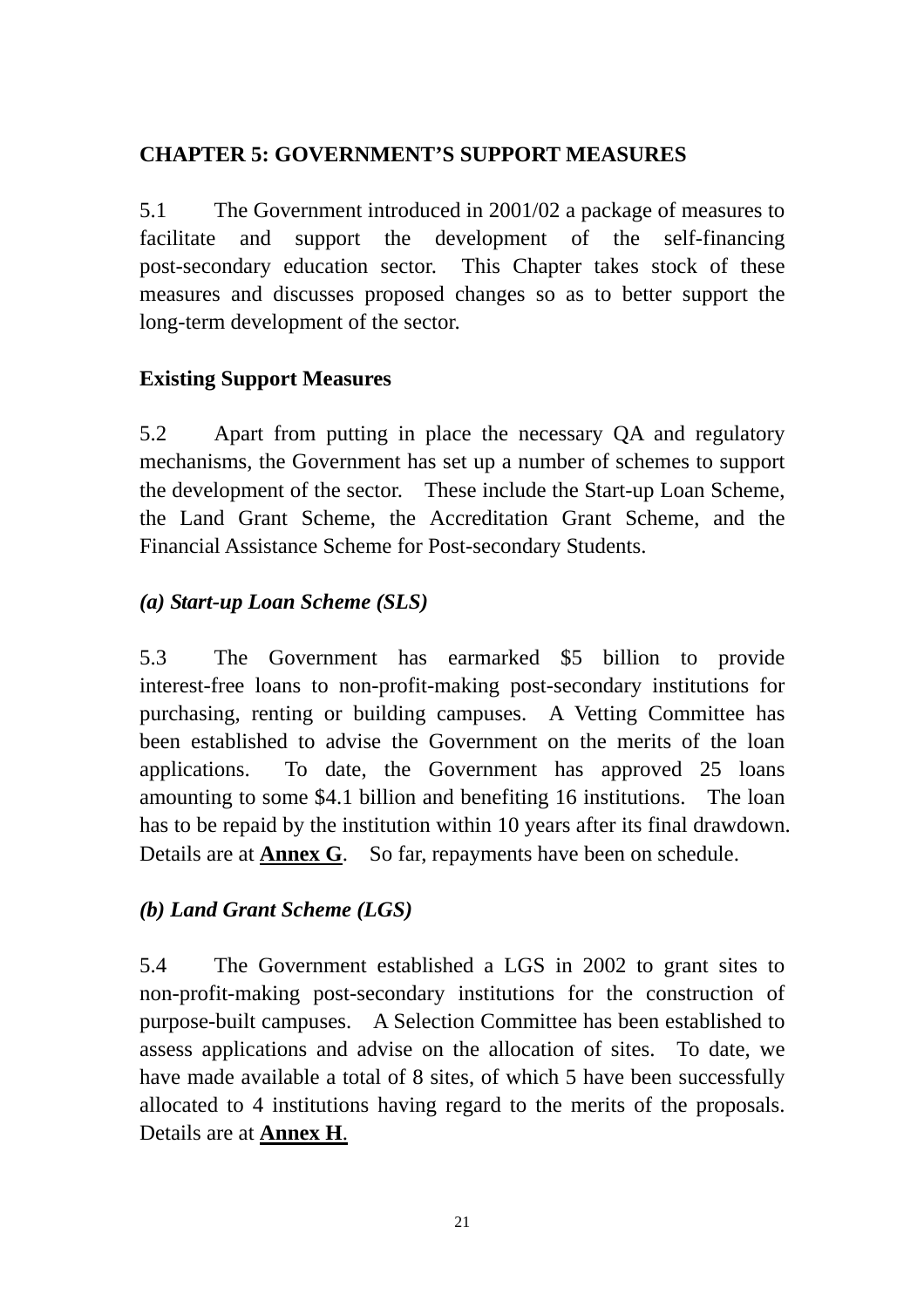## *(c) Accreditation Grant Scheme (AGS)*

5.5 The Government has earmarked \$30 million to set up an AGS to subsidize the accreditation expenses incurred by institutions, thereby relieving their financial burden in the initial years of operation. The Grant subsidizes in full the fees of successful Institutional Reviews, and 50% of the fees for individual programme validation. To date, we have approved grants to 13 institutions amounting to about \$21 million. Details are at **Annex I**.

## *(d) Financial Assistance Schemes for Post-Secondary Students (FASP)*

5.6 The Government introduced FASP in the 2001/02 academic year. All eligible students enrolled in self-financing degree or sub-degree programmes can apply for assistance under FASP (in the form of grant) and the Non-means-tested Loan Scheme for Post-secondary Students (NLSPS) (in the form of loan). With effect from the 2006/07 academic year, the Government has brought the means-tested grants under FASP on par with the Tertiary Students Finance Scheme – Publicly-funded Programmes (TSFS) applicable to students enrolled in publicly-funded post-secondary programmes.

5.7 Over the past six years, the Government has provided financial assistance amounting to over \$2.7 billion to needy students under FASP and NLSPS. The improvements introduced in 2006/07 will incur an expected additional Government financial commitment of around \$560 million by the 2010/11 academic year.

#### **Discussion and Recommendations**

5.8 The SLS and LGS were introduced primarily to support the policy objective of enabling 60% of our senior secondary leavers to have access to post-secondary education by 2010.Hence, they are closely linked to the number of student places undertaken by the applicants (e.g. the loan amount under the SLS was calculated with reference to the loan ceiling per student place; and the Selection Committee for LGS would consider the number of additional places to be provided by the applicant in the new campus when approving the land grant).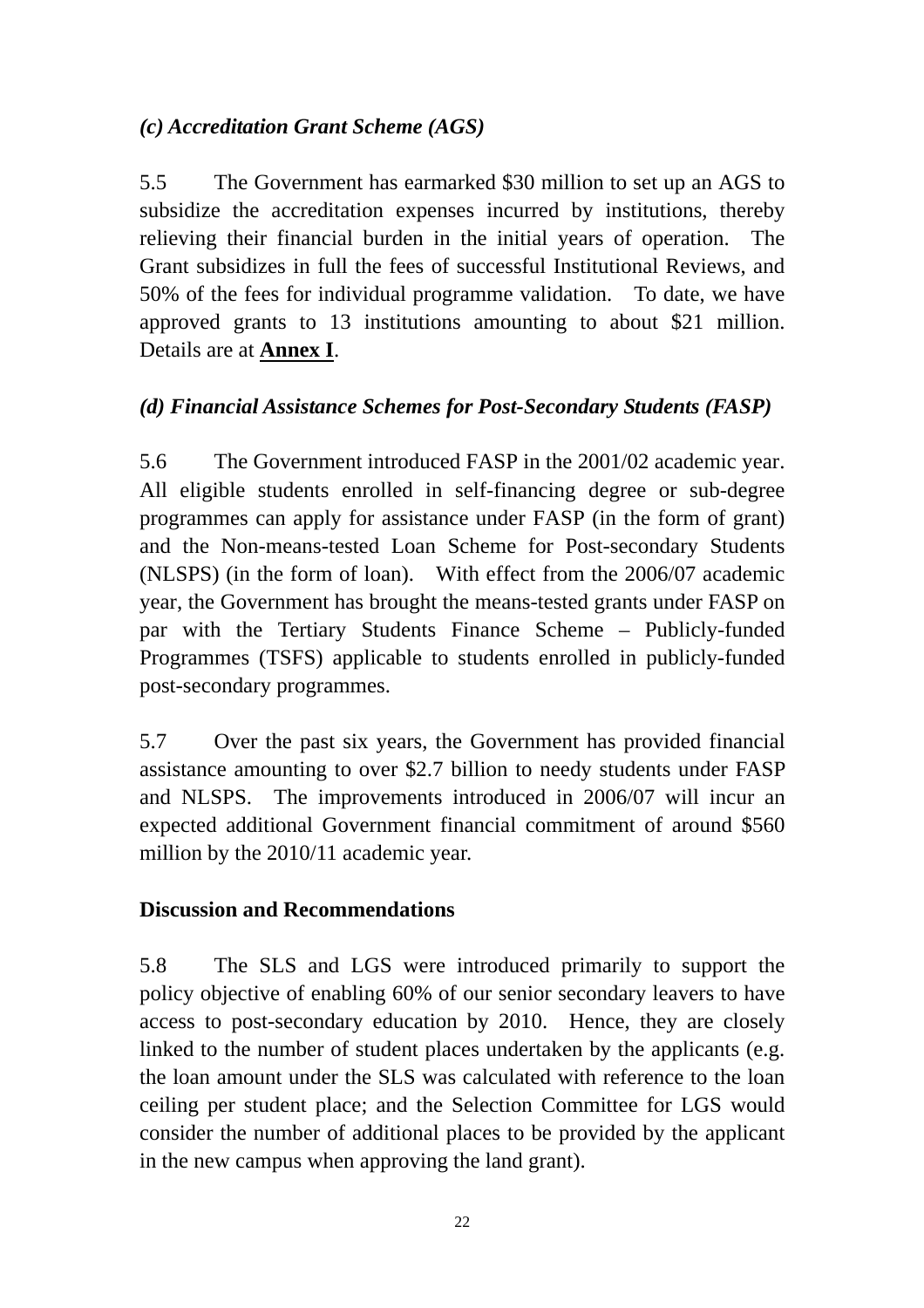5.9 The SLS and LGS have achieved their stated objectives of encouraging and supporting the development of the self-financing post-secondary education sector in its initial stage of development. As the post-secondary participation rate has reached 64% in the 2006/07 academic year and in view of the concerns about the overall quality of the self-financing sub-degree programmes, we consider that the Government should adjust its support measures so that they can be geared towards supporting and encouraging quality enhancement. This is in line with Recommendation 5 of the Phase 1 Review Report, which suggested that "the remaining resources under the Land Grant and Start-up Loan Schemes should be used with a clear emphasis on enhancing the quality of service provision and encouraging diversity, rather than solely for increasing student places".

5.10 To improve programme quality and students' learning experience, especially those studying in less optimal environment and do not have access to basic ancillary facilities (e.g. libraries), we recommend that the SLS and LGS should be modified so that institutions may, without the need to provide additional student places, apply for land and/or loans for-

- (i) providing or enhancing teaching and other ancillary facilities (e.g. library, laboratories, student guidance/career counseling centres, etc) which serve to enhance the learning experience of and support for students; and/or
- (ii) reprovisioning existing college campuses operating in sub-optimal environment.

The Vetting Committee for SLS and the Selection Committee for LGS will be invited to devise new criteria for the two modified schemes under which land and loans will be granted to truly meritorious applications. The revised parameters will be submitted to the Finance Committee of the Legislative Council (LegCo) for approval in due course.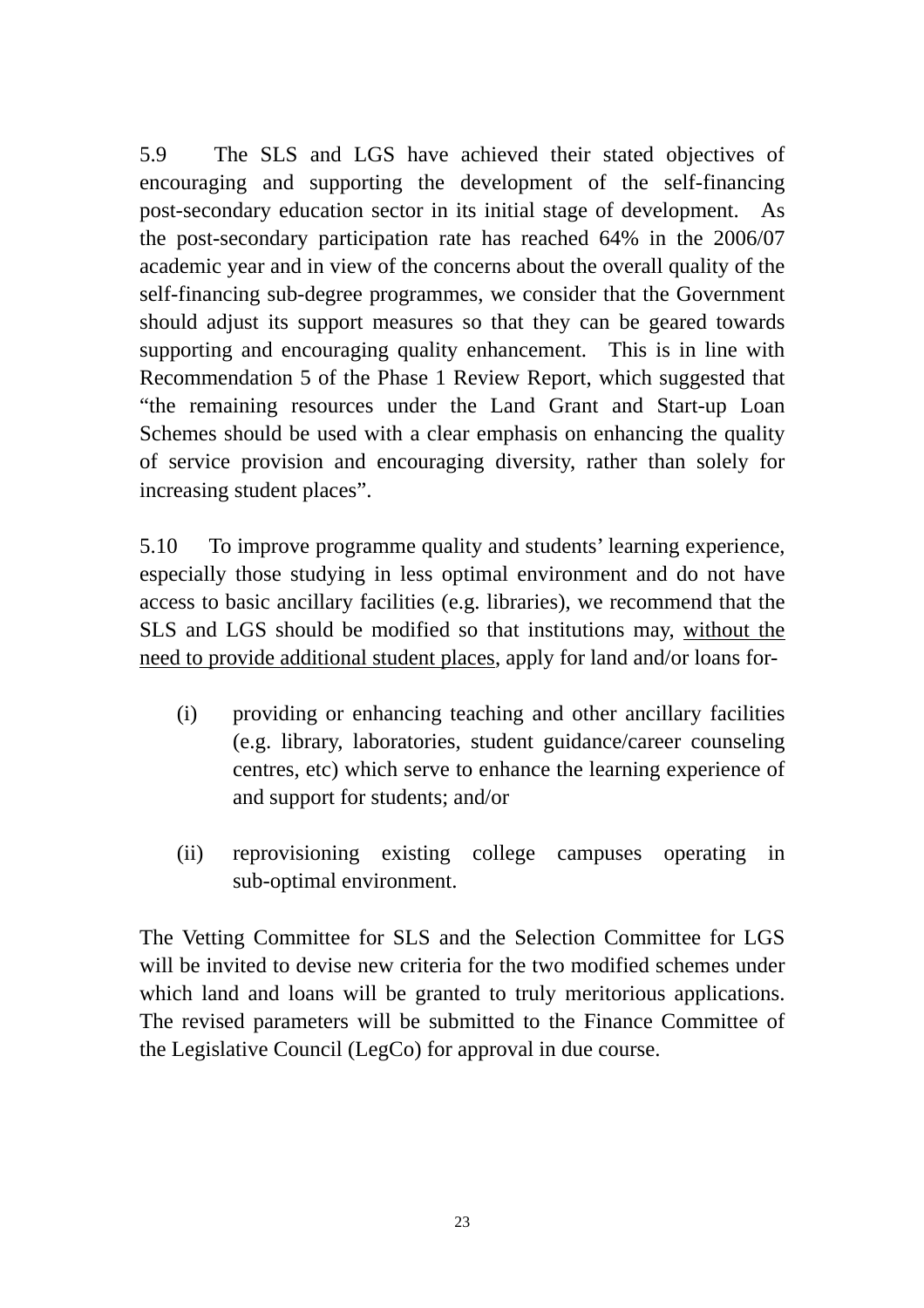Recommendation 8: We recommend that the Government's support measures should gear towards quality enhancement rather than increasing the supply of sub-degree places further. In this regard, **the Start-up Loan Scheme and the Land Grant Scheme should be modified** so as to allow institutions to obtain loans and/or land to enhance teaching, learning and other ancillary facilities, and/or for reprovisioning existing college premises.

5.11 In addition, some institutions have expressed keen interest in using or converting vacant primary and secondary school premises for post-secondary education use, especially those premises that are conveniently located and readily accessible by students. Subject to the availability of suitable premises, we agree that this arrangement presents a practical option for institutions which do not require purpose-built campuses. The Government should also have an interest in ensuring that vacant school premises are put to good use.

Recommendation 9: To complement Recommendation 8 above, we recommend that the Government should identify suitable **vacant school premises** for post-secondary education use (as an alternative to building new campuses) and invite the institutions concerned to submit proposals.

5.12 As a related issue, some post-secondary institutions have requested an extension of the 10-year repayment period for the interest-free start-up loans so as to relieve their financial burden, whereas student groups have requested that the Government should completely write-off all start-up loans to alleviate students' burden in sharing out the institutions' repayment of such loans. It should be noted that when the institutions applied for the start-up loans, they were fully aware of the loan terms and had come up with sound business plans to justify them based on a 10-year repayment period. Bearing in mind the read-across implications on other similar loans in the school sector, we consider that strong and overwhelming justifications would be required for any departure from the existing SLS. That said, to relieve the financial burden on the institutions and enable them to devote more resources to improve the quality of teaching and learning, we recommend that the Government may consider extending the maximum loan repayment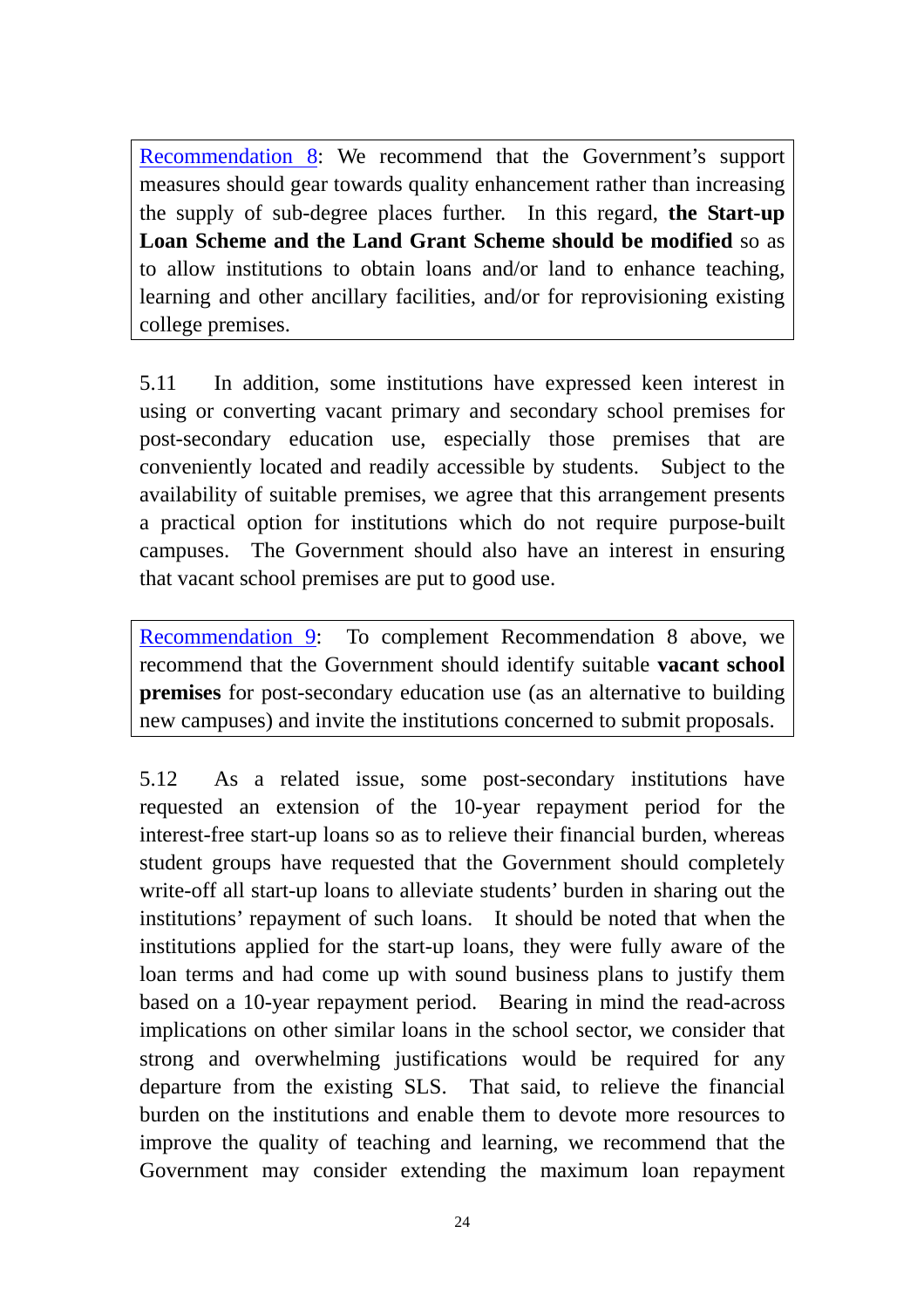period of medium-term loans under the SLS from 10 to 20 years, with interests charged on a no-gain-no-loss basis during the extended period. Whereas those institutions with proven financial difficulties may apply for an extension of the loan repayment period, such relaxation would not automatically apply to new loans to be granted under the SLS as the borrowers should have planned carefully their repayment ability before borrowing.

Recommendation 10: We recommend that the Government should consider **extending the maximum loan repayment period** of medium-term loans taken out by the institutions under the Start-up Loan Scheme from 10 to 20 years, subject to interest payment after the first 10 years and institutions' proven financial difficulties, so as to relieve the financial burden on the institutions and enable them to devote more resources to improve the quality of teaching and learning.

5.13 The AGS has been highly successful in encouraging non-self-accrediting institutions to go through accreditation. Not only would students have more confidence in quality-assured programmes, institutions also benefit from the accreditation exercises by reviewing their own programme planning and QA mechanisms holistically and objectively. In connection with the development of the Qualifications Framework (QF), EDB has earmarked \$65 million to provide accreditation grants to non-profit making training providers (including non-self-accrediting post-secondary institutions) and their self-financing programmes. We therefore propose that the AGS be subsumed into the accreditation grant schemes to be introduced by the Government in support of the QF, which will cover, among others, accreditation fees incurred in programme validation and programme area accreditation.

Recommendation 11: We recommend that **accreditation grants** should continue to be provided to encourage the provision of quality-assured post-secondary programmes, and such grants can be subsumed into the financial assistance schemes to be launched by the Government in support of the Qualifications Framework.

5.14 To complement the proposed modifications to the various schemes to support quality improvement, we recommend that, subject to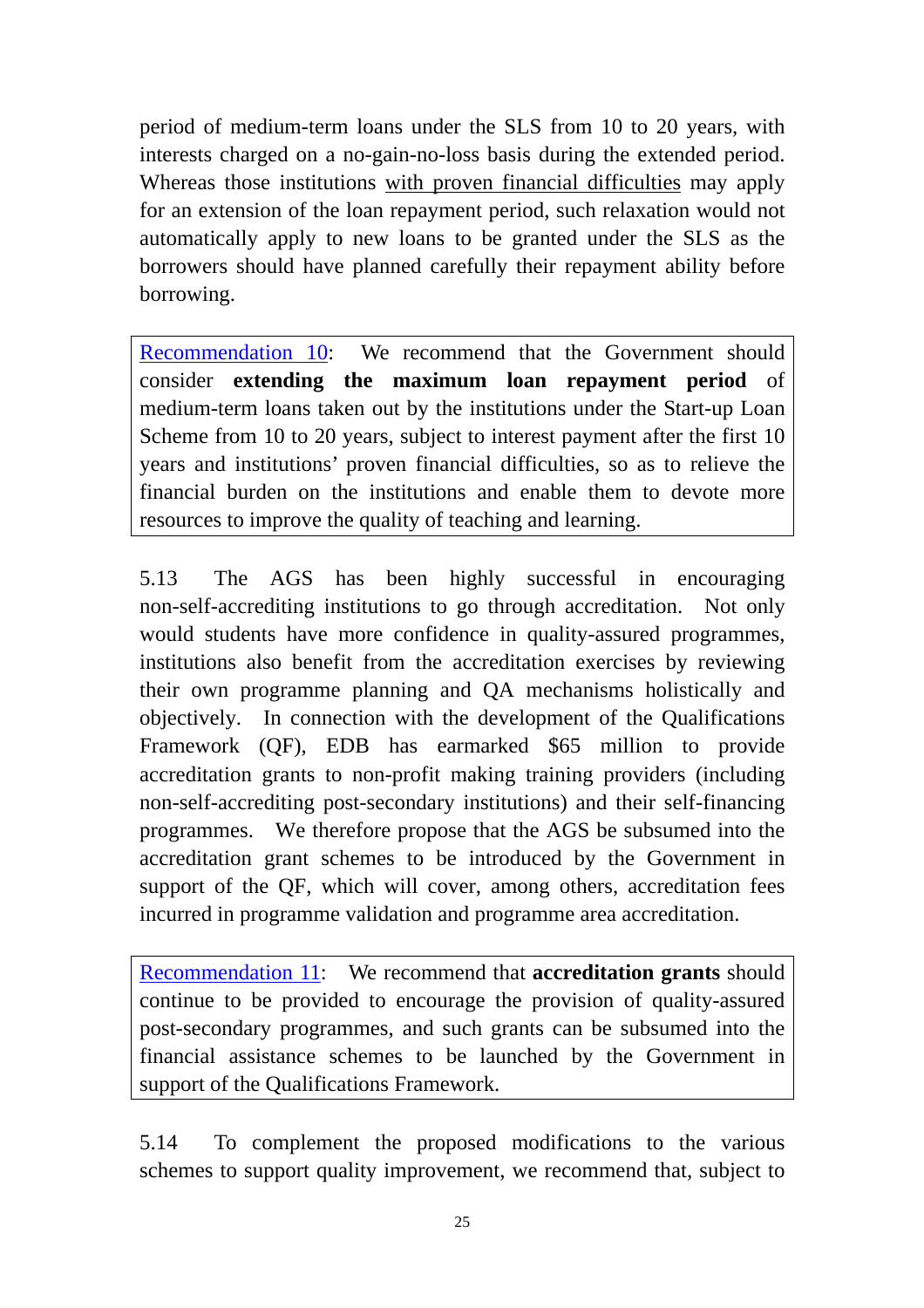funding availability, non-recurrent grants should be made available for application by institutions to pursue worthwhile projects or initiatives that could improve the learning experience and effectiveness of students in language proficiency, encourage the development and adoption of effective teaching methods or approaches, strengthen the quality assurance mechanisms for post-secondary learning programmes, as well as enhancing student support and career guidance services, etc. Details of the proposed scheme, including its scope, assessment criteria, modus operandi and funding requirement, will be worked out by EDB in consultation with relevant Government bureaux/departments.

Recommendation 12: Subject to funding availability, we recommend that the Government should consider launching a new **Quality Enhancement Grant Scheme** whereby non-recurrent grants will be provided to institutions and educational bodies to support worthwhile projects/initiatives that could improve students' learning experience and language proficiency, encourage development and adoption of effective teaching methods or approaches, as well as strengthen quality assurance and student support / career guidance services.

5.15 The recommendations regarding the provision of financial assistance to students will be discussed in detail in the next Chapter.

#### **Other Requests from the Sector**

#### *Provision of shared facilities and resources by Government*

5.16 Some students of self-financing post-secondary programmes, including those run by the UGC-funded institutions, have requested the Government to provide shared facilities and resources (e.g. library, recreational facilities) for their use, or to subsidize their use of ancillary facilities at the UGC-funded institutions. It should be noted that under the established policy, resources allocated to UGC-funded institutions for their publicly-funded activities must not be used to cross-subsidize their self-financing operations, and hence as a matter of principle, the self-financing arms of UGC-funded institutions have to pay for the use of the facilities on a cost-recovery basis. To allow cross-subsidization will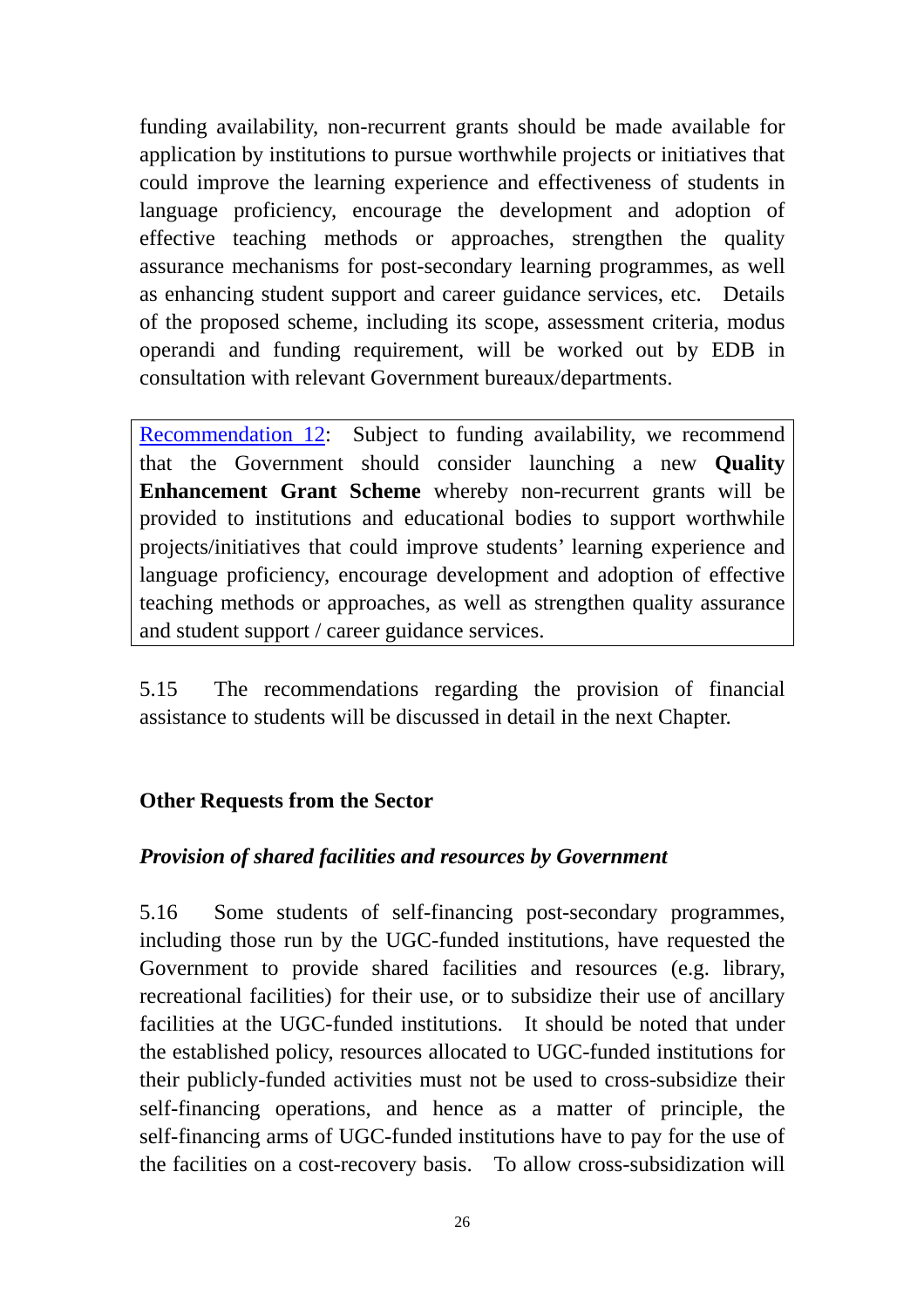tilt the level playing field of the self-financing post-secondary sector, as students studying self-financing programmes run by non-UGC-funded institutions will not have access to publicly-funded campus facilities. On the other hand, we do not consider it feasible to provide common facilities for shared use by students of some 20 self-financing post-secondary institutions given the scattered localities of their campuses. Instead, we consider that our recommendations to make available land/vacant school premises and loans under the modified LGS and SLS to provide/enhance teaching and ancillary facilities and to provide quality enhancement grants would better serve the purpose of enhancing students' learning experience and providing the necessary ancillary facilities (Recommendations 8, 9 and 12 above).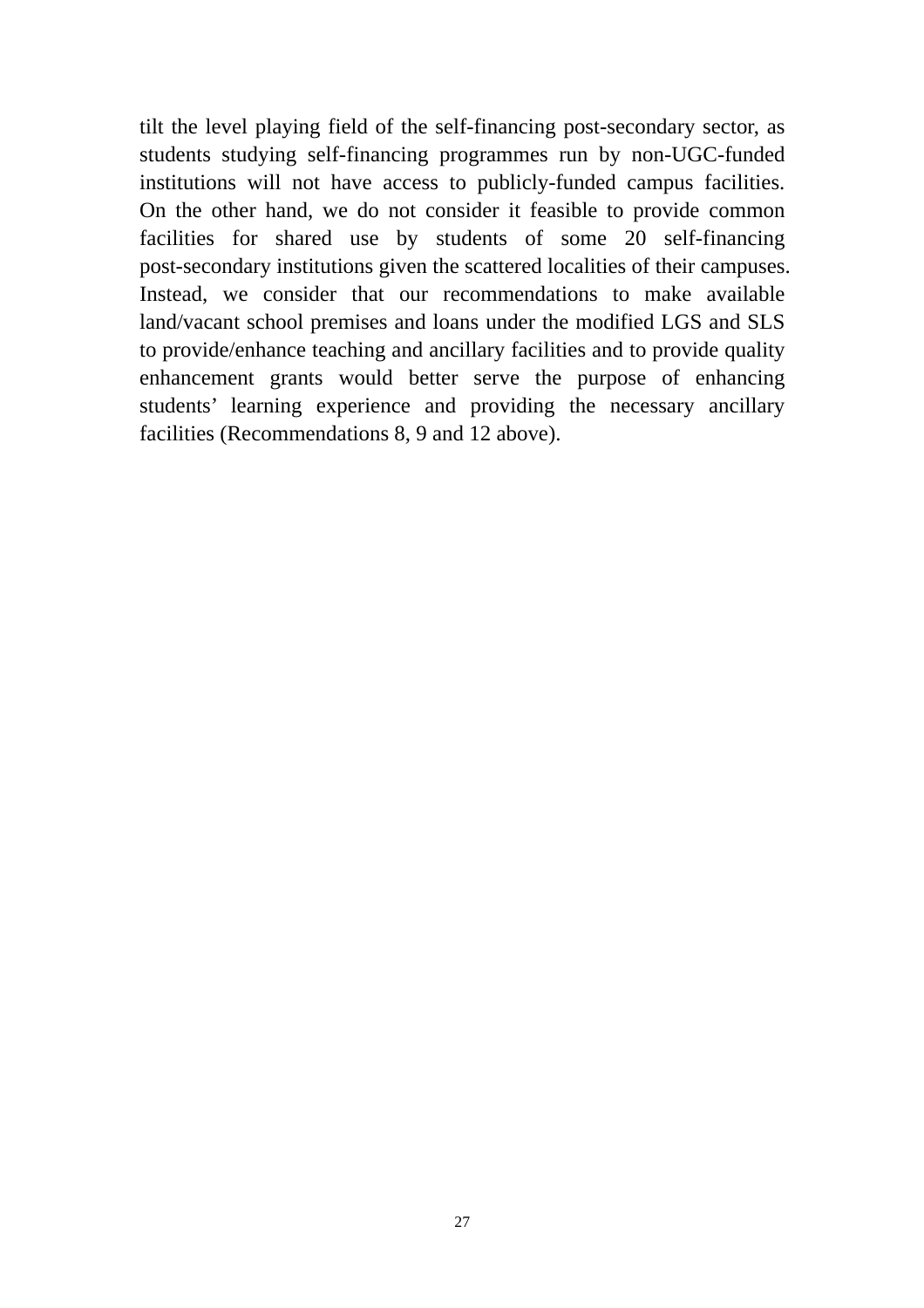#### **CHAPTER 6: STUDENT FINANCE**

6.1 While improvements have been made to the Financial Assistance Scheme for Post-secondary Students **(**FASP) starting from the 2006/07 academic year, students have requested further relaxation of FASP to relieve their financial burden. This Chapter takes stock of the existing financial assistance schemes available to self-financing post-secondary students and discusses the case and options for further improving student finance under FASP.

#### **Background**

 $\overline{a}$ 

6.2 FASP was introduced in 2001 for full-time students pursuing locally-accredited, self-financing post-secondary programmes leading to a sub-degree or higher qualification. Eligible students will be provided with means-tested assistance (grant or loan) to meet tuition fees, the level of which is subject to price adjustment in accordance with the movement of the Consumer Price Index (A) and capped at \$56,560 for the 2006/07 academic year. Local students aged 25 or below without a sub-degree or higher qualification are eligible to apply. They may also apply for non-means-tested loans under the Non-means-tested Loan Scheme for Post-secondary Students (NLSPS) to cover tuition fees (after deducting the actual amount of means-tested assistance, if any) and living expenses.

6.3 Prior to the improvements in 2006, only the most needy students who passed the means test and eligible for 100% assistance would be provided with full grant, and those who passed the means test but not eligible for 100% assistance would receive no grant at all. Instead, they would be provided with a partial means-tested loan to cover tuition fees.

6.4 Since the release of the Phase 1 Review Report, the Government has, with effect from the 2006/07 academic year, brought the means-tested grants under FASP on par with those under the Tertiary Student Finance Scheme – Publicly-funded Programmes  $(TSFS)^{15}$  by

<sup>&</sup>lt;sup>15</sup> TSFS provides means-tested financial assistance to needy full-time students undertaking an exclusively UGC or publicly-funded student place of a recognized course at the eight UGC-funded institutions or the Hong Kong Institute of Vocational Education, the Prince Philip Dental Hospital and the Hong Kong Academy of Performing Arts.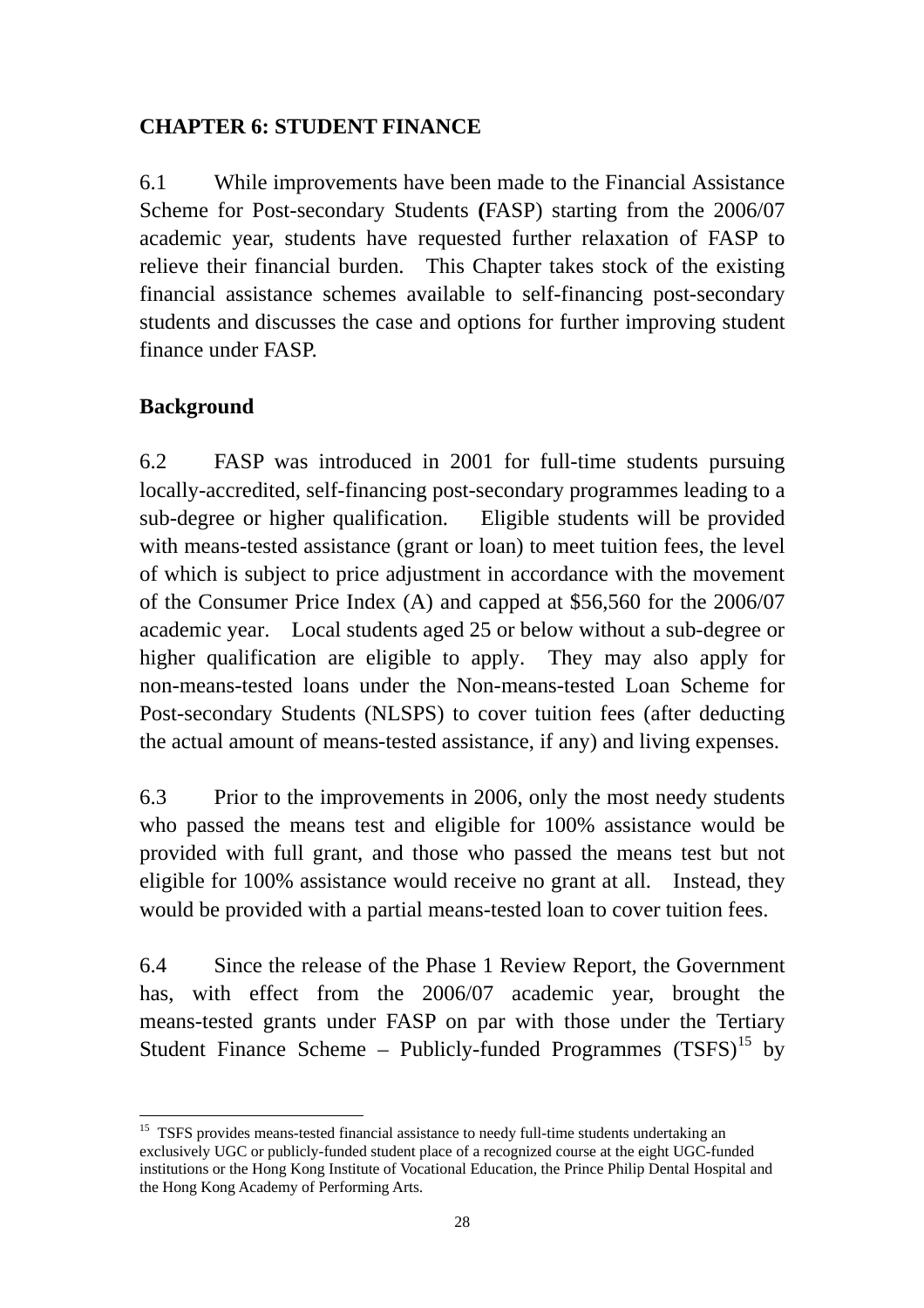applying the same sliding  $scale<sup>16</sup>$  for determining the grant level. In other words, eligible students who do not pass the means test for full grant may receive partial grants according to the sliding scale. The Government has also expanded the scope of FASP to provide a grant of up to about \$3,000 for academic expenses per student per annum. We estimate that means-tested grants disbursed under FASP would increase from \$215 million in the 2005/06 academic year to about \$537 million in the 2006/07 academic year, benefiting about 18,000 students.

#### **Discussion and Recommendations**

 $\overline{a}$ 

6.5 Notwithstanding the above improvements, self-financing post-secondary students demanded further improvements to FASP to -

- (a) provide means-tested loans (under FASP) to cover their living expenses; and
- (b) extend FASP to cover sub-degree graduates pursuing self-financing "top-up" studies.

#### *(a) Means-tested Loans to Cover Living Expenses*

6.6 Unlike their counterparts under TSFS, students of self-financing programmes are not eligible for means-tested loans to cover their living expenses. They may however borrow non-means-tested loans which are offered on a no-gain-no-loss and full cost recovery basis, with the current interest rate pitched at 5.132% per annum.

6.7 To strengthen our support to needy students of self-financing programmes, we consider that there may be a case, **subject to funding availability**, to provide **means-tested loans** (currently at an interest rate at 2.5%) to these students to cover their **living expenses,** on the same terms and conditions for means-tested loans provided under  $TSFS<sup>17</sup>$ . We believe that this proposal would bring further financial relief to students studying self-financing programmes. Details of the proposal, including funding availability and timing of implementation, will be

<sup>&</sup>lt;sup>16</sup> Under the TSFS, the level of assistance is determined by a 17-level (from 100% to 4% to the grant ceiling) sliding scale.

 $17$  Under TSFS, means-tested loans should be repaid in 20 quarterly installments within five years when a student graduates or ceases to be a student of the institution.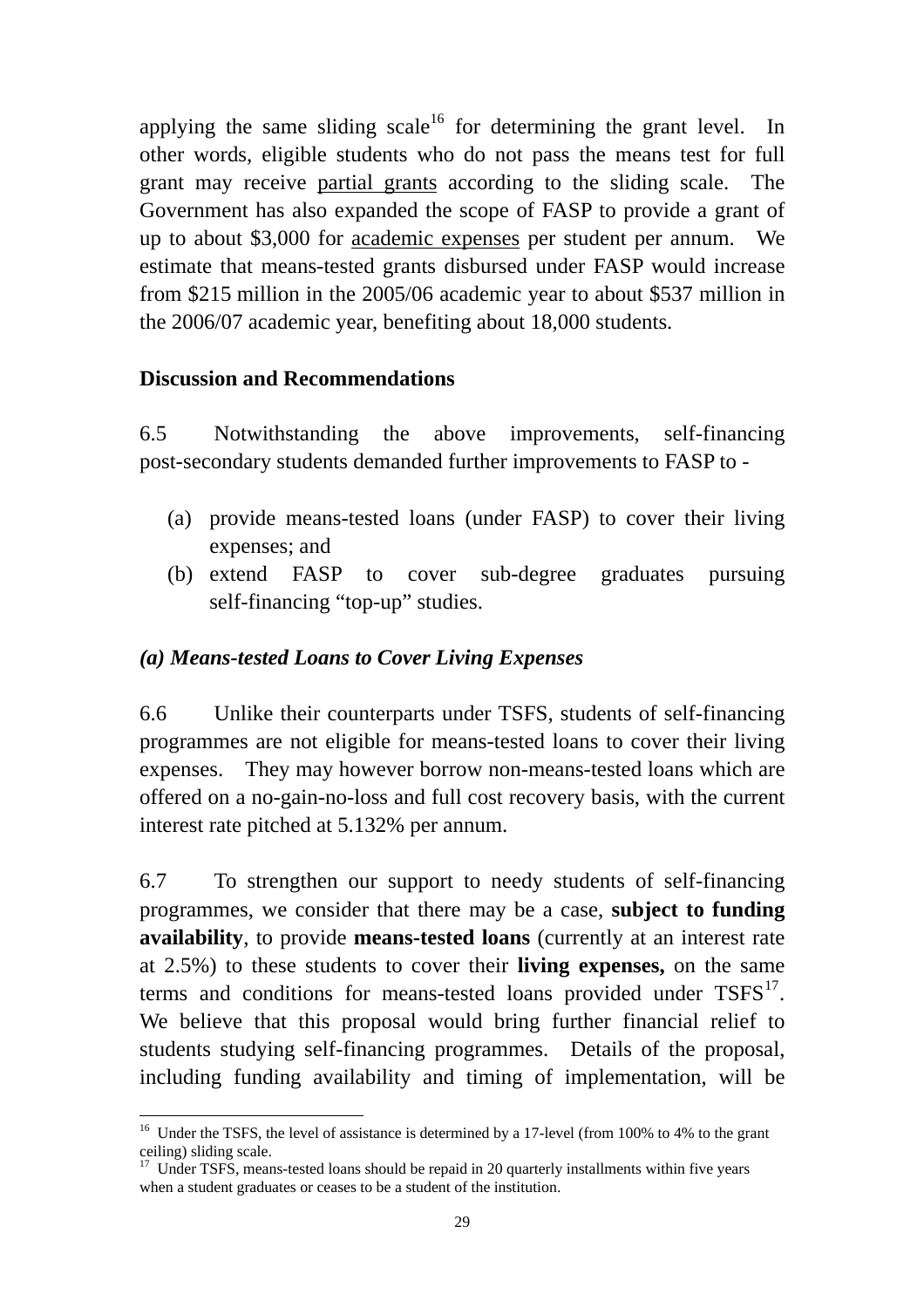considered by the Government separately.

Recommendation 13: Subject to the availability of resources, we recommend that the Government should consider providing **means-tested loans for living expenses** under the Financial Assistance Scheme for Post-secondary Students to bring further financial relief to students studying self-financing sub-degree programmes.

## *(b) Extending FASP to cover students pursuing self-financing top-up degree programmes*

6.8 Although sub-degree graduates normally prefer to further their studies at the UGC-funded institutions, there is, realistically, a limit to which the Government (and for that matter the institutions themselves) can expand the number of senior year places in publicly-funded institutions within a short period of time. We consider that the self-financing sector can play a pivotal role in meeting the articulation aspirations of a good portion of the sub-degree graduates.

6.9 However, at present students who wish to "top-up" their studies in locally-accredited self-financing degrees programmes are not eligible for financial assistance under FASP if they have obtained any qualifications at sub-degree level or above (as opposed to those taking up publicly-funded senior year places in UGC-funded institutions who will be eligible for TSFS). They may, instead, apply for non-means-tested loans under NLSPS to cover tuition fees of top-up studies. To better support this group of students, we recommend that consideration be given to providing student finance to eligible sub-degree graduates studying self-financing full-time top-up degree programmes. The proposal would also be conducive to the development of a self-financing degree sector in Hong Kong. However, given the "non-cash-limiting" nature of student finance schemes (i.e. assistance at the prescribed level would be provided to all applicants meeting the eligibility criteria irrespective of the number of such applicants), the proposal of extending FASP to cover top-up studies would have significant financial implications*.* Moreover, having regard to the experience in developing the self-financing sub-degree sector and to ensure that public resources are dedicated to supporting meritorious sub-degree graduates pursuing quality top-up studies, we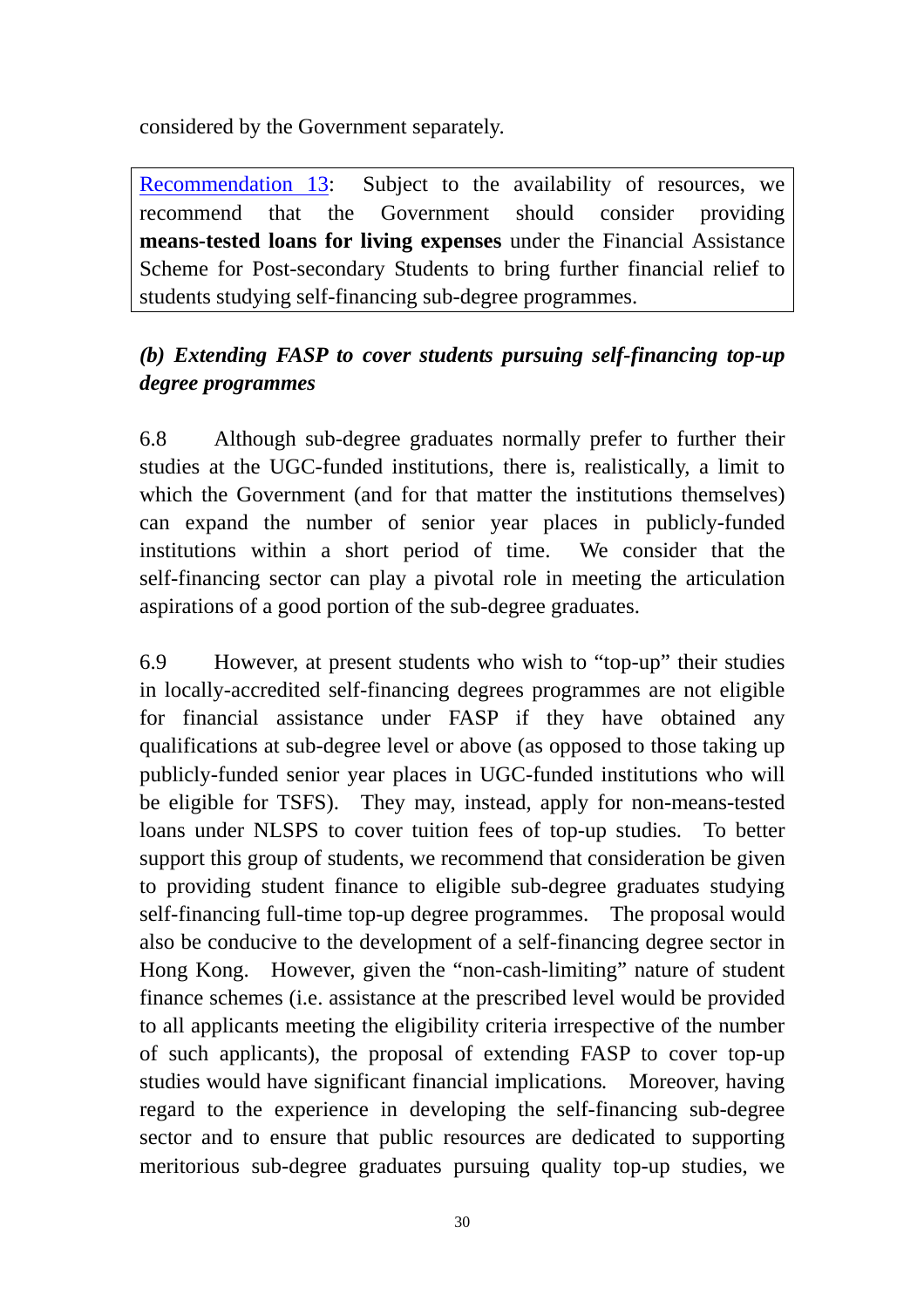consider it imperative to put in place measures to uphold the quality and standards of the self-financing degree programmes if FASP is to be extended.

6.10 We consider that, as a matter of principle, any possible relaxation or extension of FASP should be made available to eligible students who pursue **full-time locally-accredited self-financing top-up studies** after they have **successfully completed a full-time locally-accredited sub-degree programme**. In line with this principle and subject to funding availability, we recommend that the Government should consider extending the FASP to cover sub-degree graduates pursuing:

- (i) self-financing degree / top-up degree programmes that have been accredited in Hong Kong by a government-recognised accreditation agency (e.g. by the HKCAAVQ); or
- (ii) self-financing degree / top-up degree programmes operated by the self-accrediting institutions with the resulting qualifications awarded solely or jointly by such institutions.

6.11 In other words, students of non-local degree programmes operated by a non-local institution alone (or through a local partner) or jointly with a local institution<sup>18</sup> and leading to a non-local qualification would not be eligible for student finance under the extended FASP as these programmes have not been accredited locally. However, if a non-local programme is accredited by a government-recognised accreditation agency, or have gone through the QA mechanism and procedures of the local self-accrediting institution concerned with the resulting qualification awarded by such institution, the programme concerned would fall within the proposed ambit of the extended FASP.

6.12 Our proposal will likely encourage non-local institutions to seek accreditation locally for their non-local degree (and top-up degree) programmes (if they are operated independently or with a local non-self-accrediting institution) in order that their students could be

 $\overline{a}$ <sup>18</sup> These programmes are currently registered, or exempted from registration, under the Non-local Higher and Professional Education (Regulation) Ordinance (Cap. 493). In other words, they might not have undergone local accreditation.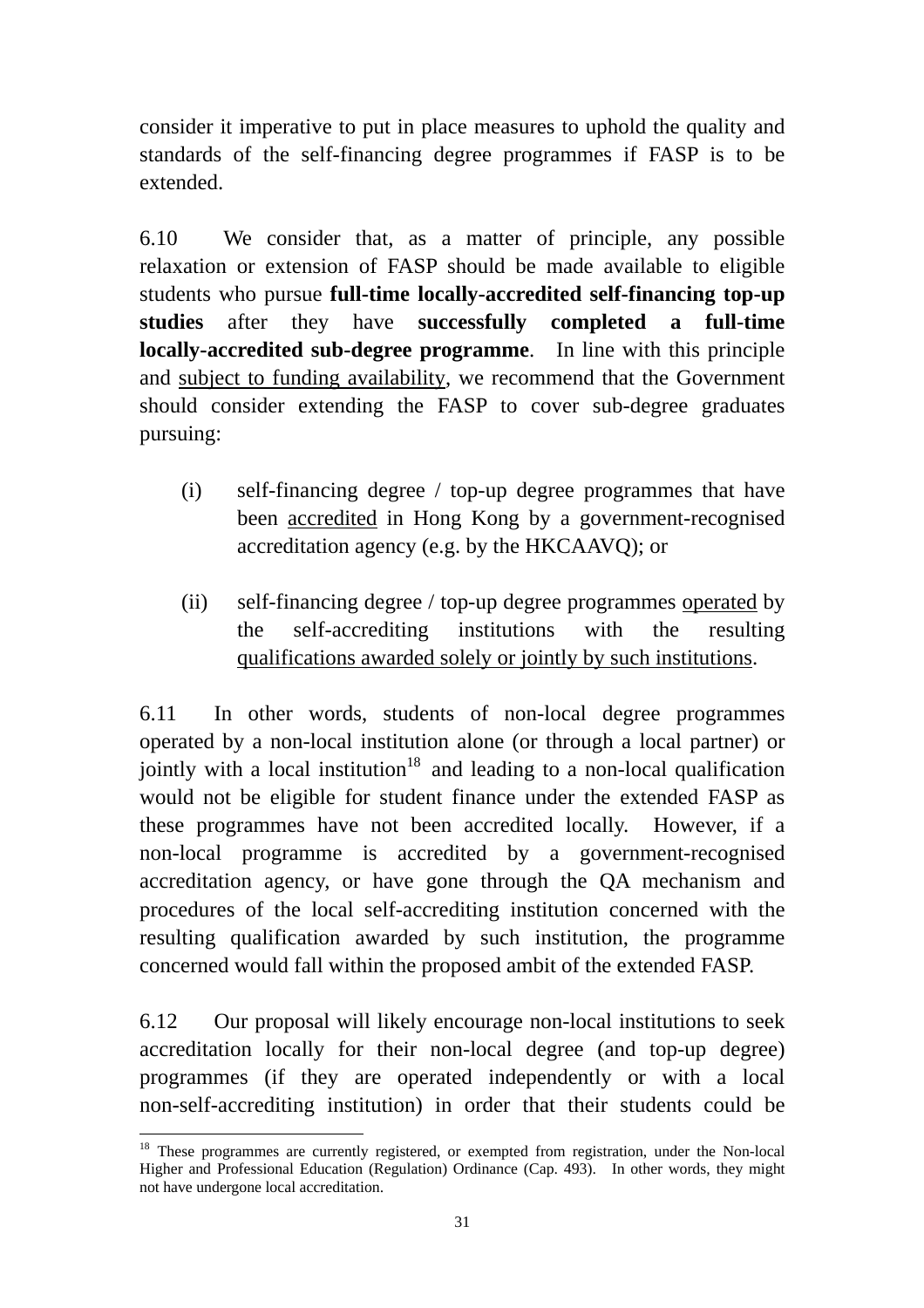eligible for the extended FASP. For programmes operated jointly by a non-local institution and a self-accrediting institution in Hong Kong, the proposal may also encourage them to undergo the internal QA procedures adopted by the institution proper or by an external accreditation agency. We believe that the proposal would help enhance the overall quality of non-local degree programmes offered in Hong Kong, without changing the fundamentals of the existing regulatory regime which is based on registration/exemption (see also paragraphs 8.14-8.16 below).

6.13 To ensure the healthy and sustainable development of the self-financing degree sector, we must, in parallel with the recommendation to extend FASP, put in place robust measures to ensure the quality of self-financing degree programmes provided in Hong Kong. The requirement for local accreditation is geared towards this objective. In addition, given the number and diversity of the course providers involved in providing self-financing degree programmes, we recommend that the parties concerned, in particular the QA agencies for degree programmes, should jointly discuss QA issues pertaining to the self-financing degree sector. Details are discussed in Chapter 7 (paragraph 7.23).

6.14 We acknowledge that the recommendation to extend FASP to cover self-financing top-up studies will have very significant resources implications for the Government, and that the Government will have to examine very carefully all relevant policy and financial implications arising from the recommendation before deciding on the way forward.

Recommendation 14: Subject to the availability of resources and the proposed parameters, we recommend that the Government should consider **extending the Financial Assistance Scheme for Post-secondary Students** to cover sub-degree graduates pursuing self-financing full-time **locally-accredited degree and top-up degree studies** in Hong Kong.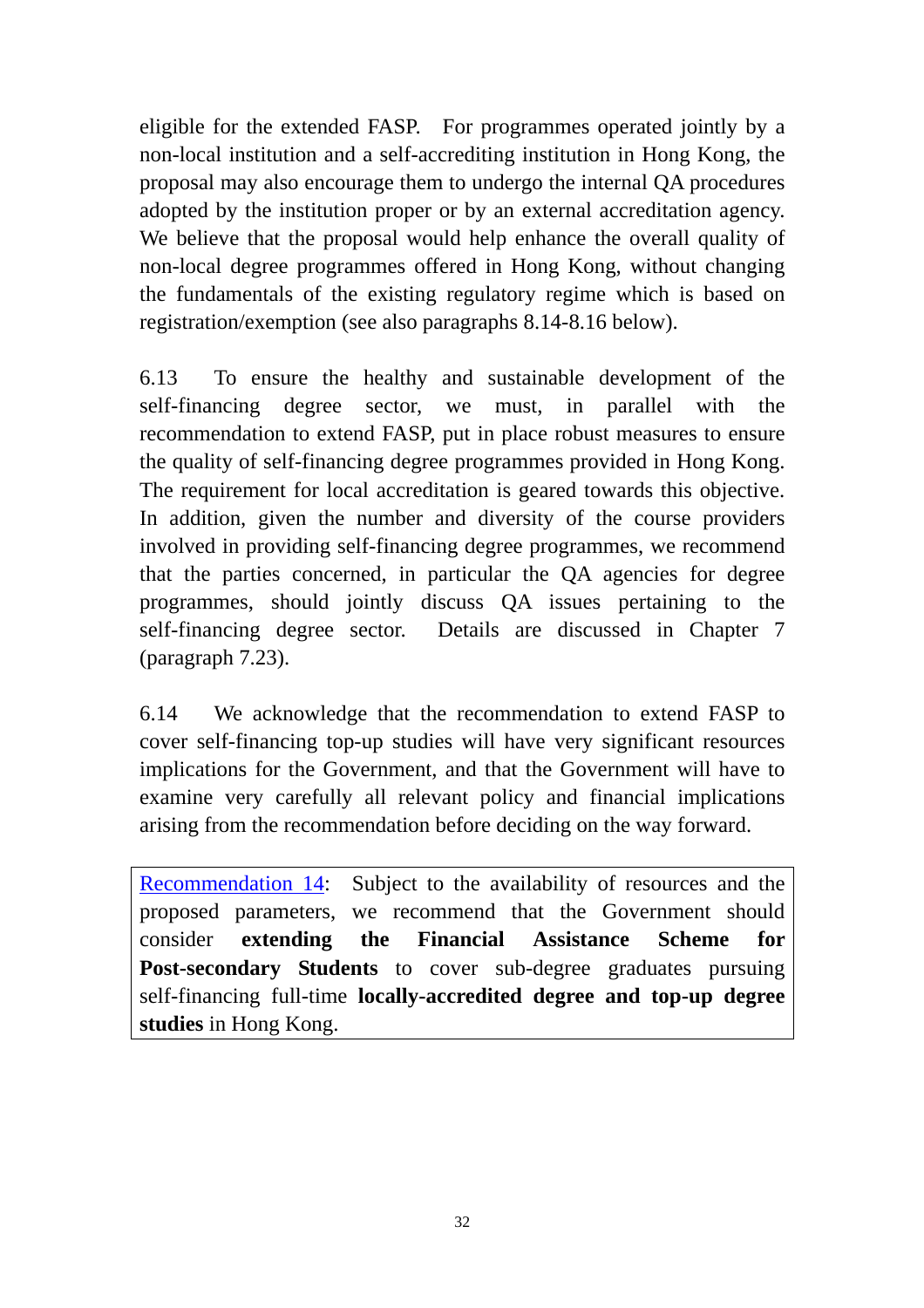#### **Other Requests**

## *(a) Providing financial assistance to sub-degree graduates pursuing full-time degree programmes outside Hong Kong*

6.15 There have been suggestions that student finance should be extended to support sub-degree graduates to pursue full-time degree programmes outside Hong Kong so as to expand their articulation opportunities. We do not recommend this option for three reasons. First, given the number and diversity of overseas degree programmes, we have difficulty in ensuring that Hong Kong students are pursuing programmes whose quality and standard are comparable to those of our local degree programmes. Secondly, given the resource constraints, we believe that priority should be given to providing financial assistance to students pursuing degrees locally, and that the gradual development of a local self-financing degree sector would provide more articulation places to meet the aspirations of our sub-degree graduates. Thirdly, it would be difficult to ring-fence why financial assistance is provided to sub-degree graduates pursuing overseas top-up degree programmes only, but not those undertaking full three-year or four-year undergraduate programmes outside Hong Kong. Indeed, we note that the suggestion of extending student finance to cover programmes outside Hong Kong has not commanded general support among the sub-degree students, who prefer pursuing top-up studies in Hong Kong as the tuition fees and living expenses here are generally lower.

6.16 A related issue is whether the Government should extend financial assistance to support Hong Kong students undertaking degree programmes offered by our UGC-funded institutions (and for that matter other locally-accredited institutions) outside Hong Kong (e.g. in the Mainland). While this development may be complementary to our efforts to increase articulation opportunities for local students, we consider that insofar as the current Review is concerned, the Government's first priority should be to assist local sub-degree graduates to articulate locally.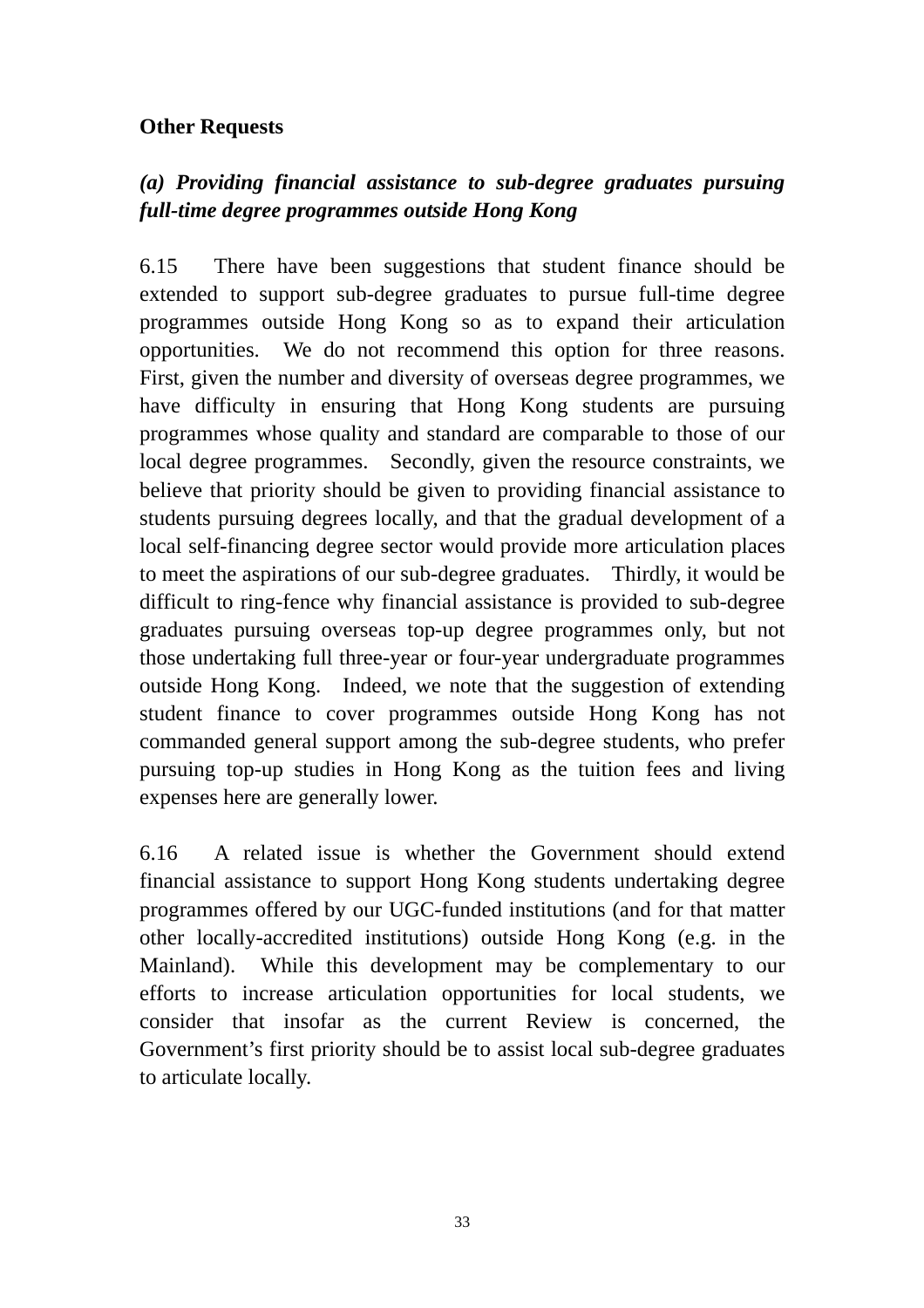## **CHAPTER 7: EMPLOYMENT AND ARTICULATION OPPORTUNITIES**

7.1 The sub-degree qualifications, AD and HD alike, are intended to prepare graduates both for work and for further studies. This Chapter examines the employment and articulation opportunities available to sub-degree graduates, and proposes measures to better meet the aspirations of these graduates in career development/ further studies and the manpower needs of our knowledge-based economy.

#### **Present Position**

 $\overline{a}$ 

7.2 Table 7.1 below is a summary of number of graduates of accredited sub-degree programmes since the 2001/02 academic year. Equipped with both generic and specialized skills, these sub-degree graduates are well-prepared for work and for further studies. This is also in line with our manpower development policy of enhancing the quality and competitiveness of our human capital so as to bridge the manpower gap faced by Hong Kong<sup>19</sup> and meet the needs and challenges in a knowledge-based economy.

|                 | 2001/02 | 2002/03 | 2003/04 | 2004/05 | 2005/06 |
|-----------------|---------|---------|---------|---------|---------|
| Publicly-funded | 7537    | 6391    | 7082    | 7824    | 7909    |
| Self-financing  | 1068    | 2702    | 5443    | 6606    | 9335    |
| <b>Total</b>    | 8605    | 9093    | 12525   | 14430   | 17244   |

| Table 7.1 – Sub-degree graduates since $2001/02^{20}$ |
|-------------------------------------------------------|
|-------------------------------------------------------|

7.3 Based on the summary statistics on the progression pathways of self-financing sub-degree graduates from the 2001/02 to 2005/06 academic years (at **Annex J**), it is noted that over 90% of the sub-degree graduates were able to articulate or find a job shortly after graduation (about half of them pursued further studies and the other half joined the workforce). To a certain extent, this reflects general receptiveness and recognition in our society of sub-degrees being valuable intermediate or exit qualifications.

<sup>&</sup>lt;sup>19</sup> According to the Manpower Projection to 2007 conducted by the Government in 2003, there would be a shortfall of some 100 000 workers with qualifications at or above post-secondary level by 2007.

<sup>&</sup>lt;sup>20</sup> The majority of these sub-degree graduates are from 2-year and 3-year programmes.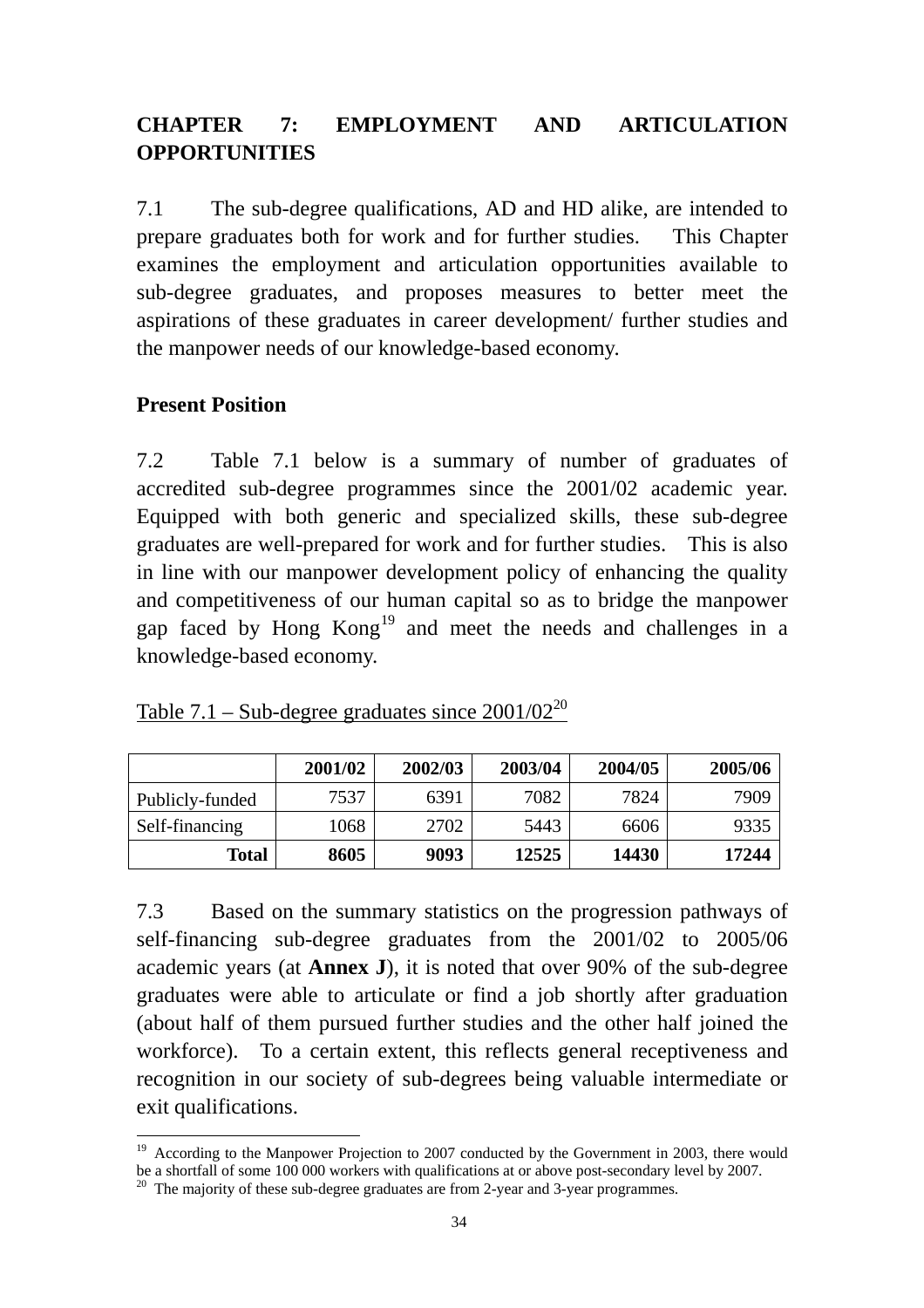7.4 However, for reasons explained in Chapter 3 (paragraphs 3.11 to 3.13), the HD qualification have fared better than AD in terms of recognition by employers. Whereas HD, which has a longer history and track record in Hong Kong, is generally considered an exit qualification for vocational or professional development, students and parents generally perceive AD as a bridging qualification to further studies. Moreover, we note that many institutions have geared their promotional efforts of the AD qualification as a stepping stone towards articulation to degree programmes. From Annex J, we note that close to 60% of the HD gradates had joined the employment market, as compared to only some 30% of AD graduates.

### **Recognition of Sub-degree Qualifications for Employment Purpose**

7.5 Recognition of sub-degree qualifications, in particular the AD, has been examined in detail in Chapter 5 of the Phase 1 Review Report. There are about 26 professional bodies (see **Annex K**) recognizing the AD qualifications for the purpose of granting exemptions from parts of their professional examinations. Meanwhile, according to graduate surveys conducted by programme providers in the 2005/06 academic year, over 39% of the self-financing sub-degree graduates (including 1,300 AD students and 2,000 HD students) who responded to the surveys had chosen to enter into the job market and secured full-time employment within three months after graduation. The average monthly salary of these graduates was about \$8,500. This compares well with the average monthly salary of \$7,000 and \$12,900 for F.7 students and UGC-funded degree graduates respectively.

### **Discussion and Recommendations**

7.6 The Steering Committee (SC) recognizes that sub-degree education helps upgrade the quality of our manpower, particularly that of the younger generation by equipping them with the necessary knowledge and skills (generic and specialized) and broadening their horizon beyond that of the secondary school leavers. Sub-degree education would thus better prepare our graduates for employment in an increasingly complex and knowledge-based economy, and to compete with other economies in a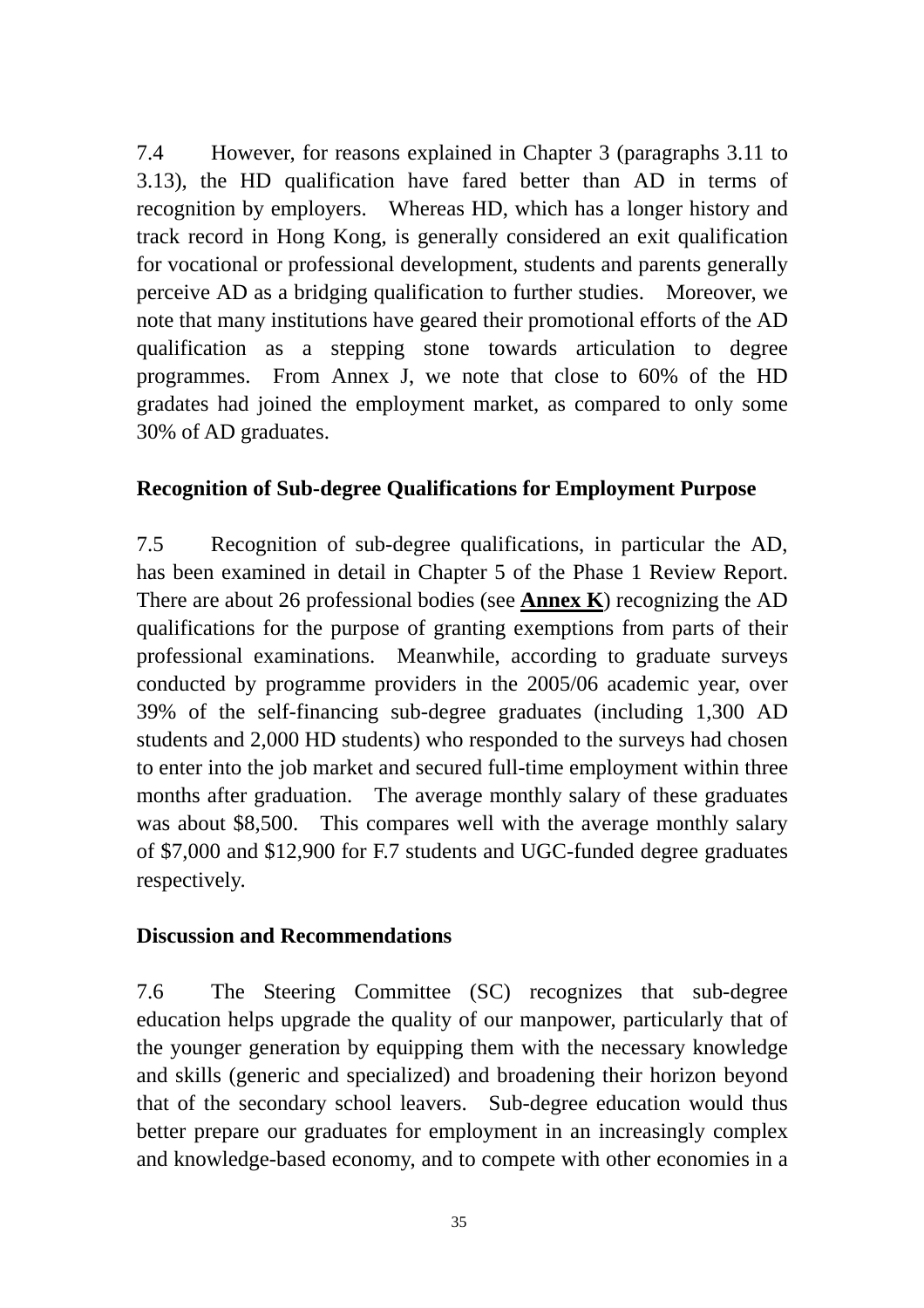globalised economy. Indeed, employers found AD graduates more mature and diligent, have wider exposure and possess better inter-personal and social skills to meet their job requirements. Some civil service grades, e.g. Police, Customs and Excise, have also targeted AD graduates in their recent recruitment drives.

7.7 There is, unfortunately, still a rather prevalent view in the community that AD is merely a bridging qualification for further studies, and that AD graduates are not yet ready for immediate employment. On the other hand, the majority of AD graduates also aspire to "top-up" their studies immediately after graduation. Whilst acknowledging students' aspiration for articulation, we consider that further efforts should be made to enhance the recognition of sub-degree qualifications for employment purposes.

# *(a) Intensifying Publicity Efforts*

7.8 To improve understanding of the AD qualification by the business community, the Government organized a "Business for Education Luncheon" in June 2006 to promote the sub-degree qualifications to the business leaders and a "Seminar on Sub-degree Qualifications" in October 2006 to kick-start a direct dialogue between the sub-degree course providers and various business and professional organisations. Many employers and professionals have found these events useful and informative, and expressed interest in engaging in more in-depth discussions with the institutions on issues of common interest. sustain the momentum, we recommend that the Government should continue to co-organize publicity events with institutions and business organizations to promote better communication and deeper collaboration between them (see also paragraph 7.10 below).

7.9 As for the public sector, the SC considers that Government should take the lead in enhancing recognition for AD qualification, particularly in respect of civil service appointment. Although some departments/grades are already targeting AD graduates in their recruitment exercises, more should be done to ensure that all bureaux/departments are fully aware of the strengths of our sub-degree graduates, the differentiation between AD and HD, and to take this group of graduates into due consideration given the partial lifting of the civil service recruitment freeze.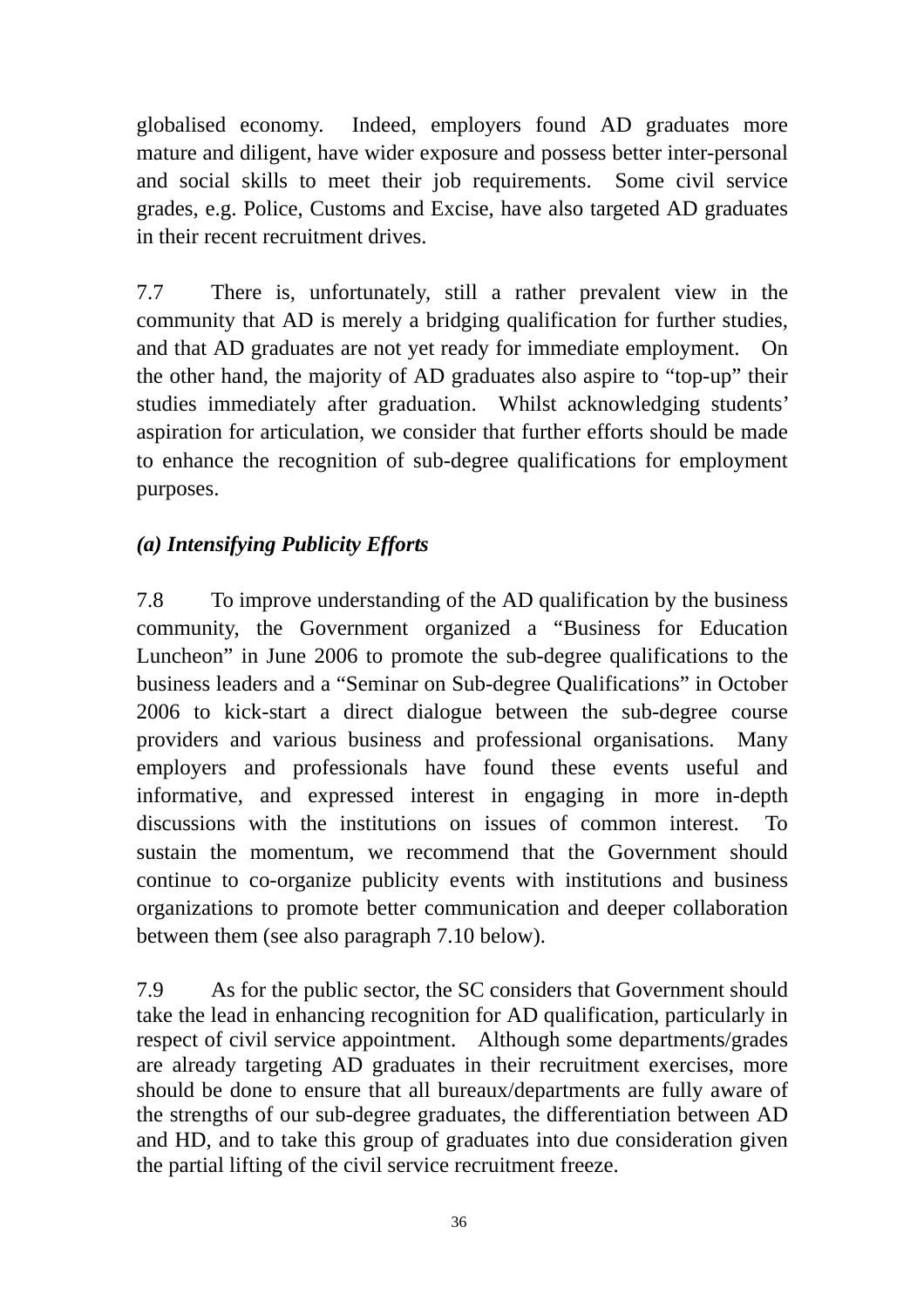Recommendation 15: We recommend that the Government should take the lead in **enhancing recognition for AD qualifications** and should intensify **publicity efforts,** in conjunction with the institutions, to promote better understanding of the sub-degree qualifications for employment purpose in both the business community and the public sector.

# *(b) Improving Collaboration between Institutions and the Business Community*

7.10 As discussed in Chapter 3, the parties concerned should work together to enhance the employability of our AD graduates. To this end, it is imperative to ensure that the knowledge and skills (generic and specialized) acquired by them are directly relevant to the needs of prospective employers. As revealed in the last Employers' Survey commissioned by the then EMB on the performance of publicly-funded sub-degree graduates, the employers interviewed have expressed a strong interest in participating in the curriculum development of sub-degree programmes and in the provision of internship/placement opportunities for the students. We fully agree that the dialogue between the business sector and the post-secondary institutions should be broadened and deepened, so that there is continuous and active interaction between the two sides in the early stages of curriculum development and in arranging internship opportunities. We recommend that the institutions should devise mechanisms to involve the business/professional organizations and employers associations on an on-going basis and to seek their input to **curriculum development.**

7.11 Indeed, many employers are willing to offer short-term **job and internship opportunities** to sub-degree graduates for both training and longer term employment purposes. We suggest that institutions should actively engage professional bodies, employers' federations and the business sector in internship arrangements to provide pre-employment job experience for sub-degree students and to improve employers' understanding of the AD qualification, thereby building up their confidence in the AD graduates. In addition, institutions should put in place programmes for sub-degree students to reach out to and serve the community during term time so as to broaden their horizon and exposure.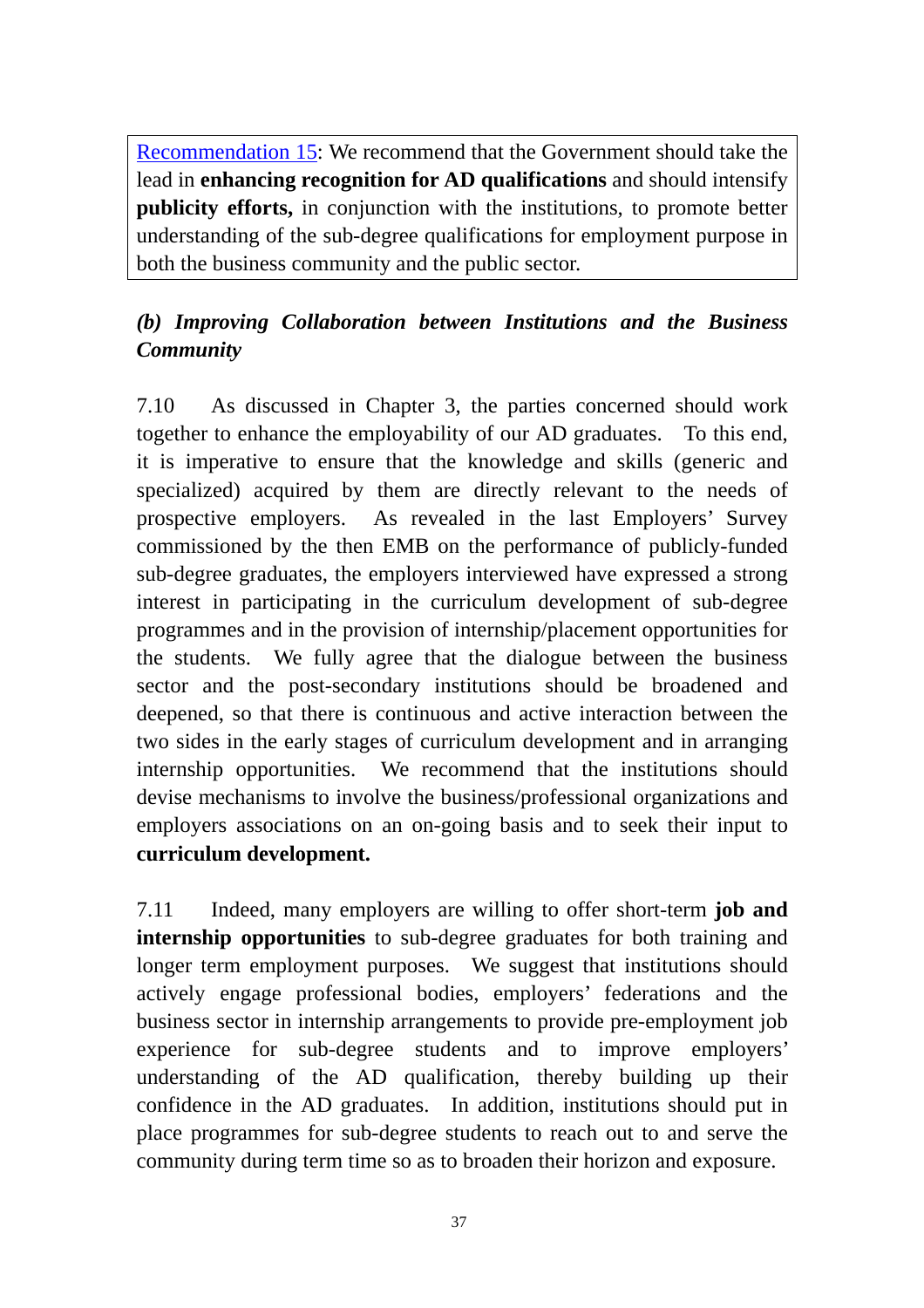Recommendation 16: To enhance the **employability** of the sub-degree graduates, we recommend that the post-secondary institutions should engage in regular dialogues with professional bodies, employers' federations and the business sector in the **curriculum development and internship arrangements** to improve employers' involvement in the development of sub-degree programmes and to provide pre-employment job experience for sub-degree students. We also recommend that sub-degree students be given the opportunities to serve the community so as to broaden their horizon and exposure.

## *(c) Developing Online Job Information System for Sub-degree Sector*

7.12 To sustain the industry-academia collaboration on arranging job placements and internship for sub-degree students/graduates, we propose that an online job information system, similar to the online Joint Institutions Job Information System (JIJIS) established by the UGC-funded institutions, should be developed for the self-financing sub-degree sector. As with JIJIS, the proposed system should enable prospective employers to post openings available to sub-degree graduates and assist sub-degree students in job search. We also recommend that self-financing post-secondary institutions should strengthen career counseling and employment/placement services for their sub-degree students.

Recommendation 17: We recommend that the Government should facilitate the setting up of an **online job information system,** similar to the JIJIS for UGC-funded institutions, for the self-financing sub-degree sector, and that the self-financing post-secondary institutions should strengthen **career counseling and employment/placement services** for their sub-degree students.

# *(d) Gauging Employers' Opinions and Graduates' Progression Pathways*

7.13 The Government has been conducting employer opinion surveys on a regular basis to gauge the latter's opinions on the performance of publicly-funded degree and sub-degree graduates. The findings have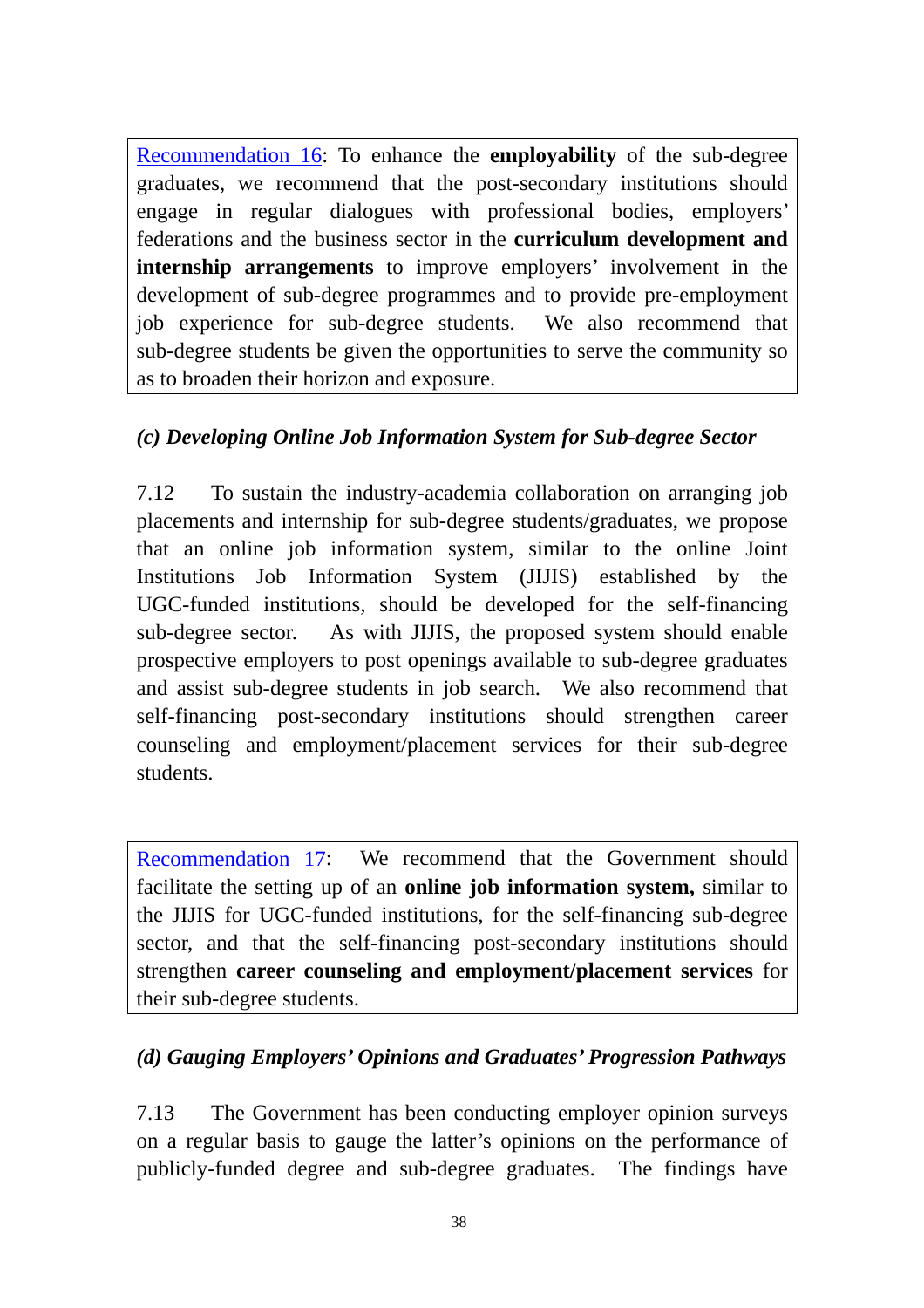been forwarded to the institutions concerned to enable them to refine their curriculum design and programme delivery. We suggest that the surveys should be extended to cover self-financed sub-degree graduates. Moreover, to examine the progression pathways of sub-degree graduates, EDB would commission tracking or longitudinal surveys on sub-degree graduates. Such surveys will provide valuable information for reference by the Government, the institutions, the business sector, and the community at large.

Recommendation 18: We recommend that **regular employer opinion surveys and tracking/longitudinal surveys** should be conducted to provide feedback on the sub-degree graduates' performance and progression pathways for reference by the Government, the institutions, the business sector and the community at large.

## **Articulation Opportunities for Sub-degree Graduates**

7.14 During our consultation session with sub-degree students on the Phase 1 Review Report, they have unanimously urged the Government to provide more publicly-funded senior year places for articulation. There are also complaints about how the senior year places and the First-Year-First-Degree (FYFD) places through the non-JUPAS route in the UGC sector have been allocated.

### **Discussion and Recommendations**

### *(a) Articulation in Publicly-funded Institutions*

7.15 Recognising the aspirations of sub-degree graduates for further studies, the Government has already created or committed to create about 3 800 publicly-funded senior year (Year 2 and Year 3) undergraduate places in the UGC-funded institutions by phases from the 2005/06 to 2010/11 academic years. The creation of these senior year places would provide more articulation opportunities for sub-degree holders to further their studies in the UGC-funded institutions. According to the original programme, there will be about 2 000 Year 2 and Year 3 places in the UGC sector by the 2007/08 academic year.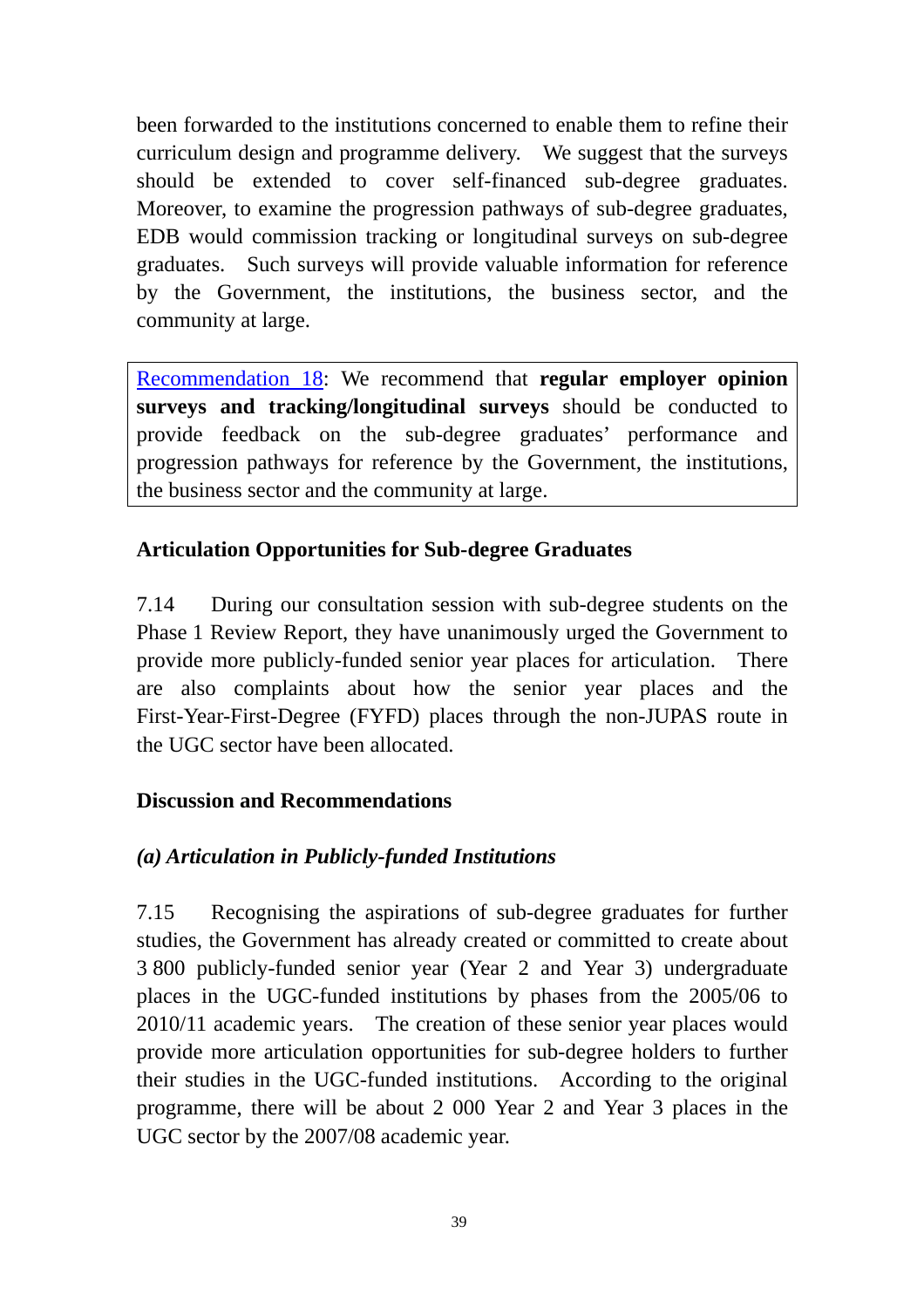7.16 Nevertheless, to speed up the provision of articulation opportunities at the UGC-funded institutions, the SC recommends that the Government consider bringing forward the creation of all the committed senior year places at intake level to the 2008/09 academic year.

Recommendation 19: We recommend the Government, in consultation with the University Grants Committee (UGC), should **bring forward the creation of all the committed senior year places at intake level** in the UGC-funded institutions to the 2008/09 academic year.

7.17 As regards further increase in senior year places beyond the places committed by the Government, given the resources and capacity constraints, we agree that the UGC-funded institutions should be allowed time to deliver the committed places first, while preparing for the implementation of the four year undergraduate programmes in the 2012/13 academic year.

7.18 Regarding admission of students to the senior year places of the UGC-funded programmes, the SC agrees that it is a matter within institutions' autonomy. That said, the UGC has made clear to the institutions that admission to the publicly-funded senior year places must be based on merit (e.g. academic achievements and performance during interviews), and be open in nature. Institutions should consider the background and circumstances of each applicant on its own merit. The UGC will continue to monitor the situation to ensure that admissions are done in a fair and open manner.

# *(b) Articulation in Self-financing Institutions*

7.19 There is a limit to which Government and the institutions can expand the number of publicly-funded senior year places within a short period of time. Indeed, most of the institutions would have reached their maximum capacity by the 2008/09 academic year after they have put in place all the committed senior year places (Recommendation 19 above). Even if funding is available, it would be unrealistic to press the UGC-funded institutions to provide substantially more senior year places before their 3+3+4 related capital projects are completed for the intake of an additional year of undergraduate studies and when they are preparing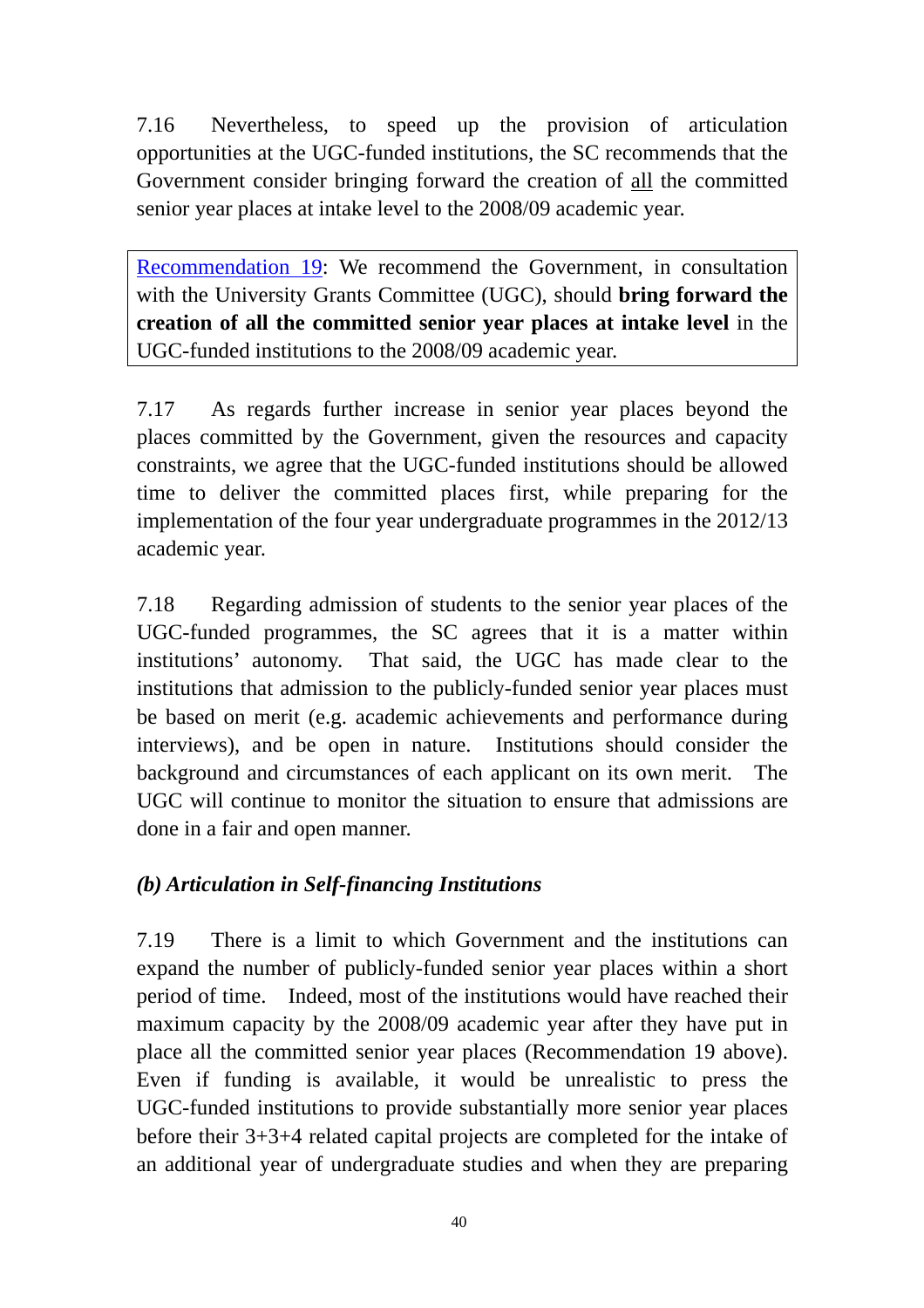for the double-cohort year. In line with our objective to promote diversity in higher education, we consider that the self-financing sector can play a pivotal role in meeting the aspirations of some of the sub-degree graduates.

7.20 As a matter of fact, there are already four local institutions<sup>21</sup> with degree-awarding status, providing more than 2 300 **self-financing degree places** at intake level in the 2006/07 academic year. By way of advance standing or credit transfer, sub-degree graduates may articulate to the senior years of such degree programmes. For example, The Open University of Hong Kong has admitted some 600 students to its senior year full-time degree places in the 2006/07 academic year. In addition, four UGC-funded institutions and/or their self-financed arms, as well as the Open University of Hong Kong, are providing **self-financed top-up degree programmes** with a provisional intake of about 1,600 in the 2006/07 academic year<sup>22</sup>. These articulation routes are complementary to the provision of publicly-funded places at the UGC-funded institutions, and providing increasingly popular and viable alternatives for sub-degree graduates.

7.21 Given the capacity constraints of the UGC-funded sector as explained above, and in line with the objective of injecting diversity into our higher education system, we see merits in fostering the development of more self-financing degree-awarding institutions and private universities in Hong Kong. Subject to resources availability, suitable support measures, such as land grant at nominal premium for campus development and possible one-off grants for self-financing universities to upgrade their facilities might be provided. For instance, upon its upgrading as a university, the Government has provided the Hong Kong Shue Yan University with \$200 million for the setting up of a General Development Fund to support the long-term development of the university.

 $\overline{a}$ 

<sup>&</sup>lt;sup>21</sup> The City University of Hong Kong, the Open University of Hong Kong, Hong Kong Shue Yan University and Chu Hai College of Higher Education.

<sup>&</sup>lt;sup>22</sup> The figures are provisional intake figures in the 2006/07 academic year collected from the City University of Hong Kong, College of International Education of Hong Kong Baptist University, Lingnan University, the Hong Kong Polytechnic University and its self-financing arm School of Professional Education and Executive Development (SPEED), as well as the Open University of Hong Kong as in December 2007.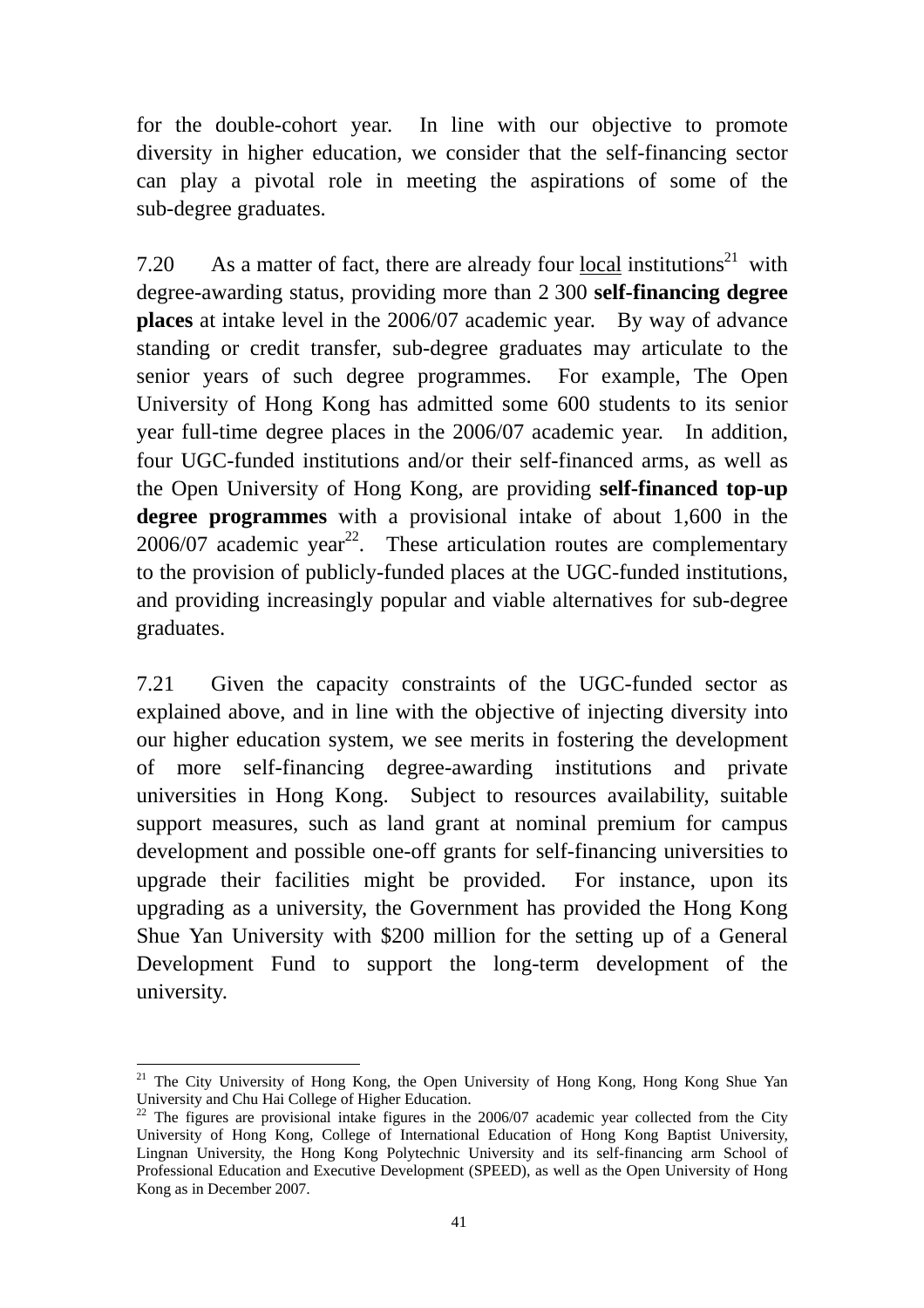Recommendation 20: Noting the limits of providing top-up degree places in the University Grants Committee sector, we recommend that the Government should provide suitable support measures to facilitate the development of **self-financing degree-awarding institutions and private universities,** thereby expanding the articulation opportunities for sub-degree graduates.

7.22 For meritorious students who have successfully completed sub-degree programmes, we agree that some form of support could be given to enable them to further their studies at local universities. We believe that the proposed extension of FASP to cover sub-degree graduates pursuing full-time locally-accredited self-financing degree programmes (Recommendation 14 above) could encourage the development of self-financing degree and top-up programmes in Hong Kong, thereby providing more articulation opportunities to our sub-degree graduates.

7.23 Apart from local courses, sub-degree graduates may articulate into the senior years of non-local degree courses offered in Hong Kong. Chapter 9 will discuss further the regulatory regime for the non-local courses in Hong Kong. As at December 2007, there are about 350 such courses being offered.Moreover, some 160 institutions in 10 countries and regions recognize our AD qualifications for admission to their degree courses or for credit transfer.

### **Safeguarding Quality of the Self-financing Degree Sector**

7.24 The proposal to extend FASP to support sub-degree students articulating in self-financing degree programmes would stimulate the demand for and supply of locally-accredited degree (and top-up degree) programmes. In the light of the experience in developing the self-financing sub-degree sector, it is imperative to put in place measures from the outset to uphold the quality and standard of self-financing degree and top-up programmes if the Government decides to extend student finance to cover students of these programmes. To this end, we recommend that similar quality assurance and transparency measures (e.g. good practices and information portal for the self-financing sub-degree sector) should be developed for the self-financing degree sector. Moreover, we recommend that the QA agencies responsible for degree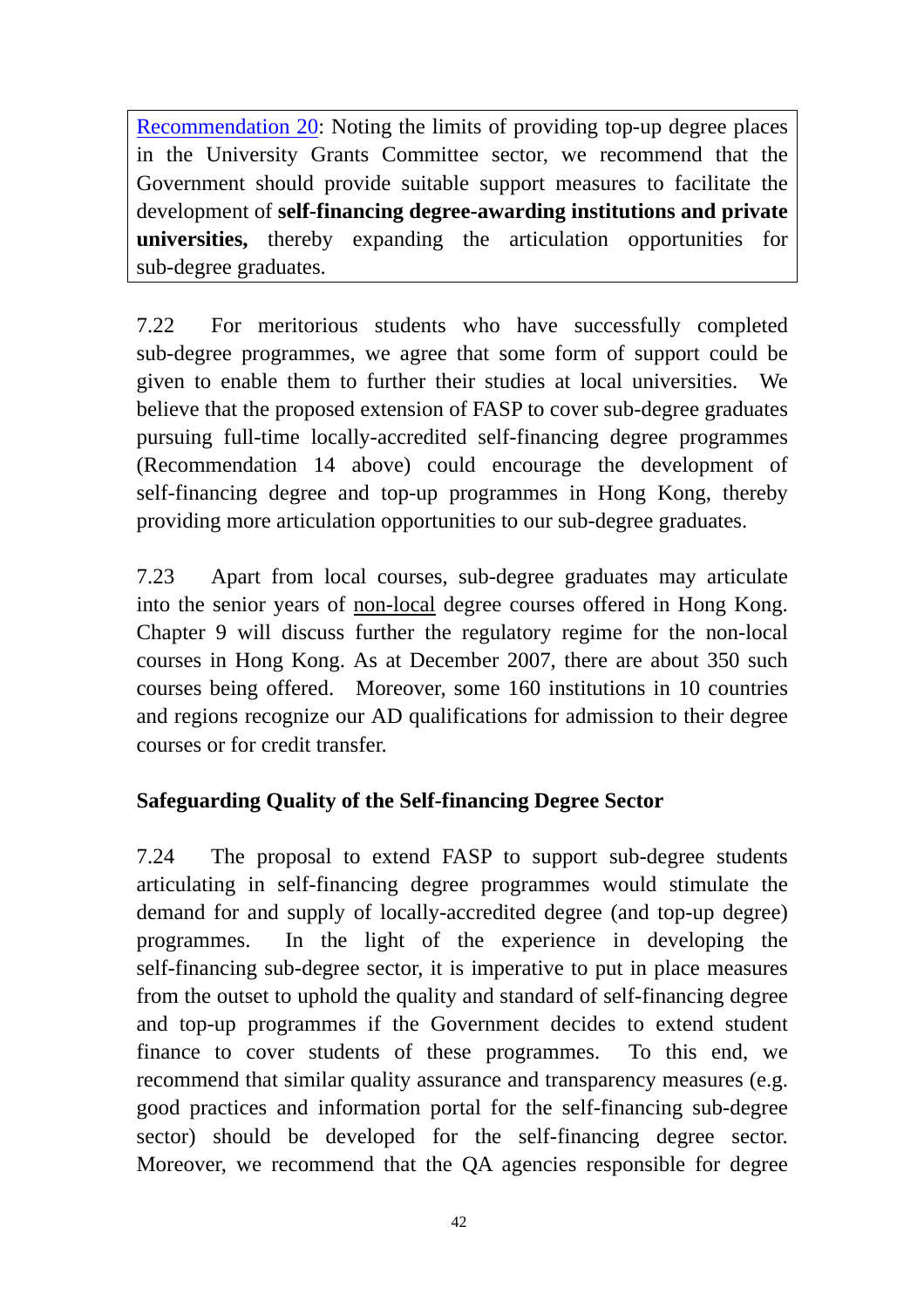programmes, including the HKCAAVQ and the Quality Assurance Council (QAC) recently set up under the UGC, should jointly discuss QA issues pertaining to the self-financing degree sector. The Government should play a facilitating and coordinating role in this regard.

Recommendation 21: Recognizing the importance of ensuring the **healthy and sustainable development of the self-financing degree sector** (including top-up degrees), we recommend that (a) quality assurance and transparency measures for the self-financing degree sector should be put in place from the outset; and (b) the quality assurance (QA) agencies responsible for degree programmes, including the Hong Kong Council for Accreditation of Academic and Vocational Qualifications and the Quality Assurance Council of the University Grants Committee, should jointly discuss QA issues relating to the self-financing degree sector.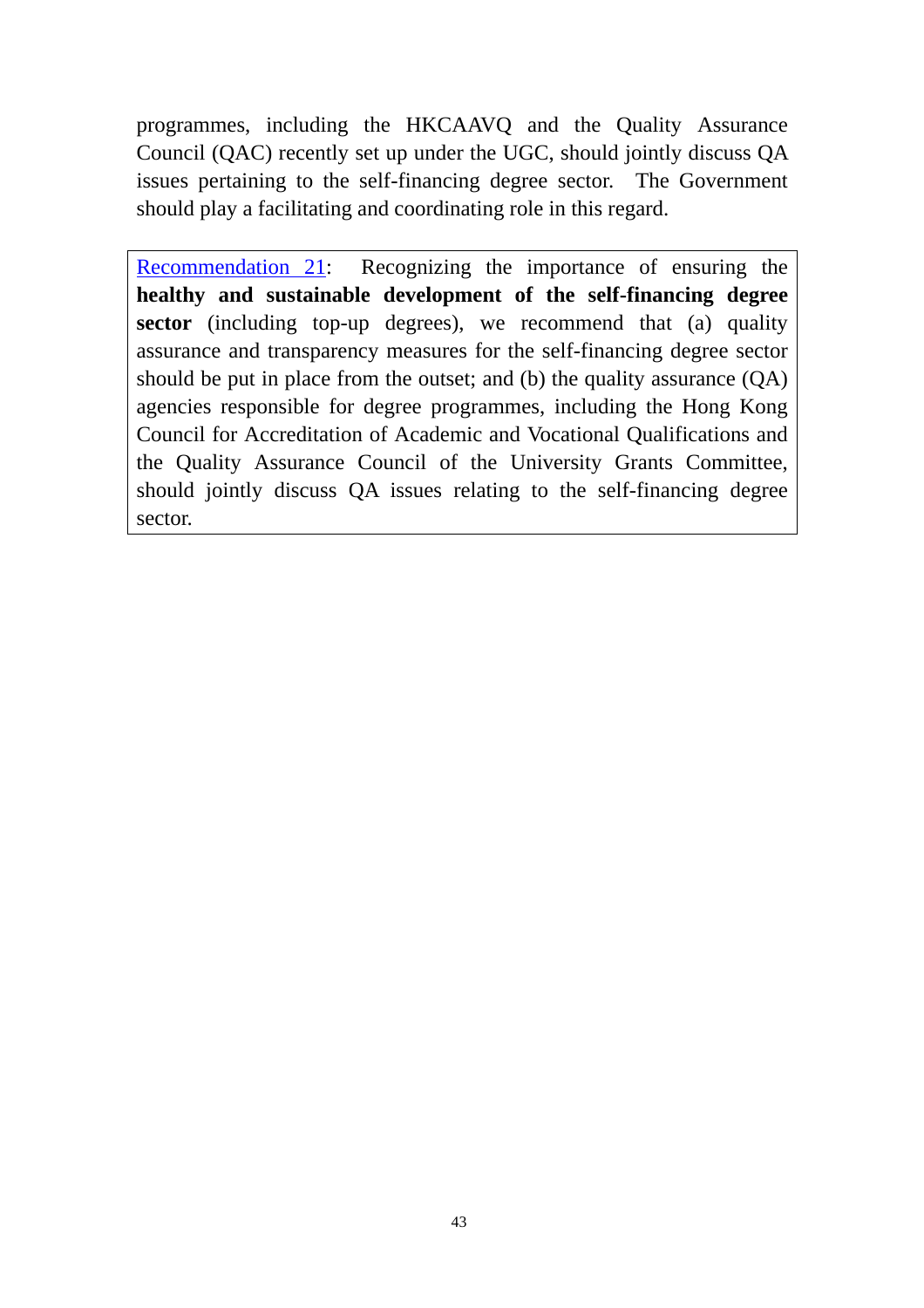### **CHAPTER 8: LEGISLATIVE AND REGULATORY FRAMEWORK**

8.1 Self-financing post-secondary education institutions in Hong Kong are subject to different regulatory regimes. This Chapter discusses the current legislative framework for the post-secondary education sector and proposes ways to streamline and rationalize the framework.

### **Existing Regulatory Regimes**

8.2 Broadly speaking, educational institutions offering post-secondary programmes in Hong Kong can be divided into two broad categories: (a) local institutions governed by their respective statutes; and (b) local post-secondary institutions governed by either the Post Secondary Colleges Ordinance (Cap. 320) or the Education Ordinance (Cap. 279). As for non-local higher and professional education courses conducted in Hong Kong, they are regulated under the Non-local Higher and Professional Education (Regulation) Ordinance (Cap. 493). The legislative and registration framework witnesses the evolution of the post-secondary education sector in the last few decades and reflects the changing needs of the community for higher education.

### *(a) Statutory Institutions*

8.3 Apart from the eight UGC-funded institutions, four other local post-secondary institutions are governed by their respective statutes, namely, Hong Kong Art School, Hong Kong Academy for Performing Arts, The Open University of Hong Kong and the Vocational Training Council. The statutes provide the institutions concerned with a high degree of autonomy over academic and non-academic matters while maintaining an appropriate level of public accountability. Most of the statutory institutions have established self-financing arms (e.g. community colleges) under the empowering provisions of their respective legislation<sup>23</sup> to provide continuing education and sub-degree programmes.

 $\overline{a}$ <sup>23</sup> The governing legislation empowers the councils of these institutions to establish schools or corporations.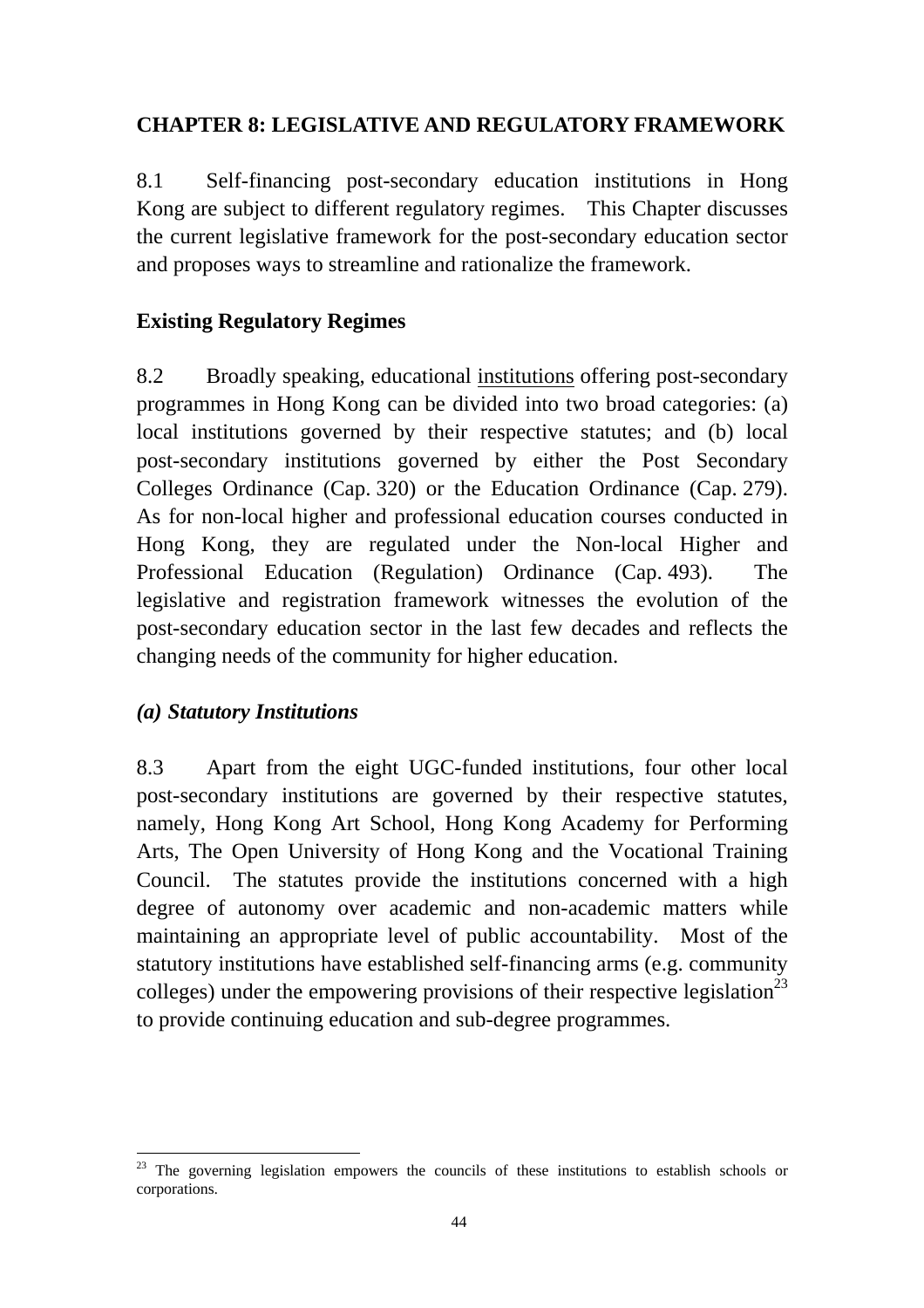### *(b) Non-statutory Institutions*

*(i) Local Institutions governed by the Post Secondary Colleges Ordinance (Cap.320)* 

8.4 Three post-secondary institutions, namely Hong Kong Shue Yan University, Chu Hai College of Higher Education and Caritas Francis Hsu College, are registered under the Post Secondary Colleges Ordinance (PSCO). The PSCO, enacted in 1960, sets out in detail the conditions that an institution has to fulfill before it can be considered for registration as a post secondary college. To pave the way for the development of private universities in Hong Kong, the Post Secondary Colleges (Amendment) Ordinance was enacted in 2001 to enable registered post secondary colleges to award degrees subject to the approval of the Chief Executive (CE) in Council. That said, some of the conditions, such as the requirements that major courses provided by the institution must be at least four years, that its students must be at least 17 years of age and that it may only establish institutes or departments of research or special studies with the approval of the Permanent Secretary for Education (PSED), have been maintained. These requirements may be considered outdated in light of the rapid development of the self-financing post-secondary sector in the past few years.

### *(ii) Local Institutions governed by the Education Ordinance (Cap. 279)*

8.5 Given the existing requirement that courses provided by a post-secondary college under the PSCO must be of at least four years' duration, a number of institutions offering 2-year and 3-year post-secondary programmes at the sub-degree level cannot fulfill the registration criteria under the Ordinance. These institutions have to be registered under the Education Ordinance. Originally designed for the regulation of schools at secondary or below level, the Education Ordinance also provides that PSED may give approval for schools to provide post-secondary education. Specifically, the Ordinance stipulates that "any institution, organization or establishment which provides for 20 or more persons during any one day or 8 or more persons at any one time, any nursery, kindergarten, primary, secondary or post-secondary education or any other educational course by any means, including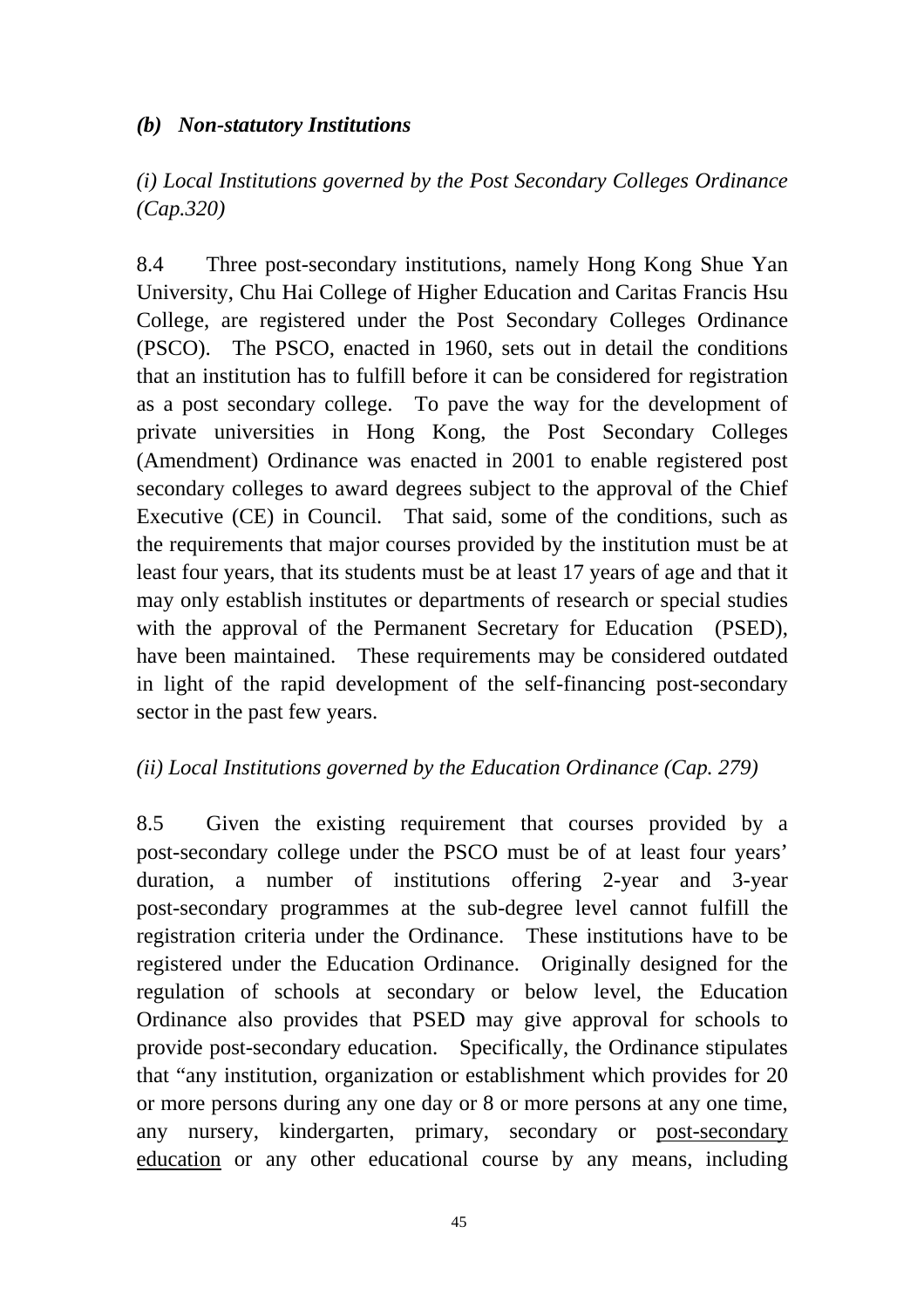correspondence delivered by hand or through the postal services, must be registered or provisionally registered under the Education Ordinance unless exempted". $^{24}$ 

#### *(c) Non-local Higher Education Courses*

8.6 Apart from programmes provided by local institutions, there are over  $1\,000^{25}$  "non-local" post-secondary education programmes operating in Hong Kong either independently or jointly with a local partner (e.g. a local post-secondary institution). These courses are regulated under the Non-local Higher and Professional Education (Regulation) Ordinance (Cap. 493). They are required by law to have effective measures in place to ensure that their standard is maintained at a level comparable with the same course conducted in the home country. Application for registration of a course leading to the award of non-local higher academic qualification by a non-local institution will only be approved if the course in question meets the specified criteria.<sup>26</sup>

8.7 The Ordinance also stipulates conditions where non-local courses can be exempted from registration<sup>27</sup> (see **Annex L**), but such exempted courses are still required to meet the standard expected of registered courses, submit annual reports and observe all the rules and regulations governing advertisements, refund arrangements, safety of premises, etc in the same way as registered non-local courses. The Registrar of Non-local Higher and Professional Education Courses is in charge of the whole registration/exemption process, and will normally seek the independent advice of the HKCAAVQ to determine if a course has met the criteria for registration. As at end December 2007, there are 1,173

 $\overline{a}$ 

<sup>&</sup>lt;sup>24</sup> Exempted schools include institutions which have their own governing legislation, institutions registered under the PSCO, government schools, schools solely providing courses within the meaning of the Non-local Higher and Professional Education (Regulation) Ordinance, schools providing solely religious education, and schools specified in section 9(1)(c)(i.e. schools exempted from the two repealed Education Ordinances (1952 and 1913) by notification in the Gazette and the exemption of which has not been withdrawn) of the Education Ordinance.

 $25$  As at end December 2007.

<sup>&</sup>lt;sup>26</sup> The criteria include: (a) the institution must be a recognized non-local institution; (b) effective measures must be in place to ensure that the standard of the course offered are maintained at a level comparable to a course leading to the same qualification conducted in its home country; and (c) this comparability in standard must be recognized by the institution, the academic community and the relevant accreditation authority (if any) of the home country.<br><sup>27</sup> Courses may be exempted from registration if they are courses conducted in collaboration with a

specified local institution of higher education.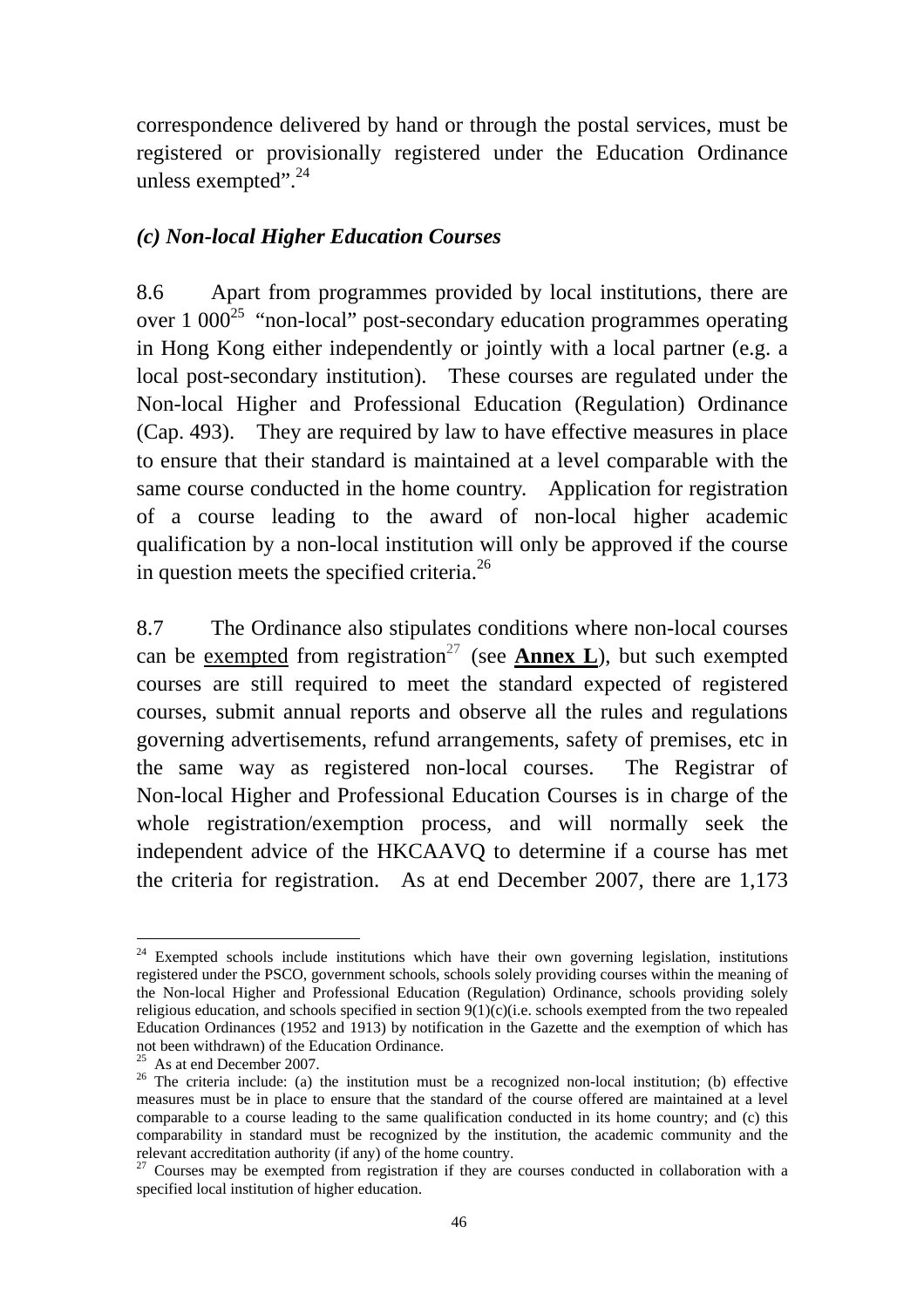non-local courses being offered in Hong Kong: 426 (36%) are registered under the Ordinance and 747 (64%) are exempted courses.

8.8 The prime objective of the Ordinance is to protect local students' interest: it provides that the standard of a non-local course must be comparable with a course leading to the same qualification in the home country, as recognized by the institution awarding the qualification, the academic community and the relevant accreditation authority (if any) of the home country. The Ordinance registers and regulates on the basis of programmes rather than institutions.

### **Discussion and Recommendations**

8.9 The three ordinances mentioned above were enacted to serve different objectives. The focus of the Education Ordinance has hitherto been on the general supervision and control of schools, whereas the PSCO governs the registration and control of post-secondary colleges. The overriding objective of the Non-local Higher and Professional Education (Regulation) Ordinance is to protect local students' interest by ensuring that the standard of a non-local course offered in Hong Kong is comparable to a course leading to the same qualification conducted in its home country.

8.10 Taken these three ordinances together, the current regime does not provide a tidy, rational and modern framework for regulating the post-secondary sector, in particular the non-statutory institutions. Indeed, some post-secondary institutions that are governed by the Education Ordinance have complained that the provisions, when applied to post-secondary institutions, are overly restrictive and administratively cumbersome.

### *(a) Local Courses*

8.11 In the light of the foregoing, we see merit in reviewing and updating the PSCO so as to provide a more comprehensive, rational and streamlined framework for regulating the local non-statutory post-secondary institutions, thereby facilitating the healthy and long-term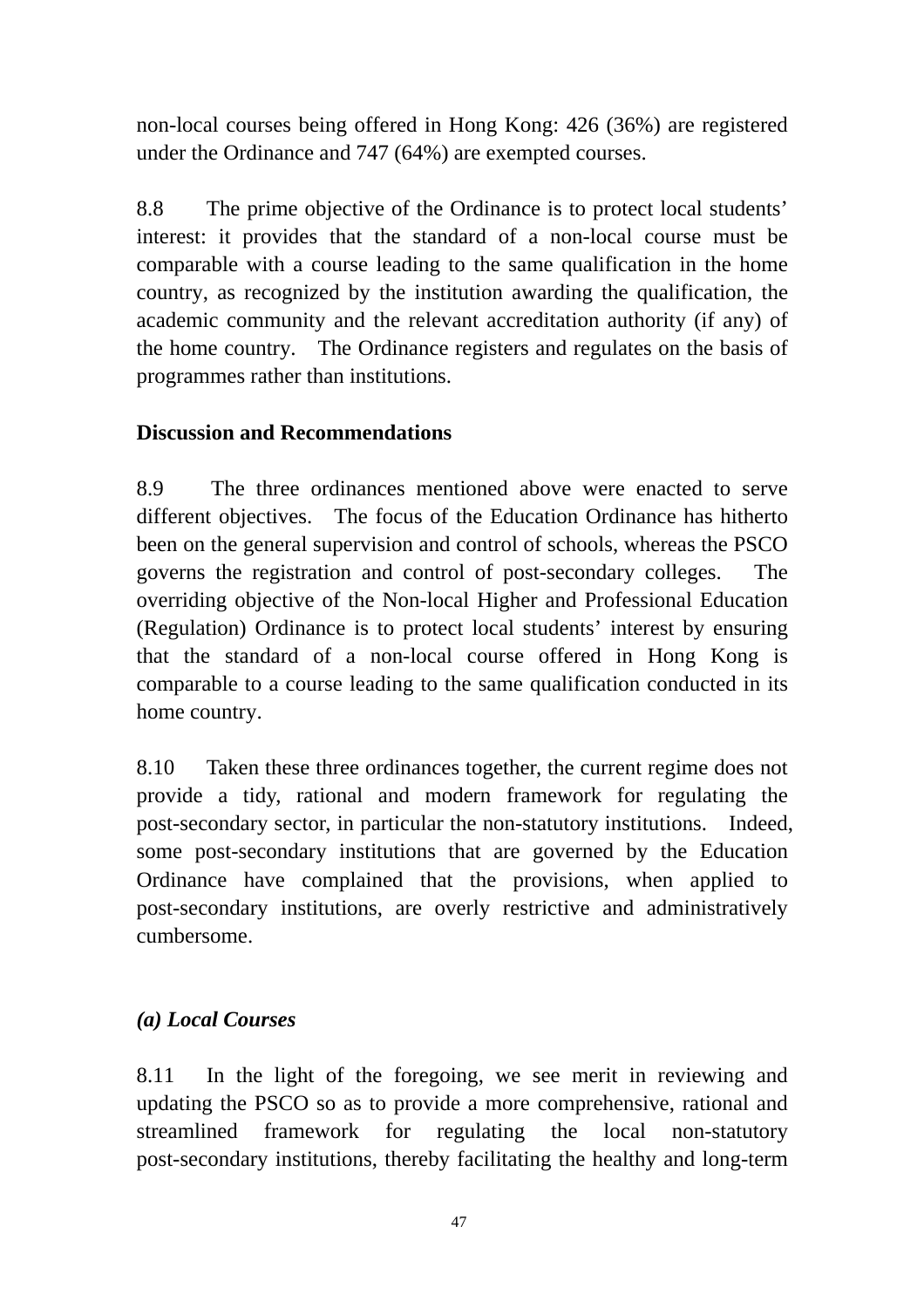development of the sector. To this end, the Government has conducted a preliminary review of Cap. 320 and identified a number of areas which may require further examination and/or amendments. These are set out in **Annex M.**

8.12 The proposed amendments to the PSCO seek to subject all local non-statutory post-secondary institutions to a single legislation, thereby enhancing the efficacy, consistency and equity of our regulatory regime. Consideration should be given to whether and what transitional arrangements would be required, and how institutions offering both senior secondary and post-secondary education should be dealt with. The post-secondary institutions and other stakeholders would be consulted in the review exercise.

Recommendation 22: To support the long-term and sustainable development of the self-financing sub-degree and degree sector, we recommend that the Government should r**eview the Post Secondary Colleges Ordinance (Cap. 320)** with a view to providing a more up-to-date, streamlined and comprehensive legislative framework for regulating the non-statutory post-secondary education providers operating local programmes.

8.13 As regards the 12 local statutory post-secondary institutions and their self-financing arms, they are governed by their respective statutes which have provided the institutions concerned with a high degree of institutional autonomy with appropriate regulatory and quality assurance mechanisms. Considering that the individual governing legislation of the statutory institutions reflect the unique history, role and mission of the institutions involved and differ in many details, we consider it desirable to maintain the uniqueness and flexibility of the current legislative framework for these institutions. We therefore do not propose changes to the regulation of the statutory institutions at this stage.

# *(b) Non-local Courses*

8.14 We note that there are concerns as to whether the current registration system under the Non-local Higher and Professional Education (Regulation) Ordinance (Cap. 493) could provide adequate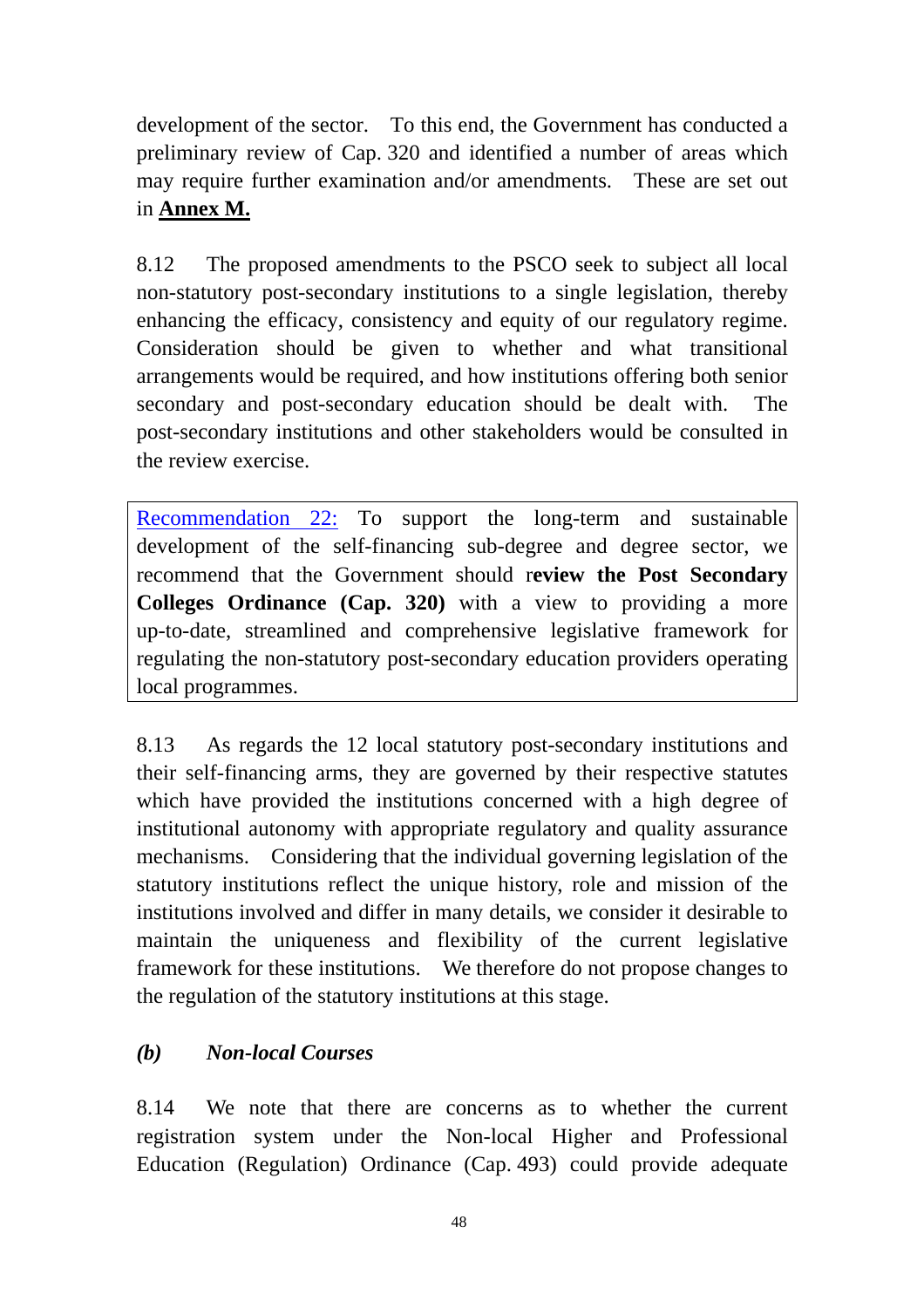protection for consumers. Indeed, we have considered the option of subsuming all the governing ordinances into an omnibus legislation to provide an overarching legislative framework for both non-statutory local post-secondary education institutions as well as non-local courses conducted in Hong Kong. However, in view of the different background and objectives of regulating the non-statutory local institutions and non-local courses, an omnibus legislation would complicate the review and deliberations and may not be appropriate. We recommend that this priority should be given to improving the regulatory framework for local non-statutory post-secondary institutions.

8.15 As discussed in Chapter 5, our recommendation to extend FASP to cover sub-degree graduates pursuing locally accredited degree and top-up degree programmes (Recommendation 14 above) may also have the effect of encouraging the non-local courses to undergo accreditation and/or more rigorous QA procedures adopted by the self-accrediting institutions. Moreover, the Qualifications Framework (QF) will provide a common platform for benchmarking quality-assured non-local and local courses, as non-local programmes offered in Hong Kong, irrespective whether they are registered or exempted under Cap. 493, will have to undergo accreditation by the HKCAAVQ in order that they can be uploaded onto the Qualifications Register and be recognized under the QF. We believe that these developments would be conducive to upholding and enhancing the quality of non-local courses in Hong Kong.

8.16 In the interim, to maintain the quality of non-local post-secondary courses, EDB will step up monitoring of the courses in consultation with the HKCAAVQ. Measures being actively considered include collection of more detailed information on programmes seeking exemption from registration, publicizing the status of submission of annual returns/reports by course providers, and others. We believe that such measures will strengthen EDB's monitoring of non-local courses and enhance/ensure compliance.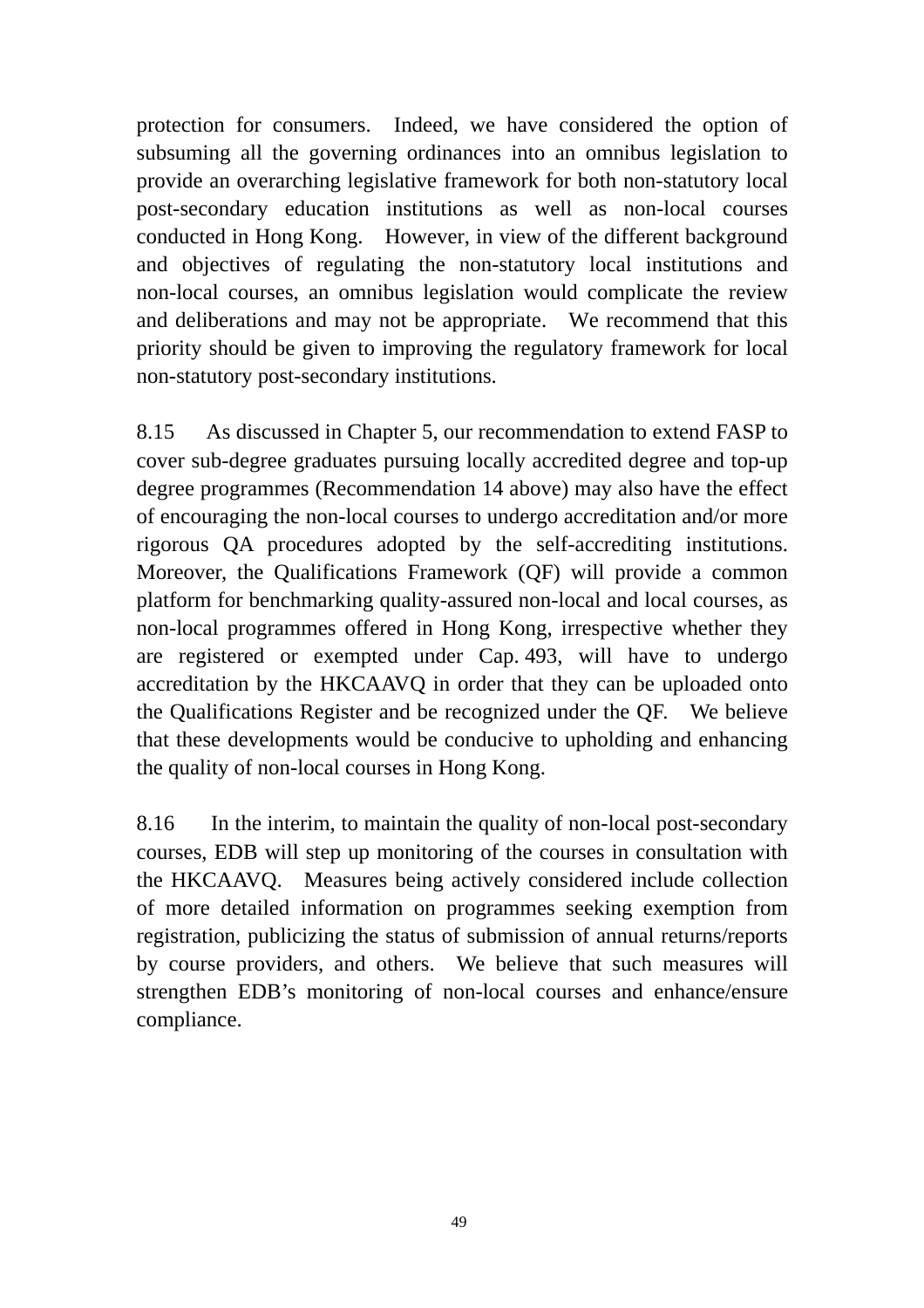### **CHAPTER 9 : THE WAY FORWARD**

9.1 In conducting the Phase 2 Review, the Steering Committee (SC) unanimously agreed that improving the quality of the self-financing post-secondary sector is most critical and crucial to ensuring the healthy and sustainable development of the sector in the long run. The SC has therefore come up with a number of recommendations to address the key concerns about quality and quality assurance of the post-secondary sector.

### **Consultation with Stakeholders**

9.2 During the course of the Phase 2 Review , the Government has met extensively all the key stakeholder groups, including the Federation for Continuing Education in Tertiary Institutions, and the main student concern group. While some of the recommendations which have been put forth by the SC may require further deliberations and are subject to resources availability, we consider that a number of recommendations, in particular those relating to improving quality and transparency, should be implemented as a matter of priority.

### **Initial Preparatory Work**

9.3 In view of the importance attached by the LegCo, students and the community at large to the quality and transparency of the sub-degree sector, EDB has, in consultation with JQRC, the HKCAAVQ and the post-secondary institutions, kick-started the preparatory work for those proposals related to enhancement of quality and transparency. For example, we have established the EDB/JQRC/HKCAAVQ Tripartite Liaison Committee last year for discussion of quality-related issues (Recommendation 4), commissioned the FCE to draw up/revise Common Descriptors for HD and AD (Recommendation 1), engaged the institutions in the development of the information portal for self-financing sub-degree programmes (Recommendation 6) and set up the Expert Group for developing the Good Practices for the Sub-degree Sector (Recommendations 5). We have also invited FCE to develop a proposal on the online job information system for sub-degree sector (Recommendation 17), and commissioned the JQRC to conduct the first tracking survey on sub-degree graduates (Recommendation 18). Taking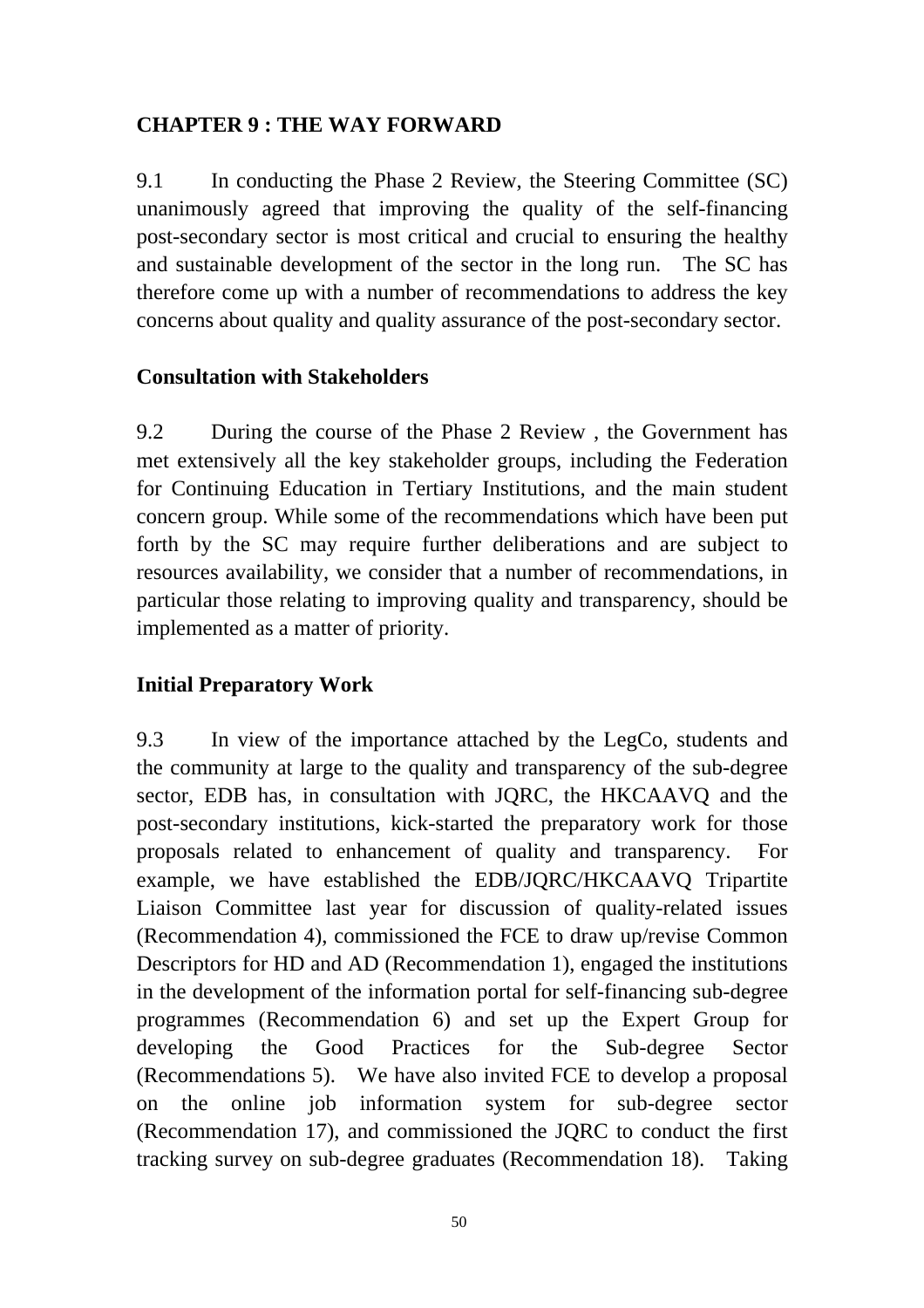into account the views to be received during the public consultation exercise, we hope to be able to implement the above-mentioned recommendations as early as practicable.

9.4 As for those recommendations which carry significant financial implications, the Government will examine them carefully and decide on the way forward, having regard to funding availability. These include primarily the proposed improvements of FASP to provide means tested loans for living expenses (Recommendation 13), the proposed extension of FASP to cover sub-degree graduates pursuing self-financing locally-accredited degree programmes (Recommendation 14) and the launch of a Quality Enhancement Grant Scheme (Recommendation 12). The Finance Committee of the LegCo will be consulted on any new and modified schemes put forward by the Government at a later date.

### **Conclusion**

9.5 We strongly believe that the support of post-secondary education providers, students and the community as a whole is of crucial importance in facilitating a healthy and long-term development of the post-secondary education sector. It is only through the concerted efforts of all parties that we will be able to sustain the vibrancy of the sector.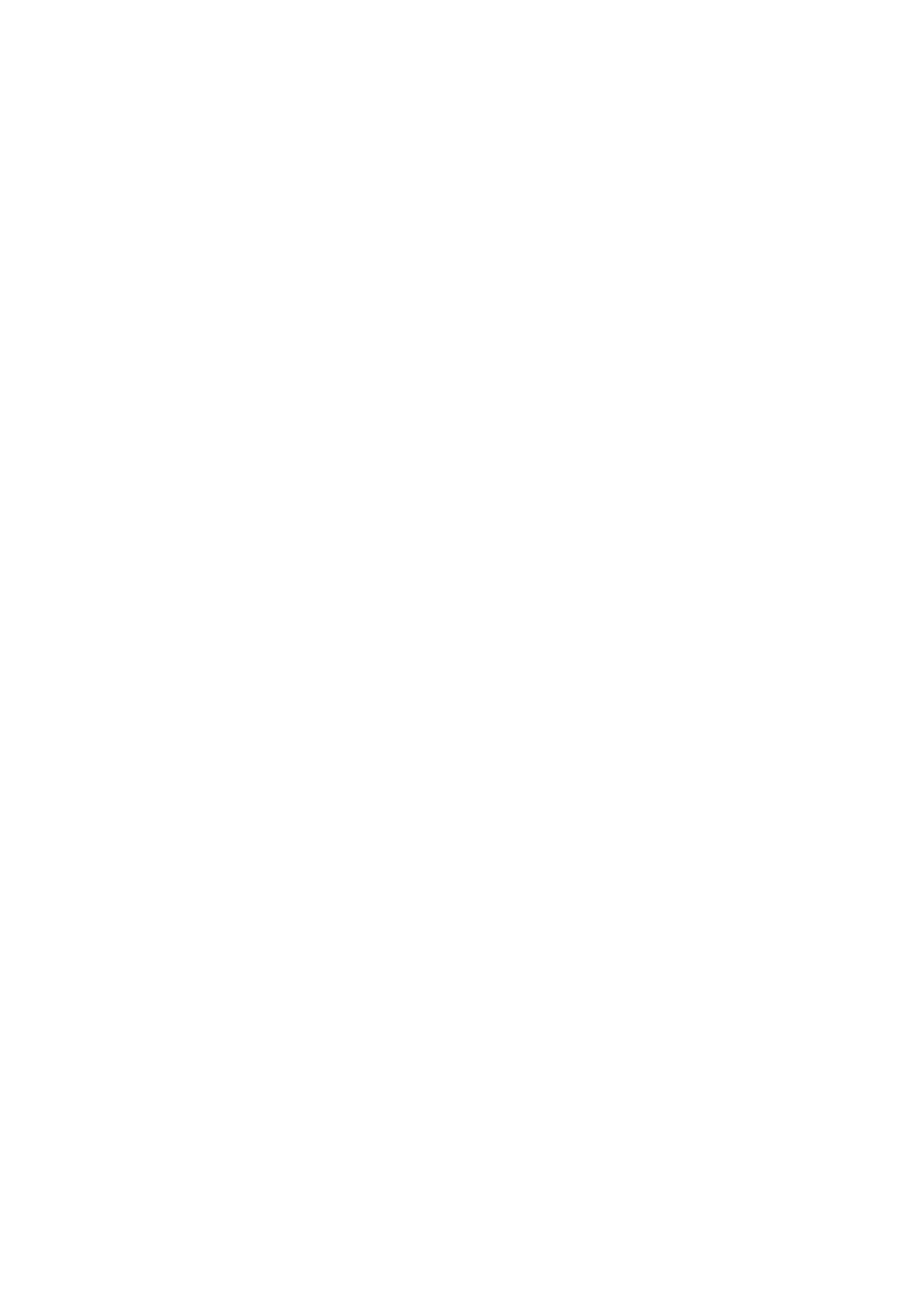#### **Annexes**

- A List of Recommendations of the Phase 1 Review
- B Membership and Terms of Reference of the Steering Committee
- C Common Descriptors for Associate Degree
- D Comparison of Programme Content of a Selected AD and HD Programme
- E Draft Framework for the Proposed Good Practices for the Sub-Degree Sector
- F Types of Data to be Included in the Sub-degree Website
- G Approved Start-up Loans under the Start-up Loan Scheme
- H Allocation of Sites under the Land Grant Scheme
- I Approved Accreditation Grants under the Accreditation Grant Scheme
- J Progression Pathways of Self-financing Sub-degree Graduates
- K Professional Bodies Recognizing Local AD Qualifications
- L Exemption from Registration under the Non-local Higher and Professional Education (Regulation) Ordinance (Cap. 493)
- M Review of Post Secondary Colleges Ordinance (Cap.320)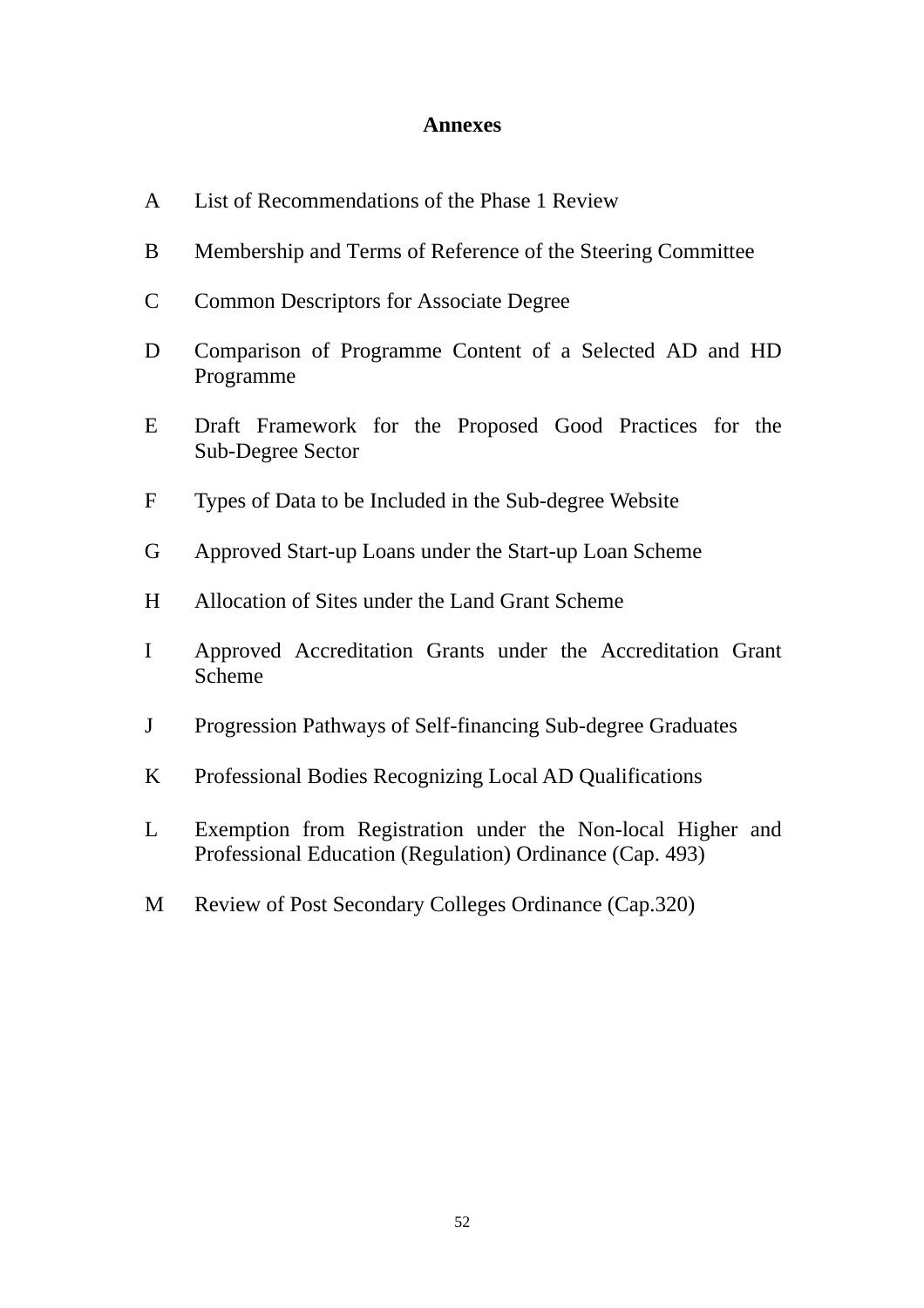### **Phase 1 Review Recommendations**

Recommendation 1: As the community has demonstrated a readiness to invest in post-secondary education, we recommend that self-financing programmes should continue to play a key role in driving and sustaining the development of this sector.

Recommendation 2 : As the existing provision of sub-degree programmes can in overall terms meet community needs, we recommend that provision of self-financing post-secondary courses should primarily be demand-led, and that Government should be prepared to increase the provision of publicly-funded sub-degree courses where justified, having regard to established funding criteria.

Recommendation 3 : We recommend that Government should continue to promote both HD and AD as alternative progression pathways leading to qualifications at comparable academic level, and that there should be no difference between HD and AD in terms of government subsidy or support measures.

Recommendation 4 : The policy target of achieving the 60% participation rate should not be regarded as an absolute limit restricting the development of the post-secondary sector. That said, we recommend that more emphasis should now be put on consolidation of the sub-degree sector, development of articulation pathways, and quality enhancement at all levels.

Recommendation 5 : We recommend that the remaining resources under the Land Grant and Start-up Loan Schemes should be used with a clear emphasis on enhancing the quality of service provision and encouraging diversity, rather than solely for increasing student places.

Recommendation 6 : There are still some remaining public resources under the Land Grant and the Start-up Loan Scheme. While we see no immediate need for further injection of resources into the Start-up Loan Scheme, we recommend that suitable sites should continue to be identified to meet service demands, in particular for maintaining and enhancing existing services.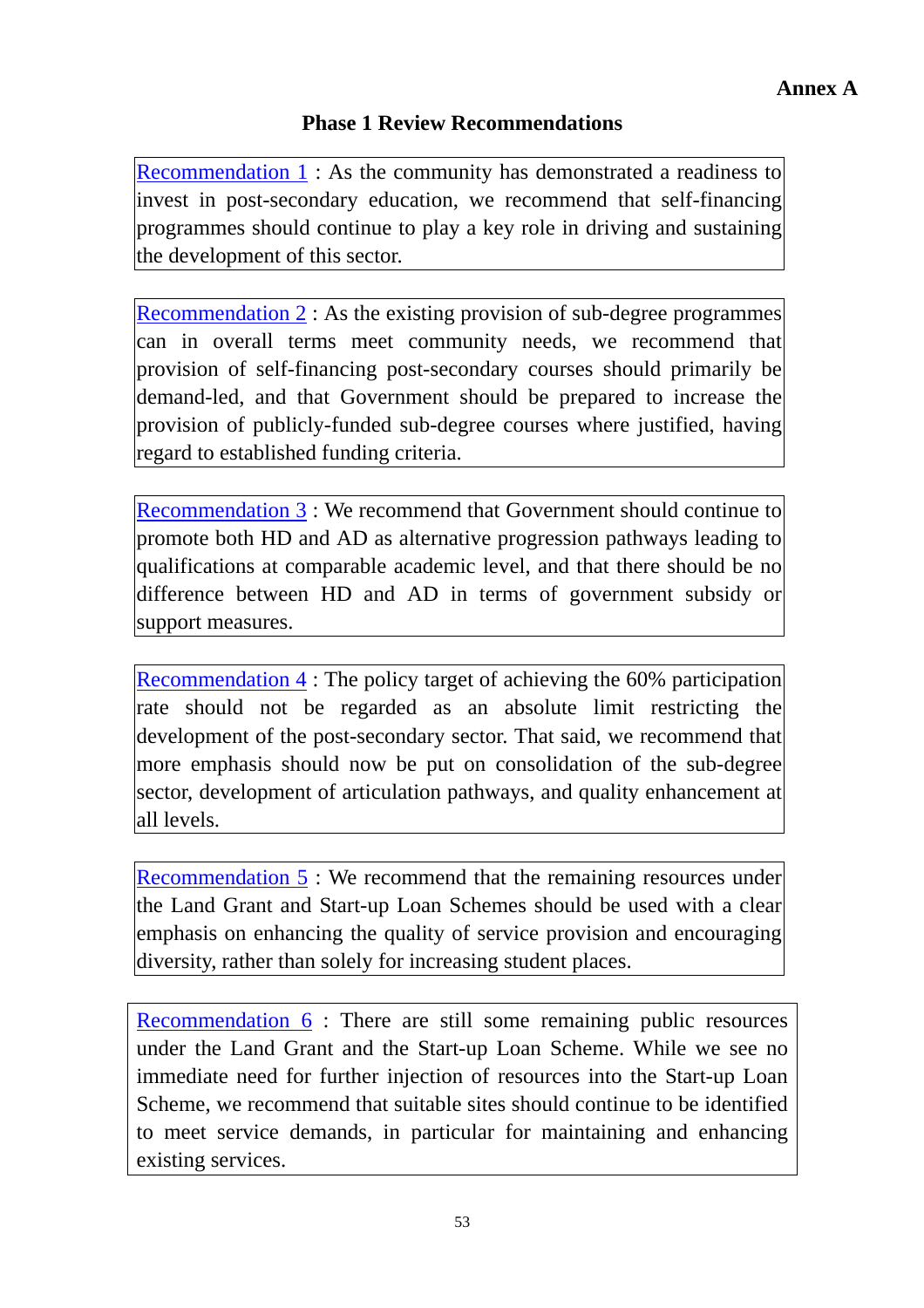Recommendation 7 : We recommend that provision of accommodation for non-local students of self-financing programmes should primarily be the institution's choice and responsibility, and that the Government should play a facilitating role.

Recommendation 8 : We recommend extending the Accreditation Grant scheme to cover Institutions Reviews which are conducted for the purpose of enabling individual post-secondary institutions to achieve self-accrediting status in defined programmes areas (i.e. programme area accreditation status).

Recommendation 9 : We recommend that the suggestions to expand the scope, raise the level of assistance, and relax the eligibility criteria, of the existing financial assistance for students of self-financing post-secondary courses should be taken into account in a separate review on FASP.

Recommendation 10 : We recommend the release of more information on the development of the post-secondary sector for public consumption to increase market transparency.

Recommendation 11: We recommend that there should be a close dialogue between the HKCAA and JQRC, to ensure comparability in quality and standards of programmes at the same academic level.

Recommendation 12 : We recommend a comprehensive review of the Common Descriptors for sub-degrees to evaluate past experience and recommend adaptations to meet changing needs.

Recommendation 13 : We recommend that, where resources permit, more publicly-funded articulation places should be provided, and that institutions should be encouraged to develop credit transfer mechanisms.

Recommendation 14 : We recommend that tracking surveys to gauge the opinion of employers on the performance of graduates of self-financing post-secondary programmes should be conducted.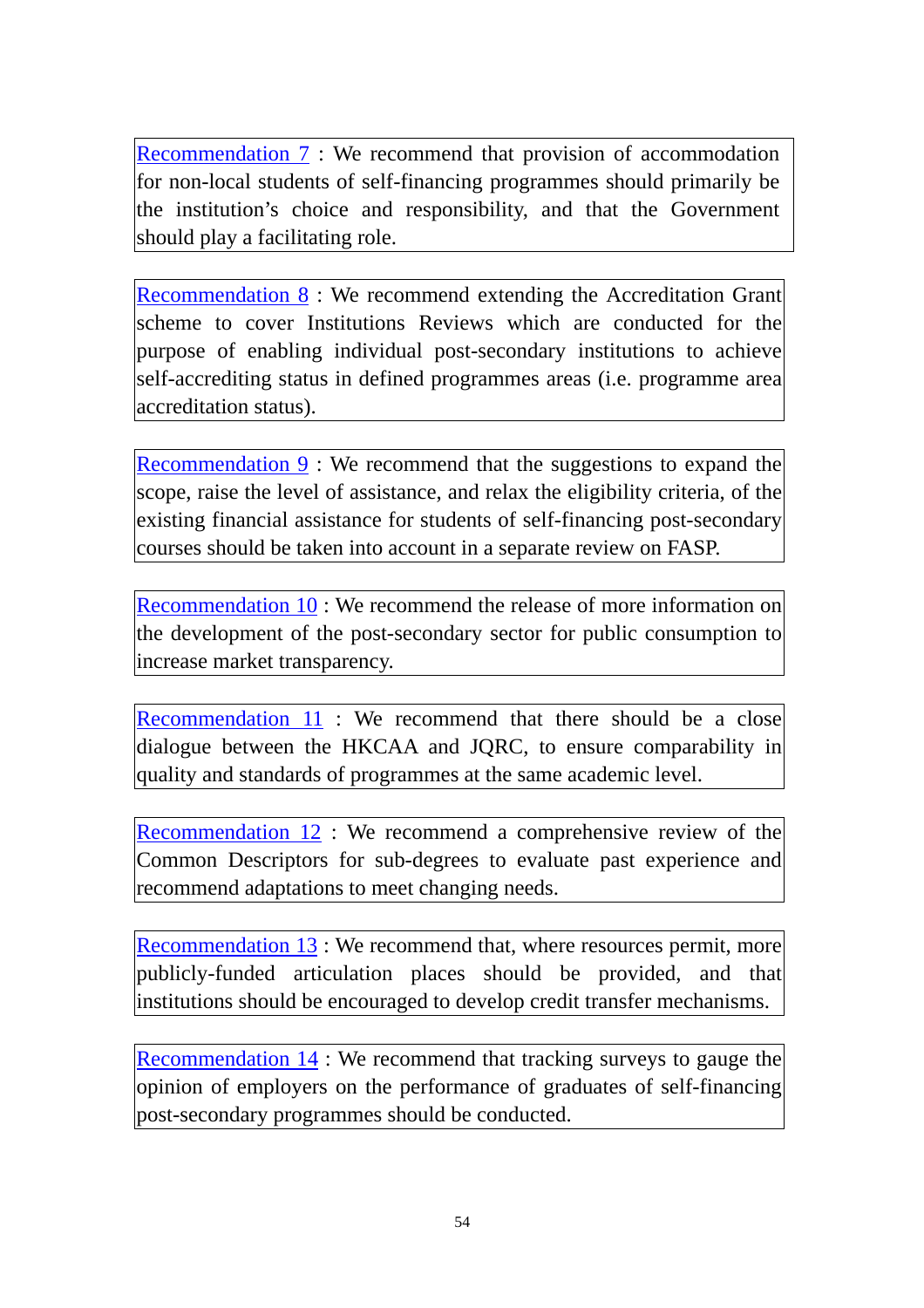#### **Annex B**

## **Review of the Post-secondary Education Sector Steering Committee**

### **Membership :**

| Deputy Secretary for Education and Manpower        |  |  |
|----------------------------------------------------|--|--|
| $(1)$ (Chairman) (from 24 April 2006 to 15 July    |  |  |
| 2007)                                              |  |  |
| Deputy Secretary for Education (1) (Chairman)      |  |  |
| (from 16 July 2007 onwards)                        |  |  |
| <b>Secretary General, University Grants</b>        |  |  |
| Committee                                          |  |  |
| <b>Chairman, Joint Quality Review Committee</b>    |  |  |
| (from June 2006 onwards)                           |  |  |
| Chairman, The Federation for Continuing            |  |  |
| <b>Education in Tertiary Institutions</b>          |  |  |
| Executive Director, Hong Kong Council for          |  |  |
| <b>Academic Accreditation</b>                      |  |  |
|                                                    |  |  |
|                                                    |  |  |
| Principal Assistant Secretary for Education and    |  |  |
| Manpower (Higher Education) (Secretary)            |  |  |
| (from 23 January 2006 to 30 June 2007)             |  |  |
| <b>Principal Assistant Secretary for Education</b> |  |  |
| (Further Education) (Secretary)                    |  |  |
| (from 1 July 2007 onwards)                         |  |  |
|                                                    |  |  |

Other stakeholders as co-opted members (on a need basis)

#### **Terms of Reference :**

1. To review the development of the local post-secondary education sector since 2001, against the policy objective of allowing 60% of our senior secondary school leavers to receive tertiary education by 2010, and focusing in particular on full-time accredited programmes operating on a self-financing basis.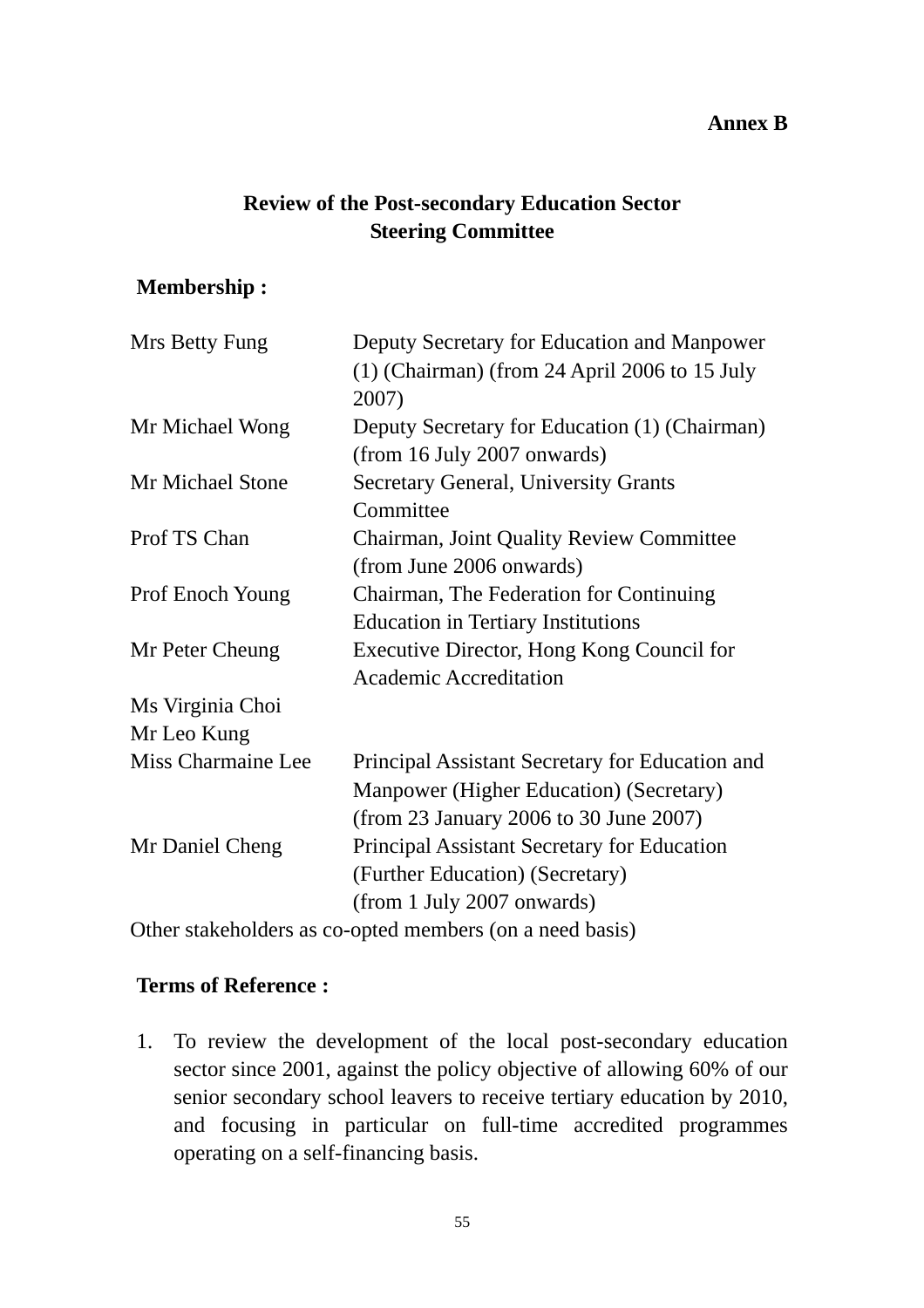- 2. Pursuant to the above, to examine in detail the following
	- 2.1 supply of programmes and student places, and the consolidation and future development of the self-financing post-secondary education sector to ensure its healthy and sustainable development;
	- 2.2 effectiveness of various government support measures for service providers:
	- 2.3 market dynamics among service providers;
	- 2.4 career and further education prospects of graduates of local sub-degree programmes;
	- 2.5 promotion and further enhancement of quality of post-secondary education programmes;
	- 2.6 effectiveness of the existing statutory and self-regulatory framework for accredited post-secondary education programmes; and
	- 2.7 merits of pursuing initiatives in other directions to provide further post-secondary education opportunities.
- 3. To form sub-committees and/or appoint external consultants to assist in the review as appropriate, and to steer their work in this regard.
- 4. Having regard to the outcome of the review, identify scope for improvement and make recommendations to the Secretary for Education and Manpower.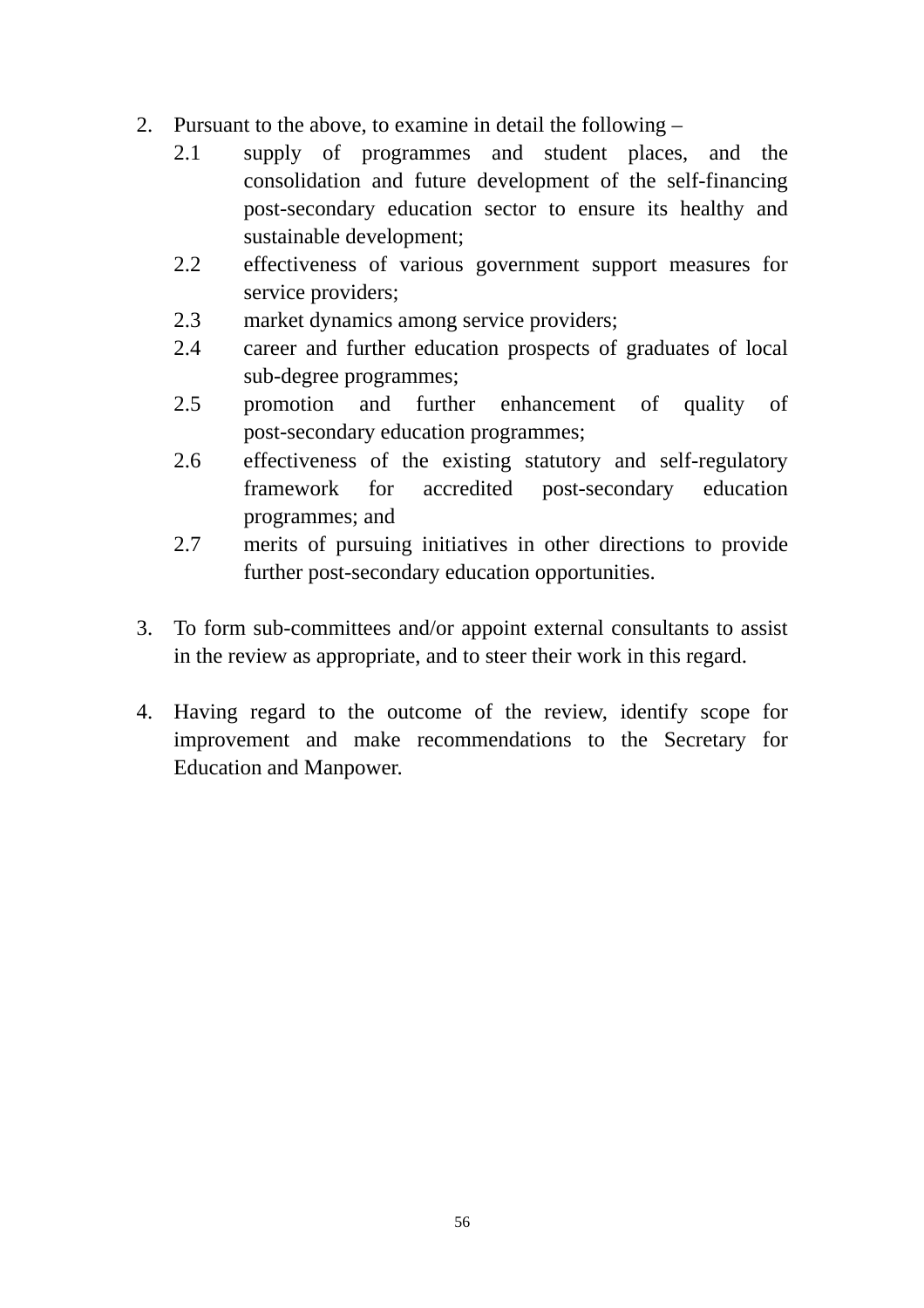### **Common Descriptors for Associate Degree**

### **Programme Objectives**

- Generally, AD should provide an enriched education at post-secondary level that prepares students for work, further study, leisure and active citizenship. It should also cultivate a spirit of lifelong learning and develop the student's ability to learn how to learn.
- Specifically, AD should equip students with generic skills as well as specialised knowledge/skills that are sufficient to enable them to perform effectively at para-professional level, to further their studies in universities or to pursue professional studies.

### **Learning Outcome**

AD graduates are expected to possess –

- a solid foundation of generic skills, including languages, IT, interpersonal, communication, quantitative and analytical skills, as well as the ability to learn how to learn.
- a broad theoretical understanding of the chosen discipline and its application.
- a theoretical foundation upon which further study in the discipline at the degree level, or professional level, can be built.
- an appreciation and basic understanding of other disciplines/areas of study including liberal arts/general education, and the sciences.
- a better understanding of their own interests, inclinations and aptitudes.
- an appreciation of the major socio-political, cultural and economic issues in the local, national, regional and international contexts.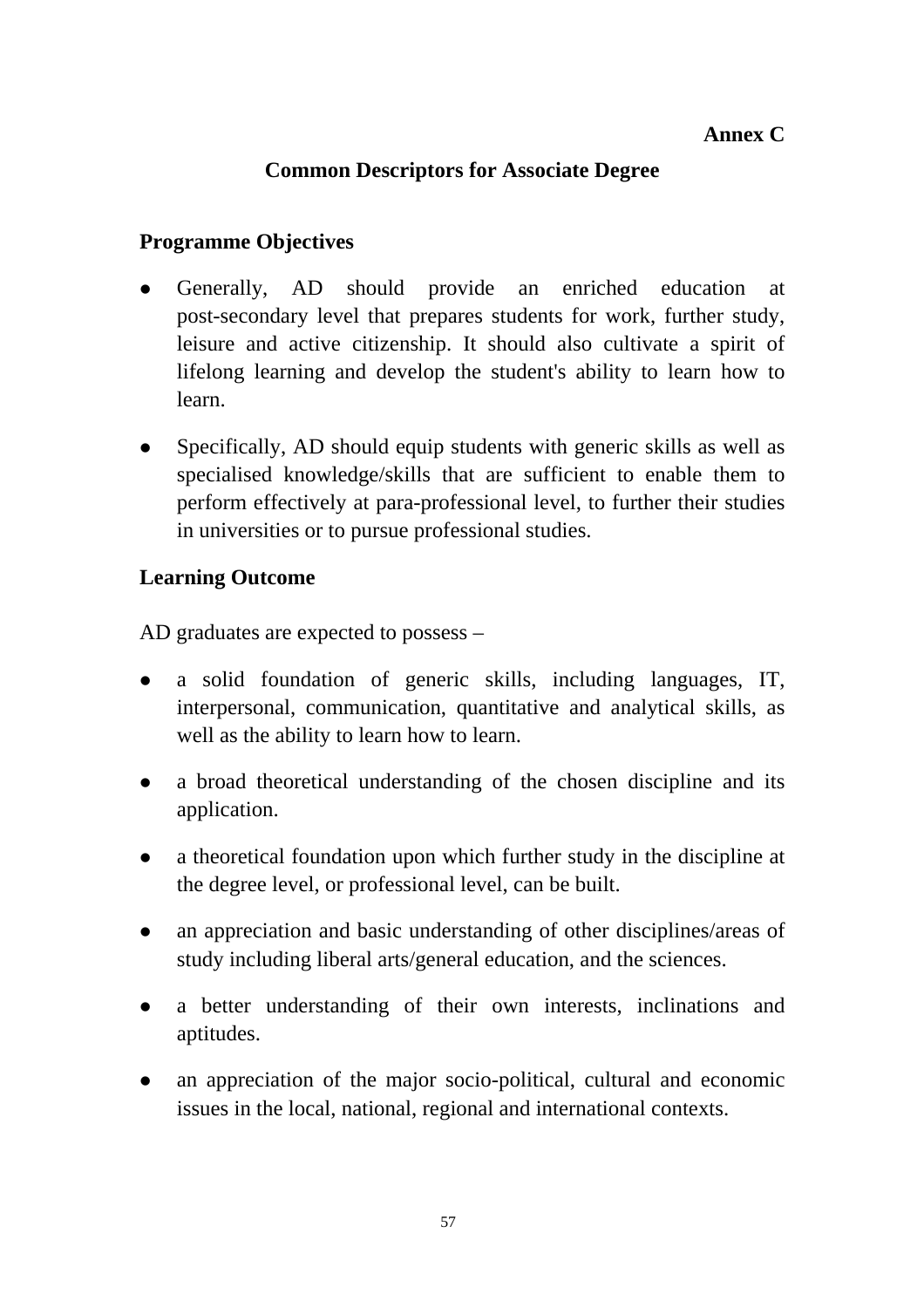- a strong sense of social responsibility and civic values, a passion in pursuing creativity and innovativeness, and the spirit of lifelong learning.
- (In the case of vocational-oriented programmes) focused, vocational knowledge of the discipline and hands-on expertise at the para-professional level.

### **Programmes Structure**

AD can be-

- a 2-year programme normally admitting students with one A Level or an equivalent number of AS Level subjects; or
- a 3-year programme admitting S5 students. For a 3-year curriculum, the first year programme may take the form of either a standalone pre-AD or a Foundation course which forms an integral part of an AD programme.

### **Entry Requirements**

- AD programmes should generally adopt the principle of "lenient" entry, stringent exit".
- For a 2-year curriculum, the proposed normal minimum entry requirements are:
	- (a) one A Level or an equivalent number of AS Level subjects, and
		- (i) 5 passes in HKCEE including English and Chinese; or

(ii) 3 passes in HKCEE plus level 2 or above in English and Chinese;

(b)satisfactory completion of a pre-AD programme; or

(c) mature students.

In future, if university degrees are designed as four years of study after the completion of S6, a 2-year AD programme may admit students who have completed S6 satisfactorily.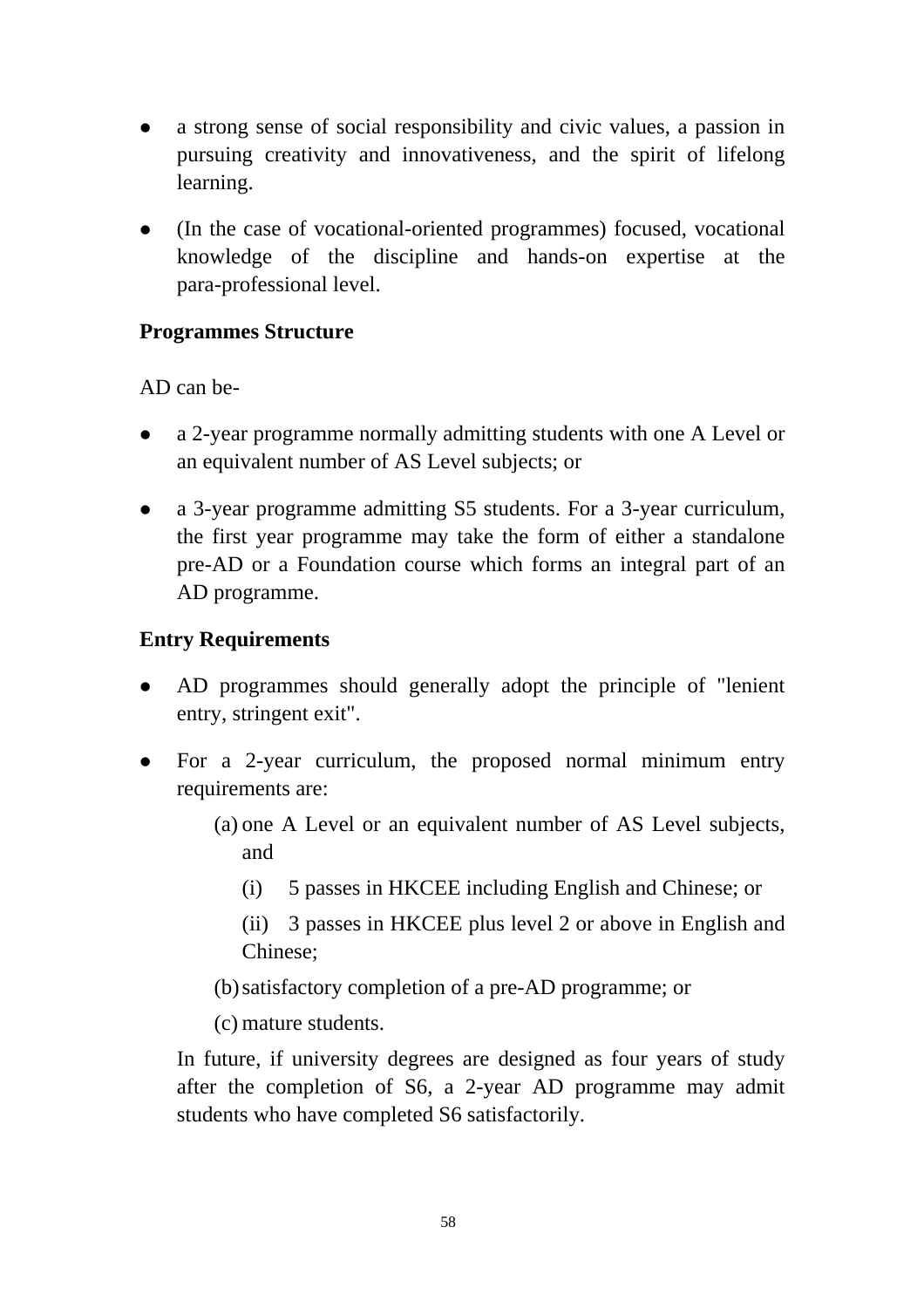- For a 3-year curriculum, the proposed normal minimum entry requirements are:
	- (a) 5 passes in HKCEE including English and Chinese;
	- (b)3 passes in HKCEE plus level 2 or above in English and Chinese; or
	- (c) mature students.

### **Quality Assurance**

- For self-accrediting universities, AD programmes must undergo their own internal quality assurance mechanism as for their regular degree programmes.
- For non-self-accrediting institutions, their AD programmes should be validated by a recognised quality assurance agency such as the Hong Kong Council for Accreditation of Academic and Vocational Qualifications.

### **Exit Qualifications**

- AD is a valuable standalone exit qualification for employment at the para-professional level.
- AD graduates can (a) pursue further studies or professional development (on a full-time or part-time basis); or (b) enter the job market.
- As an exit qualification for further studies, an AD award is normally equivalent to 50% of a 4-year university degree (North American model) or one-third of a 3-year university degree (British model). In other words, AD graduates can articulate to Year 3 of a 4-year university degree (North American model) or Year 2 of a 3-year university degree (British model).
- As an exit qualification for employment purpose, AD should generally be considered as equivalent to that of a Higher Diploma.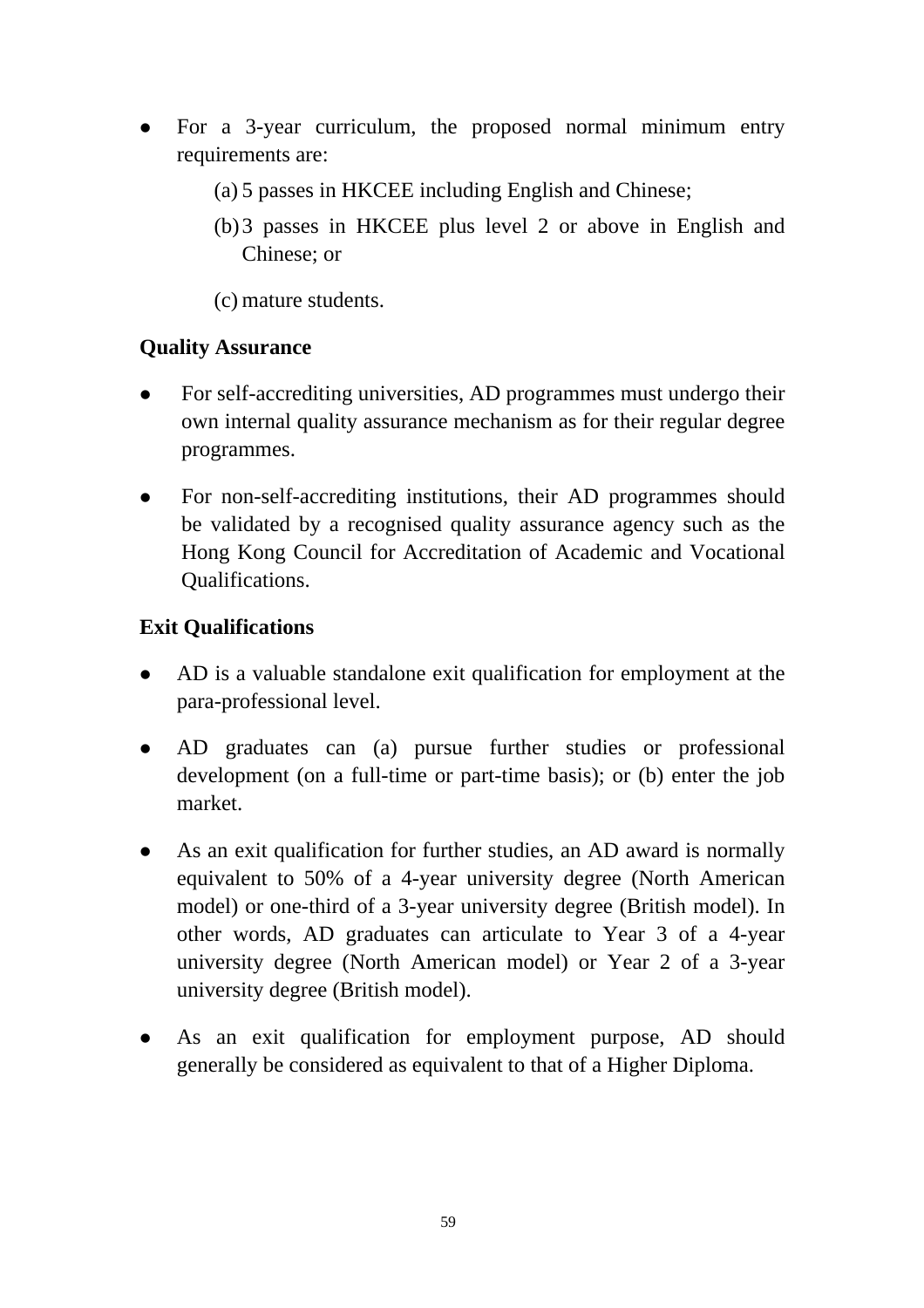### **Annex D**

#### **Comparison of Programme Content of a Selected AD and HD Programme**

| <b>Institution</b> | <b>Programme Name</b>                                                                         | <b>Duration</b> | <b>Subjects</b>                                                                                                                                     |                                           | <b>Credits / Units</b>      | <b>Contact Hours</b> |
|--------------------|-----------------------------------------------------------------------------------------------|-----------------|-----------------------------------------------------------------------------------------------------------------------------------------------------|-------------------------------------------|-----------------------------|----------------------|
| A                  | Associate of Science in Professional                                                          | 2 years         | Year 1                                                                                                                                              | Year 2                                    | 65 units                    | 975 hours            |
|                    | Accountancy                                                                                   |                 | Financial Account I & II                                                                                                                            | Corporate Reporting I & II                |                             |                      |
|                    |                                                                                               |                 | Healthy Living *                                                                                                                                    | Auditing I & II                           |                             |                      |
|                    |                                                                                               |                 | Physical Education *                                                                                                                                | Hong Kong Taxation I & II                 |                             |                      |
|                    |                                                                                               |                 | Adapted Physical Education **                                                                                                                       | <b>Business Law</b>                       |                             |                      |
|                    |                                                                                               |                 | Fundamentals of Management<br>Accounting                                                                                                            | Principles of Macroeconomics              |                             |                      |
|                    |                                                                                               |                 | Business Enterprise *                                                                                                                               | <b>Information Systems for Accounting</b> |                             |                      |
|                    |                                                                                               |                 | Mathematics for Business <sup>*</sup>                                                                                                               |                                           |                             |                      |
|                    |                                                                                               |                 | Statistics <sup>*</sup>                                                                                                                             |                                           |                             |                      |
|                    |                                                                                               |                 | <b>Computer Applications in Business</b>                                                                                                            |                                           |                             |                      |
|                    |                                                                                               |                 | <b>English for Business</b>                                                                                                                         |                                           |                             |                      |
|                    |                                                                                               |                 | Principles of Microeconomics <sup>*</sup>                                                                                                           |                                           |                             |                      |
|                    |                                                                                               |                 | Principles of Law                                                                                                                                   |                                           |                             |                      |
|                    |                                                                                               |                 | Modern Chinese Communication *                                                                                                                      |                                           |                             |                      |
|                    |                                                                                               |                 | <b>Business Communications *</b>                                                                                                                    |                                           |                             |                      |
|                    |                                                                                               |                 | <b>Special approval is required from the Course Director with</b><br>recommendation from the subject lecturer<br>* for either year 1 / year 2 study |                                           |                             |                      |
| B                  | Higher Diploma Programme in<br>Business Studies (Specialization in<br>Accounting and Finance) | $2/3$ year      | <b>Common Language Modules</b>                                                                                                                      |                                           | 2-year mode -               | $2$ -year $-1110$    |
|                    |                                                                                               |                 | Business English I & II <sup>*</sup>                                                                                                                |                                           | 74 credits<br>3-year mode - | $3$ -year $-1350$    |
|                    |                                                                                               |                 | Business Putonghua *                                                                                                                                |                                           | 90 credits                  |                      |
|                    |                                                                                               |                 | Chinese Communication for Business *                                                                                                                |                                           |                             |                      |
|                    |                                                                                               |                 | <b>Business Communication</b>                                                                                                                       |                                           |                             |                      |
|                    |                                                                                               |                 |                                                                                                                                                     |                                           |                             |                      |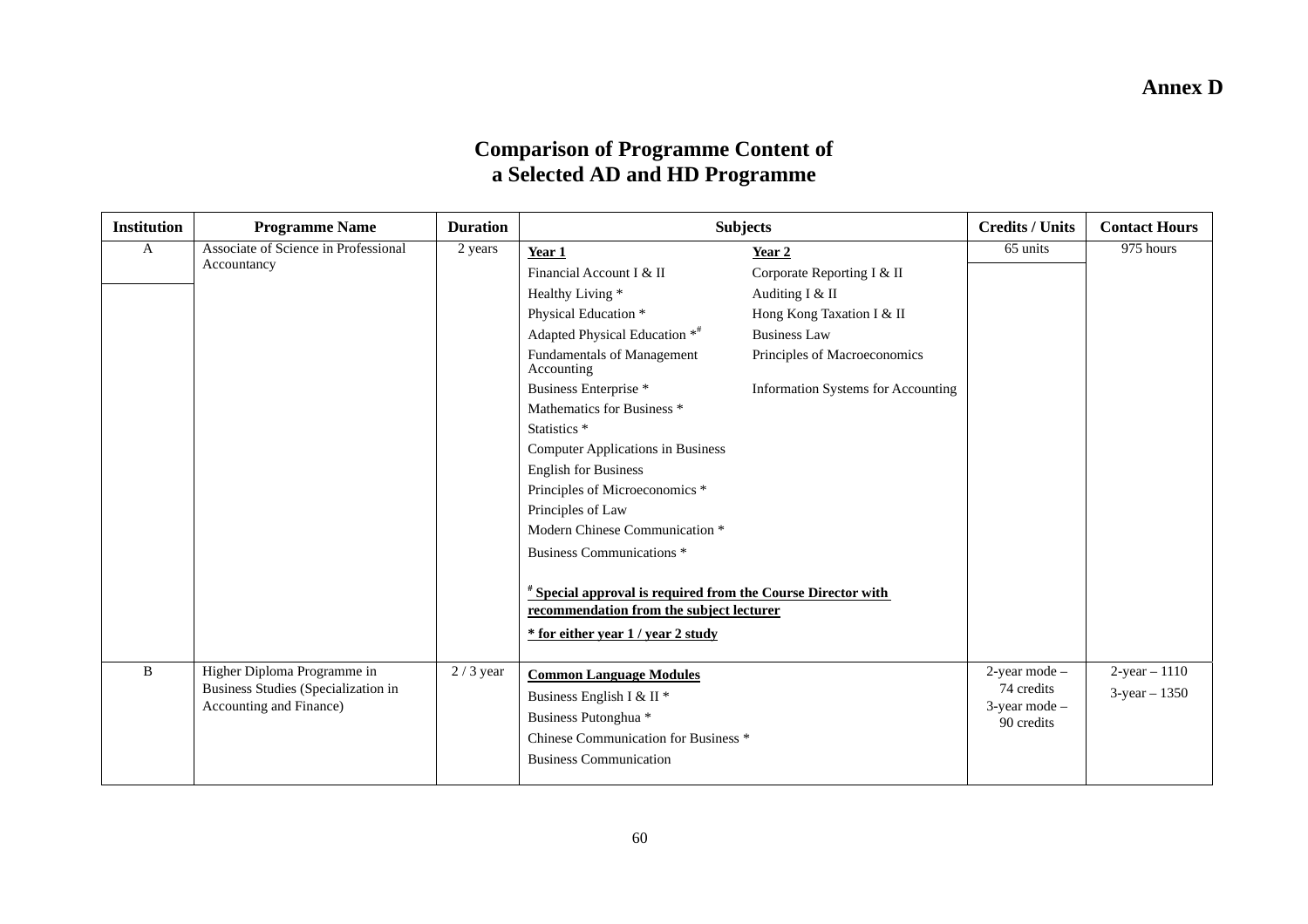| <b>Institution</b> | <b>Programme Name</b> | <b>Duration</b> | <b>Subjects</b>                                         | <b>Credits / Units</b> | <b>Contact Hours</b> |
|--------------------|-----------------------|-----------------|---------------------------------------------------------|------------------------|----------------------|
|                    |                       |                 | <b>Common Generic Modules</b>                           |                        |                      |
|                    |                       |                 | Problem Solving: Creative and Critical Thinking *       |                        |                      |
|                    |                       |                 | Personal Development: Action and Service *              |                        |                      |
|                    |                       |                 | Quantitative Analysis for Business                      |                        |                      |
|                    |                       |                 | <b>Information Systems Skills Modules</b>               |                        |                      |
|                    |                       |                 | Business Information Systems *                          |                        |                      |
|                    |                       |                 | Management Information Systems                          |                        |                      |
|                    |                       |                 | <b>Business and Accounting Modules</b>                  |                        |                      |
|                    |                       |                 | <b>Financial Accounting</b>                             |                        |                      |
|                    |                       |                 | Cost and Management Accounting                          |                        |                      |
|                    |                       |                 | <b>Business Economics I</b>                             |                        |                      |
|                    |                       |                 | <b>Business Economics II</b>                            |                        |                      |
|                    |                       |                 | Principles of Management                                |                        |                      |
|                    |                       |                 | Foundation of Human Resource Management                 |                        |                      |
|                    |                       |                 | Commercial Law                                          |                        |                      |
|                    |                       |                 | Principles of Marketing                                 |                        |                      |
|                    |                       |                 | Introduction to E-commerce                              |                        |                      |
|                    |                       |                 | <b>Operations Management</b>                            |                        |                      |
|                    |                       |                 | <b>Business Finance</b>                                 |                        |                      |
|                    |                       |                 | Project                                                 |                        |                      |
|                    |                       |                 | <b>Elective Modules (Accounting and Finance Stream)</b> |                        |                      |
|                    |                       |                 | <b>Computerized Accounting Systems</b>                  |                        |                      |
|                    |                       |                 | <b>Intermediate Accounting</b>                          |                        |                      |
|                    |                       |                 | Taxation                                                |                        |                      |
|                    |                       |                 | <b>Advanced Financial Accounting</b>                    |                        |                      |
|                    |                       |                 | Company Law                                             |                        |                      |
|                    |                       |                 | Financial Management                                    |                        |                      |
|                    |                       |                 | Auditing                                                |                        |                      |
|                    |                       |                 | * Exemption for 2-year mode                             |                        |                      |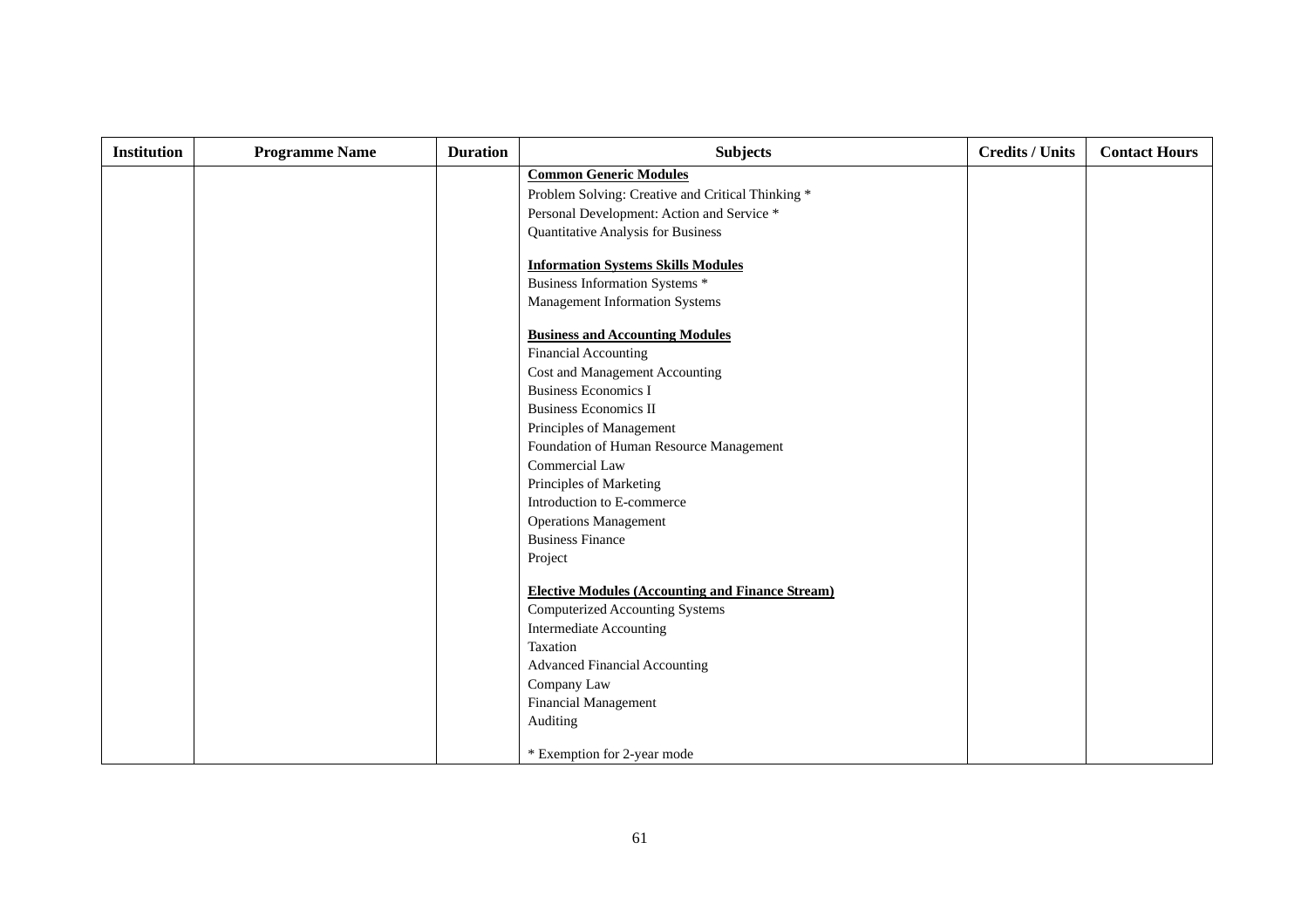### **Annex E**

## **Framework of Good Practices for Sub-degree Sector**

### **Objectives of the Good Practices**

The Good Practices aim at:

- (i) providing a reference document for the sub-degree sector on the essential quality assurance (QA) principles and key elements of good practices;
- (ii) promoting sharing of good practices amongst institutions;
- (iii) enhancing QA consistency across the sector; and
- (iv) improving the overall quality of the sector.

### **Scope of the Framework**

2. The framework outlines the essential principles underlying QA work in the sub-degree sector and proposes key elements of good practices for reference by the Expert Group, focusing on the threshold standards in QA terms.

# **Essential QA Principles**

3. The meaning of "quality assurance" in this paper is all-encompassing referring not only to the QA processes adopted by an institution but also the institution itself, its culture, facilities, management, programmes, staff, students, etc. For the purpose of the Good Practices, we have identified nine essential QA principles for the sub-degree sector.

> Principle #1: QA as institutional structure and culture

QA refers to both the institutional structure and the institutional culture. QA, involving structures, policies, procedures and resources, exists as an integral part of the normal academic activities with extensive involvement of the staff, students and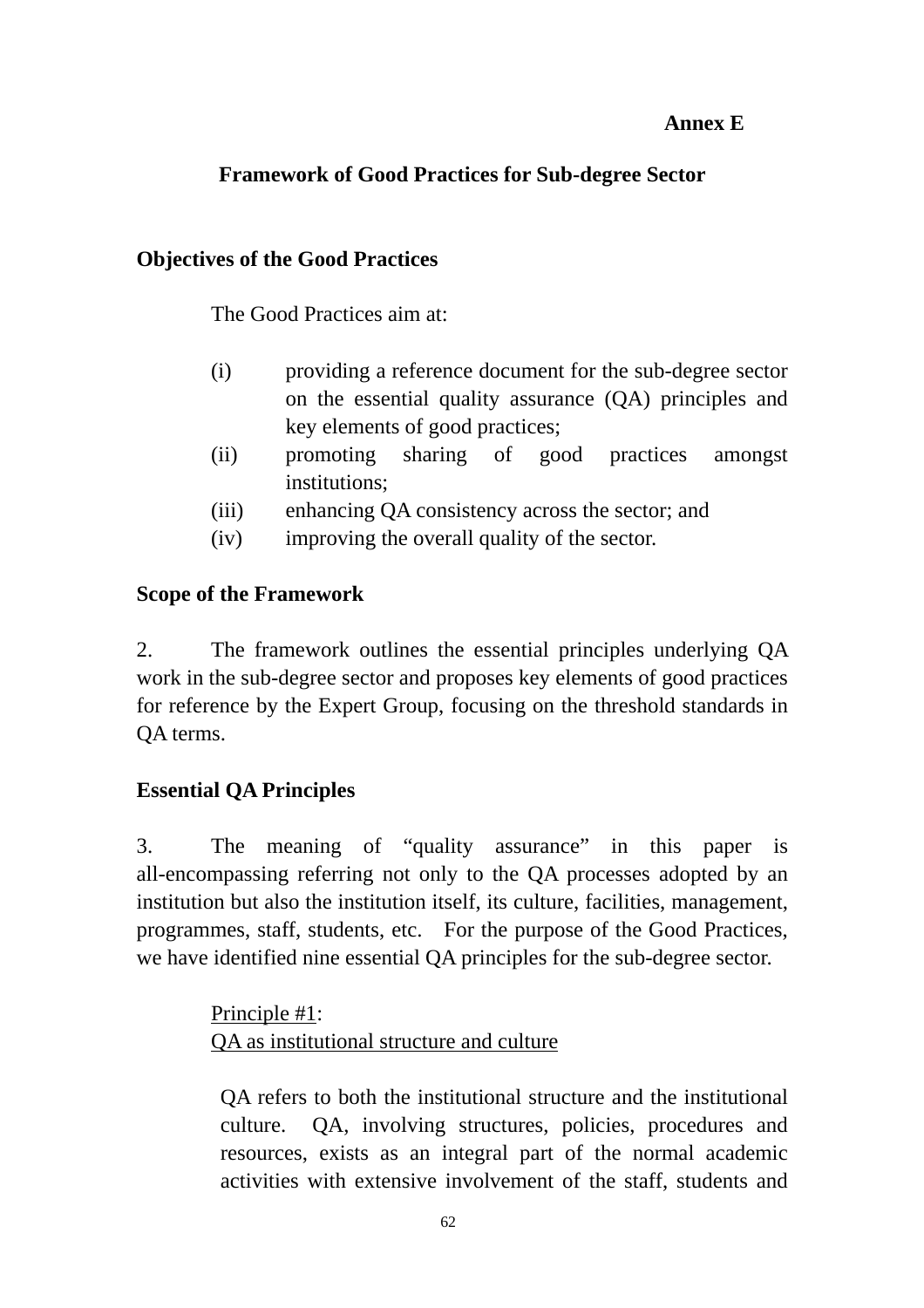stakeholders. QA should be accorded a formal status and provides for the formulation of bottom-up and self-led initiatives. QA is essentially the institutional ethos underpinning the daily activities of teaching, learning and management.

Principle #2:

## QA to maintain balance between institutional autonomy and public accountability

QA in education encompasses concepts of standards of education, and meeting the needs of the stakeholders. It allows for the maintenance of an essential level of institutional autonomy. On the other hand, institutions also have educational/social responsibilities and public accountability. The rapid expansion of the sub-degree sector, together with international competition and student transfer/graduate mobility, has given rise to the need for greater transparency. QA should aspire to achieve a healthy balance between institutional autonomy and public accountability.

Principle #3:

QA in relation to missions and resources

QA policies and procedures of the institution should reflect its missions and values, and relate closely to its academic/management plans and resources. The complexity or otherwise of the QA structures should be built on the basis of minimum sufficiency and economy of effort.

Principle #4:

QA developed in consultative and interactive processes for the purpose of continuous improvement

In the context of the changing societal demands on educational institutions and the evolving nature of quality criteria, QA should be developed through a process of interaction and consultation with the stakeholders. Different parties play different roles in the consultation process. Due emphases on the roles of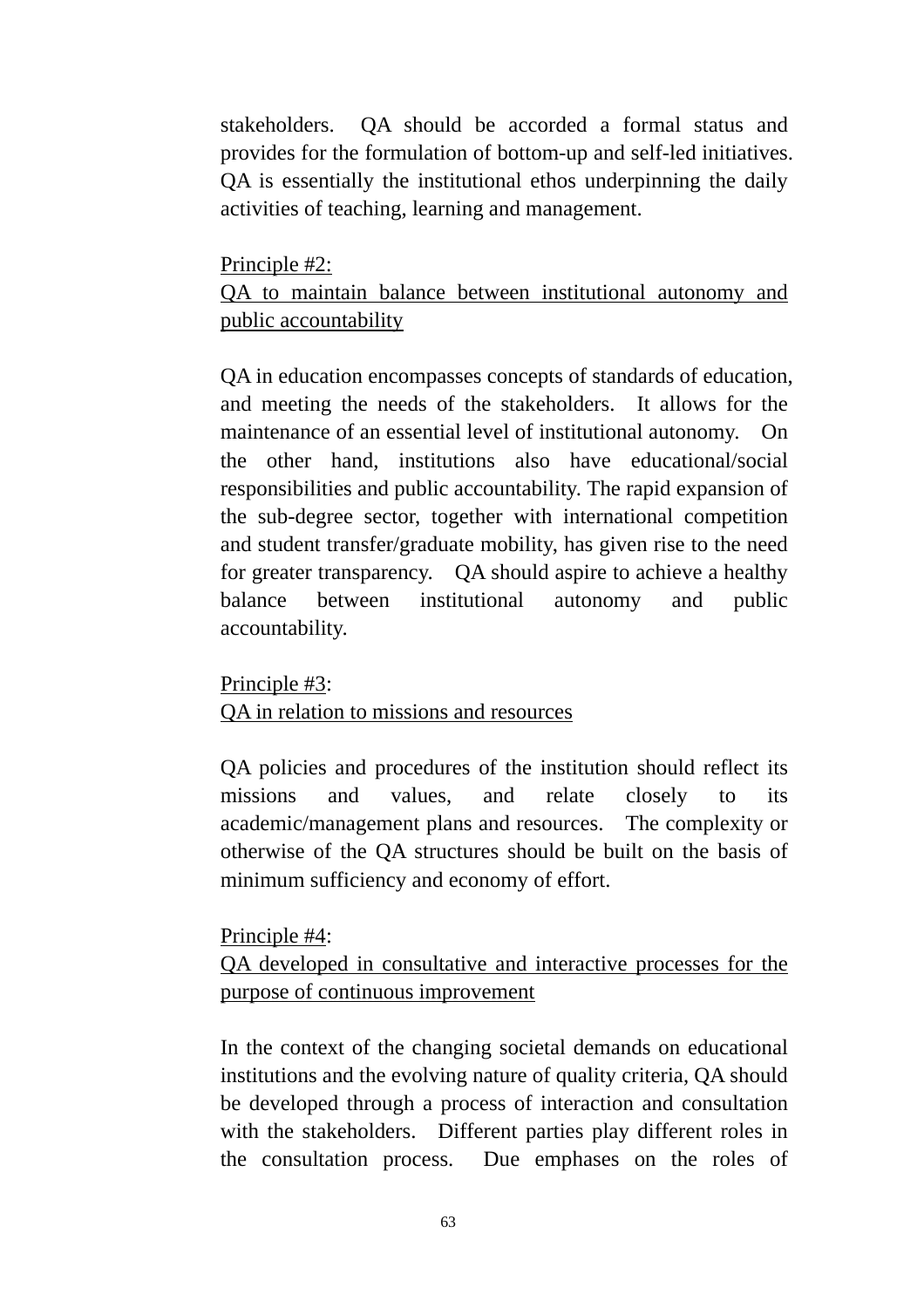students, student bodies and staff representatives should be recognized.

# Principle #5: QA measured in quantitative and qualitative indicators

Quality and standards are recognizable and generally measurable. As far as practicable, QA procedures should be designed to gather verifiable and evaluative data. It is expected that some common and practical quantitative criteria to measure educational quality can be established and adopted across institutions. Adoption of the quantitative criteria will gradually provide a basis for performance indicators in aspects of student achievement, staff quality, financial viability and educational outcomes. While recognizing the significance of quantifiable performance indicators, it is equally important that attention should be given to other aspects of quality provision and delivery which are less easily amenable to quantifiable monitoring.

Principle #6:

QA to include self evaluation and peer review

QA normally begins with a self evaluation complemented with a peer review. This is the process widely adopted for programme approval, validation and management. Self evaluation is an ongoing process built into activities for continuous improvement. Self evaluation also contributes to self learning about quality issues and QA practices. Peer review brings in independent and objective judgments about the quality objects being monitored. The approach of extended peer review, by involving peers from a different field or with different underlying assumptions, has proven to be useful.

Principle #7: QA to involve external parties

QA policies should provide for the involvement of external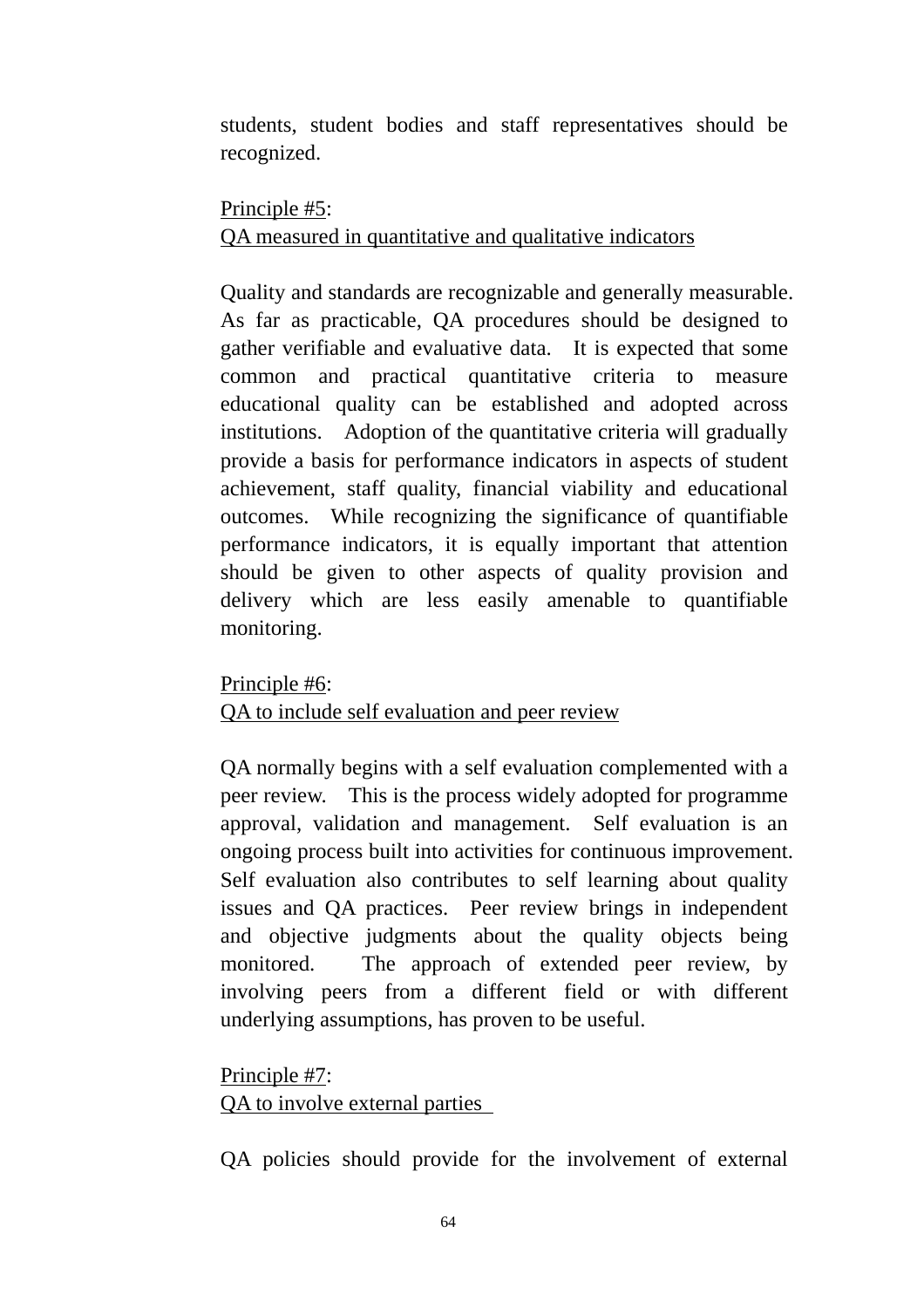parties. Externality in QA process enhances transparency, independence, objectivity and international benchmarking. Similar to peer review, the external parties chosen for involvement should be based on agreed criteria of qualifications, expertise or other special consideration. There should be ethical guidelines governing the selection and participation of the external experts in different stages and for different areas of QA work.

## Principle #8: QA parties - Roles, responsibilities and delegation

QA involves many parties, units and committees. The roles, duties and terms of references of the different parties should be clearly set out to avoid misunderstanding. Clear identification of where QA responsibilities lie and are delegated is useful.

Principle #9: QA as public information to stakeholders

Institutions should publish the QA policies as public information accessible to the stakeholders. The information should be up-to-date, impartial and objective. Both quantitative and qualitative information on the quality of the programmes and the awards being offered is of interest to the public.

### **Common Elements of Good Practices**

4. We have identified 14 common elements which are considered to be the essential aspects of QA (the threshold standards) and should be taken into account in developing the "Good Practices".

### #1. Financial viability for sustainable growth

As most of the providers are operated on a self-financing basis, they should be financially viable, without compromising the delivery of quality education.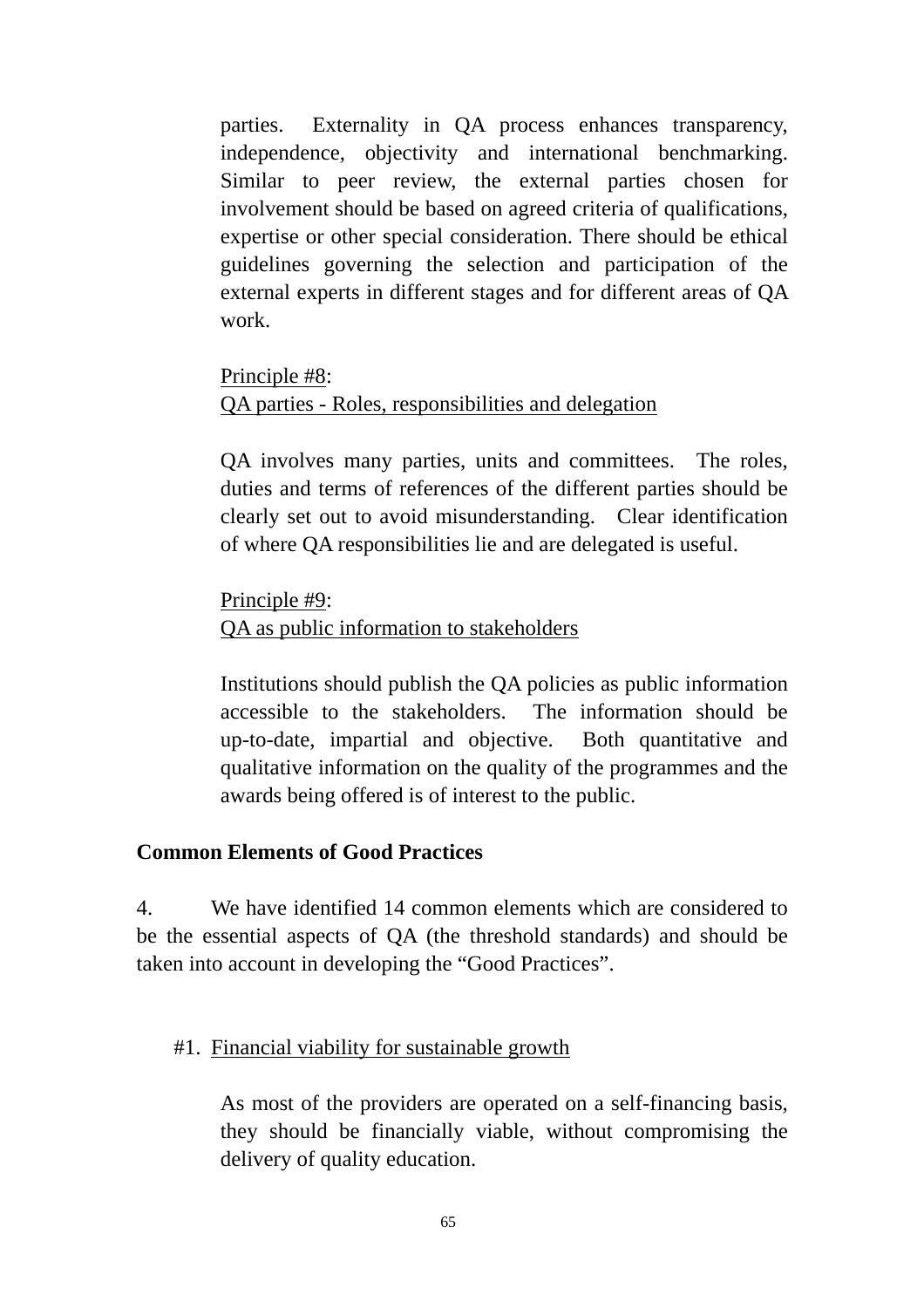### #2. Academic regulations (ARs)

The maturity of the sub-degree sector and the steady growth of the institutions call for the setting up of clear ARs governing the sub-degree studies. Staff and students should refer to and consistently apply the ARs in handling academic applications or in making academic decisions.

#### #3. Programme design, validation and approval

There are many good practices regarding programme design, validation and approval. Institution should ensure that there are processes for a critical examination and evaluation of the programmes by a party independent of the proposing unit, such as through a validation process. The criteria for approval should be set out explicitly and be followed. Programmes with professional recognition or requirements should be properly accredited, with careful scrutiny of the assessment requirements towards the professional or para-professional qualifications.

#### #4. Programme management, monitoring and review

Programmes are subject to routine monitoring and periodic review. In addition to the on-going monitoring, programmes are normally subject to periodic formal review after they have been implemented for 3 to 6 years. Institution should set up proper follow-up procedures for the self-evaluation and the external review exercises, together with formal procedures for monitoring changes adopted as a result of the review or re-validation.

#### #5. Admission

Institution should set up and follow fair and transparent admission policies. The admission policy for students with special learning needs or disabilities should be stated. The treatment of equivalent qualifications as meeting entry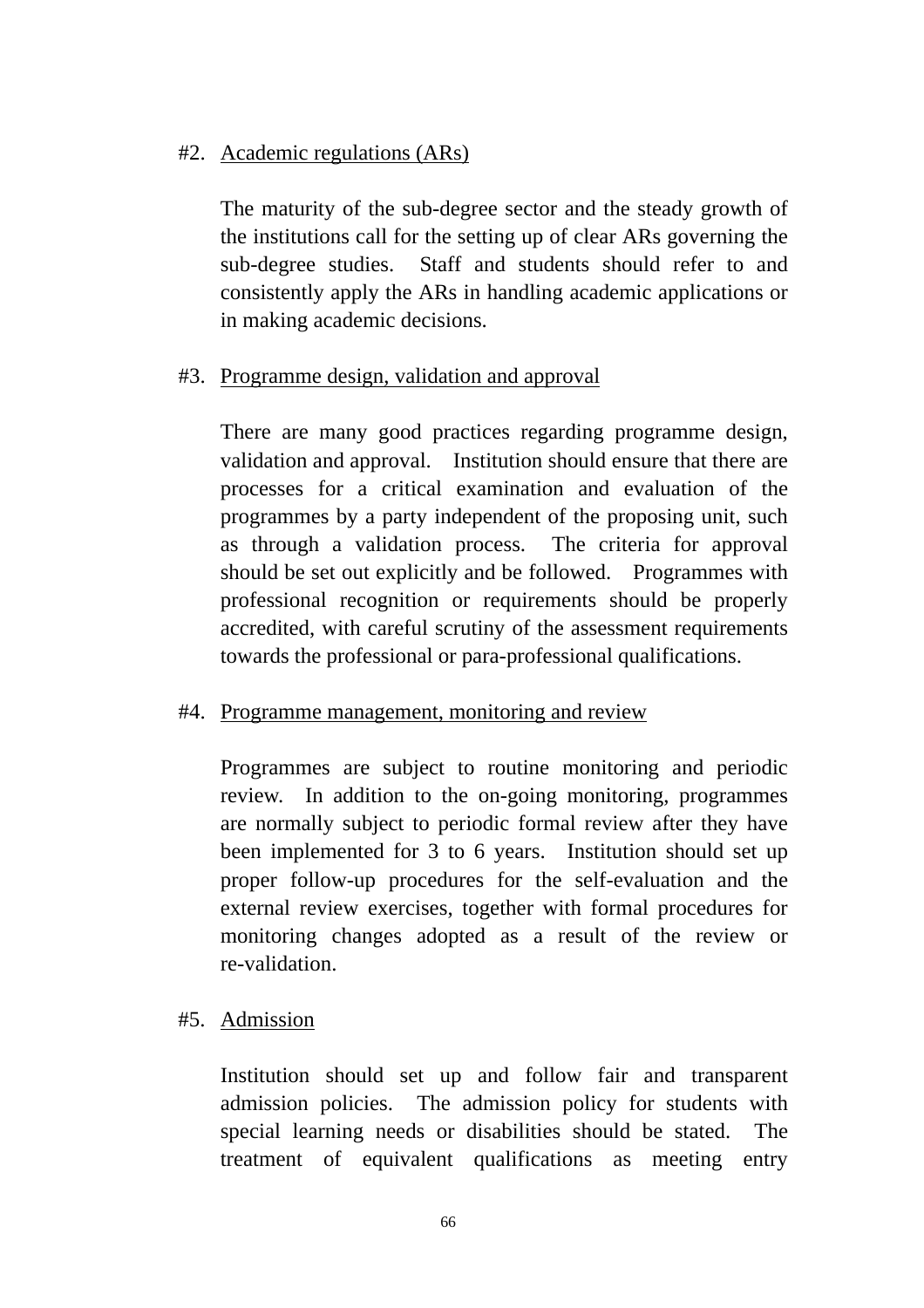requirements should be clear to the applicants and staff. Pledged support to admitted students falling short of the entry requirements should be provided. Promotional materials and activities on student recruitment must be accurate. Relevant admission data should be made public.

#### #6. Student assessment

Institution should have a consistent policy on student assessment. The assessment criteria should be valid and reliable, and be conveyed to students at the beginning of the academic year/semester. QA policies and preventive measures to avoid unfairness, leak of confidentiality or conflict of interest in conducting examinations should be in place.

#### #7. External examining

Externality in examination and assessment is a very important QA measure. There should be processes for ensuring independence, objectivity and consistency of standards in assessment, such as through the appointment of external examiners, use of moderation; etc. OA manual generally comprises a section on the policies and procedures in the nomination, selection, appointment and re-appointment of external examiners and moderators. There should be guidelines for staff to undertake follow-up actions and responses to the reports of the examiners and moderators.

#### #8. Quality learning

QA polices should ensure that learning in all formats contribute to the overall programme objectives. Clear information, guidance and support to the students should be provided to facilitate effective learning. Increasingly, sub-degree programmes include practical learning. Learning policies should cover the practical learning aspect to ensure that the arrangement of the placement providers is appropriate.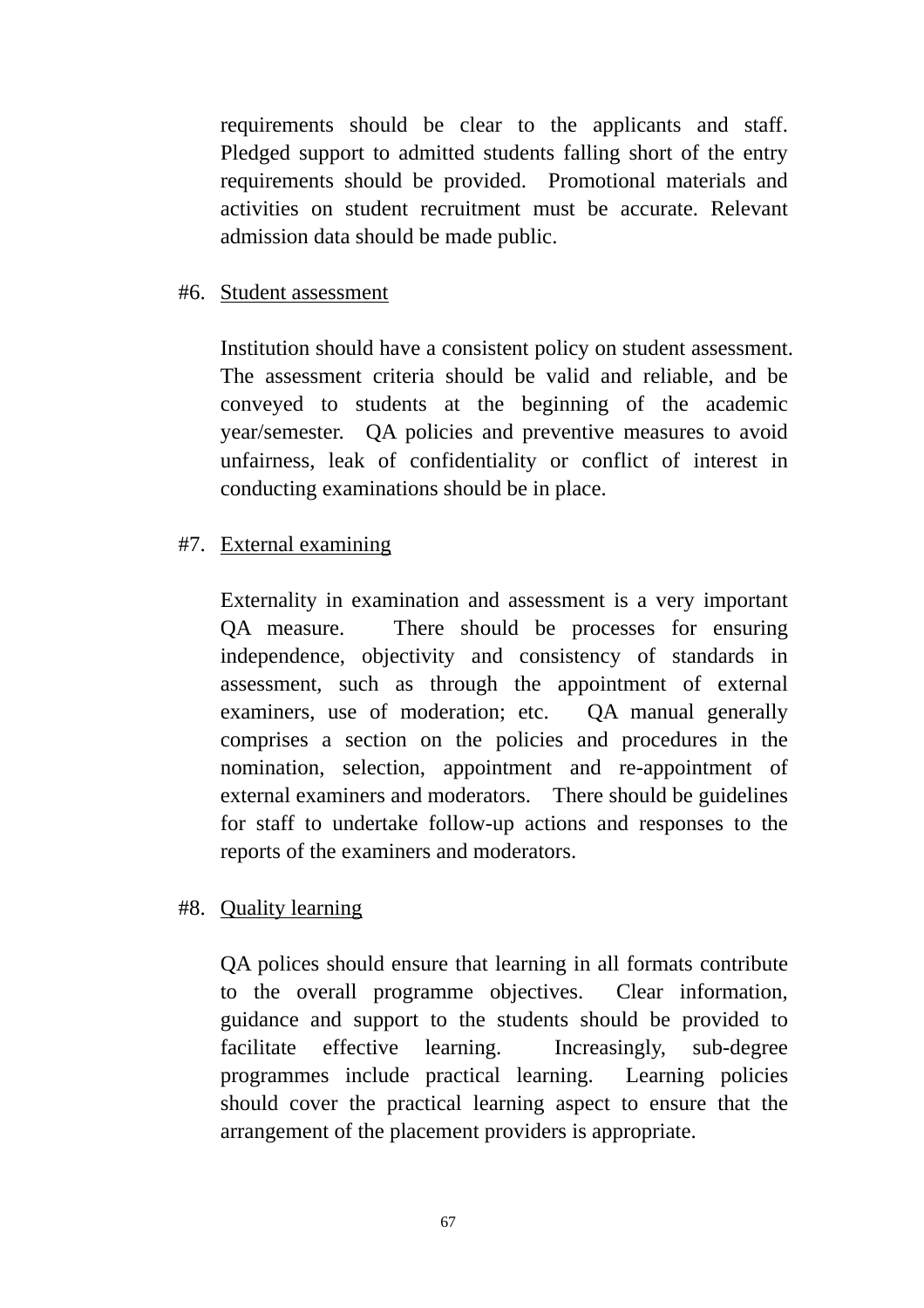#### #9. Quality teaching

Institution should publicize explicitly that quality teaching is the key mission. Statements or philosophy on quality teaching with suggested criteria of good teaching, which define the expectations of teachers, will be useful to benchmark the teaching results.

### #10. Staffing

Institution should review the effectiveness of its human resources policies and procedures regularly, including the procedures for selection, appointment, appraisal and re-appointment of staff involved at any level in the delivery or support of a programme. Policy and budget on staff development should be given due priority.

### #11. Evaluating campus facilities and infrastructure

Quality teaching requires conducive learning environment, infrastructure and facilities. This in turn demands support from the administrative, the academic-support and the ancillary units. Institution should regularly review the effectiveness of its teaching and teaching-support facilities to ensure the continuing adequacy and effectiveness in relation to the programme quality. The provision of campus activities and campus life is increasingly seen as essential parts of education for student development.

### #12. Collaborative programmes

This suggested good practice applies to institutions, which offer or plan to offer collaborative programmes. The awarding institution is responsible for the overall QA, financial viability and the academic standards of awards granted in its name. QA policies and mechanisms for collaborative programmes should be equally stringent and modeled on awarding institutions, with appropriate modifications as deemed necessary. Institutions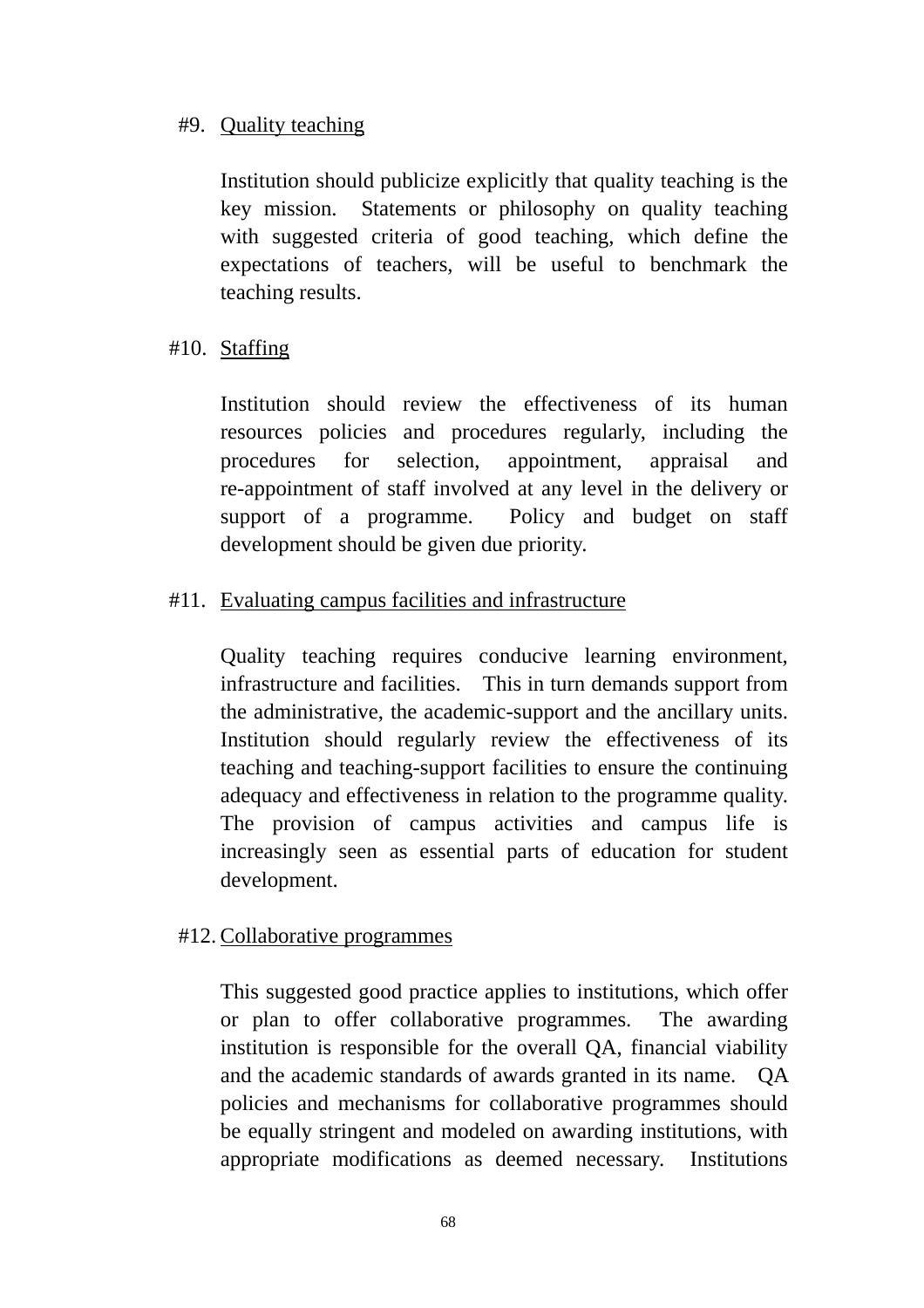should have policies on choosing collaborative partners with compatible educational objectives, and on undertaking investigations of the legal, financial and educational capacity of the partners before formalizing an agreement. Institutions should set up mechanisms to effectively control the accuracy of information and publicity of the collaborative programmes.

#### #13. Handling complaints and appeals

QA policies and procedures normally comprise the handling of complaints and appeals from insiders of the institution as well as from the outsiders. Complaints and appeals may include matters of admission, assessment, staff issues and others. Ethical guidelines and proper procedures on handling the cases should be made known to the complainants, appellants and the parties involved in the investigations.

### #14. Evaluating QA

Institution should set up a systematic mechanism for evaluating the effectiveness of its overall QA policies, principles and procedures on a regular basis.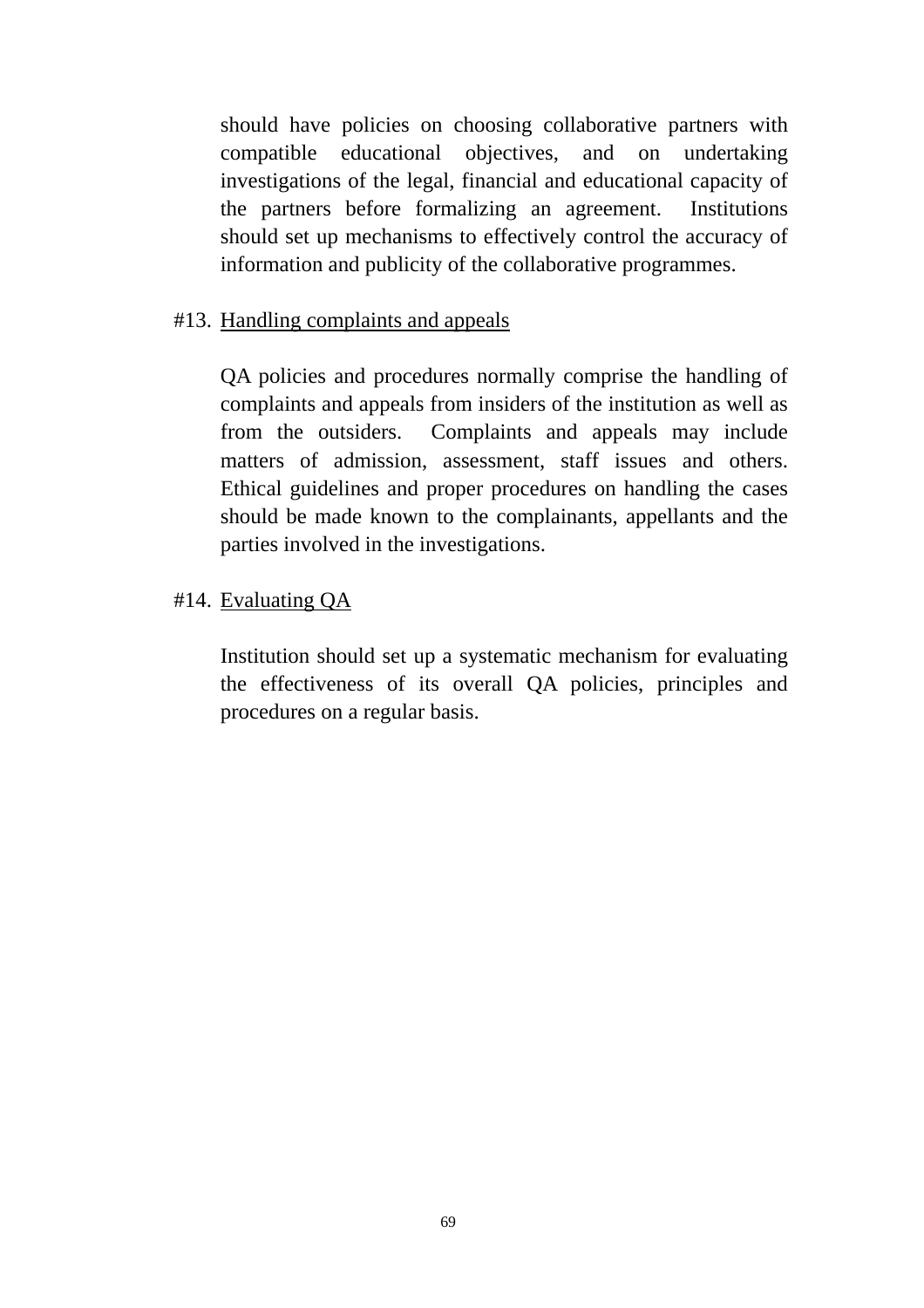### **Annex F**

# **Types of Data to be Included in the Sub-degree Website**

# *(i) Institution-specific Data*

| <b>Item</b>    | <b>Description</b>                                                                                          |
|----------------|-------------------------------------------------------------------------------------------------------------|
|                | <b>General Operational Data</b>                                                                             |
| 1              | Number of Full-time Students Enrolled                                                                       |
| $\overline{2}$ | Number of Full-time Academic Staff                                                                          |
| 3              | Number of Part-time Academic Staff                                                                          |
| $\overline{4}$ | <b>Highest Qualifications of Academic Staff</b>                                                             |
| 5              | Academic Staff (in FTE terms)-to-Student Ratio                                                              |
| 6              | Major Teaching Facilities (e.g. Number of classroom, lecture theatre,<br>laboratory and workshop)           |
| 7              | Major Non-teaching Facilities (e.g. Number of books in the library, number<br>of computers for student use) |
| 8              | <b>Student Support Services</b>                                                                             |
|                | <b>Graduate Statistics</b>                                                                                  |
| 9              | No. of Graduates in the preceding academic year                                                             |
| 10             | No. of Graduates responding to graduate survey                                                              |
| 11             | Articulation Statistics to local degree programmes                                                          |
| 12             | Articulation Statistics to non-local degree programmes                                                      |
| 13             | <b>Employment Statistics of Graduates</b>                                                                   |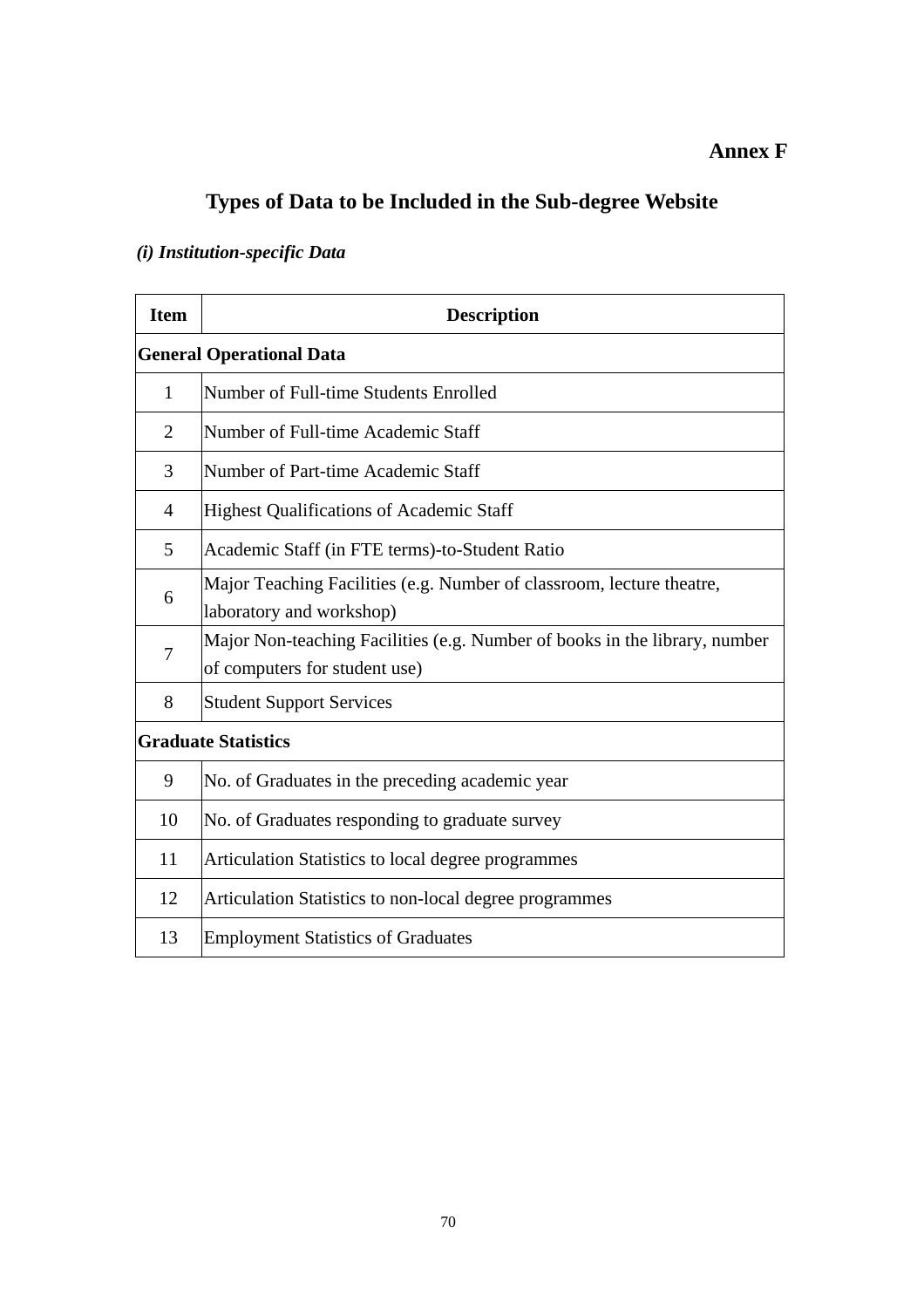### *(ii) Programme-specific Data*

| <b>Item</b>         | <b>Description</b>                                                                                                                                    |
|---------------------|-------------------------------------------------------------------------------------------------------------------------------------------------------|
| <b>General Data</b> |                                                                                                                                                       |
| 14                  | Programme Name                                                                                                                                        |
| 15                  | Name of Exit Award                                                                                                                                    |
| 16                  | Type of Programme (pre-AD, AD, HD, other SD etc.)                                                                                                     |
| 17                  | Whether Ancillary Qualification is awarded (e.g. BTEC)                                                                                                |
| 18                  | <b>Normal Entry Requirements</b>                                                                                                                      |
| 19                  | <b>Tuition Fee</b>                                                                                                                                    |
| 20                  | Deposit Fee/ First Instalment                                                                                                                         |
| 21                  | Mode of Delivery (e.g. Face-to-face, Mixed Mode, Distance Learning)                                                                                   |
| 22                  | <b>Normal Programme Duration</b>                                                                                                                      |
| 23                  | <b>Application Period</b>                                                                                                                             |
| 24                  | Venue(s) for conducting the Programme                                                                                                                 |
| <b>Recognition</b>  |                                                                                                                                                       |
| 25                  | Accreditation Status, Date of Accreditation and Duration                                                                                              |
| 26                  | Name(s) of Professional Bodies Offering Recognition                                                                                                   |
|                     | <b>Engagement of Expertise External to the Course Provider</b>                                                                                        |
| 27                  | Engagement of Expertise External to the Course Provider in Curriculum<br>Development, Curriculum Assessment, Programme Review and Approval<br>Process |
| Internship          |                                                                                                                                                       |
| 28                  | Availability of Workplace Experience Arrangements                                                                                                     |
| 29                  | Detailed Descriptions of Workplace Experience                                                                                                         |
| 30                  | Duration of Workplace Experience                                                                                                                      |
|                     | <b>Articulation Arrangements</b>                                                                                                                      |
| 31                  | Formal Agreement on Credit Exemptions and Transfers Available to<br>Graduates                                                                         |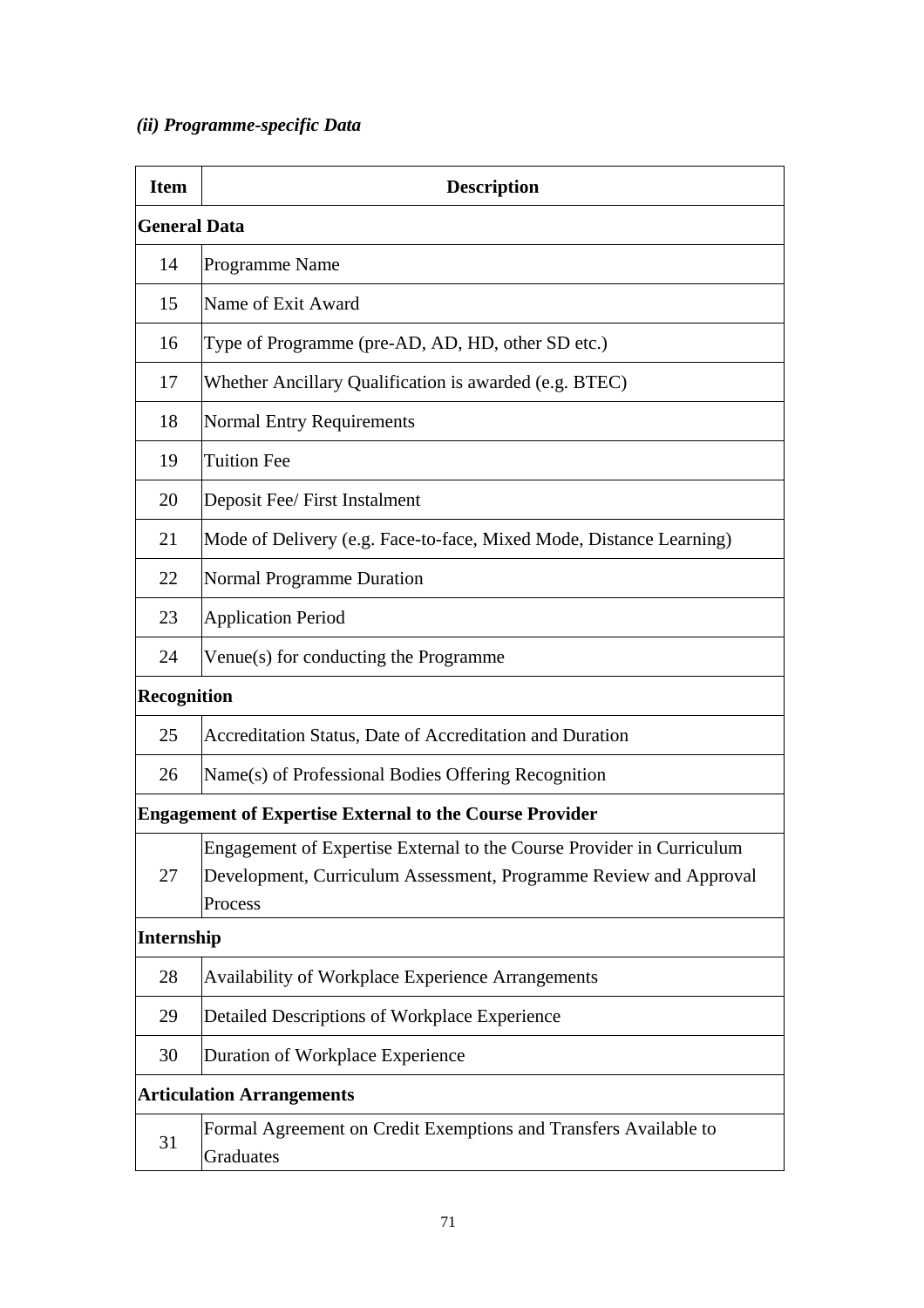# **Annex G**

| Loan<br>No.     | <b>Applicant</b>                                                                                                       | <b>Premises</b>                                           | <b>Loan Amount</b><br>(Short Term) | <b>Loan Amount</b><br>(Medium Term) | Date of<br><b>Approval</b> | <b>Student</b><br><b>Places</b> | <b>Unit Cost</b><br>per place |
|-----------------|------------------------------------------------------------------------------------------------------------------------|-----------------------------------------------------------|------------------------------------|-------------------------------------|----------------------------|---------------------------------|-------------------------------|
| $\,1$           | <b>The University</b><br>of Hong Kong                                                                                  | Commercial<br>premises in<br>Wanchai                      | \$35,402,000                       |                                     | 7 Dec 2001<br>by FC        | 1,200                           | \$29,502                      |
| $\overline{2}$  | <b>The University</b><br>of Hong Kong                                                                                  | Commercial<br>premises in North<br>Point                  |                                    | \$176,124,000                       | 7 Dec 2001<br>by FC        | 1,300                           | \$135,480                     |
| 3               | <b>Hong Kong</b><br><b>Baptist</b><br><b>University</b>                                                                | Commercial<br>premises in<br>Kowloon Tong                 |                                    | \$86,201,000                        | 7 Dec 2001<br>by FC        | 900                             | \$95,779                      |
| $\overline{4}$  | The Hong Kong<br>Polytechnic<br><b>University</b>                                                                      | Professional<br>Complex at<br>Hunghom<br>Campus           | \$32,700,000                       |                                     | 7 Dec 2001<br>by FC        | 800                             | \$40,875                      |
| 5               | Lingnan<br>University                                                                                                  | Commercial<br>premises in Tuen<br>Mun and<br>Causeway Bay | \$10,597,000                       |                                     | 7 Dec 2001<br>by FC        | 450                             | \$23,549                      |
| 6               | Lingnan<br>University                                                                                                  | New buildings in<br>Tuen Mun Main<br>campus               |                                    | \$205,735,000                       | 7 Dec 2001<br>by FC        | 1,200                           | \$171,446                     |
| $7\phantom{.0}$ | The Hong Kong<br><b>Institute of</b><br><b>Education</b>                                                               | Commercial<br>premises in Tai<br>Kok Tsui                 | \$15,000,000                       |                                     | 26 Mar 2002<br>by SEM      | 500                             | \$30,000                      |
| $\,8\,$         | <b>The Chinese</b><br><b>University of</b><br><b>Hong Kong</b>                                                         | Commercial<br>premises in<br>Central                      |                                    | \$135,274,000                       | 26 Apr 2002<br>by FC       | 900                             | \$150,304                     |
| 9               | Caritas-<br><b>Hong Kong</b>                                                                                           | Commercial<br>premises at MTR<br><b>Kowloon Station</b>   | \$15,000,000                       |                                     | 21 Jun 2002<br>by SEM      | 526                             | \$28,517                      |
| 10              | <b>City University</b><br>of Hong Kong                                                                                 | Commercial<br>premises in<br>Kowloon Bay                  | \$44,756,000                       |                                     | 21 Jun 2002<br>by FC       | 1,500                           | \$29,837                      |
| 11              | <b>Vocational</b><br><b>Training</b><br>Council                                                                        | New buildings in<br><b>IVE Tsing Yi</b><br>Campus         |                                    | \$266,400,000                       | 21 Jun 2002<br>by FC       | 2,438                           | \$109,270                     |
| 12              | <b>International</b><br><b>Education and</b><br>Academic<br><b>Exchange</b><br>Foundation<br>Company<br><b>Limited</b> | Commercial<br>premises in<br>Cheung Sha Wan<br>and TST    | \$7,148,000                        |                                     | 30 Dec 2002<br>by SEM      | 420                             | \$17,019                      |
| 13              | <b>Education and</b><br><b>Learning</b><br><b>Institute (Hong</b><br><b>Kong)</b> Limited                              | Commercial<br>premises in<br>Causeway Bay                 | \$4,000,000                        |                                     | 4 Mar 2003<br>by SEM       | 225 (closed<br>in July<br>2005) | \$17,778                      |
| 14              | The University<br>of Hong Kong                                                                                         | New campus in<br>Kowloon Bay                              |                                    | \$279,256,000                       | 27 June 2003<br>by FC      | 2,000                           | \$139,628                     |
| 15              | <b>Hong Kong</b><br><b>Baptist</b><br>University                                                                       | New campus in<br>Shek Mun, Shatin                         |                                    | \$359,200,000                       | 27 June 2003<br>by FC      | 2,400                           | \$149,667                     |
| 16              | Caritas-<br><b>Hong Kong</b>                                                                                           | New campus in<br>TKO Area 73B                             |                                    | \$188,000,000                       | 27 June 2003<br>by FC      | 1,434                           | \$131,102                     |
| 17              | <b>The Hong Kong</b><br>Polytechnic<br><b>University</b>                                                               | New campus in<br>Hunghom                                  |                                    |                                     | 27 June 2003<br>by FC      | 3,000                           | \$141,571                     |

# **Approved Start-up loans (as at January 2008)**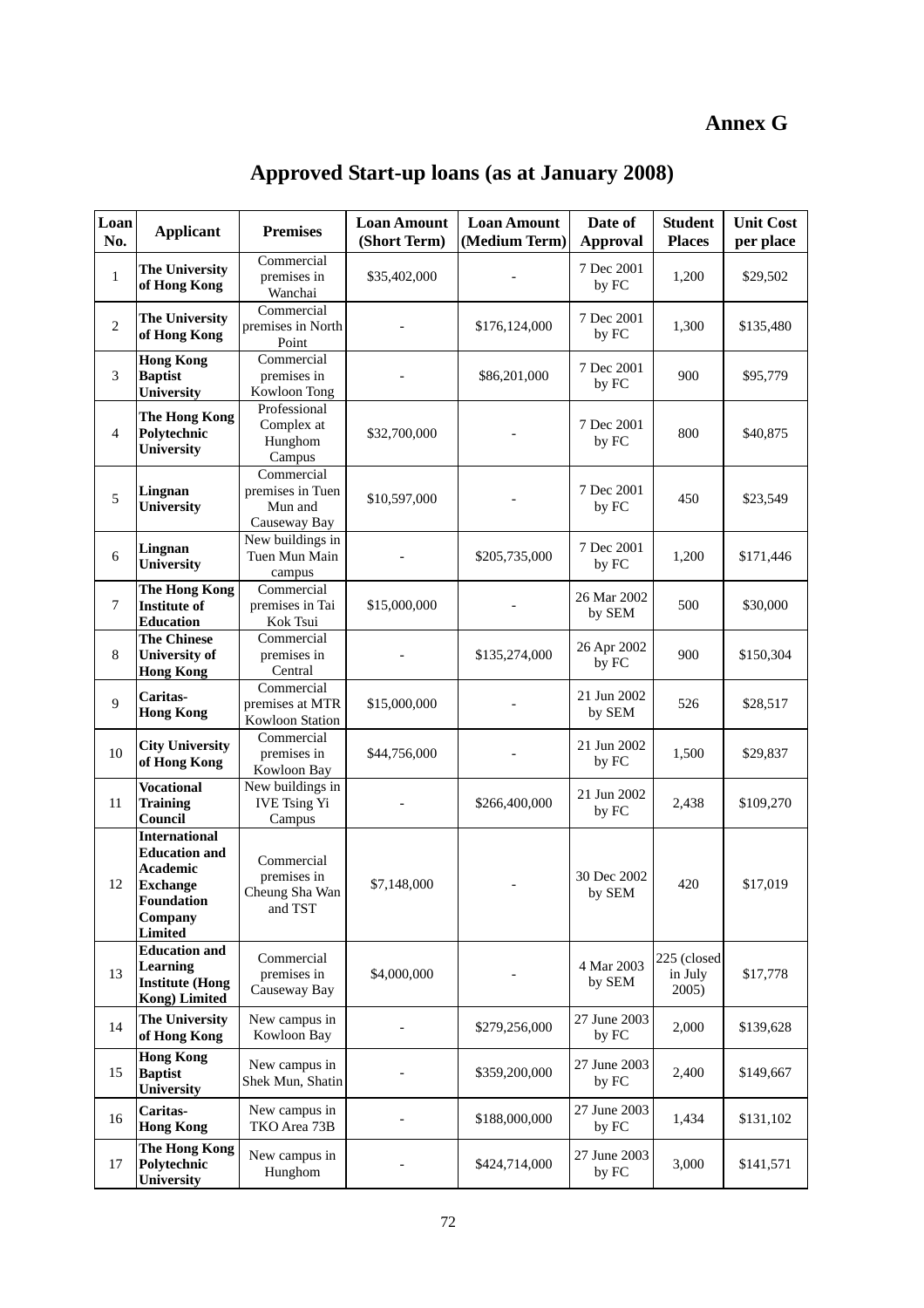| Loan<br>No. | <b>Applicant</b>                                                                                                                                                                                        | <b>Premises</b>                                     | <b>Loan Amount</b><br>(Short Term) | <b>Loan Amount</b><br>(Medium Term) | Date of<br><b>Approval</b> | <b>Student</b><br><b>Places</b> | <b>Unit Cost</b><br>per place       |
|-------------|---------------------------------------------------------------------------------------------------------------------------------------------------------------------------------------------------------|-----------------------------------------------------|------------------------------------|-------------------------------------|----------------------------|---------------------------------|-------------------------------------|
| 18          | <b>The Chinese</b><br><b>University of</b><br>Hong<br><b>Kong-Tung</b><br>Wah Group of<br><b>Hospitals</b><br>Community<br>College                                                                      | New campuses in<br>Mongkok                          |                                    | \$346,050,000                       | 5 Dec 2003<br>by FC        | 2,565                           | \$134,912                           |
| 19          | <b>The Hong Kong</b><br>Polytechnic<br>University                                                                                                                                                       | New campus in<br>West Kowloon                       |                                    | \$458,100,000                       | 4 Mar 2005<br>by FC        | 3,600                           | \$127,250                           |
| 20          | <b>City University</b><br>of Hong Kong                                                                                                                                                                  | New buildings in<br>its Kowloon Tong<br>main campus |                                    | \$599,500,000                       | 24 Jun 2005<br>by FC       | 6,000                           | \$99,917                            |
| 21          | Po Leung Kuk<br>(for The<br><b>University of</b><br><b>Hong Kong</b><br><b>School of</b><br><b>Professional</b><br>and Continuing<br><b>Education - Po</b><br><b>Leung Kuk</b><br>Community<br>College) | New buildings in<br>its HQ in<br>Causeway Bay       |                                    |                                     | 24 Jun 2005<br>by FC       | 2,000                           | \$127,000                           |
| 22          | <b>The Open</b><br><b>University of</b><br><b>Hong Kong</b>                                                                                                                                             | New buildings in<br>its Ho Man Tin<br>campus        |                                    | \$120,000,000                       | 24 Jun 2005<br>by FC       | 1,200                           | \$100,000                           |
| 23          | <b>HKCT</b> Group<br>Ltd. (for Hong<br><b>Kong College of</b><br>Technology)                                                                                                                            | Commercial<br>premises in<br>Hunghom                | \$10,875,000                       |                                     | 3 Jan 2006<br>by SEM       | 451                             | \$24,113                            |
| 24          | <b>Hang Seng</b><br><b>School of</b><br><b>Commerce</b>                                                                                                                                                 | New building in<br>its Siu Lek Yuen<br>campus       |                                    | \$32,400,000                        | 24 Mar 2006<br>by FC       | 280                             | \$115,714                           |
| 25          | <b>The Chinese</b><br><b>University of</b><br><b>Hong Kong</b>                                                                                                                                          | Commercial<br>premises in<br>Central                | \$22,743,000                       |                                     | 24 Mar 2006<br>by FC       | 600                             | \$37,905                            |
| Total:      |                                                                                                                                                                                                         |                                                     | \$198,221,000                      | \$3,930,954,000                     |                            | 37,664                          | (average unit<br>cost)<br>\$109,632 |
|             | Total loan amount approved                                                                                                                                                                              |                                                     |                                    | \$4,129,175,000                     |                            |                                 |                                     |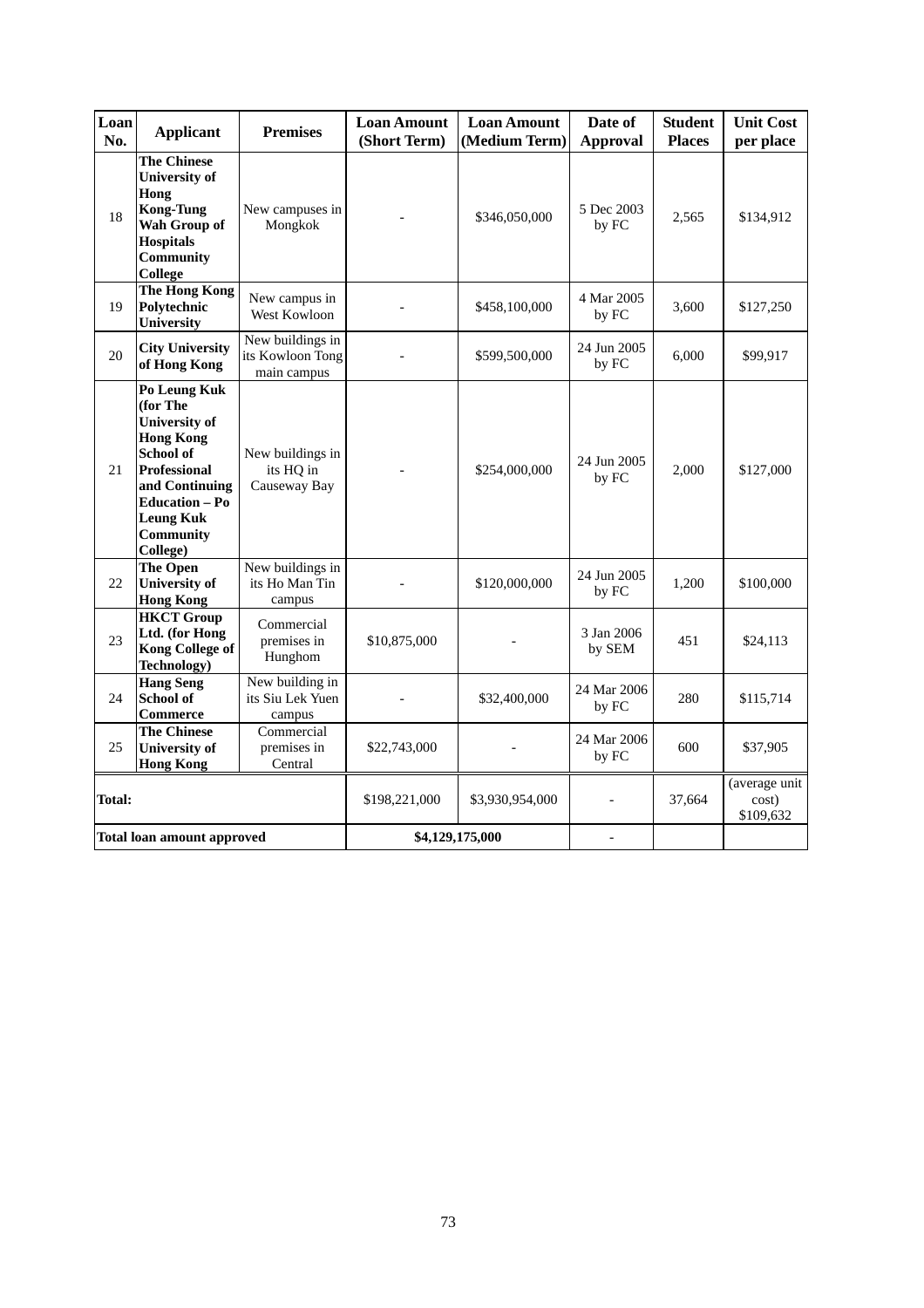## **Annex H**

| <b>Site Location</b> | <b>Grantee</b> | <b>Maximum GFA</b>                  | <b>Committed Student</b> |  |  |  |
|----------------------|----------------|-------------------------------------|--------------------------|--|--|--|
|                      |                | (m <sup>2</sup> )                   | <b>Places</b>            |  |  |  |
| Site $1$             |                |                                     |                          |  |  |  |
| <u>KIL No. 11163</u> | HK Poly U      | 26,316                              | 3,000                    |  |  |  |
| Hunghom Bay          |                |                                     |                          |  |  |  |
| Site $2$             |                |                                     |                          |  |  |  |
| <b>NKIL No. 6429</b> | <b>HKU</b>     | 15,577                              | 2,000                    |  |  |  |
| Kowloon Bay          |                |                                     |                          |  |  |  |
| Site $3$             |                |                                     |                          |  |  |  |
| TKOTL No. 91,        | Not allocated  | 10,470                              |                          |  |  |  |
| Area 56, TKO         |                |                                     |                          |  |  |  |
| Site $4$             |                |                                     |                          |  |  |  |
| STTL No. 540         |                |                                     |                          |  |  |  |
| <b>Shek Mun</b>      | <b>HKBU</b>    | 28,300                              | 2,400                    |  |  |  |
|                      |                |                                     |                          |  |  |  |
| Site 5               |                |                                     |                          |  |  |  |
| TKOTL No. 92,        | Caritas - HK   | 14,610                              | 1,434                    |  |  |  |
| Area 73 B, TKO       |                |                                     |                          |  |  |  |
| Site $6$             |                |                                     |                          |  |  |  |
| KIL No. 11176,       | HK Poly U      | 31,696                              | 3,600                    |  |  |  |
| West Kowloon         |                |                                     |                          |  |  |  |
| Reclamation          |                |                                     |                          |  |  |  |
| Site 7               |                |                                     |                          |  |  |  |
| Tung Chung TL No.    | Not allocated  | 18,624                              |                          |  |  |  |
| 39, Tung Chung       |                |                                     |                          |  |  |  |
| Site 8               |                |                                     |                          |  |  |  |
| TKOTL No. 97,        | Not allocated  | 30,000                              |                          |  |  |  |
| Area 73B, TKO        |                |                                     |                          |  |  |  |
|                      |                | 175,593                             |                          |  |  |  |
|                      |                | <b>Total</b> (of which $116,499$ is | 12,434                   |  |  |  |
|                      |                | on allocated sites)                 |                          |  |  |  |

# **Allocation of Sites (as at January 2008)**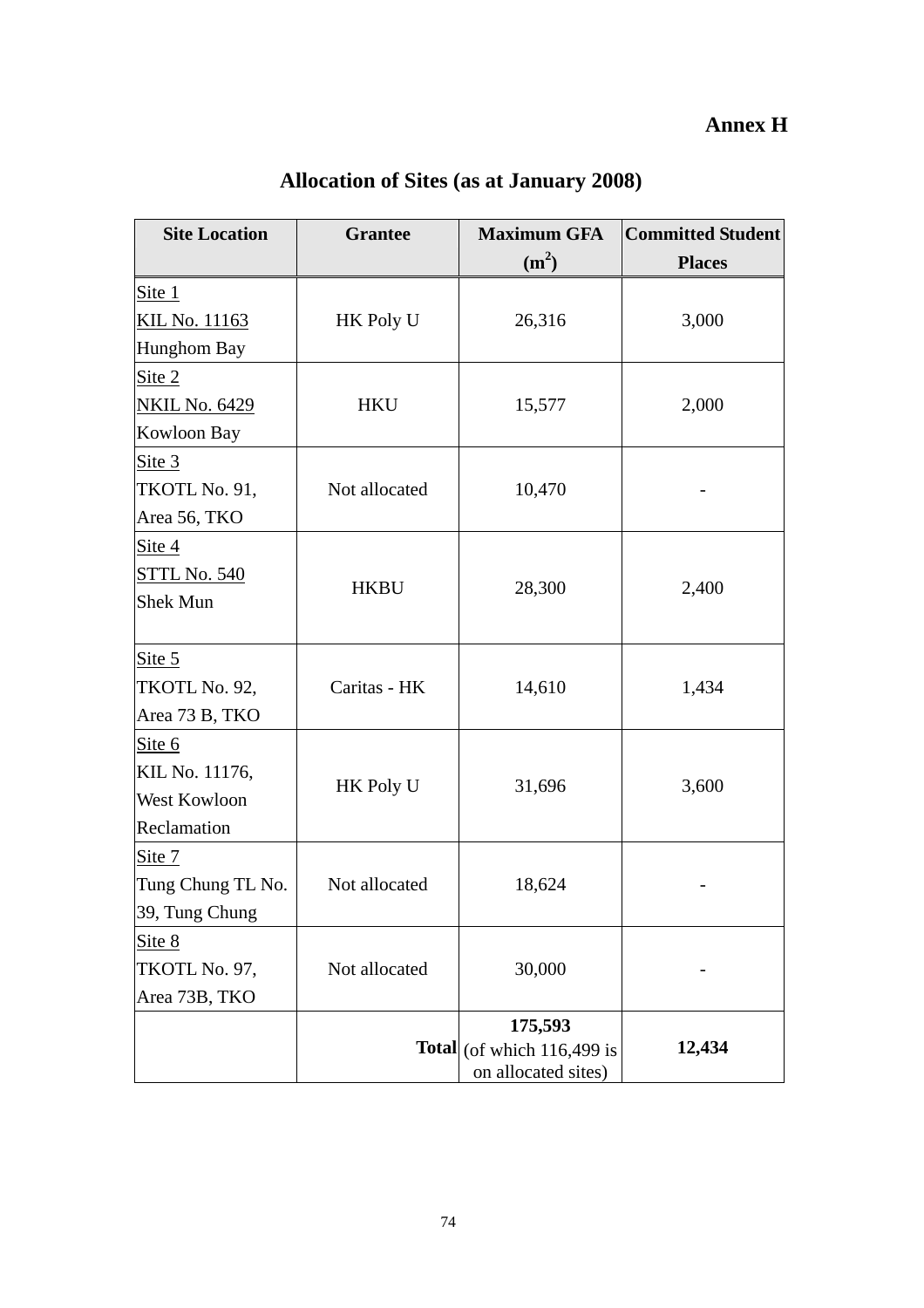### **Annex I**

|                                       | No. of               | No. of             |                    |
|---------------------------------------|----------------------|--------------------|--------------------|
| <b>Institution</b>                    | <b>Institutional</b> | Programme          | <b>Total Grant</b> |
|                                       | <b>Reviews</b>       | <b>Validations</b> |                    |
| Hong Kong College of Technology       | 1                    | 9                  | \$1,821,750        |
| Caritas Bianchi College of Careers    | 1                    | 3                  | \$1,235,000        |
| Hong Kong Institute of Education      |                      | 5                  | \$1,003,600        |
| Hong Kong Institute of Technology     | $\mathbf{1}$         | 10                 | \$2,449,300        |
| Caritas Francis Hsu College           |                      | 6                  | \$1,198,100        |
| Po Leung Kuk Community College        | 1                    | 3                  | \$1,150,550        |
| Hong Kong Learning Community          | 1                    | $\overline{2}$     | \$1,066,500        |
| College                               |                      |                    |                    |
| Hang Seng School of Commerce          | $\mathbf{1}$         | $\overline{2}$     | \$922,000          |
| Hong Kong Shue Yan University         |                      | 6                  | \$2,319,150        |
| Hong Kong Computer Institute          | 1                    | $\overline{2}$     | \$1,016,000        |
| <b>CCC Kung Lee College</b>           | 1                    | 1                  | \$717,300          |
| The Art School, Hong Kong Arts Centre | 1                    | $\overline{2}$     | \$914,400          |
| Chu Hai College of Higher Education   | $\mathbf{1}$         | 8                  | \$4,984,500        |
| <b>Total</b>                          | 10                   | 59                 | \$20,798,150       |

### **Approved Accreditation Grants (as at January 2008)**

Note –

We subsidise the full amount of the cost of institutional review and 50% of the cost of programme validation.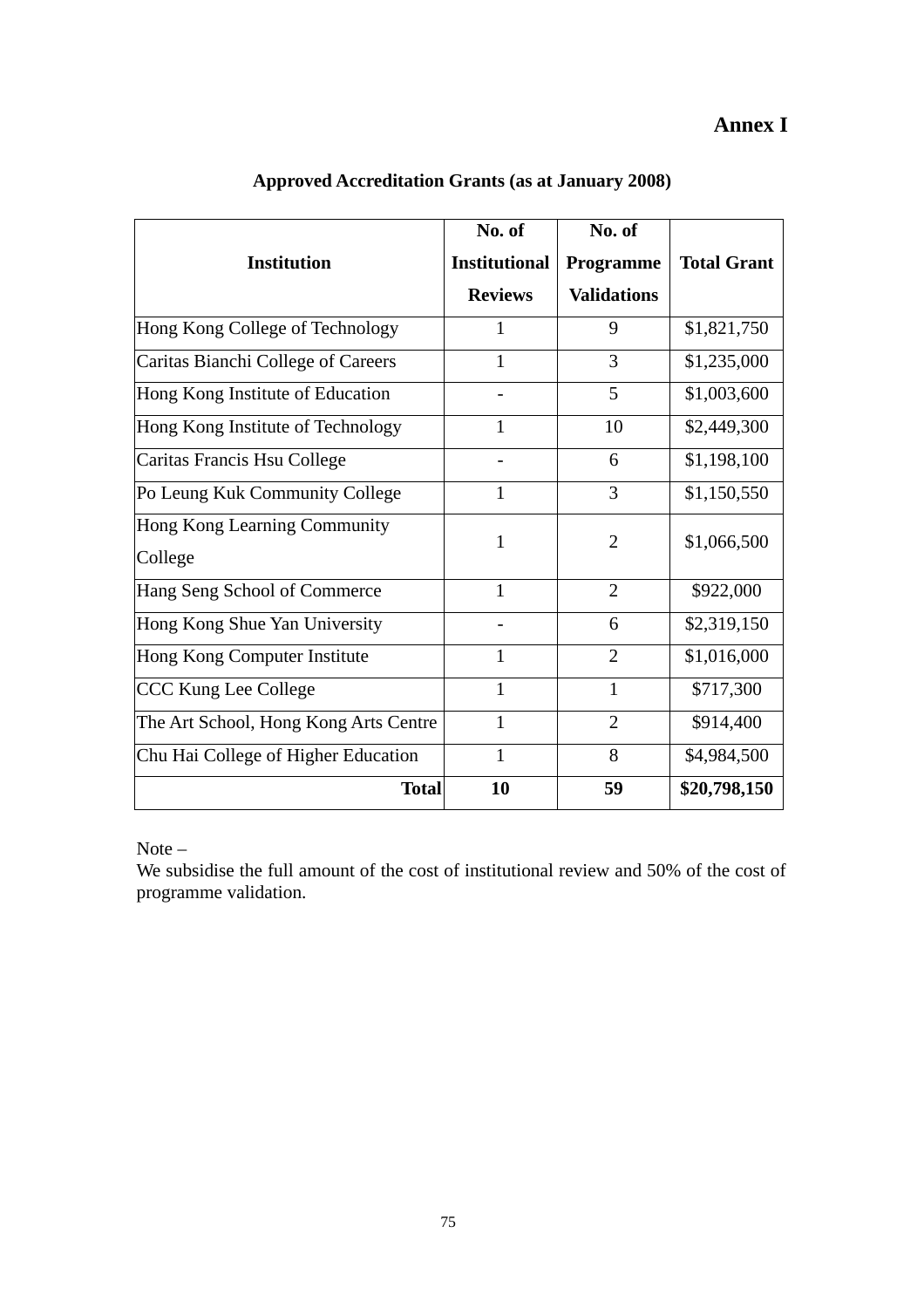### **Annex J**

### **Summary on Progression Pathways of Self-financing Sub-degree Graduates by Types of Programmes**

#### **Academic Year 2001/02 [1]**

|                               |           |                                 |                                        | Pursuing Further Study |                              |           |                        |             |     |     |          | Not Pursuing Further Study |               |     |            |     |  |  |  |
|-------------------------------|-----------|---------------------------------|----------------------------------------|------------------------|------------------------------|-----------|------------------------|-------------|-----|-----|----------|----------------------------|---------------|-----|------------|-----|--|--|--|
| No. of<br>No. of              |           | Articulated to Local University | Articulated to<br>Overseas Institution |                        |                              | Full-time |                        | Part-time / |     |     |          |                            |               |     |            |     |  |  |  |
| Programme Type                | Graduates | Respondents                     | Undergraduate                          |                        | Others <sup>[2]</sup><br>(B) |           | Undergraduate<br>Total |             |     |     | Employed |                            | Underemployed |     | Unemployed |     |  |  |  |
|                               |           | $(D)+(H)$                       | (A)                                    |                        |                              |           | $(D)=(A)+(B)+(C)$      |             | (E) |     |          |                            |               | (G) |            |     |  |  |  |
| Associate Degree              | 349       | 338                             | 108                                    | 32%                    |                              | 4 %       | 116                    | 34%         | 236 | 70% | 90       | 27%                        |               | 1%  | 10         | 3 % |  |  |  |
| Higher Diploma <sup>[3]</sup> | 719       | 538                             |                                        |                        |                              | 2%        |                        |             |     | 8%  | 356      | 66%                        | 68            | 13% | 70         | 13% |  |  |  |
| Total                         | 1068      | 876                             | 136                                    | 16%                    | 22                           | 3 %       | 122                    | 14%         | 280 | 32% | 446      | 51%                        | 70            | 8%  | 80         | 9%  |  |  |  |
|                               |           |                                 |                                        |                        |                              |           |                        |             |     |     |          |                            |               |     |            |     |  |  |  |

#### **Academic Year 2002/03**

|                               |           |                          |                                     |     | Pursuing Further Study                 |     | Not Pursuing Further Study |           |                 |             |                      |    |            |    |  |
|-------------------------------|-----------|--------------------------|-------------------------------------|-----|----------------------------------------|-----|----------------------------|-----------|-----------------|-------------|----------------------|----|------------|----|--|
|                               | No. of    | No. of                   | Articulated to<br>Local University  |     | Articulated to<br>Overseas Institution |     |                            | Full-time |                 | Part-time / |                      |    |            |    |  |
| Programme Type                | Graduates | Respondents<br>$(C)+(G)$ | Undergraduate <sup>[4]</sup><br>(A) |     | Undergraduate<br>(B)                   |     | Total<br>$(C)=(A)+(B)$     |           | Employed<br>(D) |             | Underemployed<br>(E) |    | Unemployed |    |  |
| Associate Degree              | 1654      | 1282                     | 767                                 | 60% |                                        | 6%  |                            | 66%       | 393             | 31%         |                      | 2% |            |    |  |
| Higher Diploma <sup>[3]</sup> | 1048      | 939                      | 191                                 | 20% | 1.96                                   |     | 197                        | 21%       | 604             | 64%         |                      | 8% |            |    |  |
| Total                         | 2702      | 2 2 2 1                  | 958                                 | 43% |                                        | 4 % | 1 0 4 5                    | 47%       | 997             | 45%         |                      | 4% | 84         | 4% |  |

#### **Academic Year 2003/04**

|                  |           |                          |                                     |     |                      | Pursuing Further Study |                                     |    |                            |     | Not Pursuing Further Study |     |               |    |                   |     |  |  |  |
|------------------|-----------|--------------------------|-------------------------------------|-----|----------------------|------------------------|-------------------------------------|----|----------------------------|-----|----------------------------|-----|---------------|----|-------------------|-----|--|--|--|
|                  | No. of    | No. of                   | Articulated to<br>Local University  |     |                      |                        | Articulated to Overseas Institution |    |                            |     | Full-time                  |     | Part-time /   |    |                   |     |  |  |  |
| Programme Type   | Graduates | Respondents<br>$(D)+(H)$ | Undergraduate <sup>[4]</sup><br>(A) |     | Undergraduate<br>(B) |                        | Sub-degree                          |    | Total<br>$(D)=(A)+(B)+(C)$ |     | Employed<br>(E)            |     | Underemployed |    | Unemployed<br>(G) |     |  |  |  |
| Associate Degree | 2949      | 2 5 1 9                  | 484                                 | 59% | QQ                   | 4%                     |                                     | 0% | 584                        | 63% | 845                        | 34% | 38            | 2% |                   |     |  |  |  |
| Higher Diploma   | 2 4 9 4   | 2 3 9 0                  | 612                                 | 26% |                      | 3 %                    |                                     | 0% | 688                        | 29% | 1 3 3 1                    | 56% | 109           | 5% | 262               | 11% |  |  |  |
| Total            | 5 4 4 3   | 4909                     | 2096                                | 43% | 174                  | 4 %                    |                                     | 0% | 2 2 7 2                    | 46% | 2 1 7 6                    | 44% | 147           | 3% | 314               | 6%  |  |  |  |

#### **Academic Year 2004/05**

|                               |           |             |                                    |     |               | Pursuing Further Study              |            |       |                   |     |             |     |               |     | Not Pursuing Further Study |  |
|-------------------------------|-----------|-------------|------------------------------------|-----|---------------|-------------------------------------|------------|-------|-------------------|-----|-------------|-----|---------------|-----|----------------------------|--|
|                               | No. of    | No. of      | Articulated to<br>Local University |     |               | Articulated to Overseas Institution |            |       | Full-time         |     | Part-time / |     |               |     |                            |  |
| Programme Type                | Graduates | Respondents | Undergraduate <sup>[4]</sup>       |     | Undergraduate |                                     | Sub-degree | Total |                   |     | Employed    |     | Underemployed |     | Unemployed                 |  |
|                               |           | $(D)+(H)$   | (A)                                |     | (B)           |                                     | (C)        |       | $(D)=(A)+(B)+(C)$ |     | (E)         |     | (F)           |     | (G)                        |  |
| Associate Degree              | 3609      | 3 2 4 9     | 2077                               | 64% |               | 3%                                  | 10         | 0%    | 2 1 7 2           | 67% | 949         | 29% | 48            | 1 % | 80                         |  |
| Higher Diploma <sup>[3]</sup> | 2997      | 2818        | 863                                | 31% |               | 1 %                                 |            | 0%    | 899               | 32% | 1681        | 60% |               | 1 % | 197                        |  |
| Total                         | 6606      | 6 0 6 7     | 2940                               | 48% | 117           | 2%                                  | 14         | 0%    | 3 0 7 1           | 51% | 2630        | 43% | 89            | 1 % | 277                        |  |

#### **Academic Year 2005/06**

|                  |                     |                                    |                                                  |     |                                                         | Pursuing Further Study |                        |    |                            |     |                              |     |                                     |     | Not Pursuing Further Study |  |
|------------------|---------------------|------------------------------------|--------------------------------------------------|-----|---------------------------------------------------------|------------------------|------------------------|----|----------------------------|-----|------------------------------|-----|-------------------------------------|-----|----------------------------|--|
| Programme Type   | No. of<br>Graduates | No. of<br>Respondents<br>$(D)+(H)$ | Articulated to Local<br>Degree Programmes<br>(A) |     | Articulated to<br>Non-local Degree<br>Programmes<br>(B) |                        | Others $^{[5]}$<br>(C) |    | Total<br>$(D)=(A)+(B)+(C)$ |     | Full-time<br>Employed<br>(E) |     | Part-time /<br>Underemployed<br>(F) |     | Unemployed<br>(G)          |  |
| Associate Degree | 5 7 6 3             | 5 0 1 4                            | 2465                                             | 49% | 732                                                     | 15%                    | 108                    | 2% | 3 3 0 5                    | 66% | 333                          | 26% | 222                                 | 5%  | 154                        |  |
| Higher Diploma   | 572                 | 3 3 9 4                            | 366                                              | 11% | 807                                                     | 24%                    |                        |    | 203                        | 36% | 967                          | 58% |                                     | 1 % | 174                        |  |
| Total            | 9 3 3 5             | 8408                               | 2831                                             | 34% | 1539                                                    | 18%                    | 138                    | 2% | 4508                       | 54% | 3 3 0 0                      | 39% | 272                                 | 3%  | 328                        |  |

<u>Notes:</u><br>[2] In 2001/02, there were only sub-degree graduates.<br>[2] 'Others' mainly includes graduates pursuing the second sub-degree.<br>[3] 'Higher Diploma' includes 'Higher Diploma', ' Honours Diploma' and 'Professional Di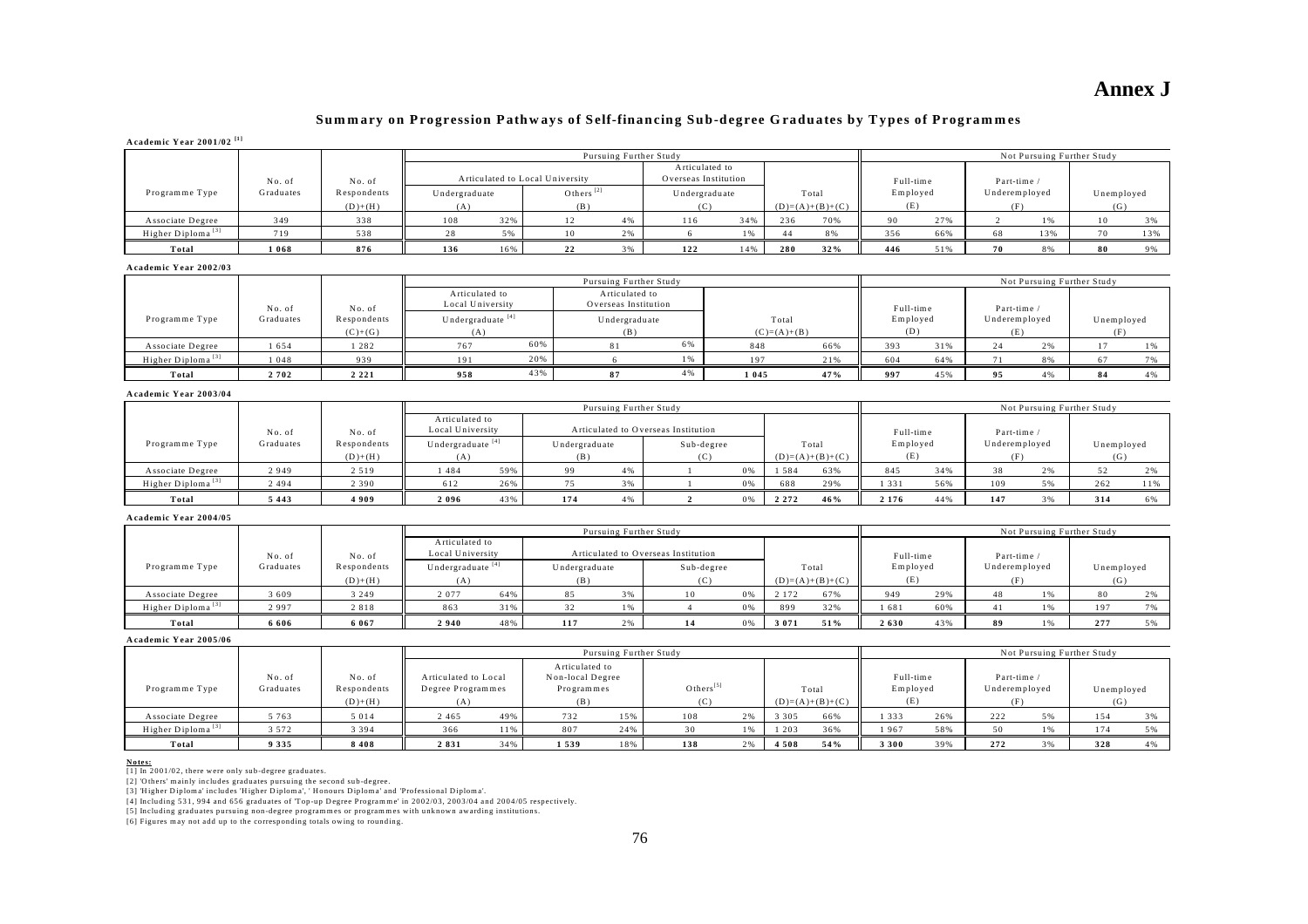### **Annex K**

# **Professional Bodies Recognizing Local AD Qualifications**

- 1. Association of Chartered Certified Accountants
- 2. Chartered Institute of Personnel and Development
- 3. Chartered Institute of Public Finance and Accountancy
- 4. Chartered Society of Designers
- 5. Hong Kong Designers Association
- 6. Hong Kong Institute of Bankers
- 7. Hong Kong Institute of Marketing
- 8. Hong Kong Logistics Association
- 9. Institute of Chartered Secretaries and Administrators
- 10. Institute of Cost and Executive Accountants
- 11. Institute of Management Specialists
- 12. Institute of Certified Electronic Commerce Consultants
- 13. Institute for the Management of Information Systems
- 14. Institute of Travel and Tourism
- 15. Internet Professionals Association
- 16. Society of Registered Financial Planner
- 17. The Association of International Acccountants
- 18. The Chartered Institute of Bankers
- 19. The Chartered Institute of Logistics and Transport in Hong Kong
- 20. The Chartered Institute of Marketing
- 21. The Chartered Institute of Purchasing and Supply
- 22. The Chartered Insurance Institute
- 23. The Hong Kong Computer Society
- 24. The Hong Kong Institute of Accredited Accounting Technicians
- 25. The Hong Kong Securities Institute
- 26. The Institute of Administrative Management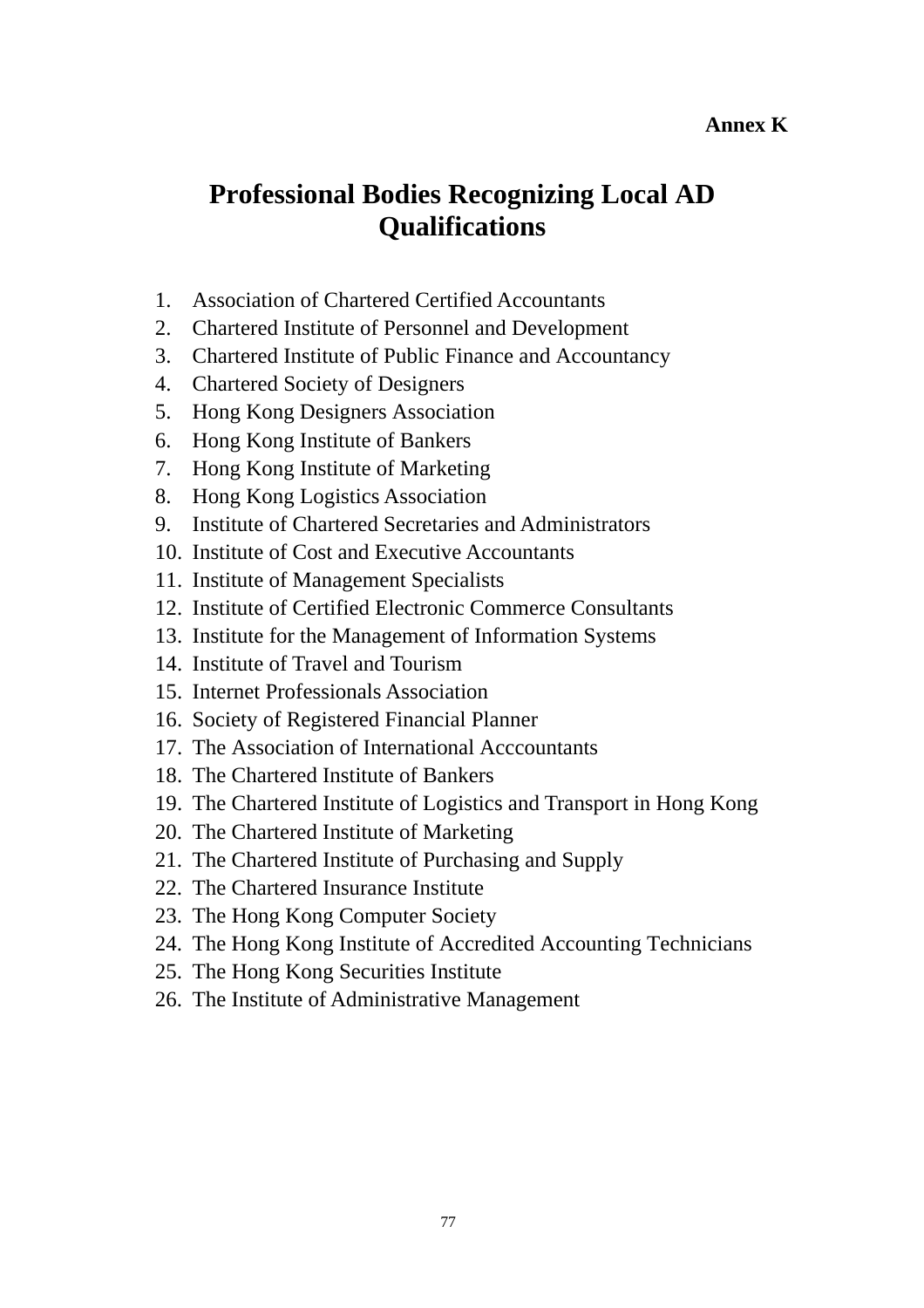### **Exemption from Registration under the Non-local Higher and Professional Education (Regulation) Ordinance (Cap. 493)**

 The registration requirement does not apply to the following three types of courses.

### **(a) Courses conducted in collaboration with a specified local institution of higher education**

2. Courses conducted in collaboration with one of the following local institutions of higher education will be exempt from registration if the executive head of the local institution certifies that the course meets the criteria required for registration both in terms of the standing of the institution / professional body and the quality assurance and recognition status of the course:

- $\bullet$  City University of Hong Kong
- Hong Kong Baptist University
- Hong Kong Shue Yan University
- $\bullet$  Lingnan University
- The Chinese University of Hong Kong
- The Hong Kong Academy for Performing Arts
- The Hong Kong Institute of Education
- The Hong Kong Polytechnic University
- The Hong Kong University of Science and Technology
- The Open University of Hong Kong
- The University of Hong Kong

3. Like operators of registered courses, operators of exempted courses are required to submit annual reports and observe other rules in respect of advertisements, refund arrangements, safety of premises, etc.

### **(b) Purely Distance Learning Courses**

4. "Purely distance learning courses" are those conducted solely through the delivery of mail, transmission of information by means of telecommunication (e.g. TV, radio or computer network), or sale of materials in commercial outlets, etc., but without the institutions, professional bodies or their agents being physically present in Hong Kong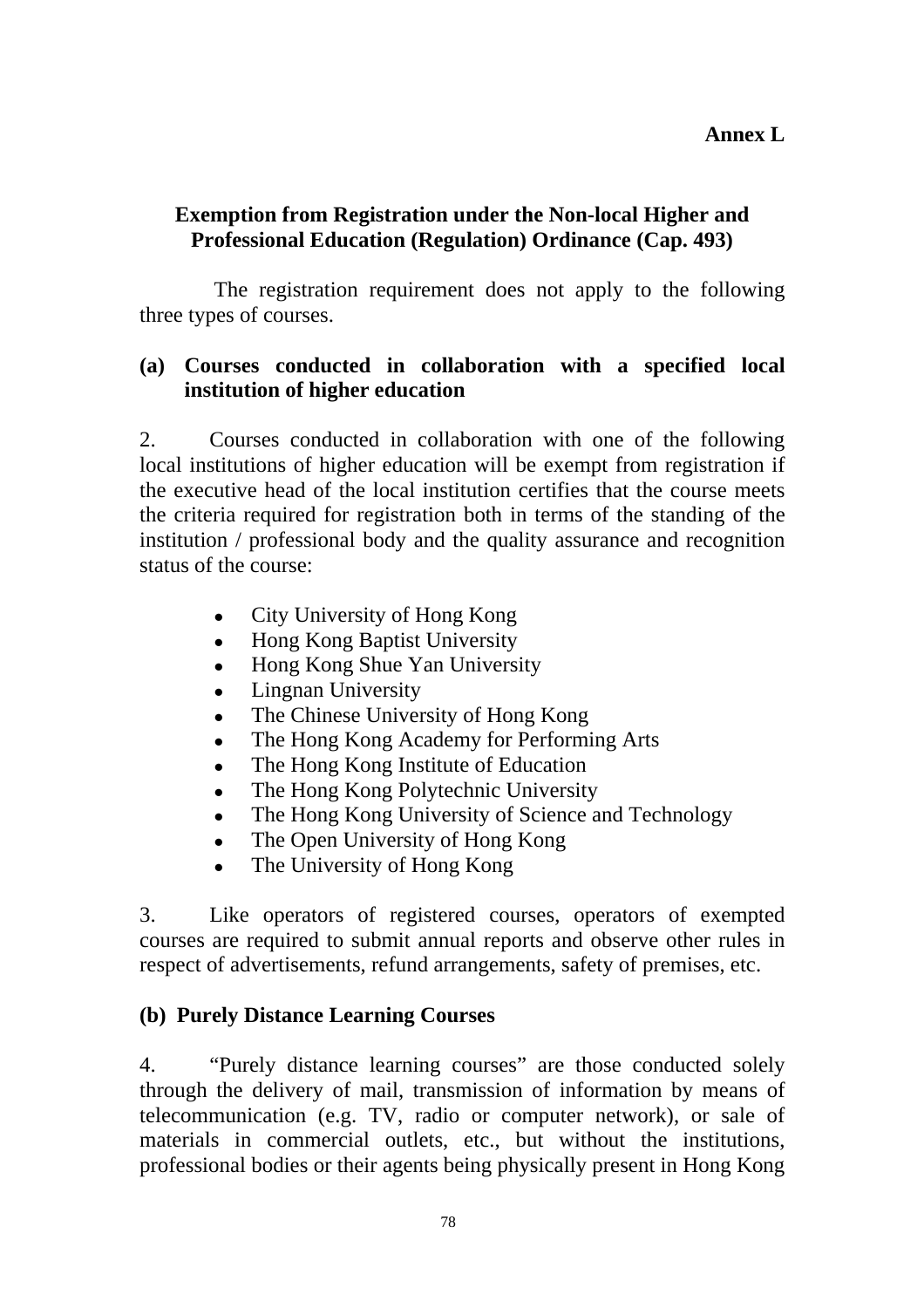to deliver any lectures, tutorials or examinations, etc. These courses are excluded from the registration requirement in consideration of the need to strike a balance between upholding the interests of consumer protection on the one hand and the need to avoid possible restriction on the freedom of expression (including the freedom to seek, receive and impart information and ideas of all kinds) guaranteed under Article 16 of the Bill of Rights Ordinance. However, operators of these courses are encouraged to apply for registration to demonstrate that they fulfil the registration criteria.

5. For the purpose of consumer protection, advertisements in respect of purely distance learning courses are subject to the regulation under the Non-local Higher and Professional Education (Regulation) Rules.

### **(c) Courses Conducted solely by Local Registered Schools and Local Institutions of Higher Education**

6. Non-local courses conducted solely by local registered schools will continue to be governed by the Education Ordinance (Cap. 279). Courses operated by local institutions of higher education will be monitored under the existing quality assurance mechanisms of these institutions.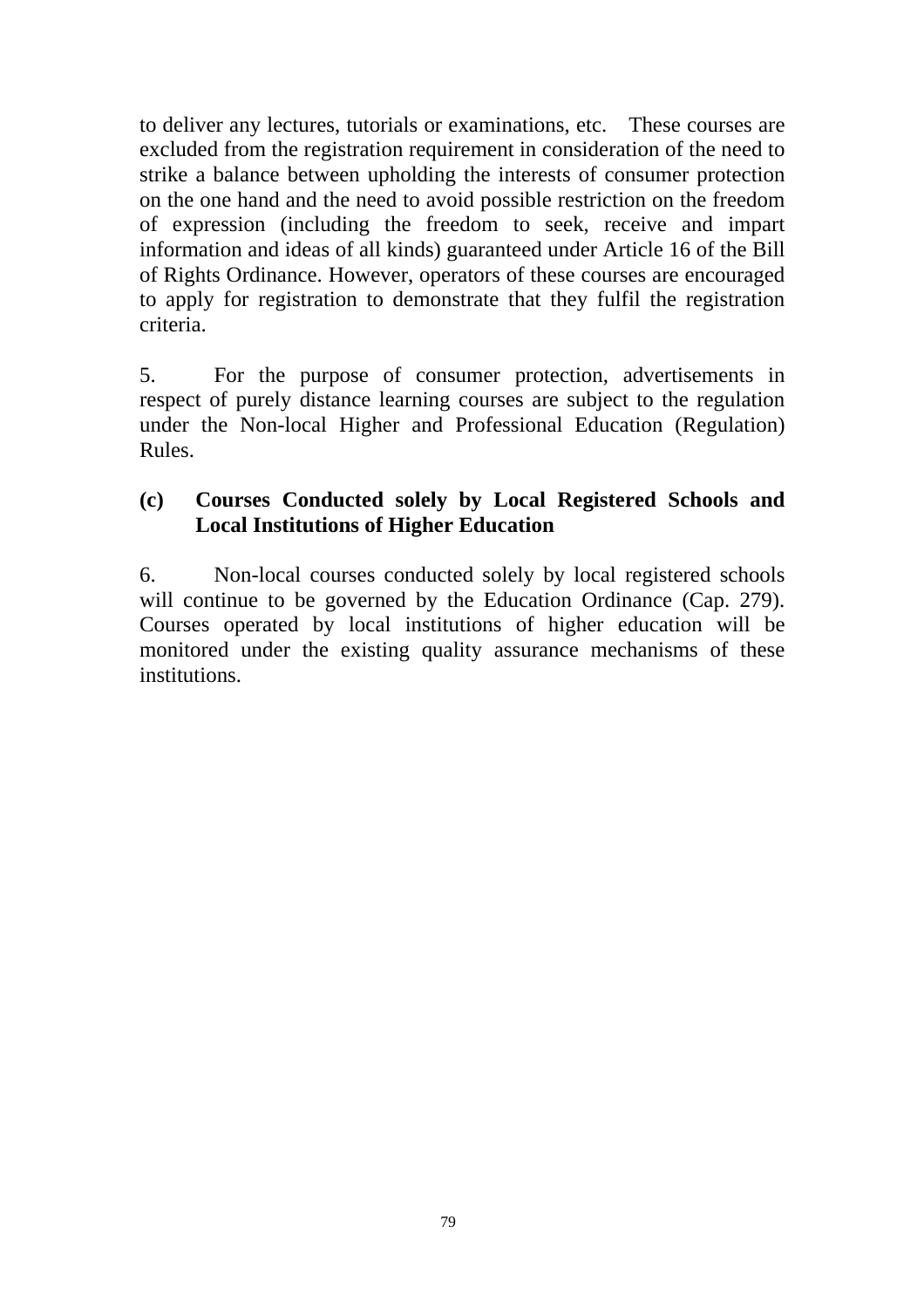### **Annex M**

### **Review of Post Secondary Colleges Ordinance (Cap.320)**

 EDB has conducted a preliminary review of Cap. 320 and identified the following areas which may require further examination and/or amendments:

### *(i) Registration Requirements*

 A post-secondary institution is eligible for registration only if it has fulfilled 14 registration conditions prescribed in section 4 of the Post Secondary Colleges Ordinance. In particular, section 4(c) of the Ordinance stipulates that the courses offered by a registered post secondary college should include "major courses extending over at least four years". With the development of an increasingly diversified post-secondary education sector, post-secondary courses now vary considerably in their lengths of study, with degree courses ranging from three to four years and sub-degree courses from two to three years. Consideration may be given to amending the Ordinance so as to reflect the varying duration of sub-degree, degree and other related programmes.

 *(ii) Types of Award* 

 Section 10 of Cap. 320 specifies that a post-secondary institution may award degrees with the approval of the Chief Executive in Council, or award diplomas and certificates. As many post-secondary institutions are now offering sub-degree programmes leading to the award of Associate Degrees, we see a case for including sub-degree qualifications in the Ordinance so that non-statutory post-secondary institutions offering different types of awards can be registered under the Ordinance.

*(iii) Government Control* 

 Under section 11 of Cap. 320, registered post secondary colleges may establish institutes or departments of research or special studies only with the Permanent Secretary for Education (PSED)'s approval. When the Ordinance was enacted in 1960, the provision was intended to prevent colleges from seeking to boost their prestige by claiming to be carrying out research when